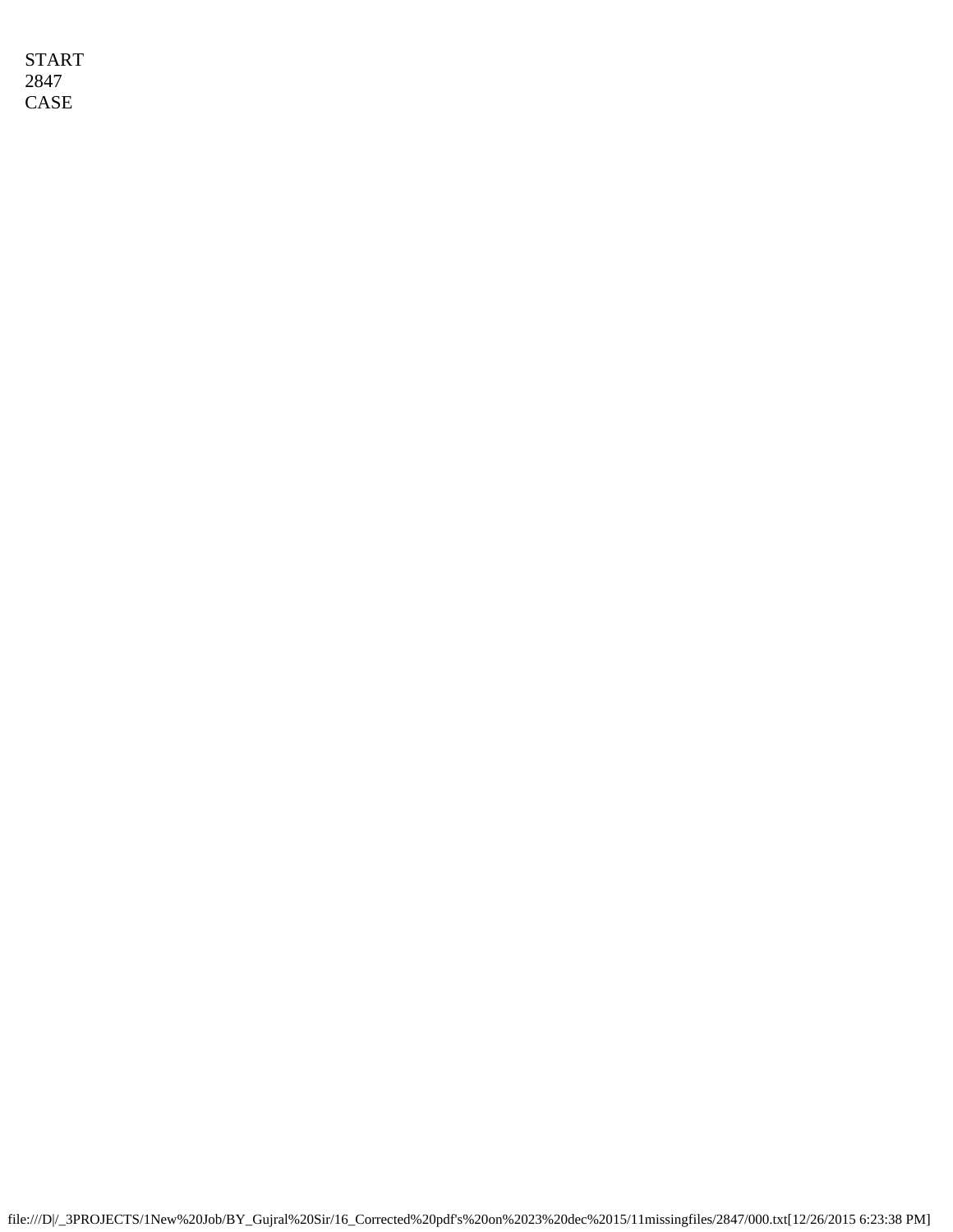| <b>INDEX</b>    |    |            |
|-----------------|----|------------|
|                 | D. | $\sqrt{2}$ |
| Martin Sinitiza |    | -17        |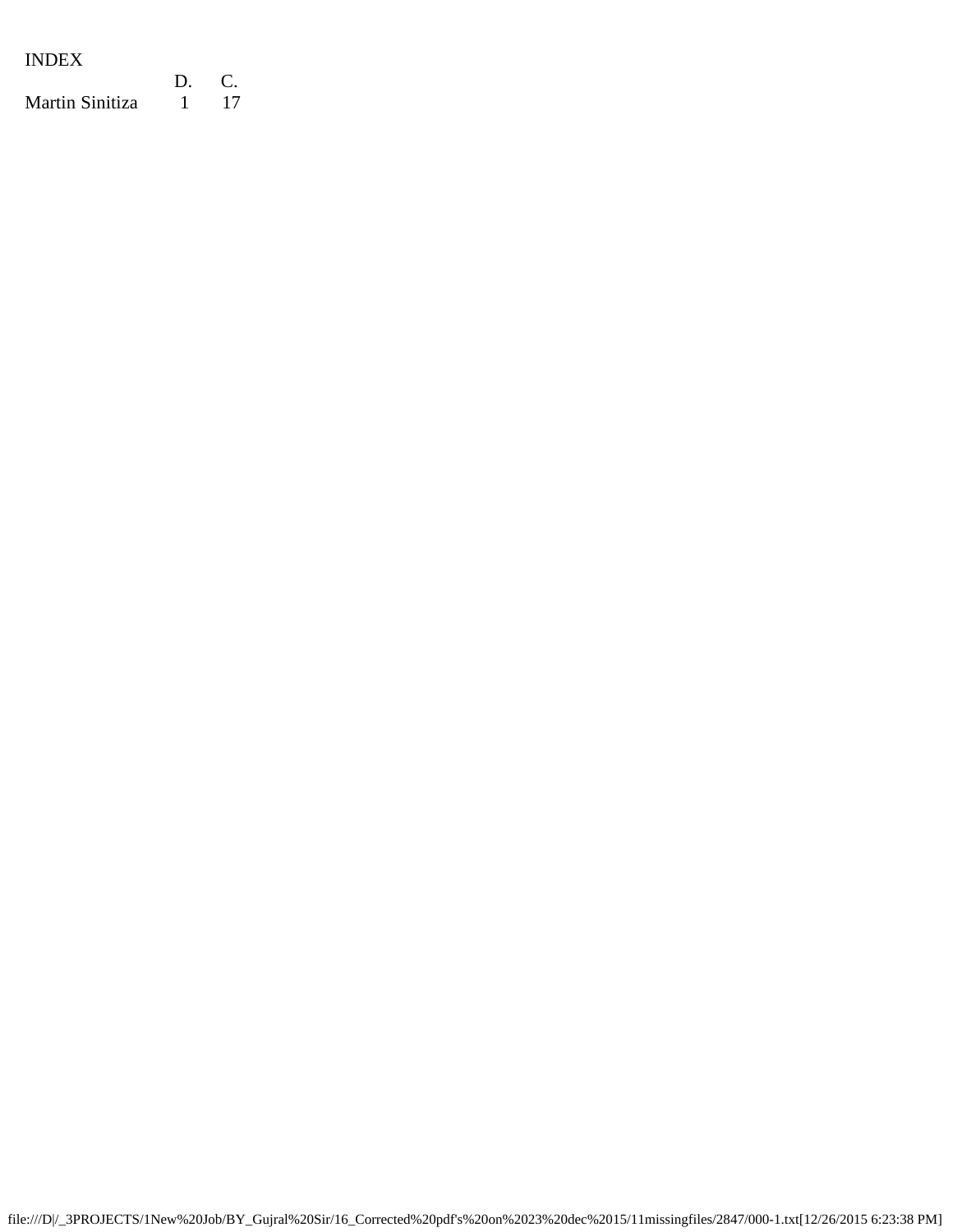## INDEX

D. C.<br>27 40 Max Mackewicz, 27 40 Robert P. Gray, 52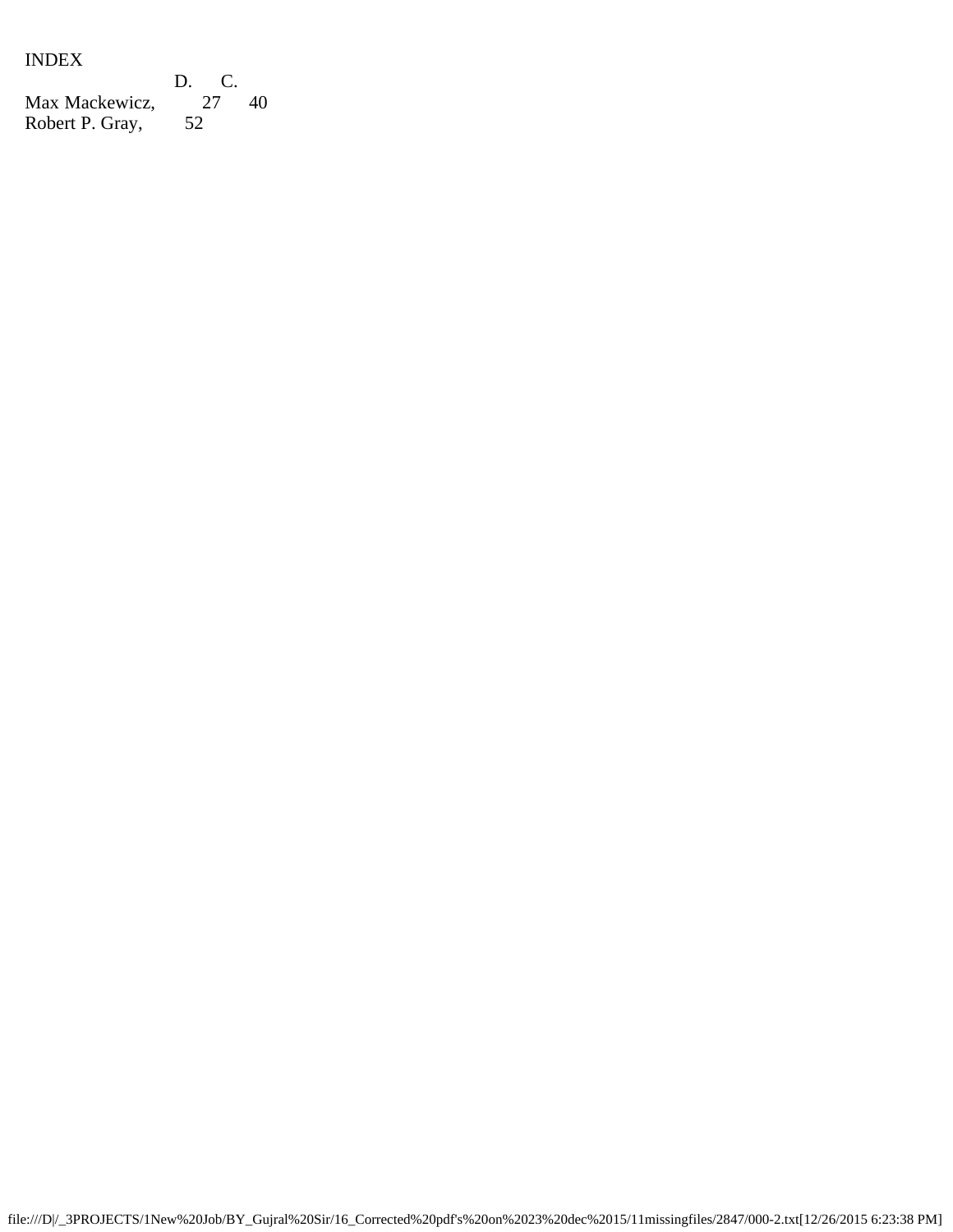# INDEX

|                 | $D_{\alpha}$ |       | C. R-D. R-C. |    |
|-----------------|--------------|-------|--------------|----|
| Robert P. Gray, | 58           | 60    | 64           | 65 |
| Louis Frank,    |              | 71 72 |              |    |
| Max Mackewicz,  |              | 73    |              |    |
| Basil Svirida,  |              | 88    | 94           |    |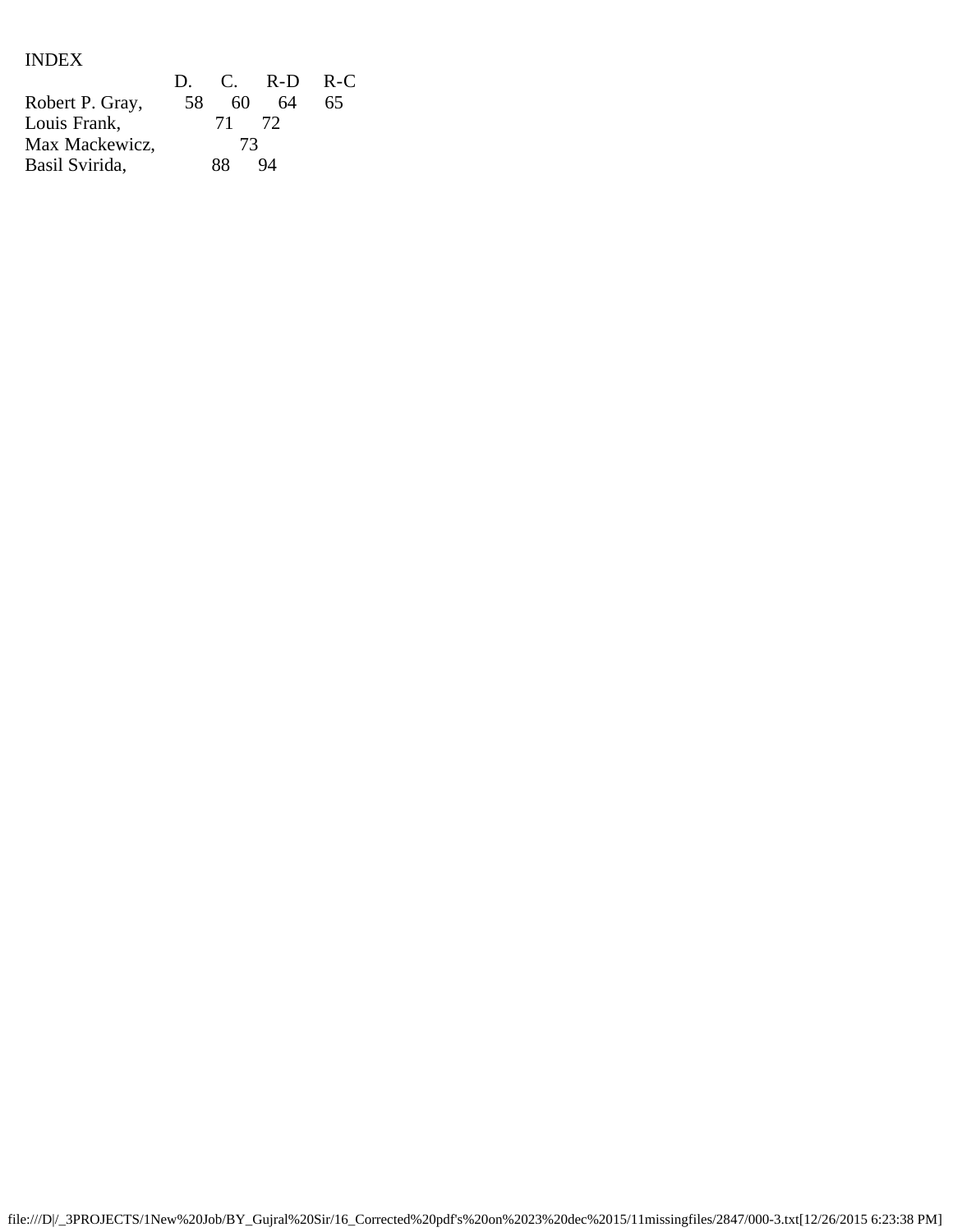## INDEX

D. C.<br>97 132 Solomon Cohen,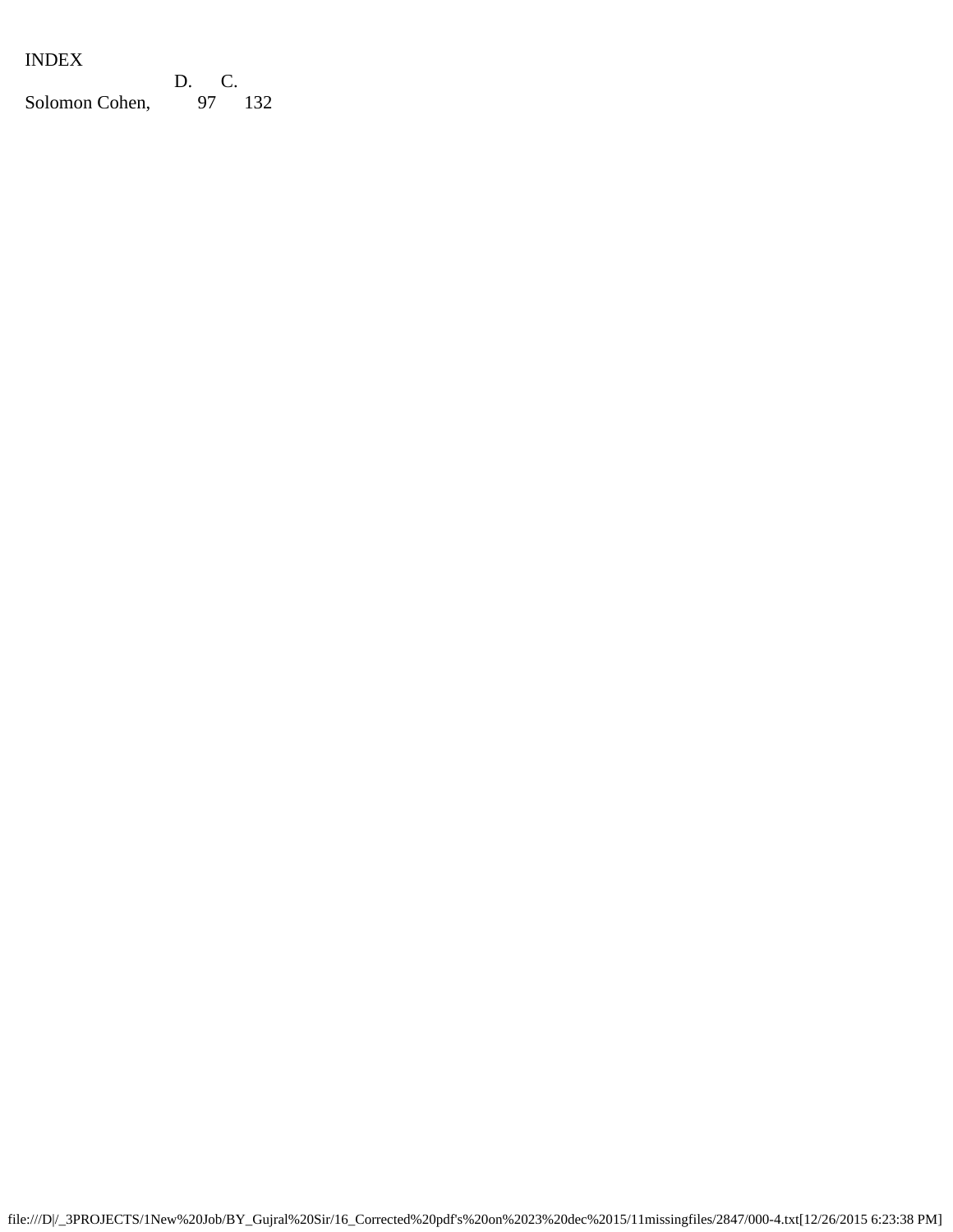COURT OF GENERAL SESSIONS OF THE PEACE,

CITY AND COUNTY OF NEW YORK.

THE PEOPLE

against

ROBERT BEHRMAN, indicted with SOLOMON COHEN and SMUEL HIMMELSTEIN.

Indictment filed June 3rd, 1920.

Indicted for robbery in the first degree, Grand Larceny in the first degree, and so forth.

For the People, ASSISTANT DISTRICT ATTORNEY CARDONE.

For the Defendant, SAMUEL FELDMAN, ESQ.

Tried before HON. OTTO A. ROSALSKY, JUDGE and a Jury on the 13th day of July, 1920, etc.

MARTIN SINITZA, called as a witness in behalf of the People, being duly sworn and examined, testified through the Official Interpreter, Mr. Landou, as follows:

(Residence 216 Cherry Street, New York City)

DIRECT EXAMINATION BY MR. CARDONE:

Q. What is your business?

A. Laborer on jobs.

Q. Are you married or single?

A. My wife is on the other side.

Q. How old are you?

A. 34.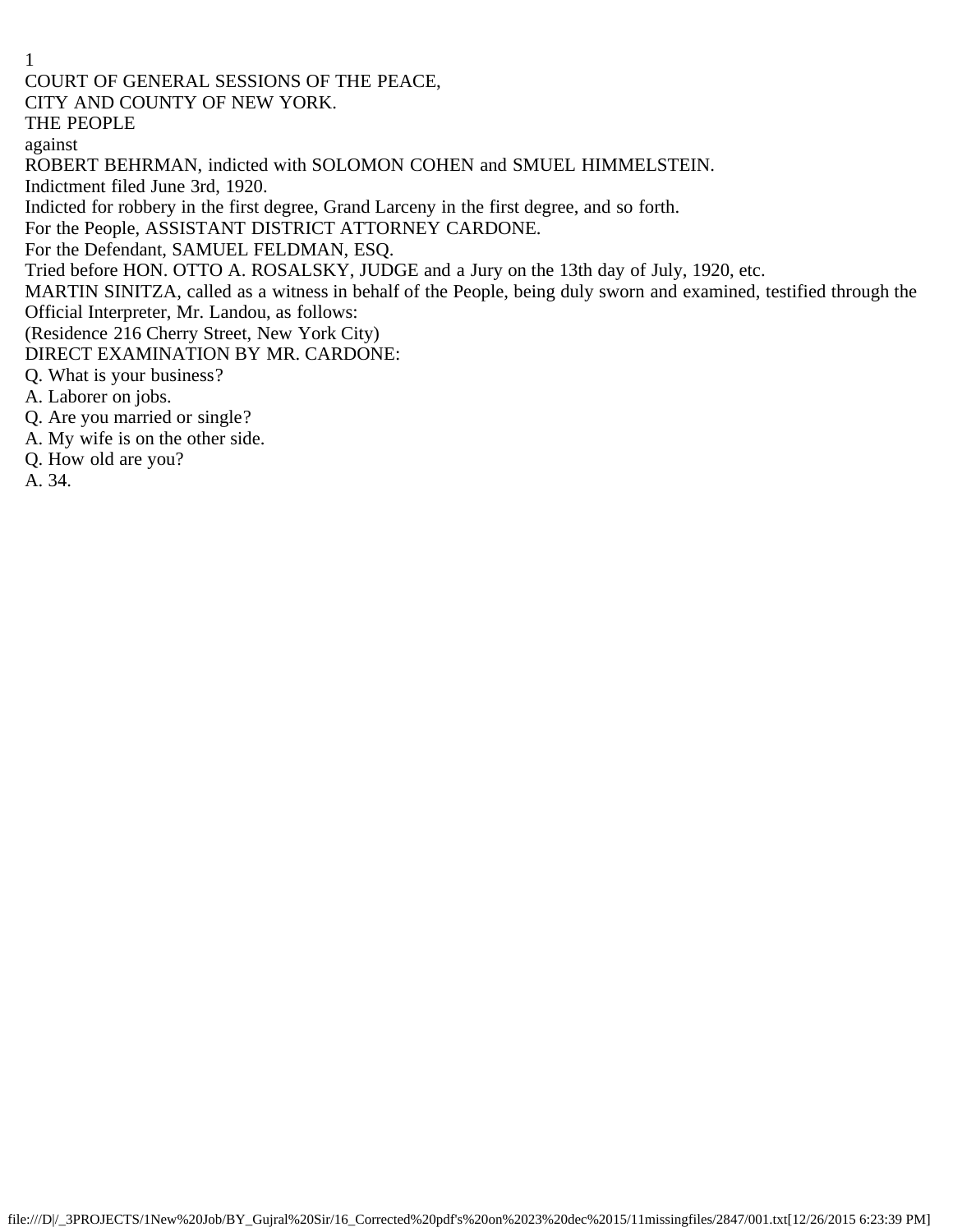- 2
- Q. Do you know Nicholas Sivirida?
- A. Yes, sir, I do.
- Q. How long do you know him?
- A. I know him from the old country.
- Q. How long is that?
- A. I am here about seven years and I know him sometime before.
- Q. Do you remember the 15th of May of this year?
- A. I do, yes.
- Q. Where were you on the evening of May 15, 1920?
- A. I was in the house of Nicholas Sivirida.
- Q. Where did you call to see Nicholas Sivirida on the 15th of May?
- A. I went to 90 Henry Street at the house of Nicholas Sivirida on the first floor.
- Q. What time did you arrive at Nicholas Sivirida's house?
- A. After eight.
- Q. After eight or close to eight o'clock, which?
- A. After eight.
- Q. You mean in the evening?
- A. Yes, in the evening.
- Q. When you got there whom did you see in the apartment that you knew?

A. Basil Savirida; William, the second name I believe is Mackewicz. I am not sure about the second name -- I know his name was William. And the next one was Adam Mifidovich. I saw another fellow. I did not knew him. I only know his first name Sachar.

- Q. How many persons altogether were in the apartment of Nicholas Sivirida when you got there?
- A. With me, six.
- Q. What was going on when you arrived at the house?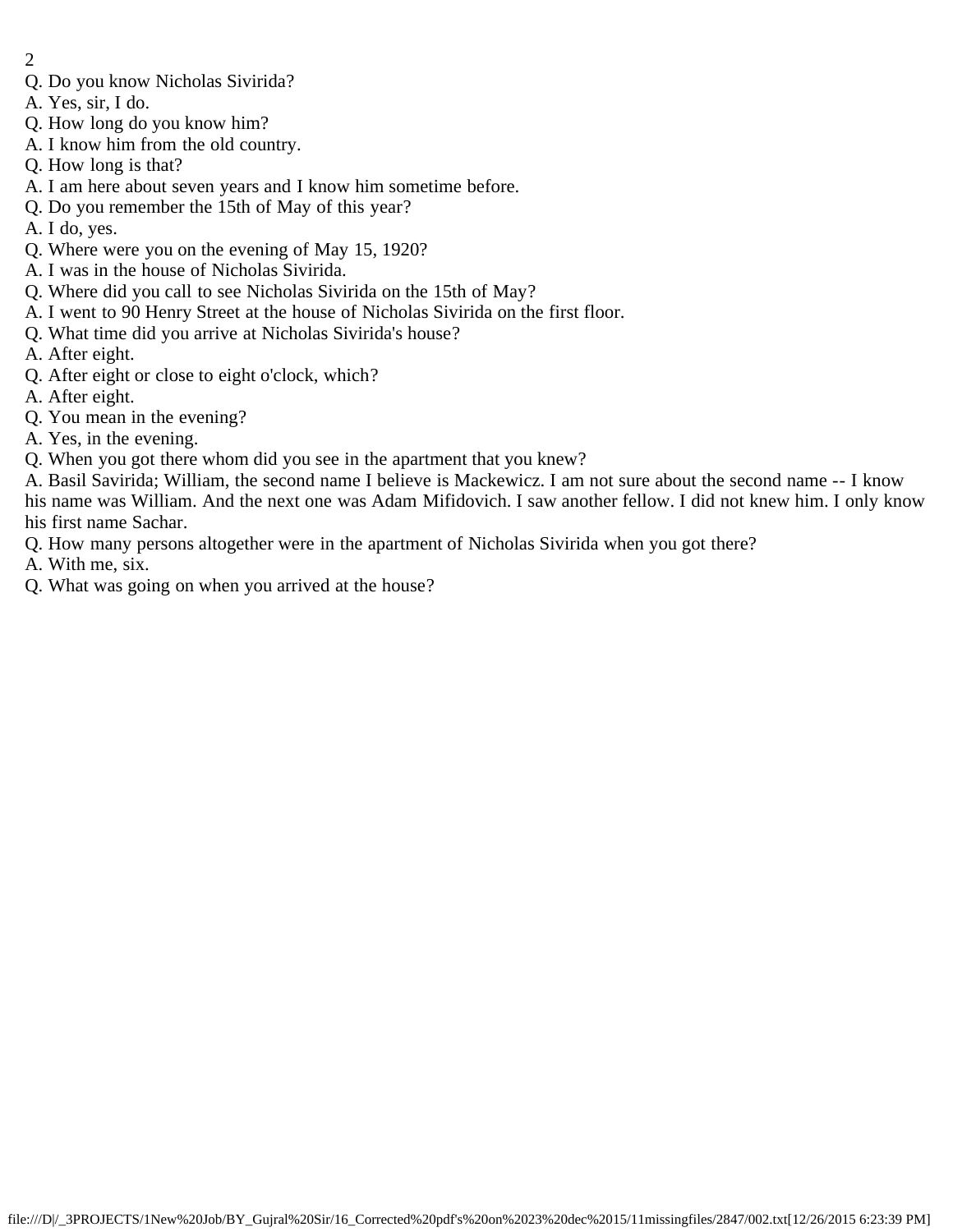- 3
- A. Four of them were sitting at a table, around a table playing cards, and Nitika was sitting aside.
- Q. You mean Nicholas?
- A. Yes, sir, that is the Russian for Nicholas.
- Q. Who were playing cards and who were sitting down?
- A. Basil Sivirida, William, Adam Mifidovich and Sachar.
- Q. Were playing cards?
- A. Yes.
- Q. You and Nicholas were not?
- A. We were not. I was reading a newspaper.
- Q. How many rooms are there in that apartment?
- A. I don't know.
- Q. You say the apartment is located on the first floor?
- A. Yes, first floor.
- Q. One flight up?
- A. Yes.
- Q. Is the apartment to the front of the premises or towards the rear?
- A. To the rear.
- Q. What happened when you were in the apartment with these five men you have already told us about?
- A. One came in and he looked around. He was cross eyed.
- Q. You say a man came into the apartment?
- A. Came into the apartment and looked around and left.
- Q. What time was it when that man entered the apartment?
- A. I can't tell you exactly, it was about ten minutes to nine.
- Q. Did you look at the man who entered the apartment?
- A. When he came in I saw him.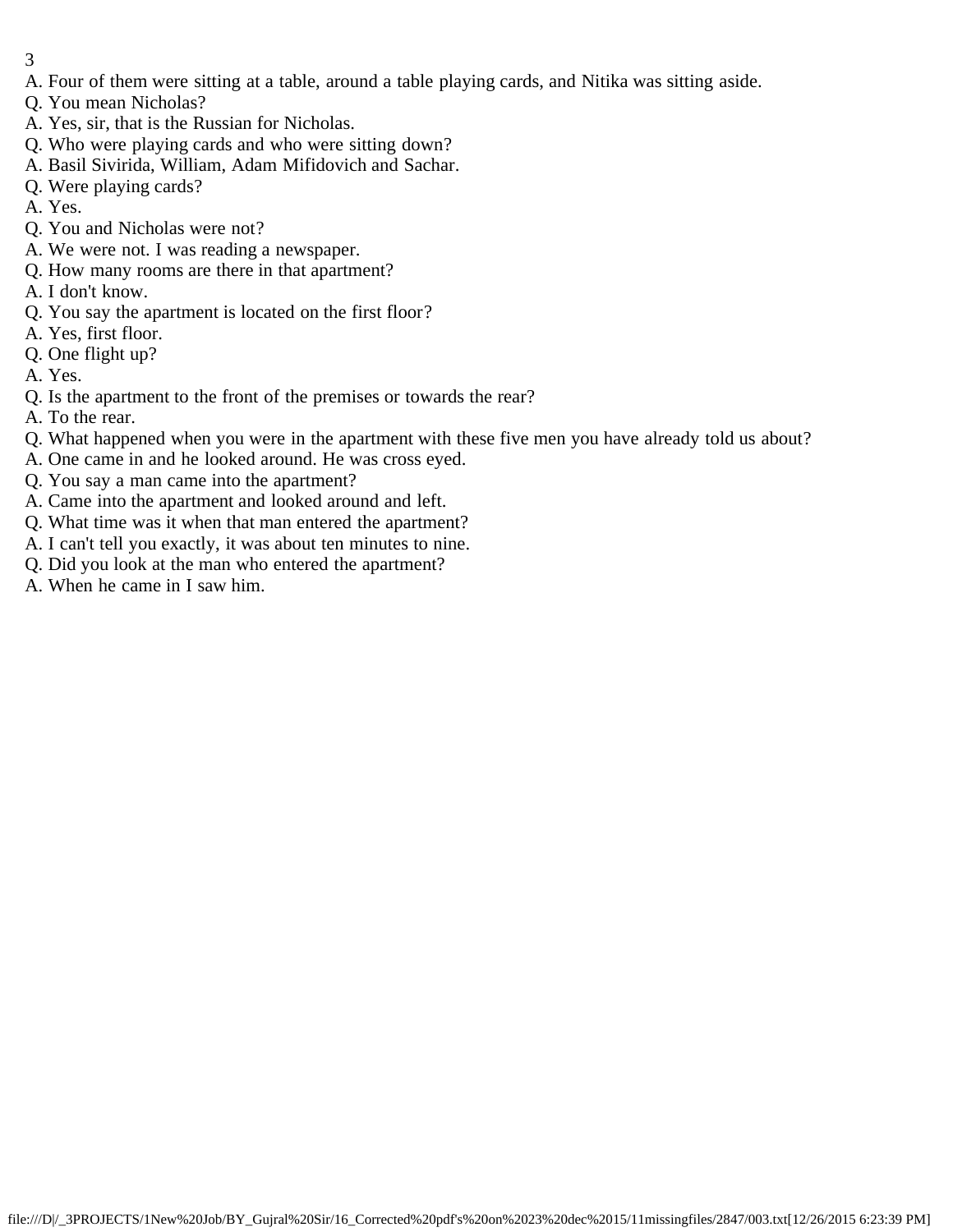- 4
- Q. Had you seen that man before?
- A. I used to see him on the street sometimes, on the corner when I came home from work, but I did not know him.
- Q. How often did you see the man that you say entered the apartment, before the night of the 15th of May of this year?
- A. I saw him about two or three times, not more.
- Q. And where was it that you saw him?
- A. I saw him on the corner of Madison and Pike Street.
- Q. In this city and county?
- A. Yes.
- Q. If you see that man again, in court, could you identify him?
- A. Sure.
- Q. Will you tell us how this man looked that you say entered the apartment?
- A. He is not very tall, a little bit taller than I or you. (Referring to the interpreter) He was cross eyed and he had a little plaster on his face. (Indicating the lower part of the right check).
- MR. CARDONE: Can we have Solomon Cohen brought before the bar for the purpose of having this witness look at him, just merely for the purpose of referring to testimony.
- THE COURT: We are not trying Solomon Cohen but we are trying this defendant. How important is it? I prefer that you bring out evidence concerning this defendant.
- MR. CARDONE: That is true, but I am going to refer to testimony --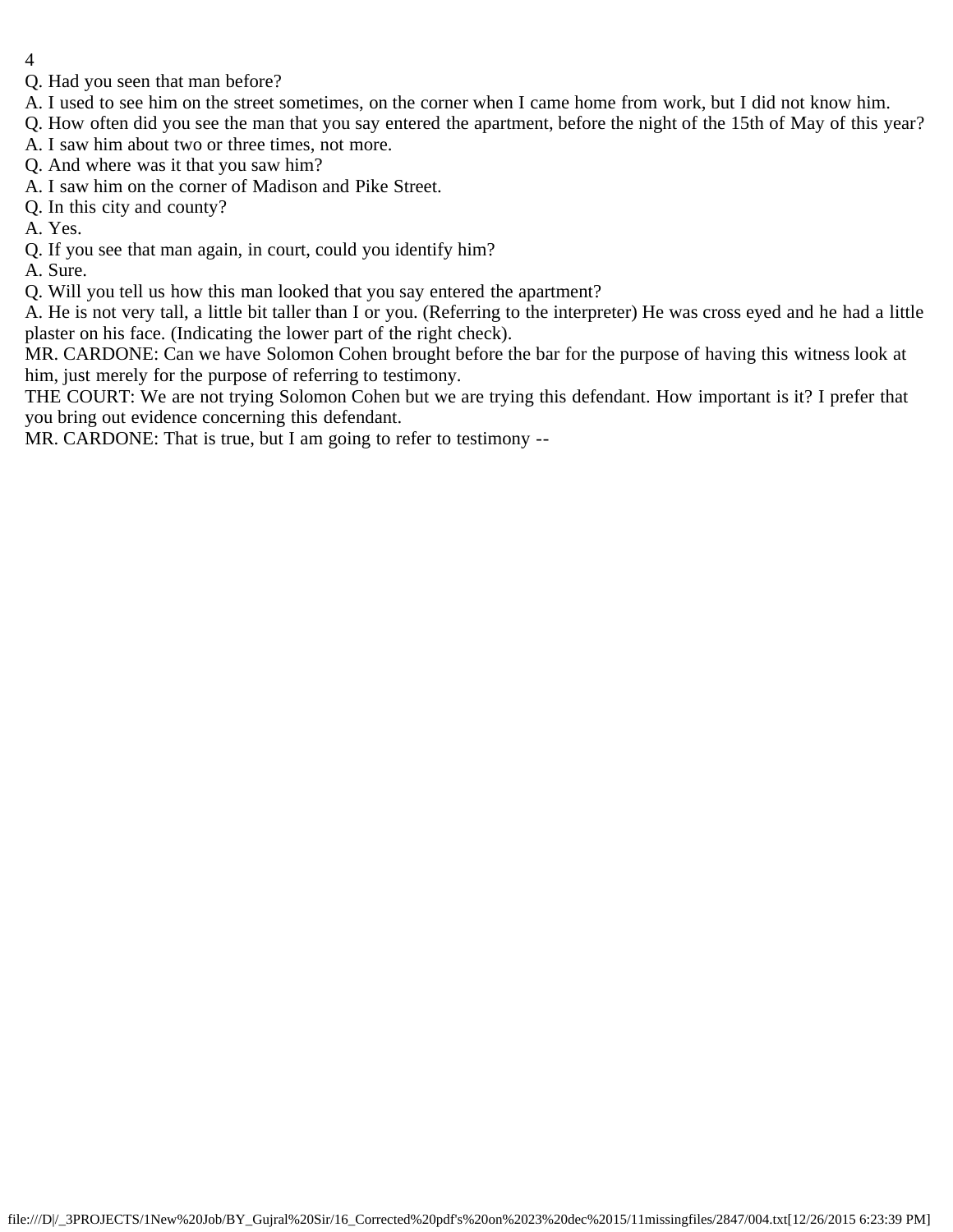THE COURT: Proof of identification of A is no evidence that B was concerned in the crime.

MR. CARDONE: That is true, but the People contend that before this hold-up took place one Solomon Cohen entered the apartment and at that time he was unmasked.

THE COURT: I will allow that, but you will have to show evidence concerning this defendant. The man who is cross eyed is Cohen?

MR. CARDONE: Yes, called Squint.

MR. FELDMAN: I take an exception to admitting this.

BY MR. CARDONE:

Q. What did you see this man do that entered the apartment, where did he go?

MR. FELDMAN: I object to all this testimony unless he can connect this defendant with Cohen.

MR. CARDONE: I will show that this defendant at the time of the arrest was found in the company of this man Cohen, shortly after the alleged hod-up, and I am trying to connect him with Coneh's entry into that apartment and the

subsequent entry of other men with Cohen who were all masked.

THE COURT: It has been held that being in the company of the man who commits the crime is no proof. In the case of the People against Courtney, the man who forged the checks went into the bank, and met the other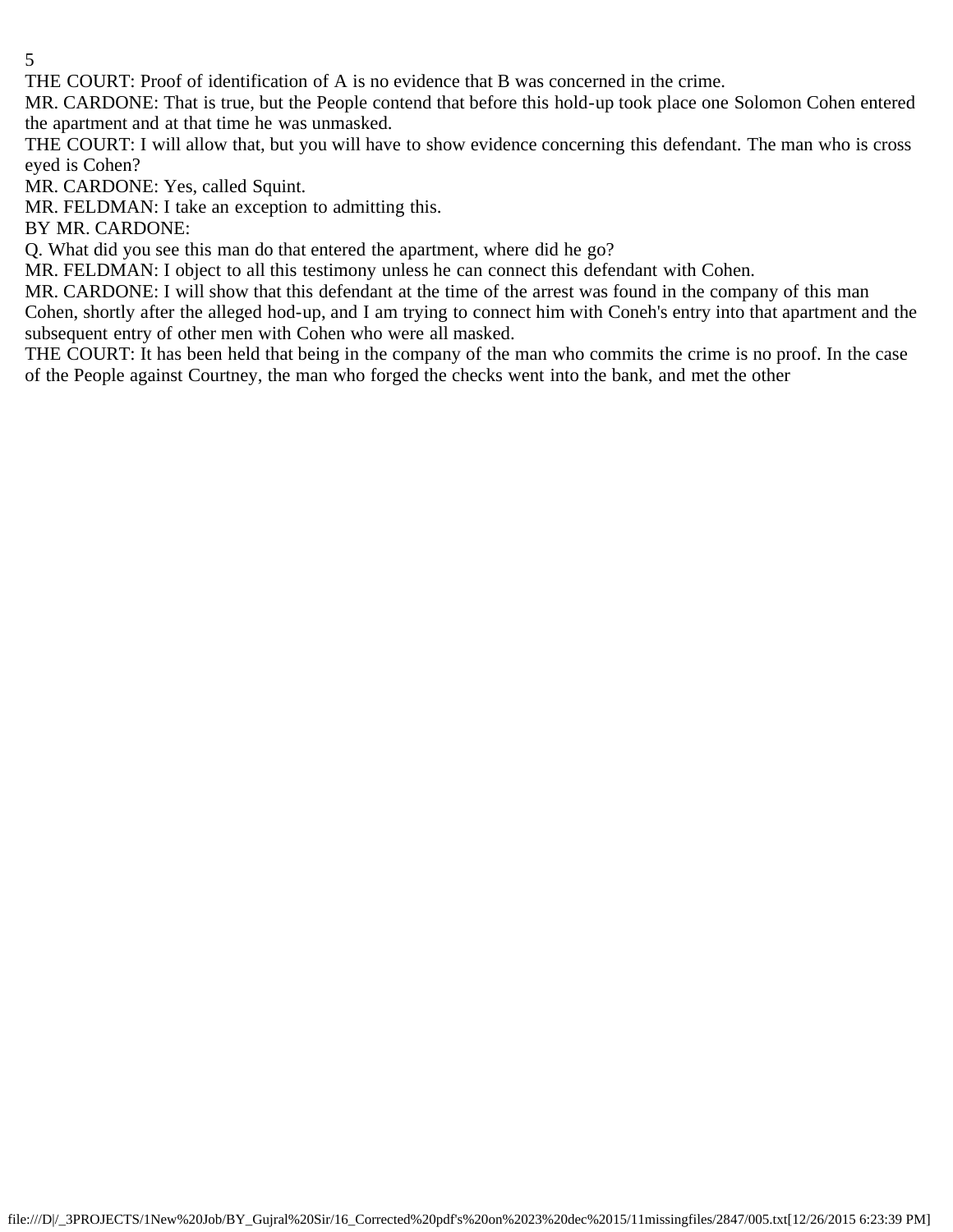man outside and the Court held that was not sufficient. You will have to show that this man at the bar was in the place. MR. CARDONE: I will. Only I am trying to get connected circumstances, both before and at the time of the hold-up. THE WITNESS: He came in and looked around and then he left the house.

BY THE COURT:

Q. Who came in?

A. The cross eyed fellow. The one was talking about.

BY MR. CARDONE:

Q. After he came in did he go out?

A. Yes, he went out again.

Q. When you saw this cross eyed man come in, did he have anything on his face, did he wear a mask?

MR. FELDMAN: I object to the question.

THE COURT: I sustain the objection to the form of the question.

BY MR. CARDONE:

Q. When you saw this man come into the apartment, how was he dressed?

A. He had a suit on and a shirt and looked around and he walked out again.

Q. Did you see his face?

A. Yes.

Q. Now, what happened after this man left the apartment?

Objected to as incompetent, irrelevant and immaterial.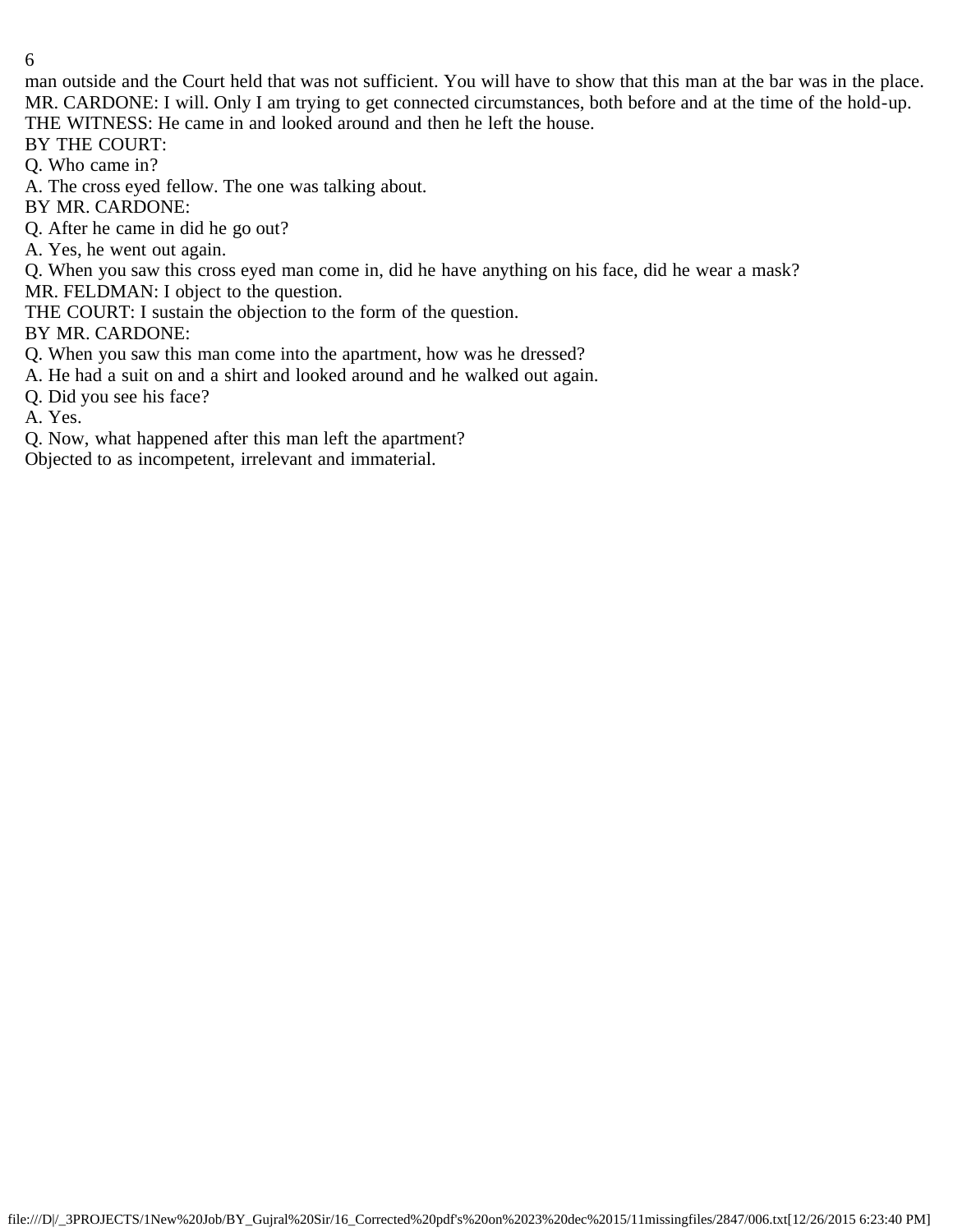Q. What happened in the apartment after this man left?

Objected to. Overruled and exception.

- A. After he left, I cannot tell exactly, but about a half an hour, I believe, five men came in. They knocked at the door.
- Q. What happened, never mind what you said?
- A. Nicholas opened the door and the five entered.
- Q. When you say Nicholas, do you mean the occupant of the apartment, the man who rented the apartment?
- A. Yes.
- Q. Was the game going on then, were the men playing cards?
- A. Yes, playing cards.
- Q. What kind of a game were they playing?
- A. Casino.
- Q. Were they playing for money or just pastime?
- A. I don't know whether five cents or three cents.
- Q. Was there any money on the table?
- A. Yes.
- Q. How much money about?
- A. I did not count out how much.
- Q. But you saw money on the table?
- A. Yes, I did.
- Q. When you heard the knock on the door what happened in the apartment and who entered?
- A. As they came in they said "Hands up," all of them and had revolvers.

Objected to.

THE COURT: He said they said, and all of them. The objection is orverruled.

BY THE COURT:

- Q. Did they speak all at one time?
- A. I don't know how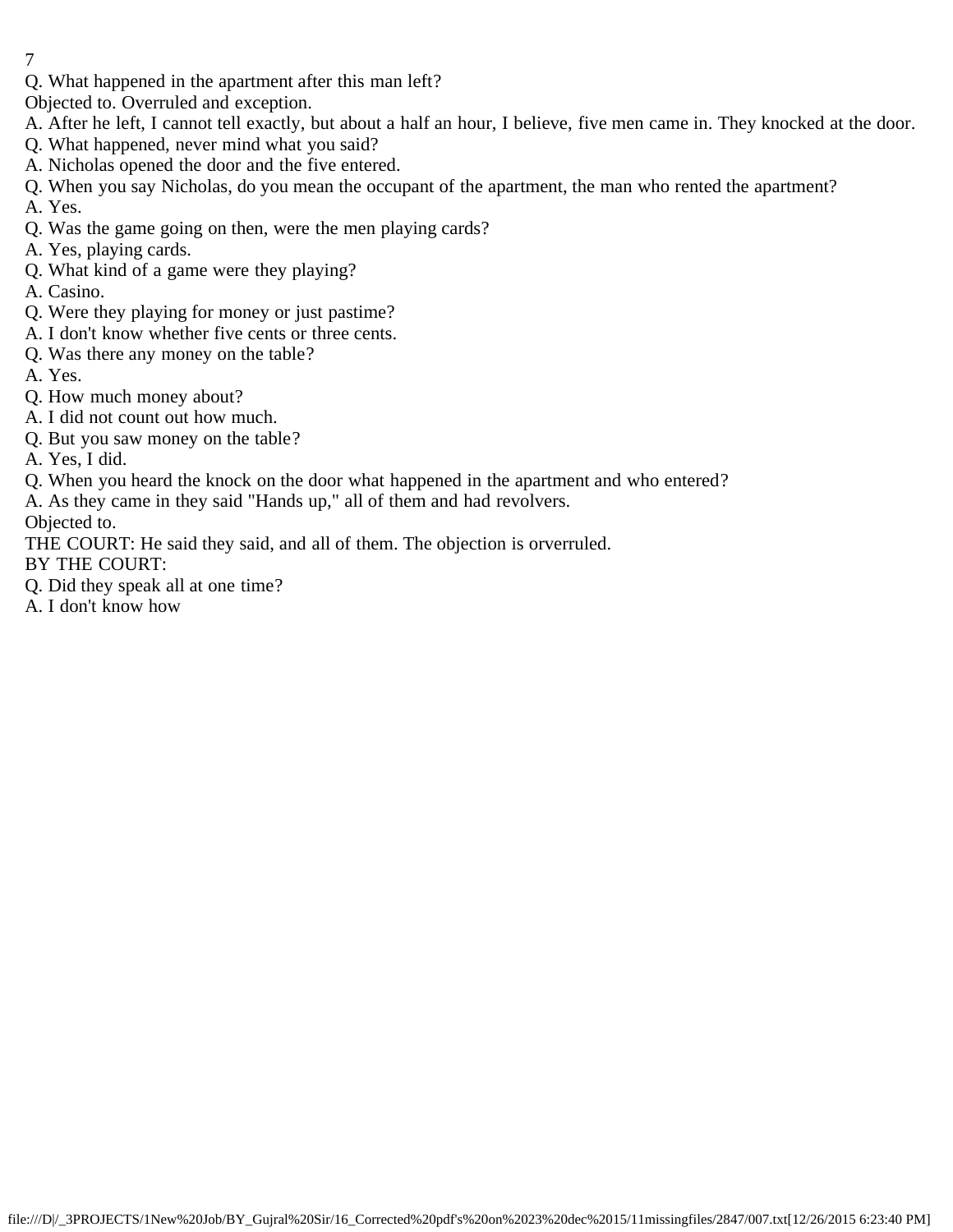many men said it, but I heard "Hands up, hands up."

THE COURT: I will allow it.

BY MR. CARDONE:

Q. Go on.

- A. All stood up and they rained their hands.
- Q. Who raised their hands?
- A. All of them, those who played cards and we who were sitting down.
- Q. You mean the six of you?
- A. Yes, sir.
- Q. How many men entered the apartment when you heard the cry "Hands up, hold up your hands?"
- A. Five men.
- Q. And did you see any revolvers?

Objected to. Objection overruled. Exception.

- A. I could not tell how many, but they had revolvers.
- Q. Did you see revolvers?

A. I did.

- Q. How many revolvers did you see?
- A. As many men as there were, as many revolvers -- every man had a revolver in his hand.
- Q. What happened when you heard the cry "Hands up"?

A. I told you before they all got up and they raised their hands and waited to see what was going to happen.

MR. FELDMAN: I object to the words "Waiting to see what was going to happen."

THE COURT: Strike out "To see what was going to happen."

BY MR. CARDONE:

- Q. What else did you see besides revolvers that these five men had?
- A. All of them had masks on.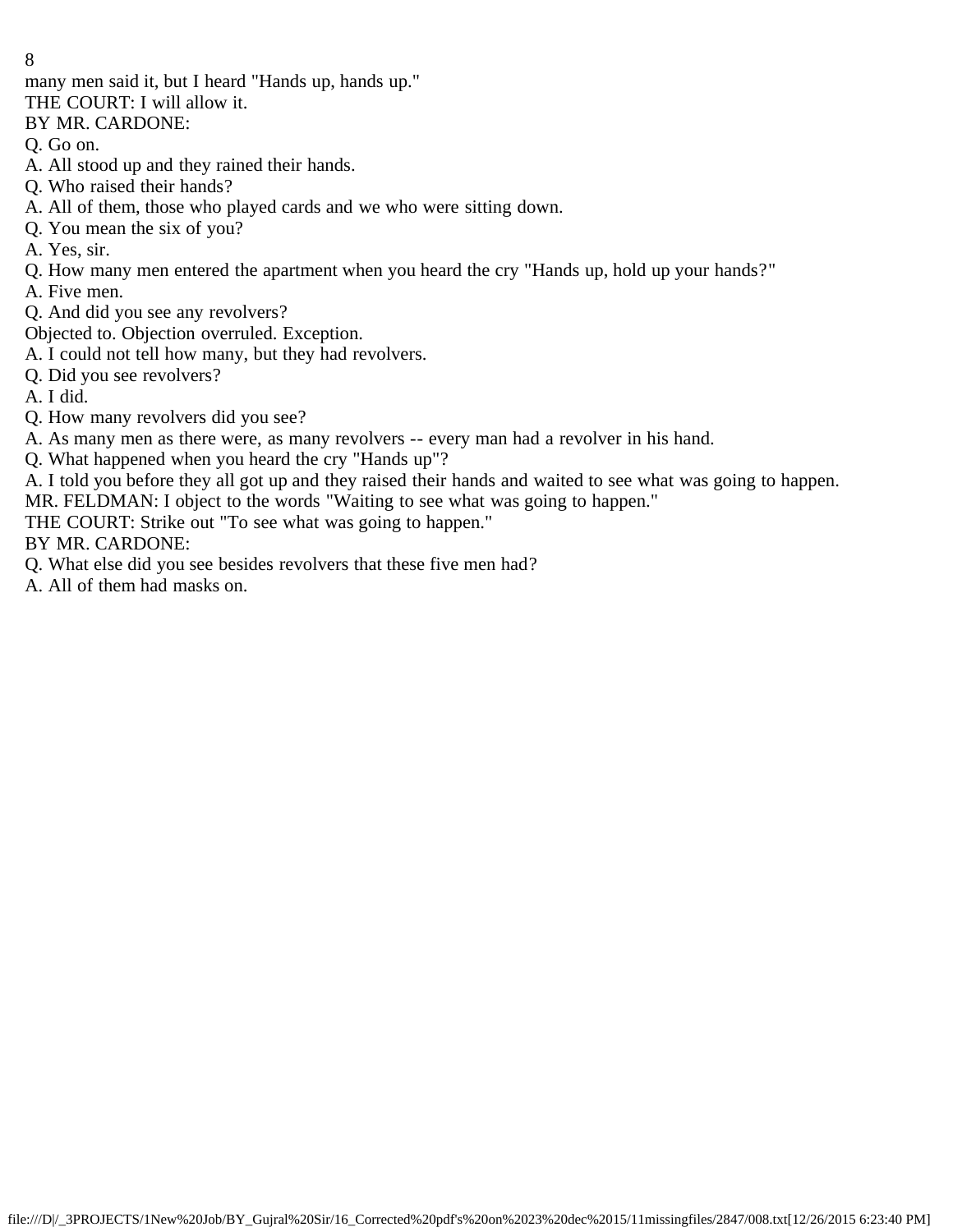- 9
- Q. Every one of them?

A. Yes, all.

Q. When the card players and you and Nick got up, what did these men with the masks and the revolvers do?

A. Then they put three of us on one side and three on the other side, on the opposite side of the table. One handed over his revolver to one of the men, and he started to search out pockets. Then, he, the same man, started to take out money and he reached me.

Q. Which same man?

A. I did not see his face. He had a mask on. I did not know him.

- Q. You mean one of the five men?
- A. Yes.
- Q. Go ahead.
- A. I saw one man had his coat sewed up.

Q. When you say you saw one man had his coat sewed up, to whom do you refer, the card players or the men who came in with guns and masks?

Objected to; overruled and exception.

A. One of those who came in.

Q. I show you a coat and ask you if you ever saw this coat before?

A. I did not see that before, not until the time he took out my money and the other men's money.

Q. Do I understand you correctly when you saw you never saw it before the night you and your companions were held up?

Objected to. Question withdrawn.

Q. Did you ever see that coat before the night of the hold up?

A. No.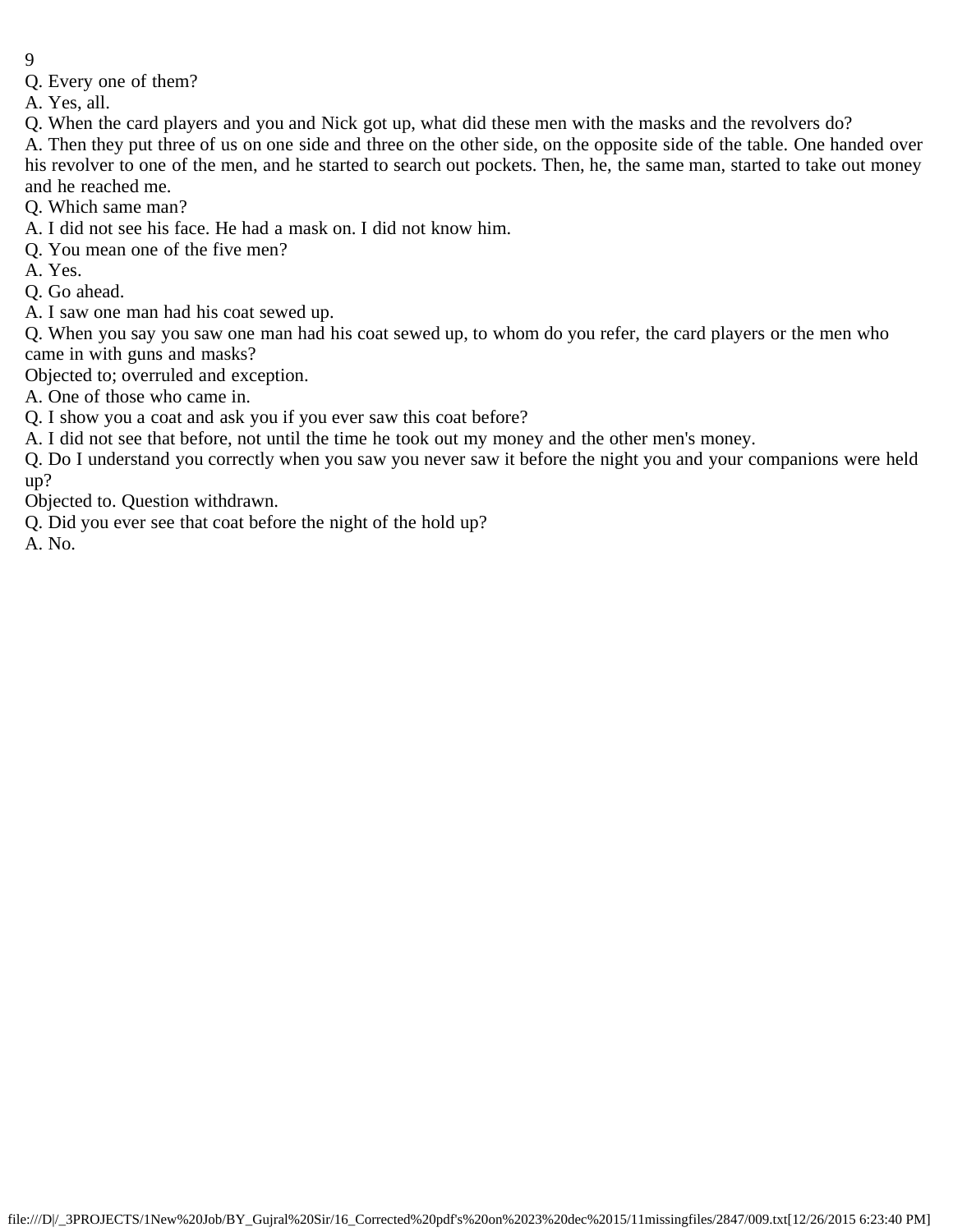Q. Did you see that coat on the night of the 15th of May when you say five men entered the apartment wearing masks and carrying revolvers?

A. I did.

- Q. And who wore that coat that night if you know?
- A. The man who took out the money.
- Q. Took out what money?

A. Of the man who were standing opposite me by the table at the time and when he took out the money I noticed this coat.

Q. You are telling the truth, are you?

Objected to. Sustained.

The coat is marked for identification People's Exhibit 1.

- Q. Tell us what you saw in the apartment, what happened?
- A. He finished one side and then he came to my side.

Q. What do you mean by that?

A. When he reached me I said "Boys, we are being robbed" and I grabbed a chair.

Objected to.

- THE COURT: Strike out what he said.
- Q. Never mind what you said, what did you do?
- A. I picked up a chair and then they started to shoot.

BY THE COURT:

- Q. Who do you mean by "they"?
- A. The others who had masks on who were in the house.

BY MR. CARDONE:

- Q. When did the shooting begin, before you picked up a chair or after you picked up a chair?
- A. As I picked up the chair they started to shoot.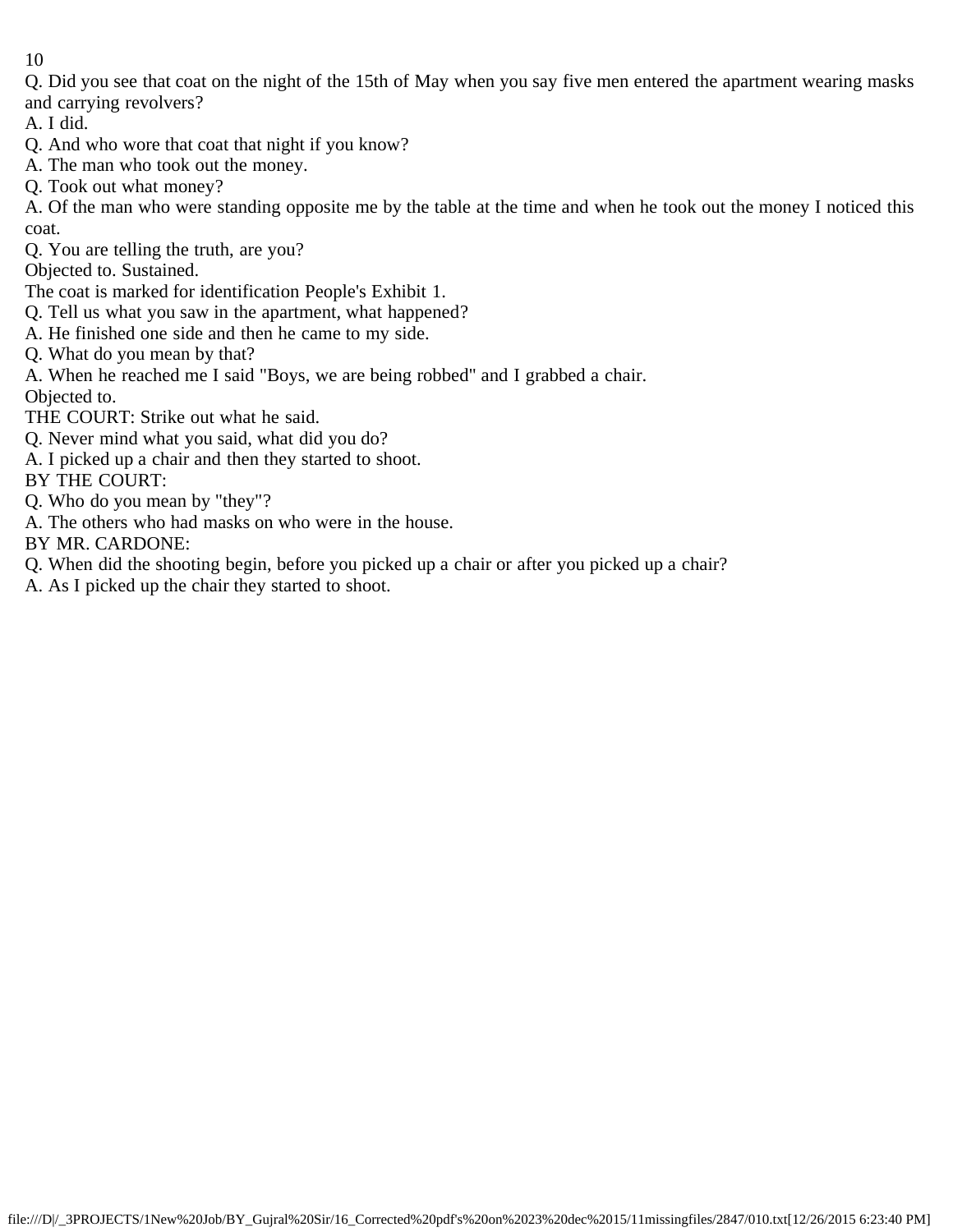- 11
- Q. What did you do with the chair when you picked it up?
- A. I struck one man and when I saw they did not stop I struck another blow and I don't know whom.
- Q. With the chair?
- A. Yes.
- Q. And how many shots were fired?
- A. I did not count.
- Q. How many did you hear?
- A. I didn't pay attention but I heard shots like there was a war.
- Q. Did you hear more than one shot fired?
- A. More.
- Q. What happened while the shots were being fired?
- A. They started to run away.
- Q. Did any fight take place in the apartment?
- A. No, when they saw I would not --

Objected to.

- THE COURT: Strike it out.
- Q. Did a fight ensue after you picked up the chair and when the shots were fired?
- A. They were shooting.
- Q. Did anybody else do anything besides yourself?
- A. I did not see because as soon as they started to run I ran after them.
- Q. Where did you run?
- A. I jumped into the hall and met one man there and started to fight with him in the hall.
- Q. What else happened?
- A. I tore off his mask and I recognized him and it was the same man --
- Objected to. Objection overruled.
- A. (Continuing) It was the same man who was there before.
- THE COURT: That part I will strike out, that he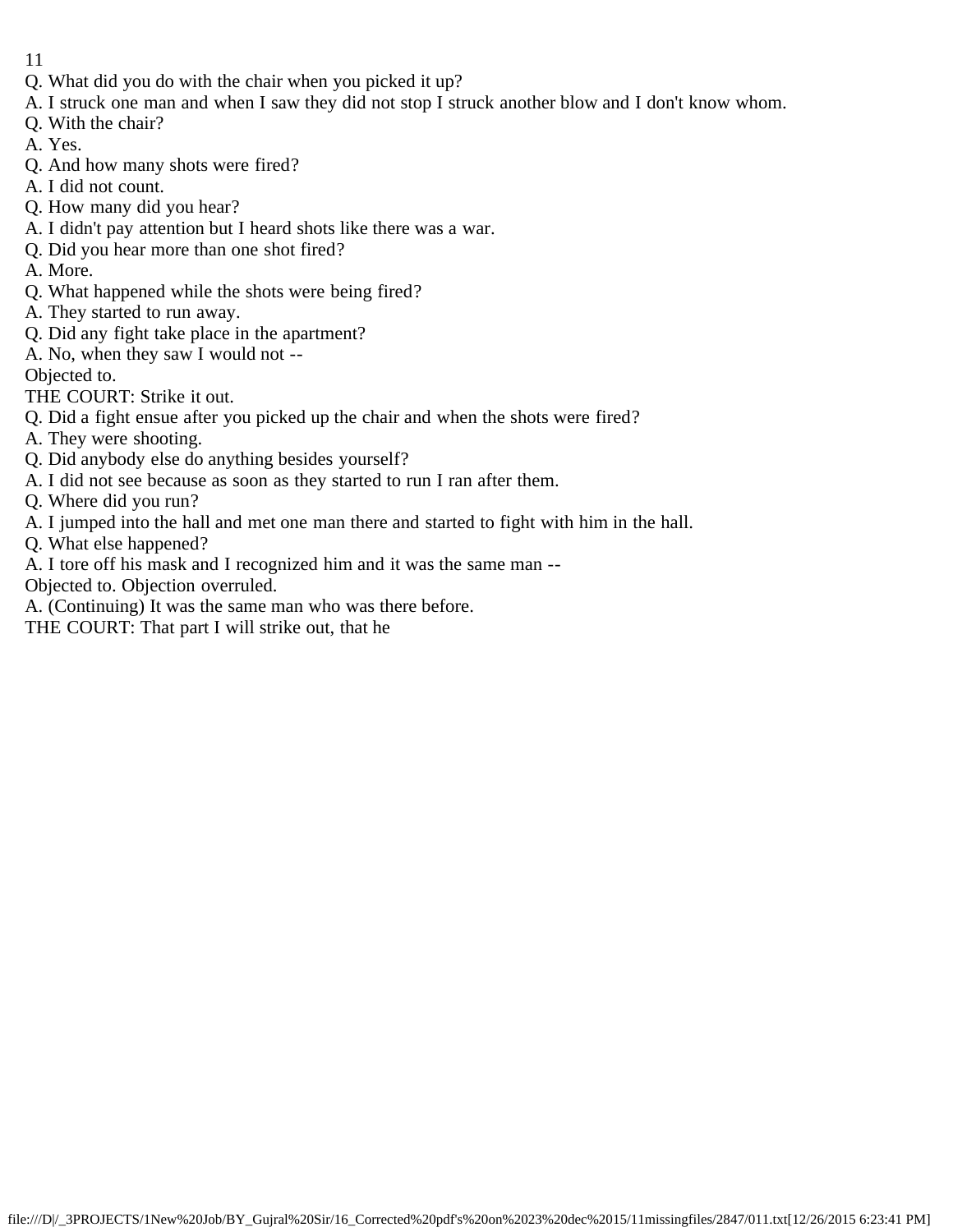recognized him -- he got hold of a man and knocked off his mask.

BY THE COURT:

- Q. Where was that?
- A. In the hall.
- Q. How far away from the room?
- A. Near the door.

THE COURT: Strike out the words that he recognized him.

(Solomon Cohen is now brought to the bar.)

BY MR. CARDONE:

Q. Do you know this man?

A. Now I know him.

Objected to.

THE COURT: Strike out the answer. The objection is sustained.

Q. Did you see this man on the 15th of May, and if so, where?

A. I saw him there in the house where I was.

MR. CARDONE: May we have the name of this man?

(The man gives his name as Solomon Cohen.)

Q. This is the man who first came into the apartment before the five men came in?

A. Yes, the same man.

- Q. Is he the same man whose mask you knocked off?
- A. Yes, sir, the same.
- Q. After you got through fighting with this man what did you do?
- A. He tore away and he run to the street.
- Q. What did you do?
- A. I ran out into the street.
- Q. How soon after that did you run out, immediately, or did you wait?
- A. I did not wait. Right as soon as he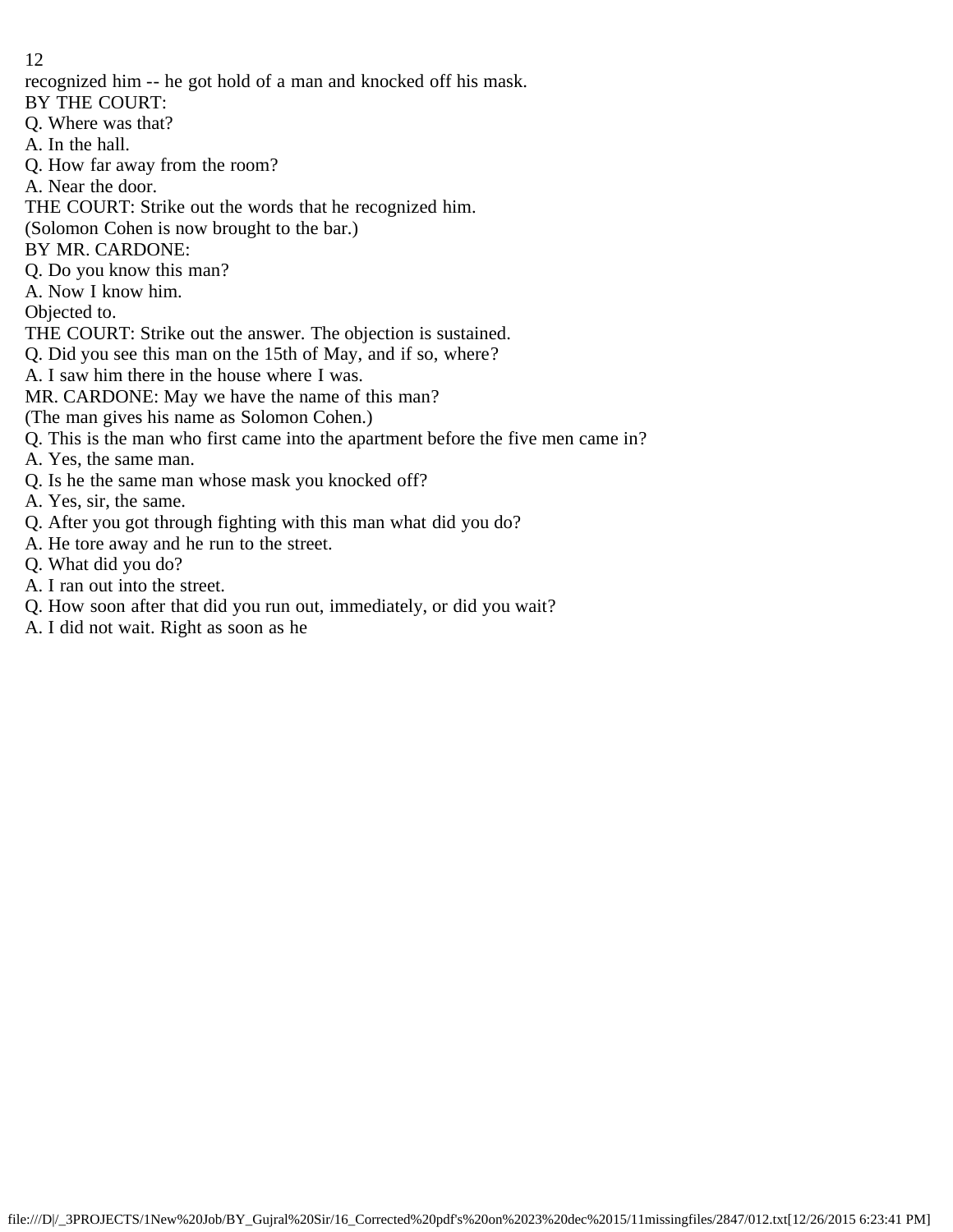ran out I ran out.

- Q. Did you see anybody's face other than the face of the man whose mask you knocked off, of the five men?
- A. I did not see any other face.
- Q. That was the only face you saw?
- A. The only one.
- Q. Did you see any other mask fall off, other than the mask you saw you knocked off Cohen?
- Objected to. Objection sustained.
- THE COURT: Let him state what he saw.
- BY MR. CARDONE:
- Q. How many masks did you see on the floor?
- A. I did not count them because I ran right after, but I saw some masks on the floor.
- Q. How many?
- A. I don't know.
- Q. Did you see one or two or three?
- A. I did not count them.
- Q. Was it more than one?
- A. One or two. I did not pay any attention.
- Q. After you ran out of this apartment, where did you run to?
- A. The man who tore away from me run to Pike Street and I run right after him.
- Q. Where did the other man run to?
- A. When they reached Pike Street they ran in different directions. I did not see where.
- Q. What did they do with the revolvers?
- A. I did not see.
- Q. Are you able to tell what the color of the masks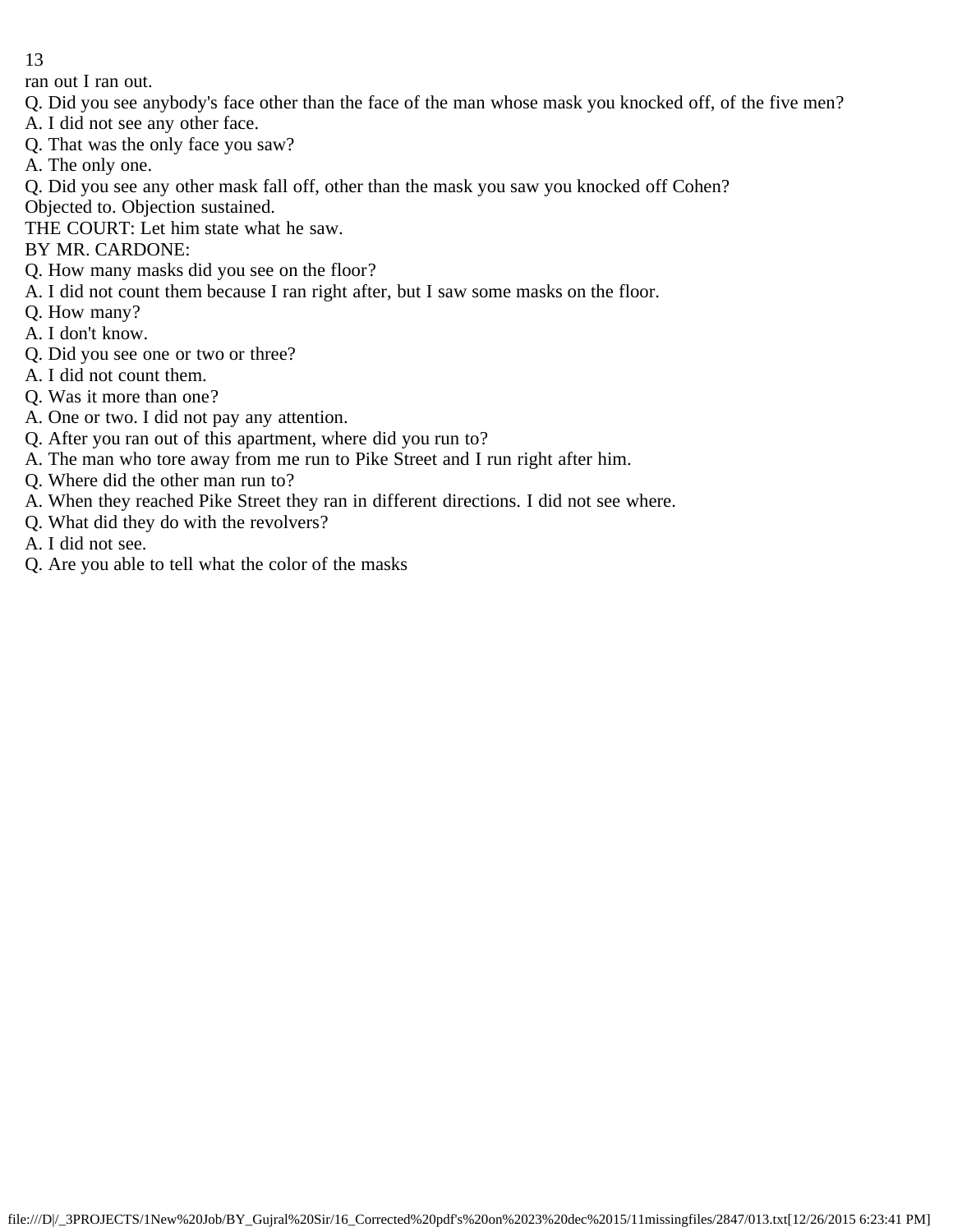were that were worn by these men?

A. There were different kinds. The one I tore off was a white one. Some of them had dark, black ones.

- Q. White and black, any other color?
- A. I cannot tell you because I did not see them too much to observe all that.
- Q. When you say white, do you mean white in color or light in color?
- A. Not white, but not very dark. It was darkened, painted a little.
- Q. Were you searched by any of these five men?
- A. I did not permit him to touch my pocket.
- Q. How soon after you ran out did you come back into the apartment?
- A. About a half an hour. I don't know exactly.
- Q. You came into the apartment a half an hour later?
- A. About, perhaps twenty minutes. I don't know exactly.

Q. What did you do after you ran out of the apartment and got to the corner of Madison and Pike Street? Objected to. Overruled and exception.

- A. It was not Madison Street. It was the corner of Henry and Pike.
- Q. What did you do as soon as you ran out of the apartment?
- A. I stopped on the corner and looked around to see where they run to, but I did not see them.

MR. FELDMAN: I move to strike that out.

THE COURT: The objection is sustained. Strike it out.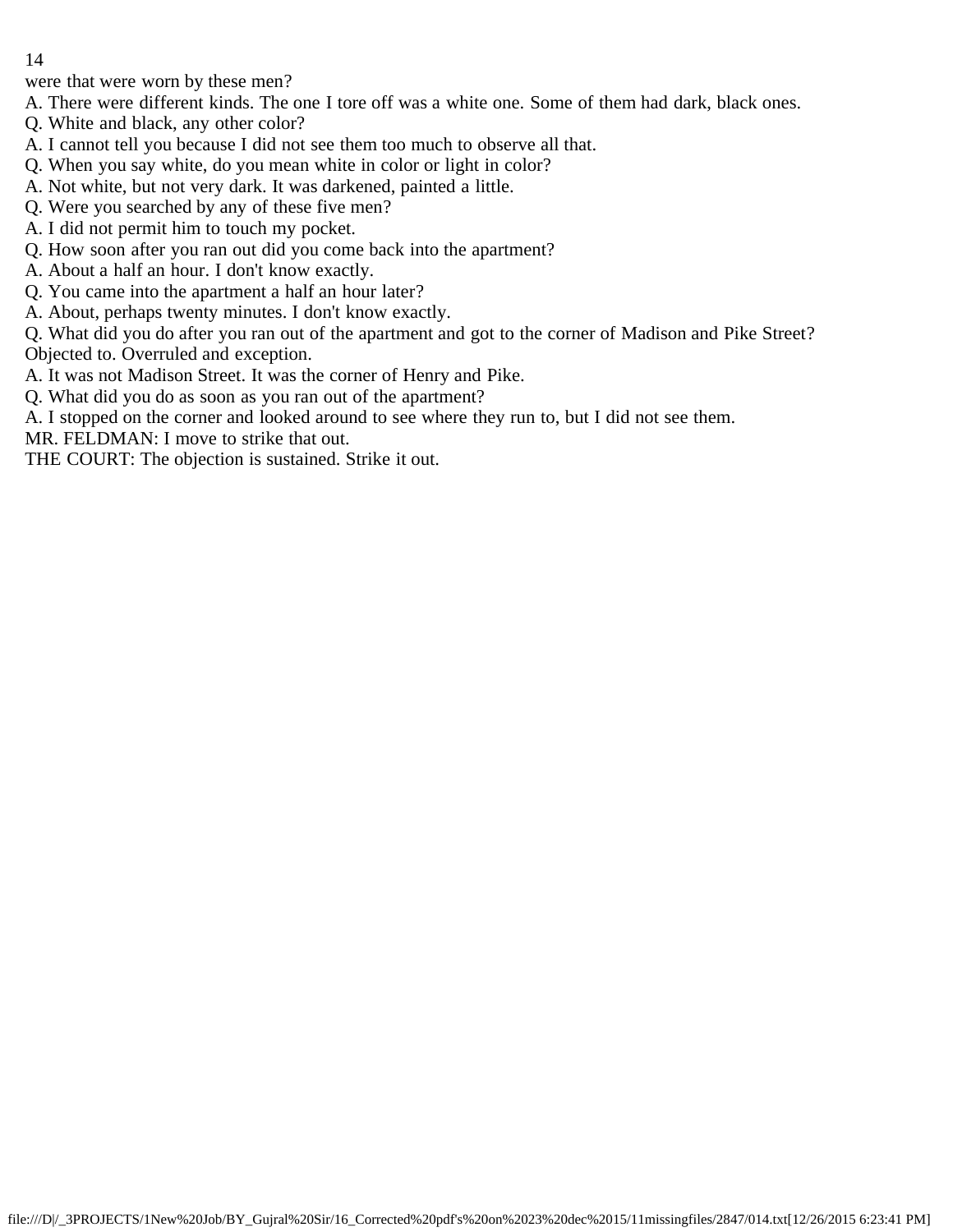Q. Did you go for a police officer, what did you do after you ran out?

A. No.

Q. How long did you stand on the corner before you went back to the apartment?

Objected to as immaterial, overruled and exception.

A. I went to the other corner and stood about ten or fifteen minutes. I did not look at the watch and I can't tell you exactly, and then I went back.

Q. Altogether you say you were out of the house about twenty minutes before you returned?

A. About twenty minutes.

Q. When you got back to the apartment, what did you see?

Objected to.

Q. Who was in the apartment?

Objected to. Objection sustained.

MR. CARDONE: I want to show that there was a man lying on the floor shot.

THE COURT: Show it in another way. You are asking questions which open up an avenue of objection.

Q. When you got back to the apartment did you see any of the persons that had been playing cards there?

A. They did not allow me to go in the house.

Objected to.

THE COURT: Strike that out.

BY THE COURT:

Q. Did you go in?

A. No.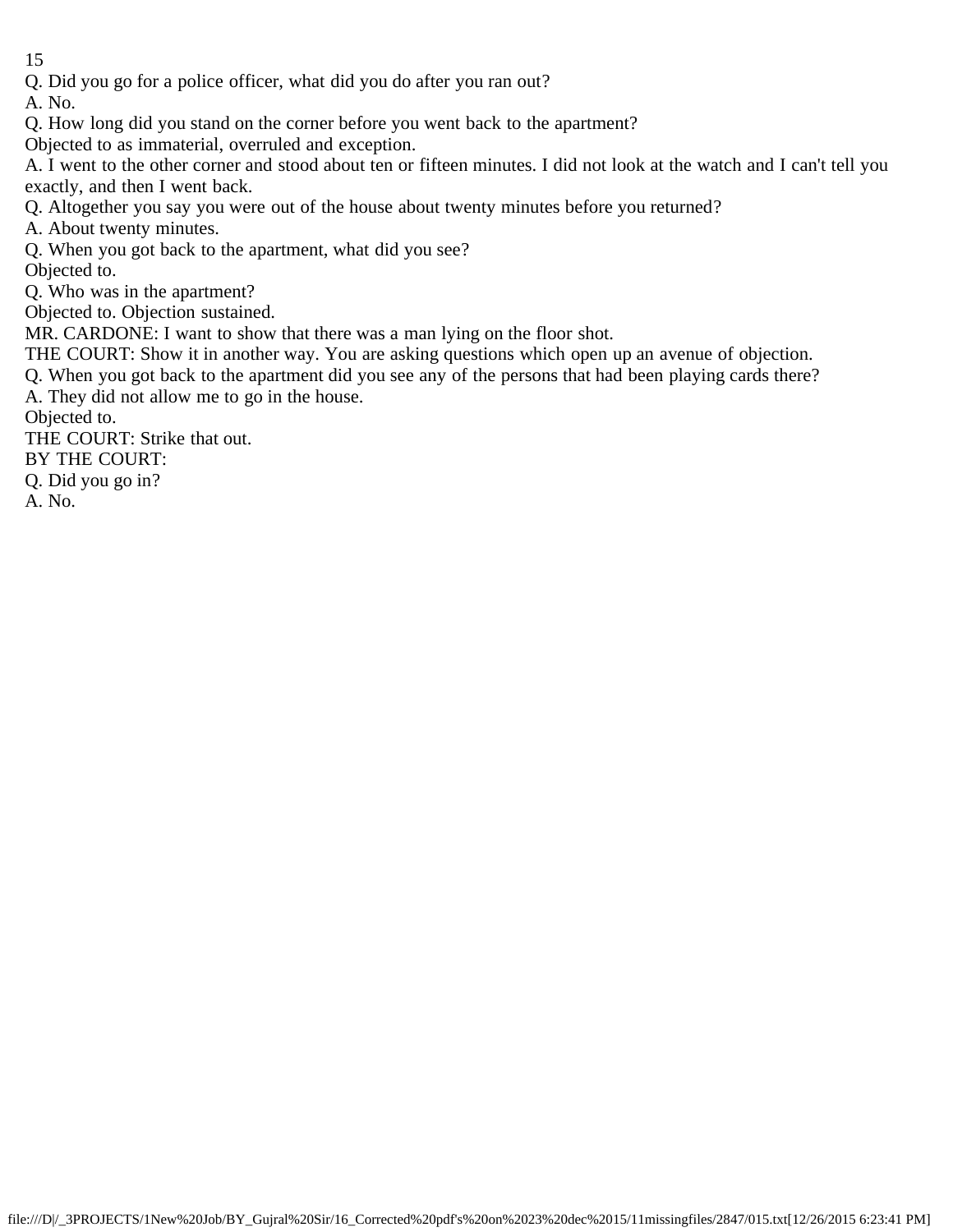BY MR. CARDONE:

Q. You did not enter?

A. I did not.

Q. Had the police arrived there when you got back to the hallway of the apartment?

A. The police were there and also an ambulance.

Q. I show you these masks and ask you if you ever saw them before?

Objected to. Overruled and exception.

A. I saw those masks when they were in the house the 15th of May, in the evening.

Q. When did you see them for the first time on the 15th of May?

A. In the house where I was I saw them.

Q. Where in the house?

A. On the faces of each man.

Three masks are now marked for identification, People's Exhibit 2.

Q. Did you see the masks after that?

A. After that I did not see them.

Q. Did you pick up any of the masks?

Objected to. Question withdrawn.

Q. Did you pick up the mask that you knocked off the face of one of those five men?

Objected to. Overruled and exception.

A. No.

MR. FELDMAN: I now ask to have the entire testimony of this witness stricken from the record upon the ground that no connection has been shown here between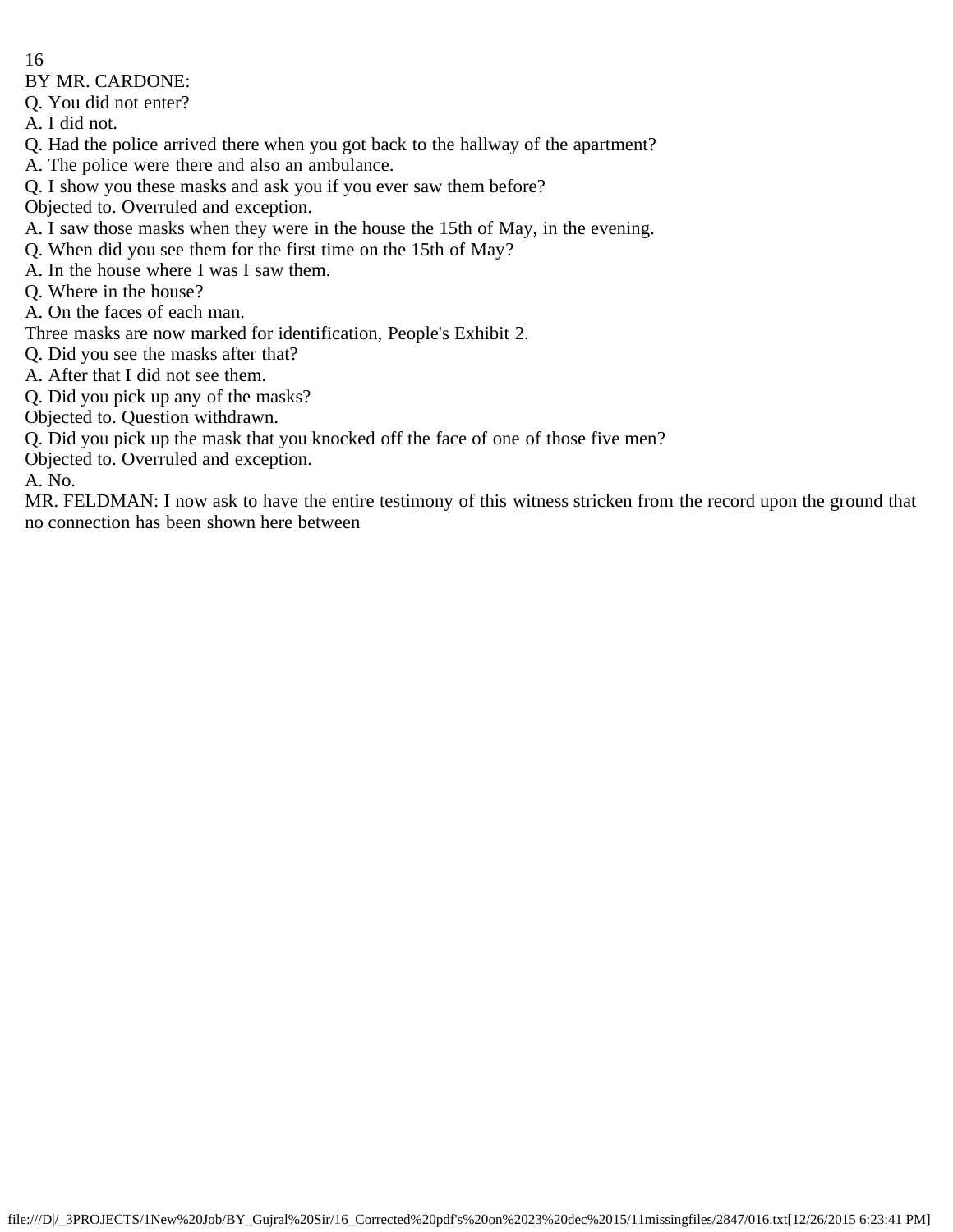the witness and this defendant.

Motion denied and exception.

- CROSS EXAMINATION BY MR. FELDMAN:
- Q. You say it looked like a war was on, when you saw the shooting going on?
- A. Why, yes, of course it sounded like war, so many shots.
- Q. Between the Poles and the Bolsheviki?

Objected to.

THE COURT: Strike that out.

- MR. FELDMAN: I will withdraw that.
- Q. You were quite excited, were you not?
- A. Of course I was excited.
- Q. You cannot tell us exactly what happened?
- A. What do you mean by exactly.
- Q. For instance, what kind of clothes they had on and the color of their clothes?
- A. This I cannot.
- Q. And therefore you do not know whether one had on a black coat or a white coat or a red coat, you cannot tell that?
- A. There was no white coat. That I can tell you. There was some blue or dark green.
- Q. It was dark to you, dark colors?
- A. Yes, sir, dark colors.
- Q. You could not tell if any had buttons on or not, on their coats?
- A. I did not pay attention to that.
- Q. You did not examine it so close to see whether they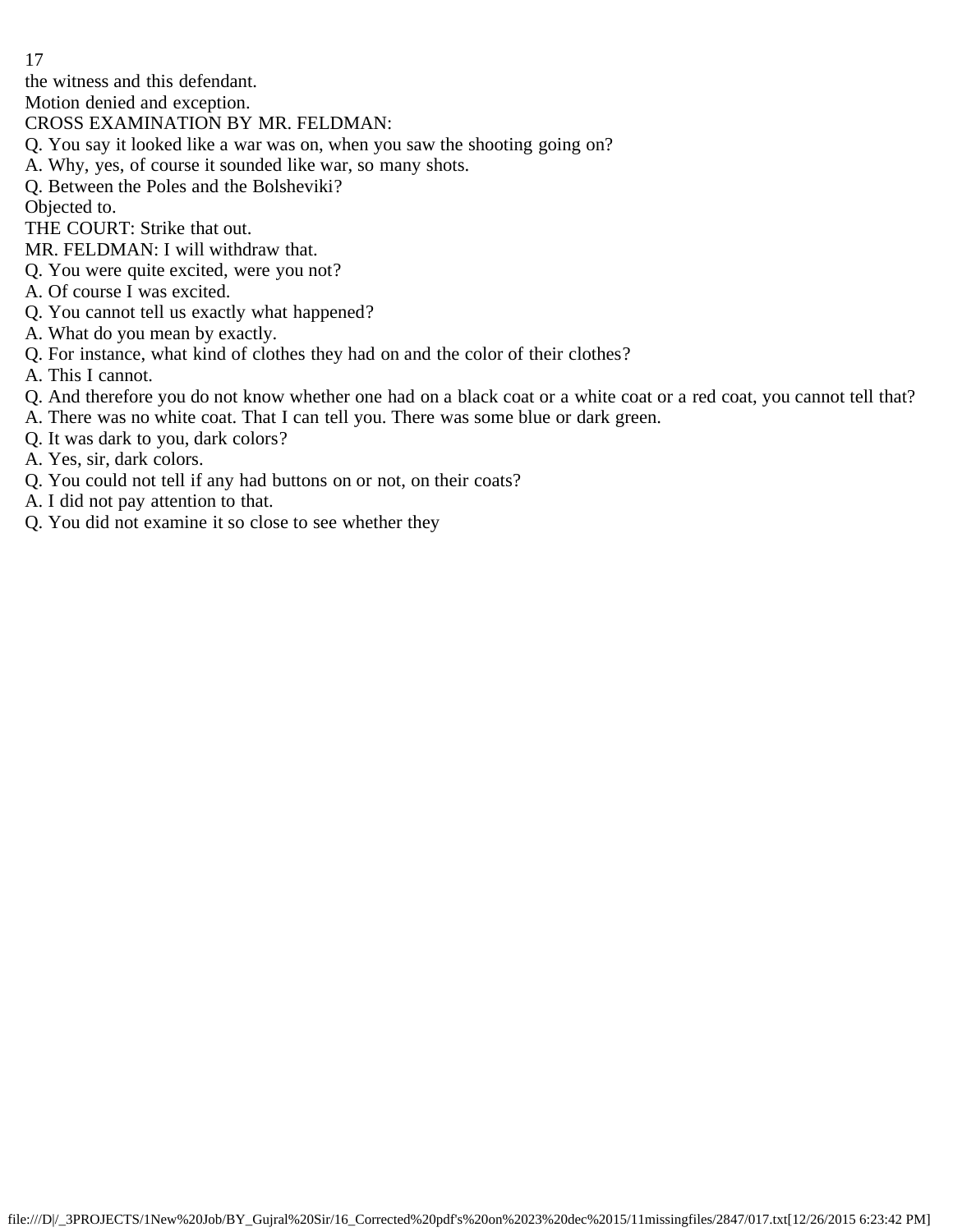were torn or not, did you?

- A. I only saw one man's suit sewed up.
- Q. That man was standing how many feet away?
- A. I don't understand your question.
- Q. How far away was the man standing whose coat you could tell was sewn up?
- A. About two feet. He was right opposite me on the other side of the table.

Q. You want to tell this Court and jury that at the time you were standing with your hands up, is that right, or with the chair in your hand?

- A. I still had my hands up at the time.
- Q. You were excited, were you not?
- A. Yes.
- Q. And afraid of your life -- shots were fired at the time?
- A. When?
- Q. When you stood with your hands up there and thought the war was on?
- A. Not at that time they did not shoot.
- Q. You stood there this way holding your hands up?
- A. When he took out the money from the other side, on the other side I had my hands up.
- Q. During that time you say you could observe a tear on this coat, is that right?
- A. At the time he took out the money on the opposite side I saw this.
- Q. Can you see the coat from there?
- A. I was nearer the coat at that time.
- Q. How near or how close were you, as close as this? (Indicating)
- A. Nearer.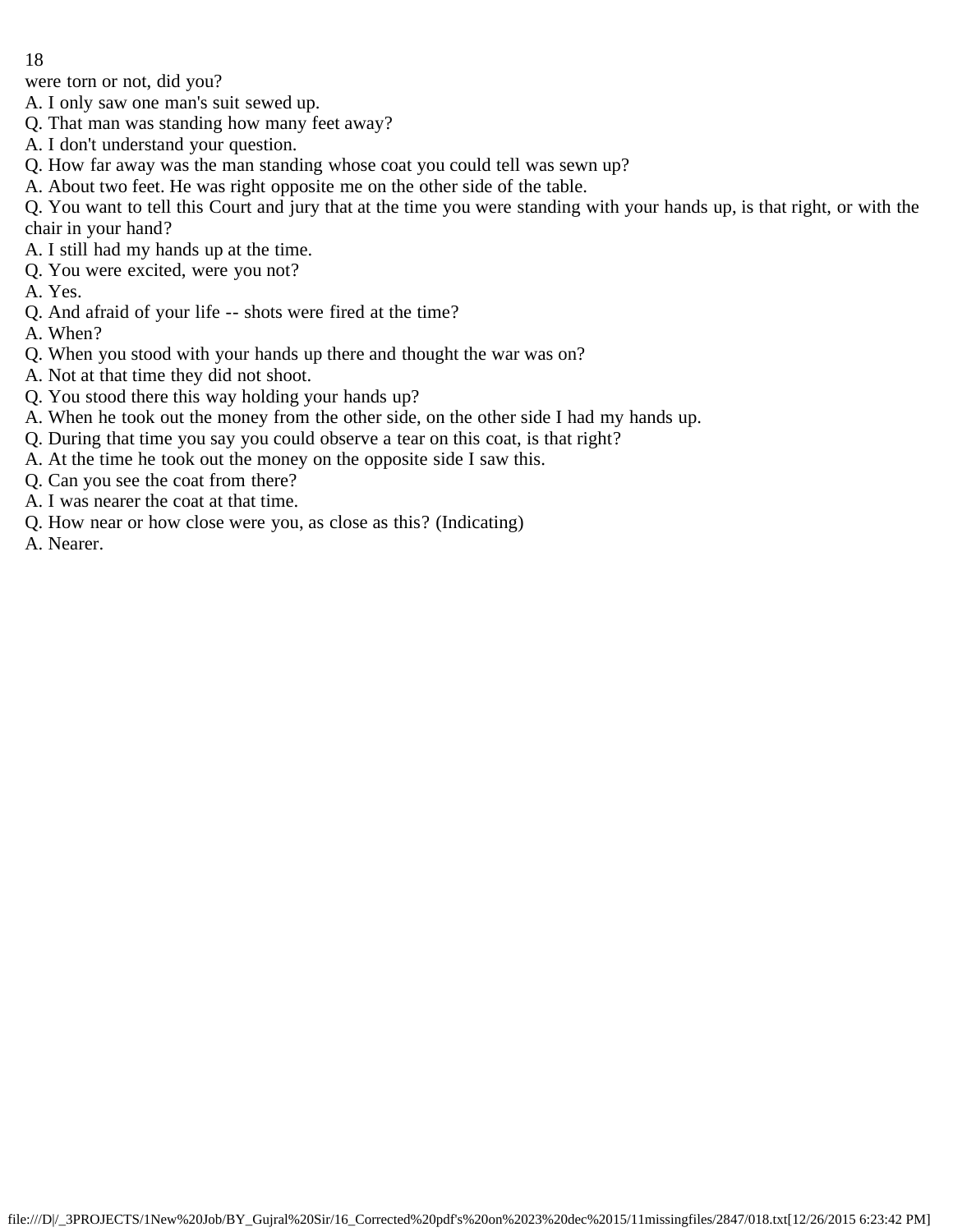- 19
- Q. Still closer?
- A. Like that. (Indicating)
- Q. As far as the foreman site from this?
- A. I saw it when he stood on the other side and took out the money.
- Q. You then and there could see that was sewn up in the coat?
- A. I could see.
- Q. That was the only thing you saw on that man who wore the coat, is that right?
- A. That is all.
- Q. Did you see if he had a cap on or a hat on?
- A. A cap.
- Q. Do you remember the color of it?
- A. I don't remember the color.
- Q. Do you remember what kind of shoes he had?
- A. There was no possibility. It was impossible to look at their shoes and everything.
- MR. FELDMAN: I ask to strike that out.
- MR. CARDONE: I ask that it be allowed to stand.
- Q. You could not tell if it was white, yellow or black shoes?
- A. White shoes they were not -- but I can't tell you if they were yellow or black.
- Q. But you could tell that the coat was sewn and there was a tear there?
- MR. CARDONE: Sewn or torn.
- Q. It was sewed up?
- A. Yes, this I could see.
- Q. Was it torn?
- A. It was sewed up. I saw that a tear was sewed up.
- Q. Could you tell us how long a tear it was? The size of it?
- A. I can't tell you how long it was. All I saw it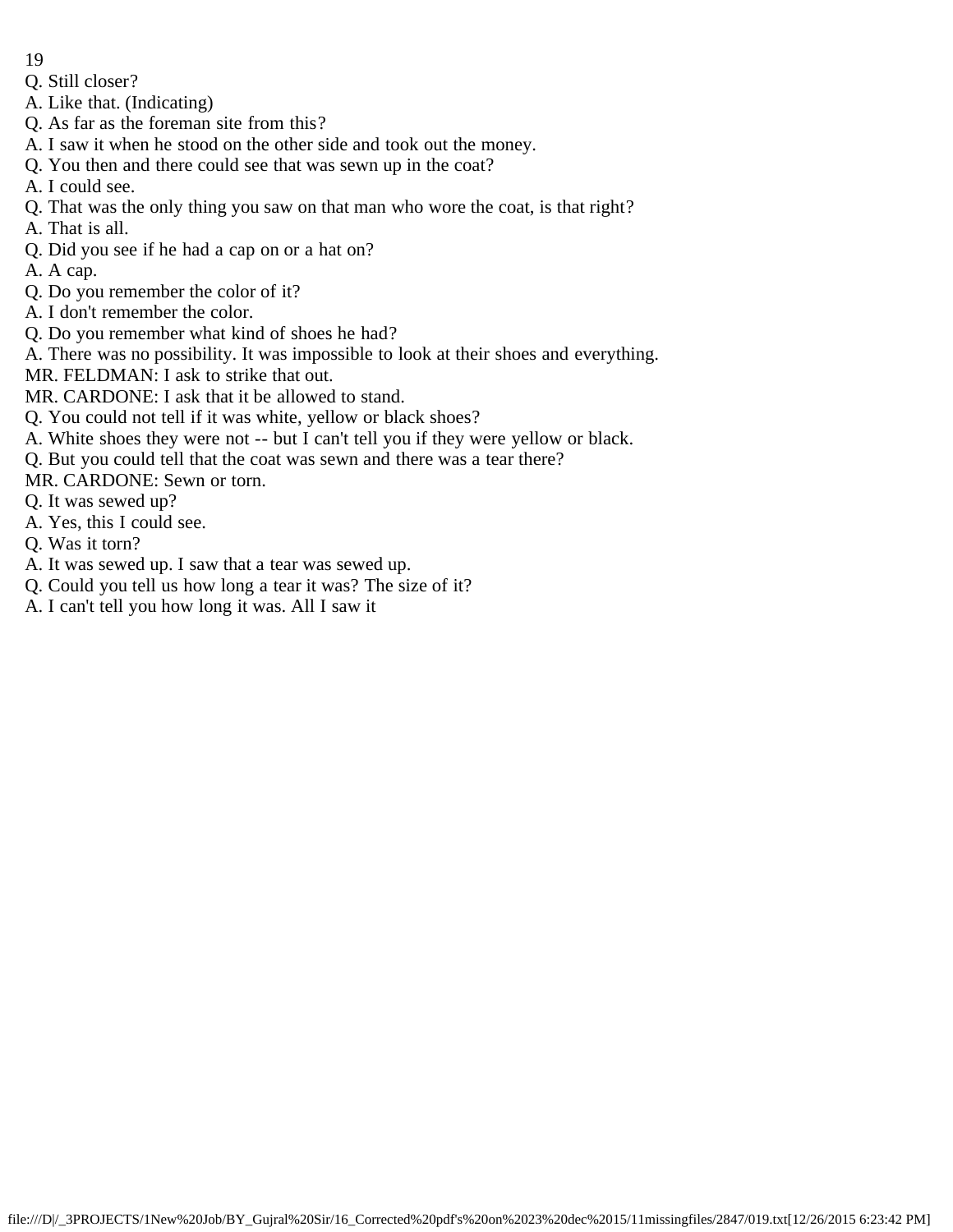was sewed up. The tear was sewed up.

- Q. That was on Saturday?
- A. Yes.
- Q. Were you working on that day?
- A. Until noon.
- Q. What do you work at?
- A. On the dock.
- Q. Had you had any drinks on that day?
- A. No.
- Q. Do you work with these other people on the dock, do you work with the others who live at 90 Henry Street?
- A. No.
- Q. You came to visit them?
- A. Yes.
- Q. By arrangement or invitation?
- A. I came there myself, no invitation.
- Q. You did not know you would meet those five there?
- A. No.
- Q. Did you drink anything?
- A. No.
- Q. You do not drink?
- A. Nothing at all.
- Q. You do not drink?
- A. I do drink, but that day I did not drink. At that time I did not.
- Q. You drank some on that day?
- A. No, not that. (The witness now says in English "Nothing doing.)
- BY MR. FELDMAN:
- Q. How long are you in this country?
- A. Seven years.
- Q. You understand English?
- A. (In English) No, I no understand English.
- Q. What is that?
- A. I no known English.
- Q. You saw you were there about a half an hour in the house?
- A. Not more than a half an hour.
- Q. When you came in your friends were already playing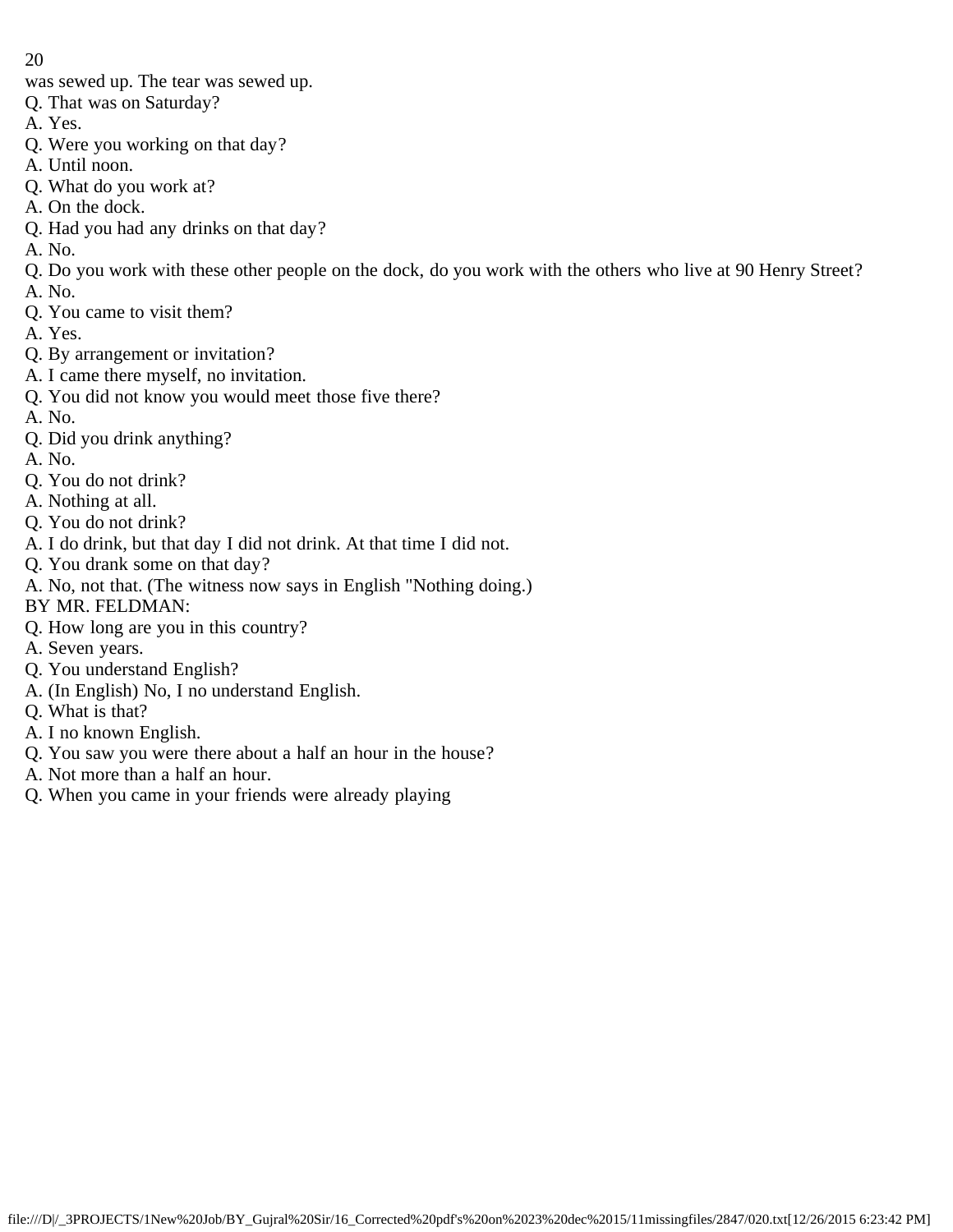cards?

- A. Yes, they were playing cards.
- Q. Were some drinks served at that time?
- A. Nothing at all.
- Q. Did you see Vodka at that time or whiskey?
- A. There was nothing to drink there.
- Q. They are Russians, are they?
- A. Russians and Poles.
- Q. You mean to say they were playing cards and nothing to drink?
- A. Nothing to drink.
- Q. When you came in who was sitting at the table, how many men were sitting there?
- A. Four of them were sitting at the table playing cards and Nick sat aside.
- Q. Money on the table?
- A. There was some money, ten cent pieces and pennies.
- Q. Did you take part in the playing during the half an hour you were sitting there?
- A. No.
- Q. You were looking on?
- A. I looked at them and then I read the paper.
- Q. When you were there was a young lady there?
- A. No woman was there.
- Q. Do you remember when Cohen came in as you say, did he say something?
- MR. CARDONE: You mean the first time?
- MR. FELDMAN: Yes.
- A. I don't know. He did not say anything to anybody. He came in and looked around.
- Q. Did he speak to Nick?
- A. No.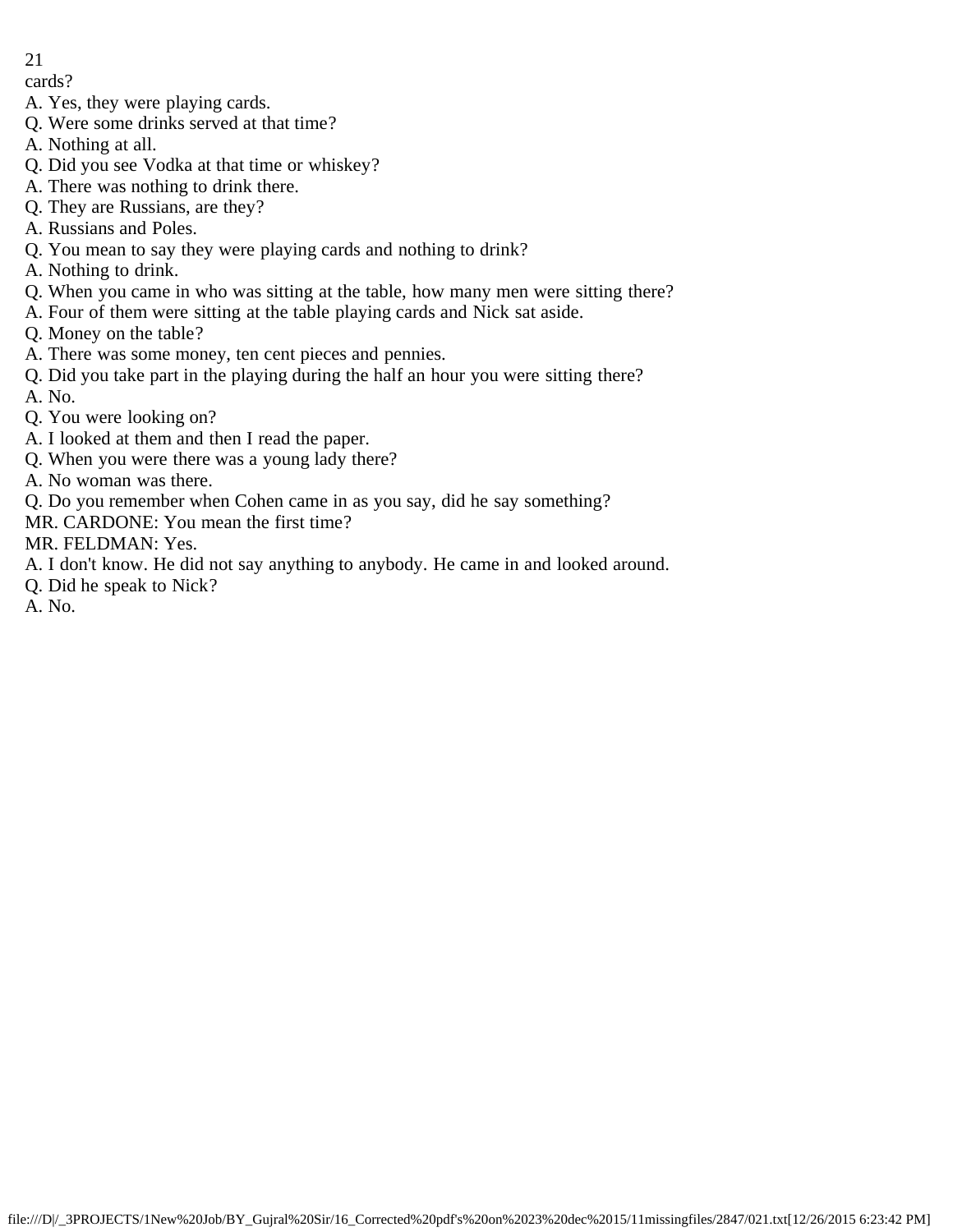- 22
- Q. Don't you know he said to Nick "Have you got the woman home, is the girl home?"
- A. No, he said nothing to anybody at the time.
- Q. You mean to say he came into the house -- did he knock at the door?
- A. Who, him?
- Q. Cohen.
- A. Yes, he knocked at the door and he came right in.
- Q. Who opened the door for him?
- A. He opened the door himself.
- Q. And he walked in?
- A. Yes, came in.
- Q. And didn't say anything at all?
- A. No, he came in and looked around and then he went out again.
- Q. He did not say a single word?
- A. I am telling you all he did, he came in and looked around and went out again.
- Q. Did you ever see Cohen before?
- A. I saw him before, about three or four or two times in the street.

Q. Was anything said after Cohen left by any of your friends as to who the man was who just come in and walked out again?

- A. Nothing but those who were playing cards said "What did that man want?" he came in and went out again.
- Q. Then you say about half an hour later five men came in?
- A. Yes.
- Q. Did they knock at the door?
- A. Yes.
- Q. Who opened the door for them?
- A. Nick.
- Q. Who is Nick?
- MR. CARDONE: The occupant of the apartment.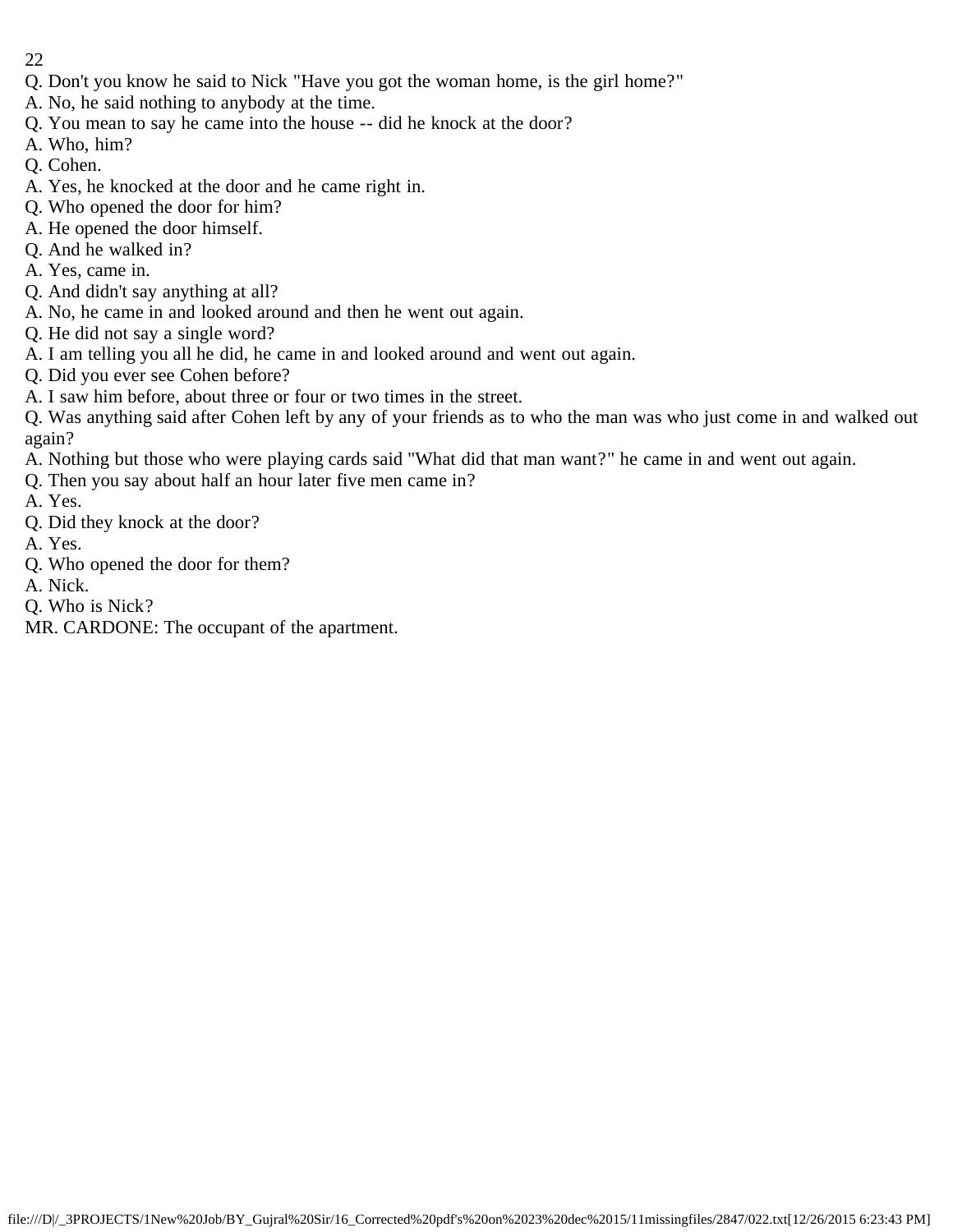BY MR. FELDMAN:

- Q. Five entered and you say all at once they said "Hands up?"
- A. Yes, all said it.
- Q. Every one kept up their hands?
- A. Yes.
- Q. You never saw a thing like that before, did you?
- A. No, not before.
- Q. When they said "Hands up", they held revolvers in their hands?
- A. Yes, all of them had revolvers.
- Q. Up went your hands also, is that right?
- A. Yes.
- Q. Who was looking for money, searching for money?
- A. The man on whose coat I looked was the man who looked for the money, on the other side.
- Q. That was the only men who was looking for the money?
- A. Yes, he was the only one.
- Q. Did he search everyone?
- A. Everyone who stood on the other side of the table until he reached me.
- Q. He was the only man who searched them, the others did not do any searching at all?
- A. Only one.
- Q. What did the others do, the other four men, with the revolvers in their hands?
- A. They stood there and they held the revolvers and they said "Keep still."
- Q. When did they start to shoot?
- A. When I grabbed the chair, at that time they started to shoot.
- Q. Who the man was you hit with the chair you don't know, do you?
- A. No, I do not know.
- Q. Do you remember being before the magistrate's Court,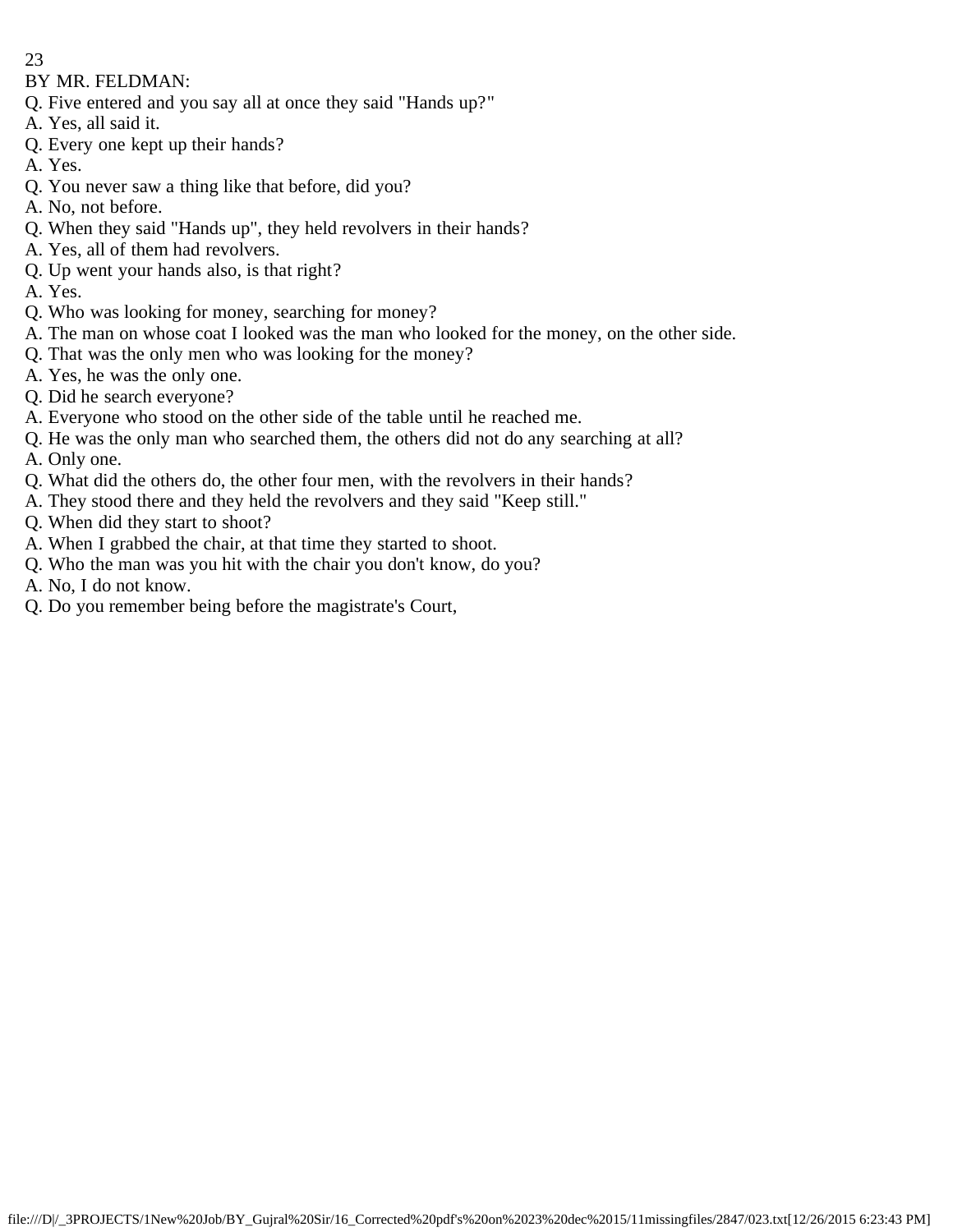Second Street and Second Avenue?

A. Yes.

Q. And do you remember the question was put to you "Did you ever see this man before, the defendant Robert Behrman?"

MR. CARDONE: I object to the form of the question as indefinite -- before meaning when -- I don't know.

MR. FELDMAN: I mean before the day he was before the Magistrate.

BY MR. FELDMAN:

Q. Do you remember that question put to you by the Magistrate "Witness look at this defendant and tell me where and when did you see him?"

- A. They asked me did you see him before and I said I did see him before in the street, but I did not know him.
- Q. Didn't you say "I never saw this boy before"; yes or no?
- A. I said that I saw him in the street. I did not know nothing more about him.
- Q. Was that all that was asked you, and was it all that you testified to at that time?
- A. They asked me which one did you see and which one did you grab and I told them.
- Q. Did you ever mention a syllable about the coat, yes or no?
- A. I did not say anything about the coat there.

Q. Do you know of your own knowledge that after the coat you said you saw a tear on, you never said a single word to the officer or Magistrate about it?

A. I did not say anything about this suit, only what I am telling now.

Q. When was the first time you spoke about the coat and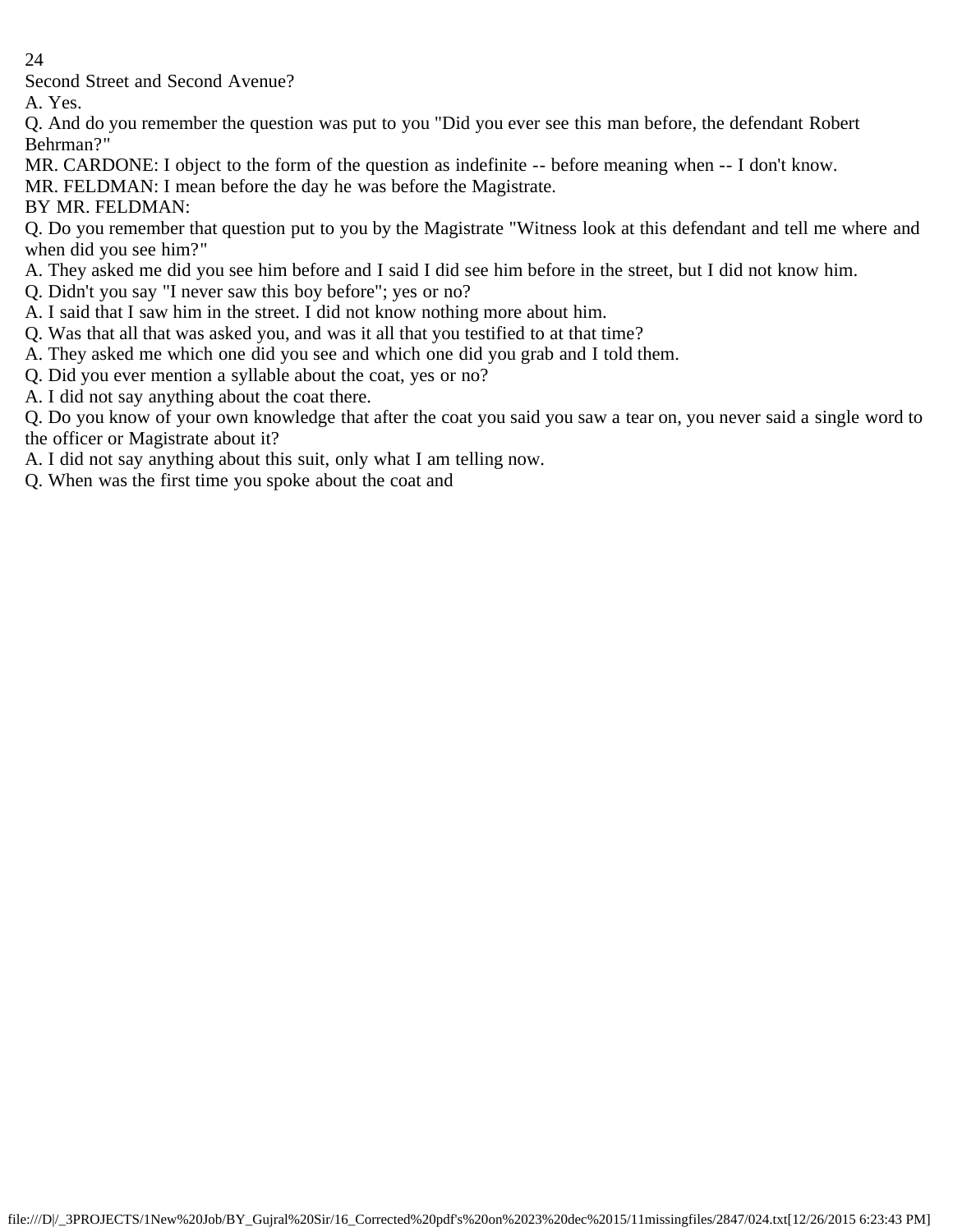a tear in the coat?

- A. Now I am telling about the suit.
- Q. You mean to say from the 15th day of May until today you never spoke about the tear in his coat?
- A. I did not say about the suit or anything about the suit to anybody until today.
- Q. Did you speak to the officer about it?
- A. And the policeman I did not tell.
- BY MR. CARDONE:
- Q. You say these five men wore caps?
- A. Sure.
- Q. And did you see any caps on the floor as you were running out after these men?
- Objected to. Overruled and exception.
- A. I did not see any hat. What I saw I told you.
- BY MR. FELDMAN:
- Q. When you saw the men running out of the house, did you run after them?
- A. Why he ran out of the house and I took off his mask, I ran after him into the street.
- Q. When you say him, whom do you mean?
- A. The cross-eyed man.
- Q. Cohen, the man who was brought before you?
- A. Yes.
- Q. You ran after Cohen?
- A. Yes.
- Q. What became of the other four men?
- A. They ran ahead of him and on the corner of Pike Street they ran in different directions.
- Q. How long were you running after him?
- A. About two minutes from No. 90 to the corner.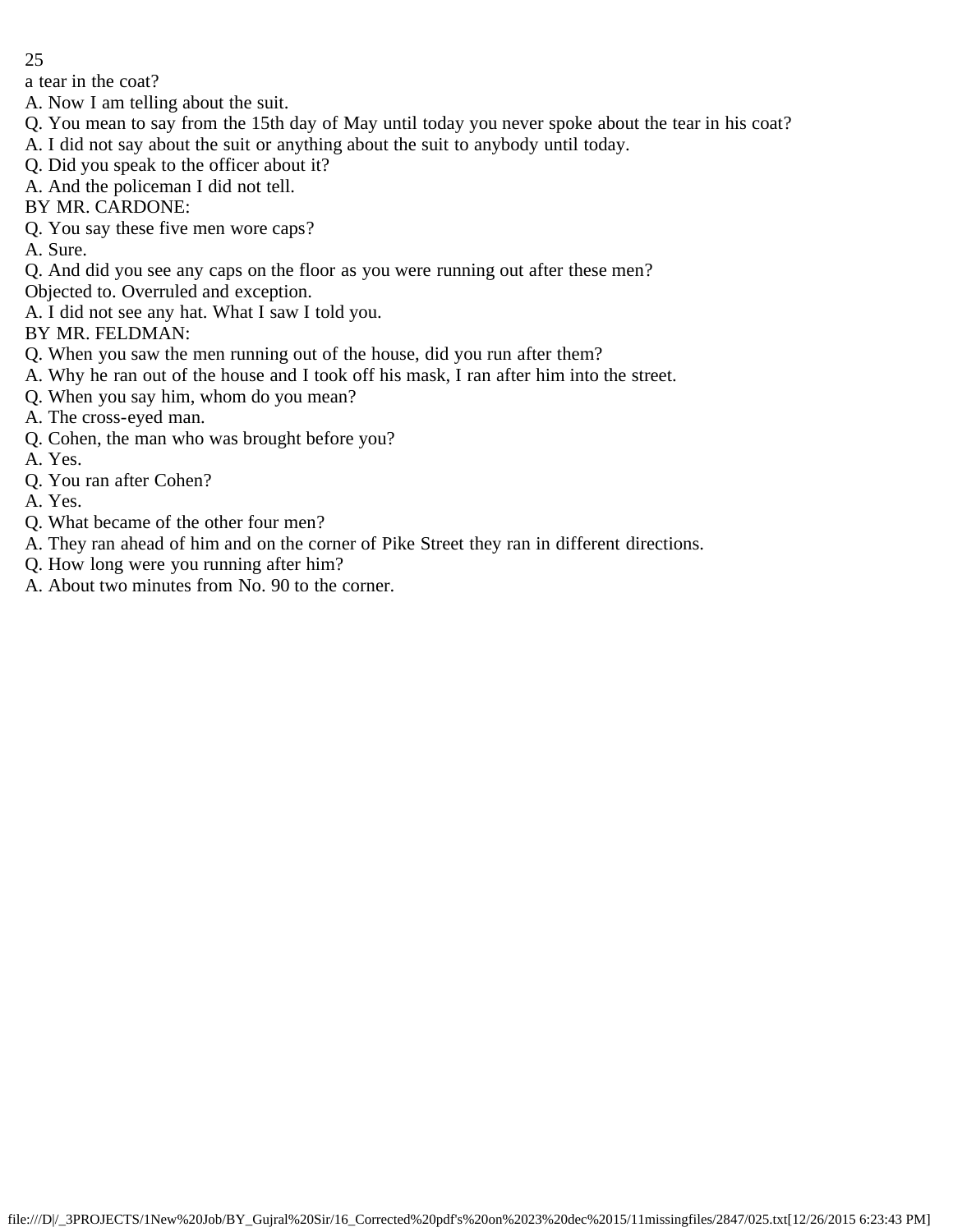- Q. Did you make any outcry, police, murder?
- A. I did not scream at all.
- Q. After you were running two minutes, what did you do, stood still?
- A. I stood on the corner and looked.
- Q. Up or down, where were you looking?
- A. Whom could I see up?
- Q. What were you looking for and what was it you were waiting for?
- A. In the direction where they ran.
- Q. You don't know today what became of them?
- A. I don't know what happened to them afterwards, when they ran away.
- Q. How long were you standing there?
- A. I told you already about fifteen or ten minutes.
- Q. You were out of breath from running?
- A. I was excited and I stood there and I looked around.
- Q. After the excitement was over you went back again?
- A. I came back and thee was lots of people there.
- Q. You did not look for any policeman?
- A. I did not look for any policeman when I came --
- Q. You did not say anything to anybody?
- A. I did not say anything to anybody.
- Q. You were just getting over your excitement and walked back to the place, is that right?
- A. I stood there and then went back to the house.

The Court admonishes the jury in accordance with Section 415 of the Code of Criminal Procedure, and takes an adjournment until tomorrow morning, July 14, 1920 at 10:30 o'clock.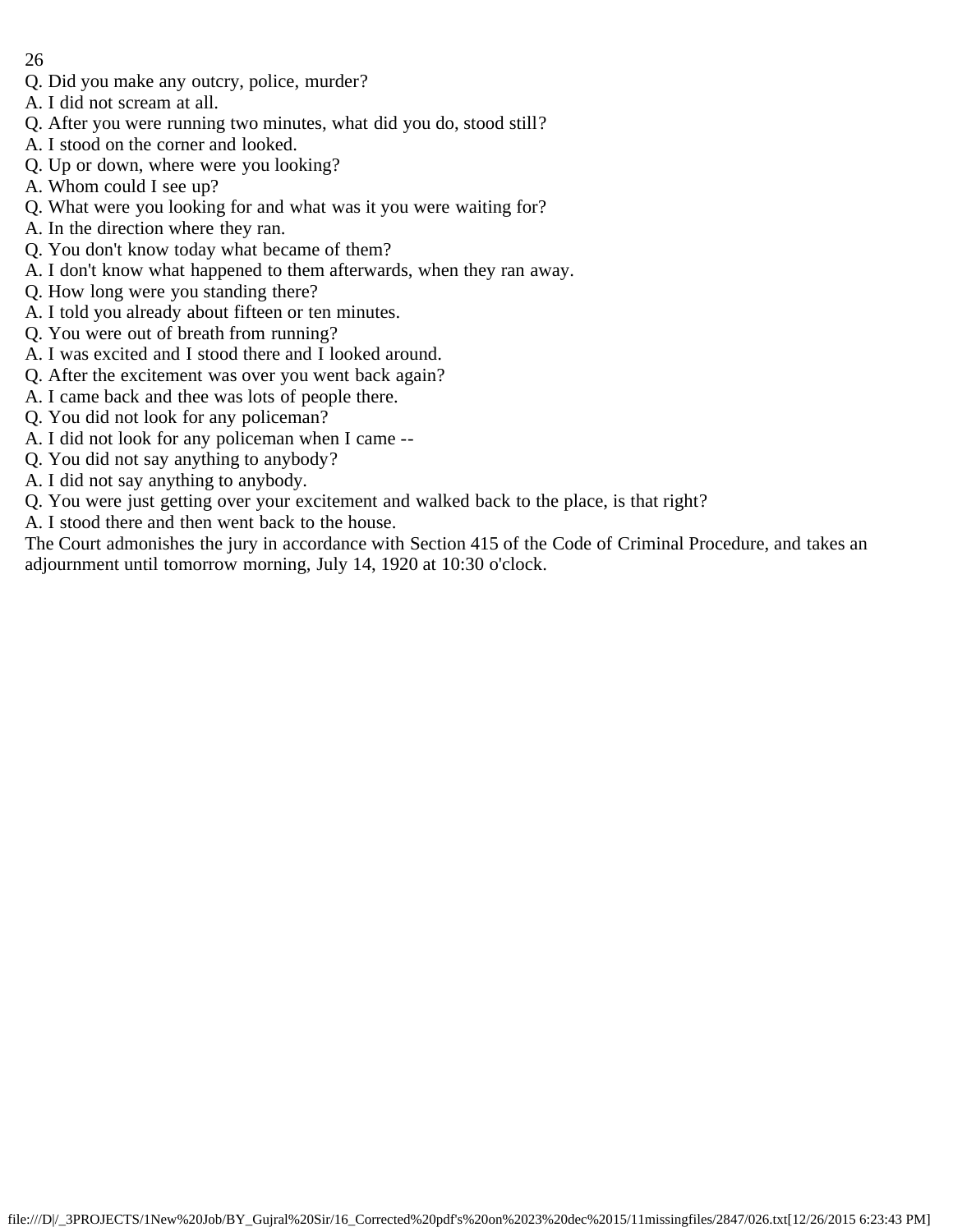New York, July 14, 1920.

Trial resumed.

MAX MACKEWICZ, called as a witness in behalf of the People, being duly sworn and examined, testified through the official interpreter Mr. Landou, as follows:

- (Residence 80 Monroe Street.)
- DIRECT EXAMINATION BY MR. CARDONE:
- Q. How old are you?
- A. Forty.
- Q. Are you married or single?
- A. Single.
- Q. What do you do for a living?
- A. Laborer in a sugar factory.
- Q. Where?
- A. Arbuckle Company, Brooklyn.
- Q. Do you know Nicholas Sivirida?
- A. Which one do you mean?
- A. Nicholas Sirvirida, not Basil, but Nicholas?
- A. yes, he used to come to my house.
- Q. How long do you know him?
- A. I know him from the other side and I know him since he is in this country.
- Q. Did you see him on the 15th of May of this year?
- Objected to as incompetent, irrelevant and immaterial.
- THE COURT: When did you last see him -- do not state the date, Mr. Cardone.
- Q. When did you last see him?
- A. Whom?
- Q. Nicholas Sivirida, the man we are talking about?
- A. You mean now?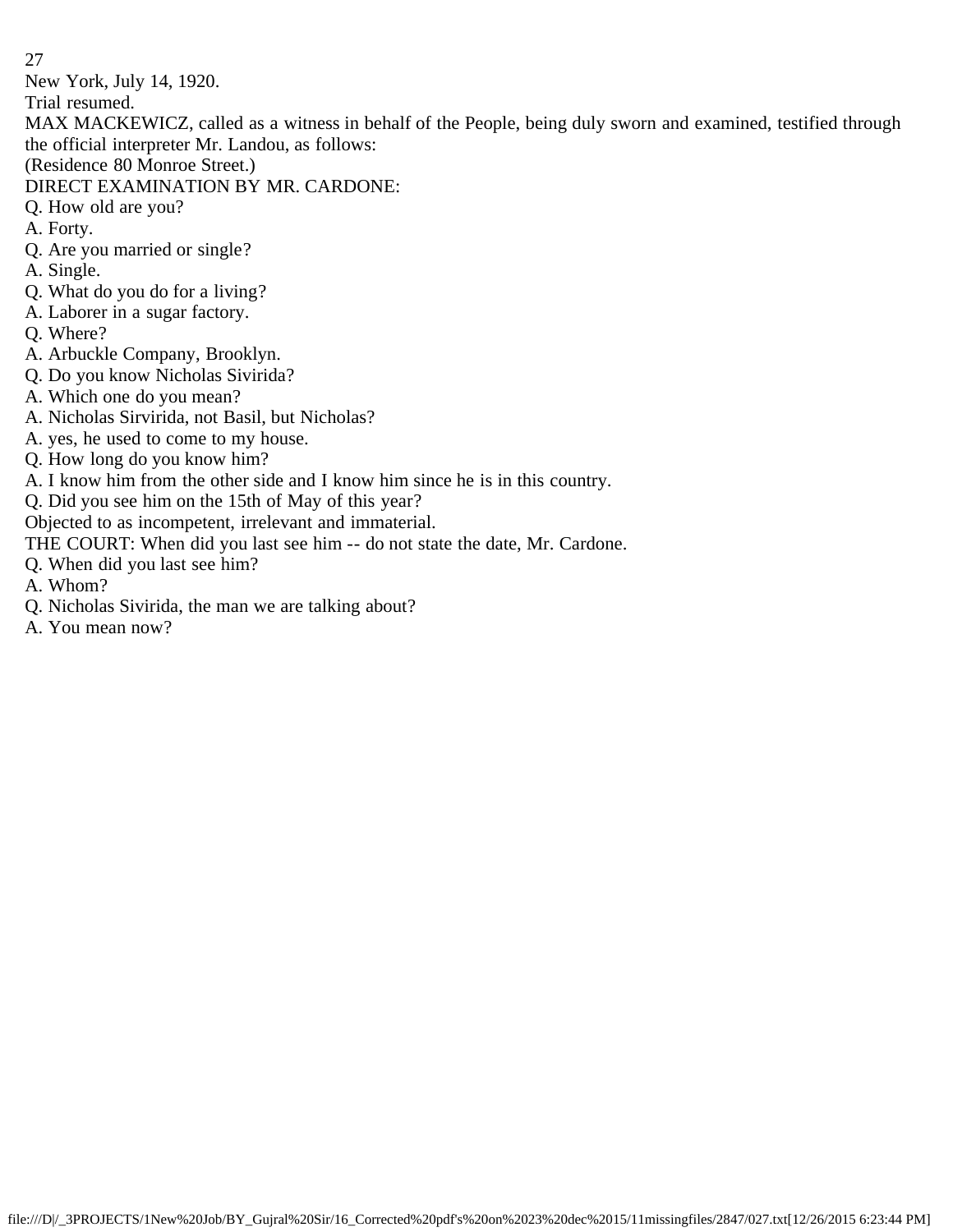- 28
- Q. Yes, now.
- A. In the court when we were together.
- Q. Did you go to the premises 80 Henry Street on the 15th of may?
- Objected to. Overruled and exception.
- A. I was.
- Q. What time did you go there?
- A. I came there about eight o'clock.
- Q. Whose house did you go to?
- A. Nick Sividira.
- Q. When you arrived there at Sivirida's house, whom did you see there?
- A. When I came there there was nobody else but Nick Sivirida and Basil Sivirida.
- Q. Who is Basil?
- A. A brother of Nic.
- Q. How long did you remain in that house that night?
- A. After I came in two more men came and we stayed there. About a half an hour later they came.
- Q. What are the names of these two men?
- A. Martin Sinitza, Adam chisadovicz.
- Q. Altogether there were five men there then, is that so?
- A. And another man by the name of Zachar -- I don't his surname or family name.
- Q. What did you do in the house that night?
- A. Four of us playing cards, pinochle.
- Q. Pinochle or casino or what?
- A. Pinochle. Two were sitting there in the house.
- Q. Who were the ones playing cards?
- A. I, Basil Sivirida and Adam Chvadovicz.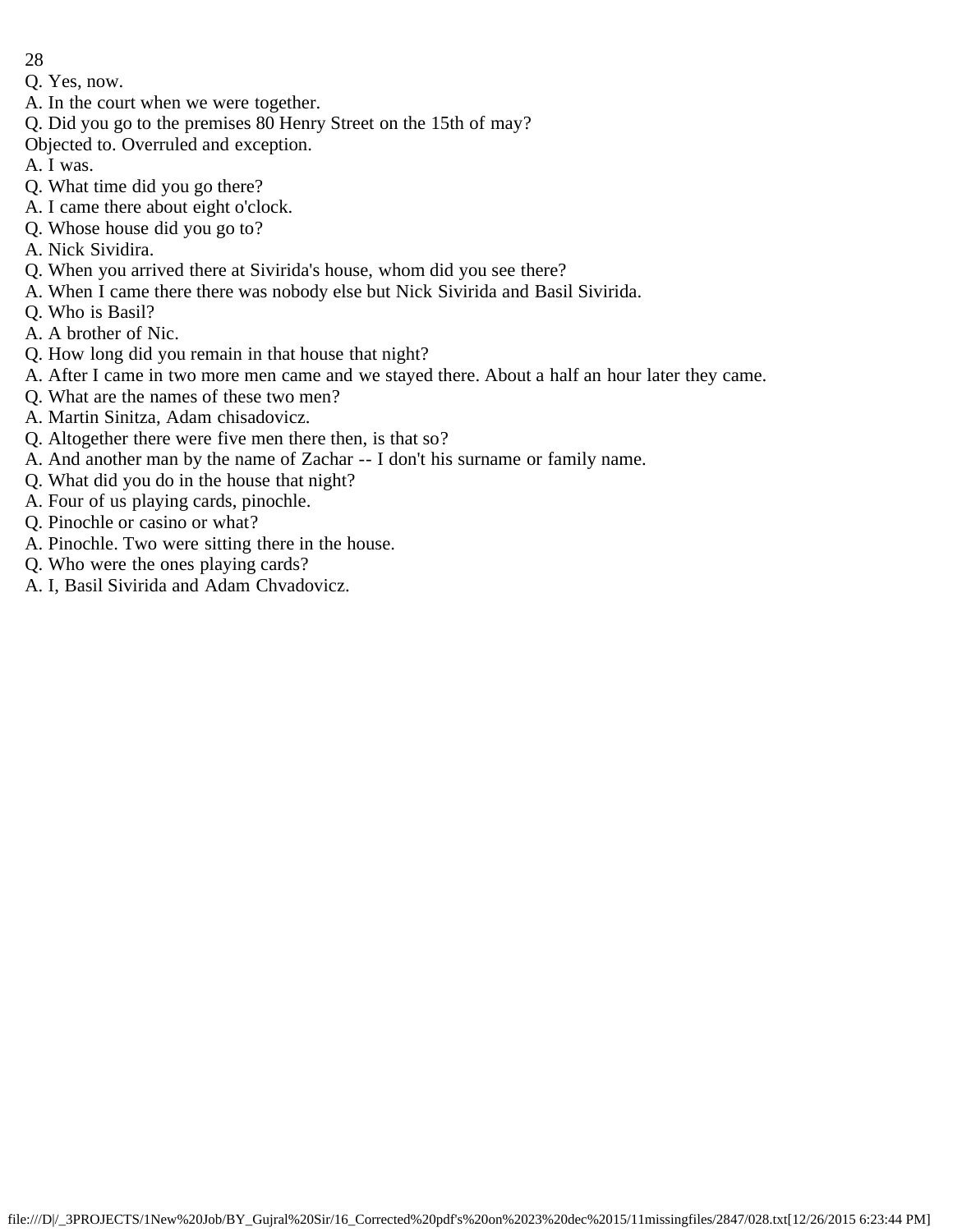- 29
- Q. How many of you played cards?
- A. Four, and also Zachar played with us.
- Q. You, Zachar and Chadovicz, and who was the other man?
- A. Basil Sivirida.
- Q. What did Nick Sivirida and Martin Sinitza do?
- A. They were sitting in the house reading papers and talking among themselves.
- Q. Did you play a friendly game, just to past time or what?
- A. Five cents a hundred and for pastime.
- Q. You were playing for money, is that what you mean?
- A. Yes, sir, five cents.
- Q. What happened while you were playing cards for money?

A. We were playing, four of us, playing cards and one man came running in and looked around and did not say anything, but I don't know his name; looked around and left. Did not say anything.

- Q. Did you know that man before that night?
- A. I knew it, yes.
- Q. Had you see him before that night?
- A. I did, in the street.
- Q. How many times had you seen the man that you say came into the apartment first, before that night?
- A. About five or six times, perhaps more.
- Q. Do you know his name?
- A. The name I don't know, only by sight I know him.
- Q. What did this man do that came into the house?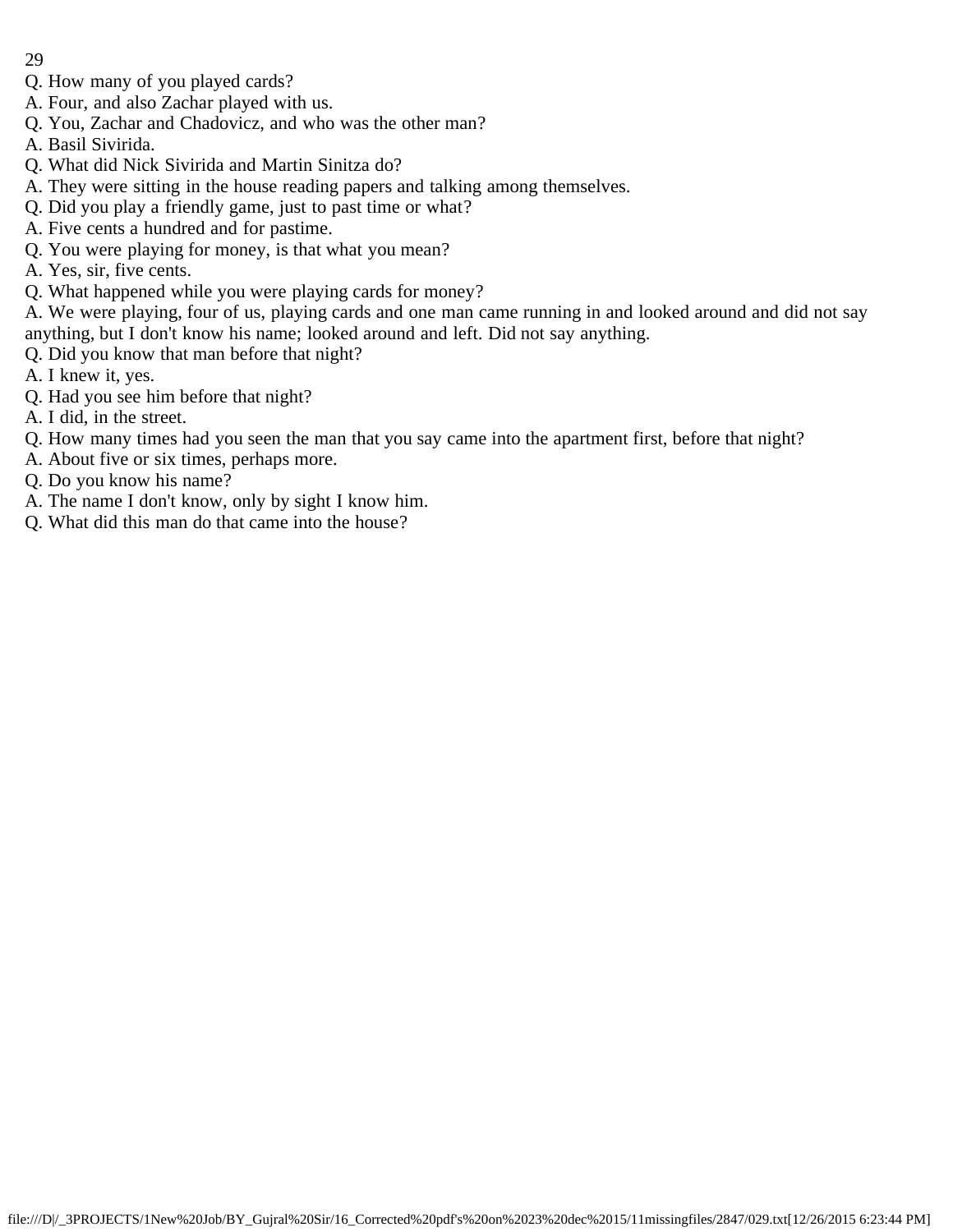- 30
- A. Nothing, didn't say anything, looked around and turned back.
- Q. After this man entered the house, did he go out?
- A. Yes, he went out right away.
- Q. Then what happened?
- A. About fifteen minutes afterwards or twenty minutes, I did not look at the watch, five of them came in.
- Q. Five of whom?
- A. Five men. They said "Hands up."
- Q. What did you see and what did these men do that came in?
- A. They said "Hands up" and one fellow handed his revolver to one of the men and started to search for money.
- Q. What did you notice about these men?
- A. I was wondering what they were going to do.
- Q. Never mind what you were wondering about, what did you notice about these men?
- A. I did not notice anything upon them because they had masks on.
- Q. How many of them had masks?
- A. Five of them, all of them had masks on.
- Q. What else did you see?
- A. Nothing else.
- Q. When they said hands up, did you see anything?
- A. He went to take out the money and the coat, I saw the coat in the back was torn.
- Q. How many men did you see in the apartment that came in with masks?
- A. Five men.
- Q. Did you see anything in their hands, in the hands of any of those five men?
- A. Revolvers they had.
- Q. How many of them had revolvers?
- A. Five of them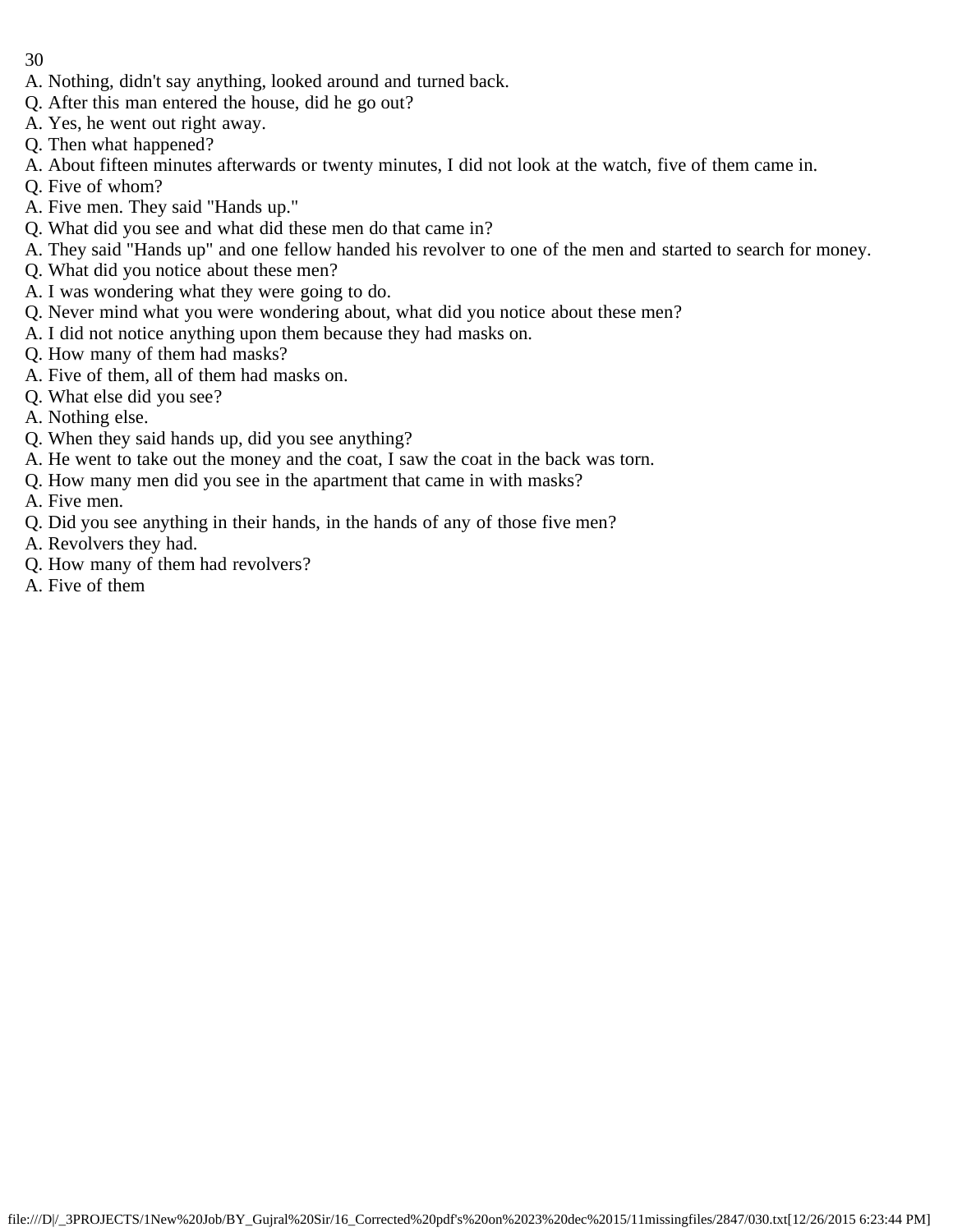came in and five revolvers.

Q. Did all of these five men enter the apartment or did some stay out in the hall and some enter the apartment?

A. All inside.

Q. Did they shut the door?

A. They closed the door and all five were in.

Q. Tell the Court and jury what you saw happen in that room, as these men were there, tell what happened?

A. He searched some of us and then when they reached Martin Sinitza he said what is the matter with you, what are you doing.

THE COURT: With whom was this conversation?

MR. CARDONE: He is telling what happened. It is not a conversation.

THE COURT: That is admissible.

MR. CARDONE: He is telling just what happened in the apartment; he is not talking about any conversation. THE COURT: Proceed.

BY MR. CARDONE:

Q. You say he searched, whom do you mean when you say he searched some of the men?

A. I can't tell. All I know the coat he had on was torn.

Q. When you say he searched the men in the apartment, do you mean you cannot tell which of the five men did that?

A. I do not know him, all I know is he had the coat, his coat torn, for they all had masks on.

Q. You say you saw a coat, what kind of a coat did you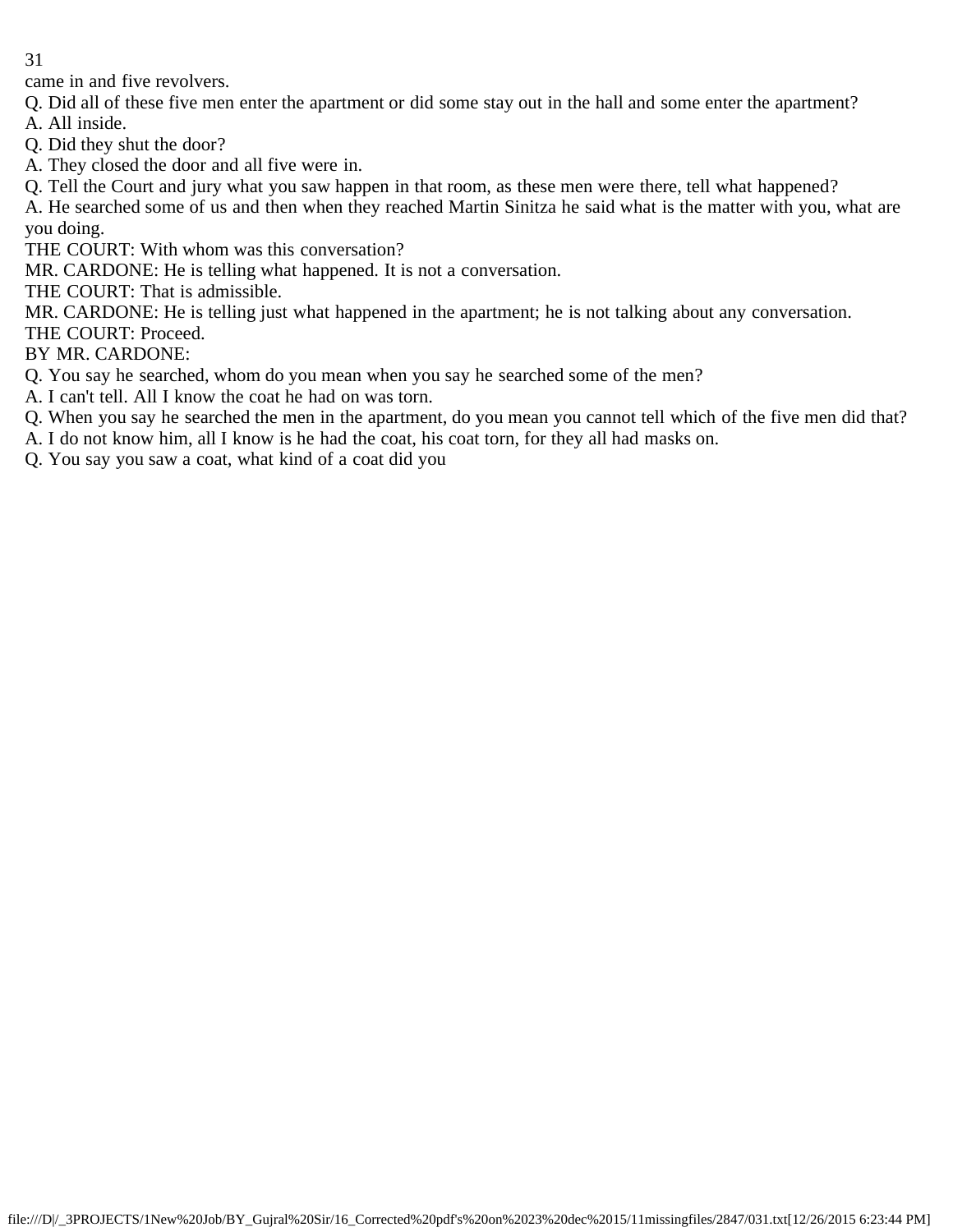see and what was the matter with the coat?

THE COURT: Let him describe it without showing him any coat.

BY THE COAT:

Q. Where were the cuts?

A. In the back part here. (Indicating the left part of the back)

THE COURT: Stand up and show.

A. I can't tell you exactly, but about here. (Pointing to the left side of his back)

Q. How many cuts did you notice?

A. I can't tell you that.

Q. You said you noticed the coat was cut, how many cuts did you observe?

A. I can't tell you. I know it was torn.

BY MR. CARDONE:

Q. Describe the appearance of the coat as you saw it on the man whom you say went around and searched these men in the room?

A. A short coat, checked and dark material.

Q. I want you to describe the cuts, what did the cuts look like and how many cuts did you see and so forth?

A. I can't tell you in how many places it was torn. All I know the coat was torn.

BY THE COURT:

Q. In what particular place was it torn?

THE COURT: You see, Mr. District Attorney, if you are going to rely upon identification evidence with respect to the coat worn by this defendant, such testimony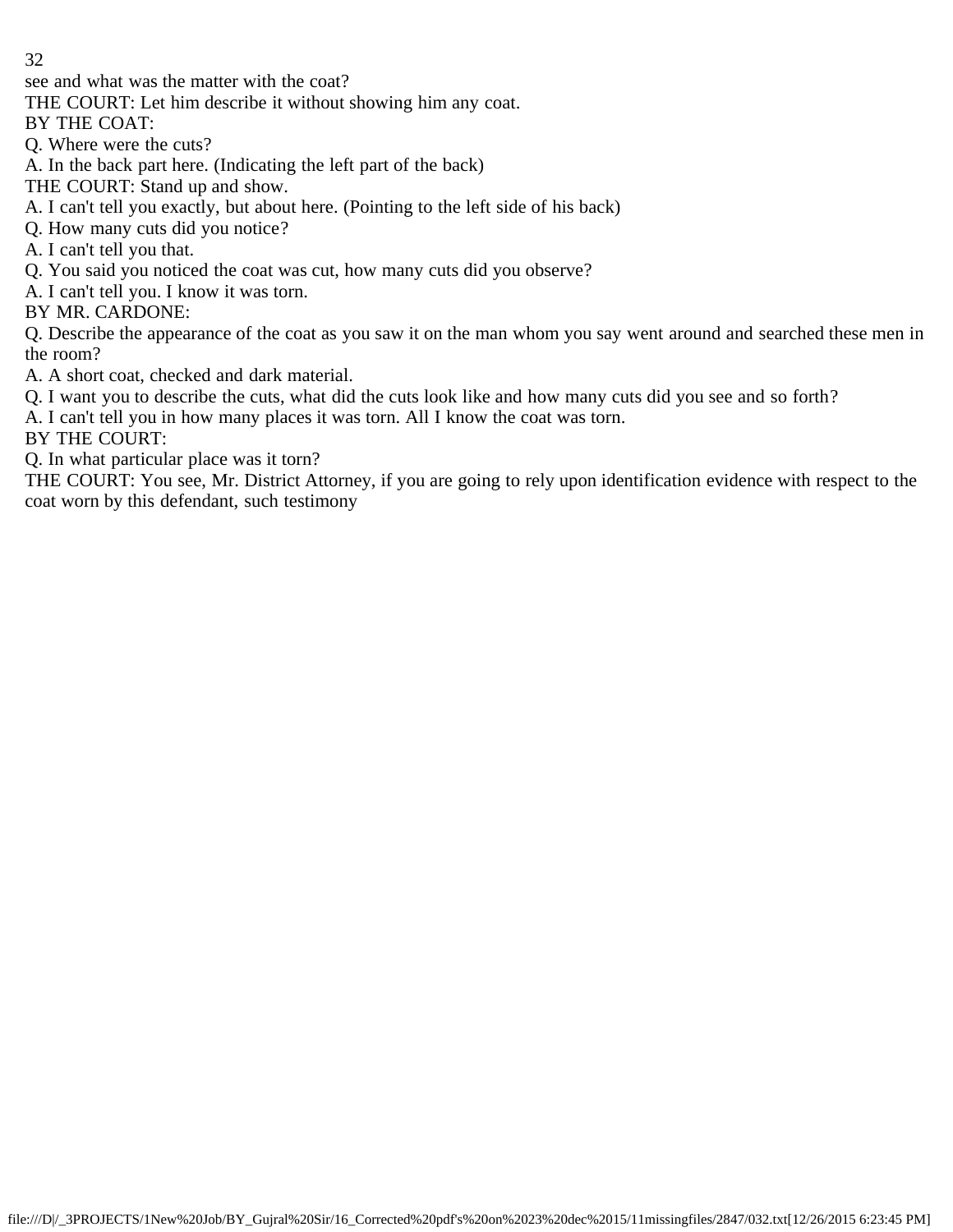Must be as far reliable as it is certain for a human being to express an opinion thereon.

MR. CARDONE: That is what I am trying to get from this witness.

BY MR. CARDONE:

Q. Cannot you give this jury some ideas to where the coat was cut and what the cuts were that you saw on the coat of this man that you say was going around the room searching?

A. I know it was torn in the back. I did not take the coat in my hand to examine it.

Q. Did you see the man's back?

- A. After he took out my money and started to take out money of the other men, I saw his back at the time.
- Q. How near were you to this man that you say wore a coat that was cut?
- A. Right near him. We were standing one next to the other.
- Q. How far away were you from him, or how near to him, at the nearest point?
- A. One near the other.
- Q. That does not mean anything to me, how near?
- A. We were all standing together.

Q. Were you a foot away from this man that wore the coat that was cut, how many feet or inches away from you was the man that had on a coat that was cut, at the time you saw it?

A. For instance, the man is here and I am where I am now, the distance of from my chair to this gate. (Indicating)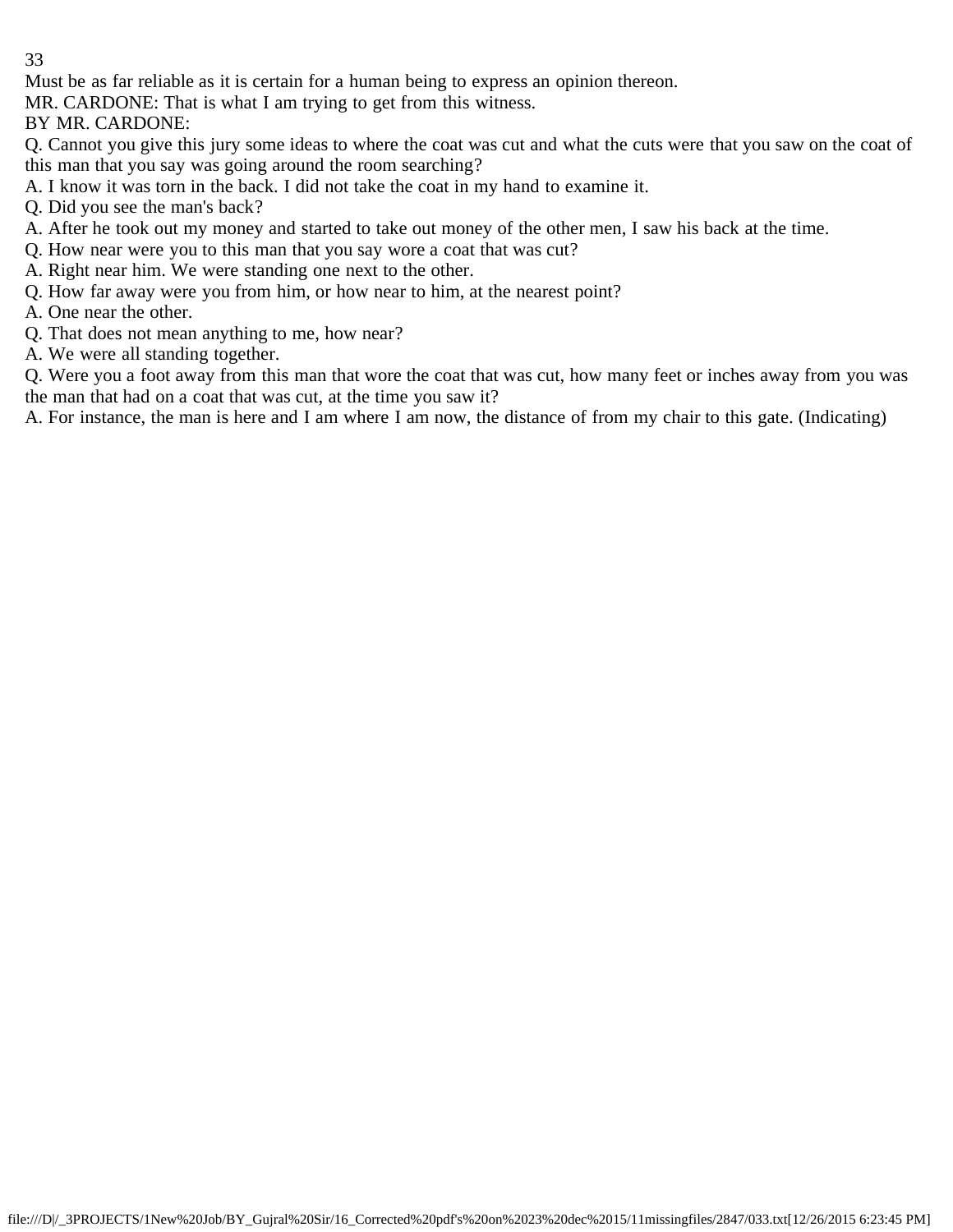- 34
- Q. Did you ever see this defendant in your life before that night or at any time?
- A. I saw him before and that night.
- Q. Where did you see him before?
- A. I saw him coming from work or to work, on the corner of Madison Street and Pike Street. I saw them.

Q. I am not talking about them, I am talking about Robert Behrman, this defendant, did you ever see this defendant before the 15th of May, yes or no?

- A. I did see him.
- Q. Where did you see him and how often did you see him?
- A. A few times on the corner of Madison Street and Pike Street.
- Q. You say you saw this defendant before the 15th of May, is that correct?
- THE COURT: Which defendant?
- BY MR. CARDONE:
- Q. This defendant?
- A. Yes, sir.
- THE COURT: Was that before the occurrence?
- MR. CARDONE: Yes, before the occurrence.
- Q. How many times did you see the defendant before the 15th of May of this year?
- A. I can't tell you how many times. I did not count them. I saw him many times.
- Q. How many times about?
- A. I did not count and I cannot tell you.
- Q. Was it more than a half a dozen times?
- A. Perhaps more and perhaps less.
- Q. Was it more than twice that you saw him?
- A. More.
- Q. Was it between three and six?
- A. I can't tell you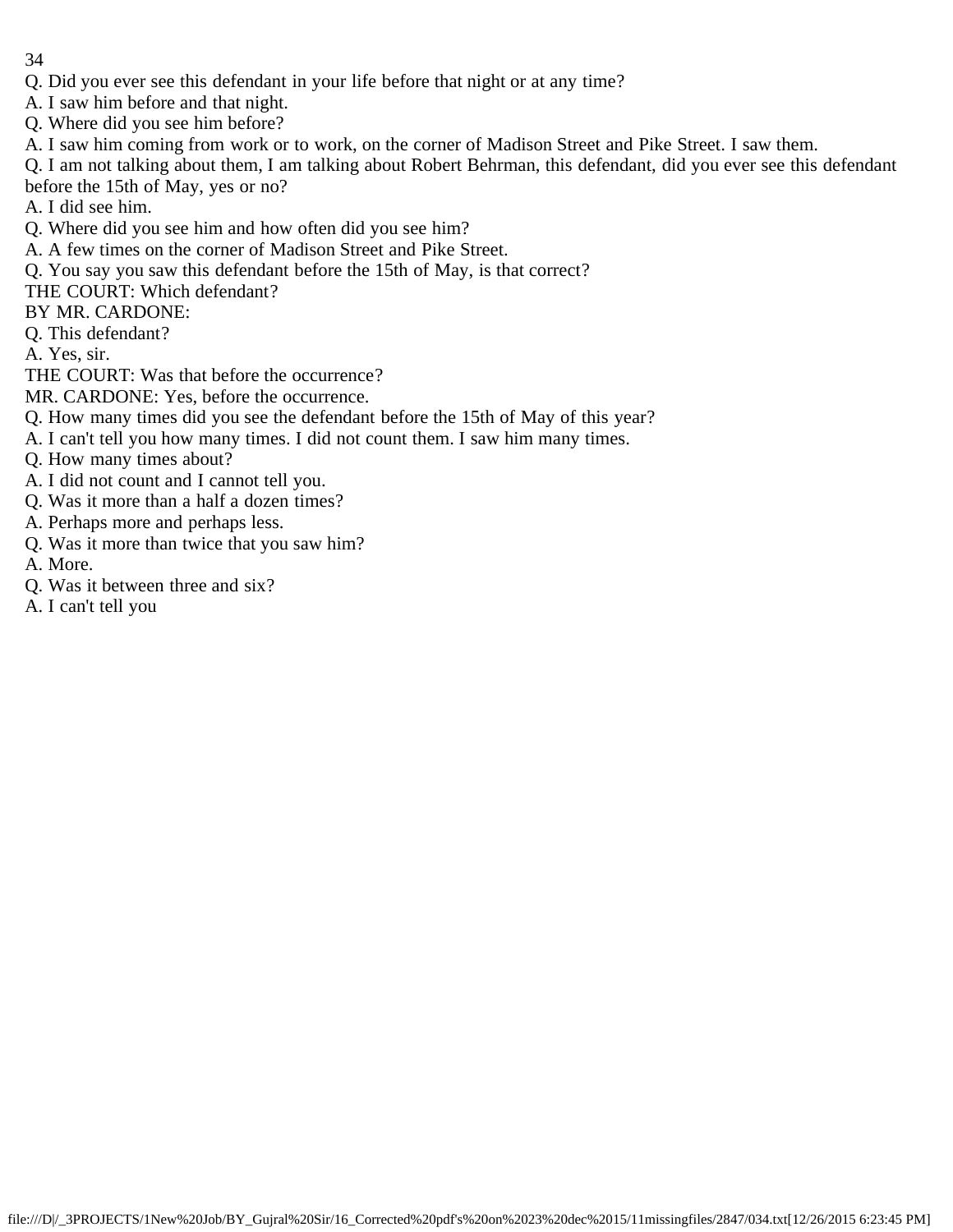that.

Q. When you say it is more than three and less than six, what do you mean, how many times altogether, about, I just want to get an idea?

A. I am telling you I did not count. I used to see him and that is all. I did not take no special attention.

Q. Did you know him personally to speak to?

A. I knew him but I did not speak to him.

Q. You say you saw him on the 15th of May, where did you see him and how do you know it was him, if you say you saw him?

A. When their masks were torn off in the house I saw him.

Q. You saw the defendant?

A. After his mask was torn off I saw him, it was the same man.

Q. Did you see his face?

A. Oh, yes.

Q. You are sure this man's mask was torn off that night?

Objected to. Question withdrawn.

Q. Did you see the defendant in the apartment on the 15th of May?

MR. FELDMAN: He has testified before that he did not see the face at all.

MR. CARDONE: That is what I want to find out.

THE COURT: I think there is confusion in the mind of the witness.

BY MR. CARDONE:

Q. Referring to this defendant, this defendant here,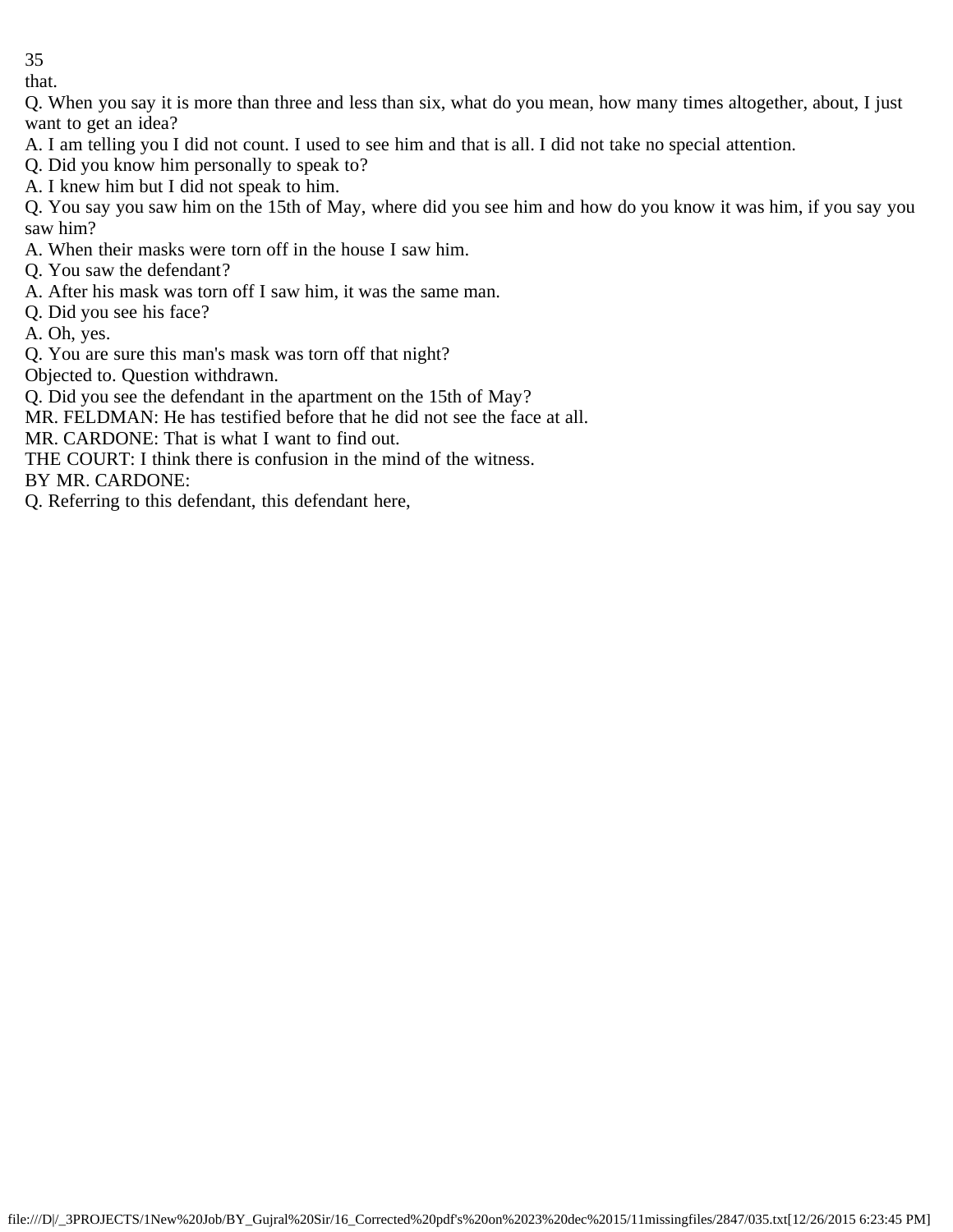did you see him in the apartment May 15th, when the five men came in with the masks and the revolvers, yes or no? A. I did.

- Q. And how do you know it is this man, how did you see him?
- A. When they knocked his cap off and mask I saw it was him.
- Q. Did you see the defendant's face when the mask fell off him?
- A. I did.
- Q. Do you say you saw the defendant's face?
- A. Yes, sir.
- Q. What was the defendant doing when you saw his face?
- A. When he started to run the lost his cap and the mask was taken off and I saw his face.
- Q. What kind of a cap did he wear?
- A. He had a black cap.
- Q. Had on a cap, what kind?

A. A cap.

- BY THE COURT:
- Q. How many men lost their masks, do you know?
- A. We found only two masks in the house.
- Q. Did you see two masks fall from the men?
- A. Yes.
- BY MR. CARDONE:
- Q. Did you see any masks in the hallway outside of the apartment?
- A. No, not in the hall.
- Q. Who picked up the masks?
- A. Nobody touched them until the policemen came.
- Q. When you say the policeman do you mean Detective Gray?
- A. Yes, sir.
- Q. Did you see anybody elses faces when the mask fell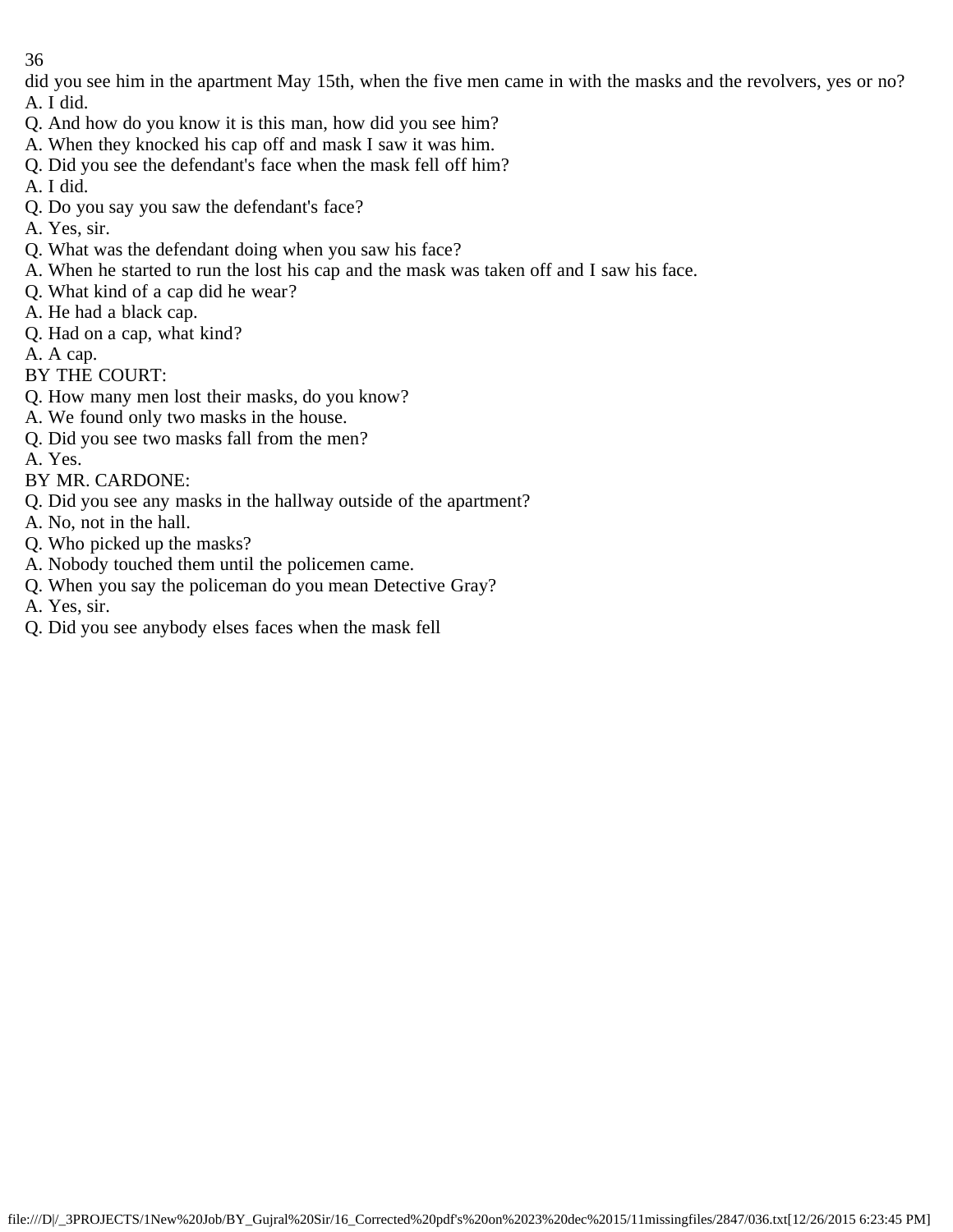off?

A. There was another man who lost his mask and I saw him. He has yellow hair.

Q. Yellow or red?

- THE INTERPRETER: He said yellow.
- Q. I never knew anybody to have yellow hair, do you mean red hair, or blonde?
- A. Sort of reddish, yellowish.
- Q. What happened, tell us all about it?
- A. I have told you all about it, what else do you want. When I was shot I was looking around who did it.
- Q. Did you see any shooting?
- A. They stood near me and I was shoot of course.
- Q. How many shots did you hear fired?
- A. I can't tell you how many times. I know not once, not twice, but more.
- Q. Where were you shot?
- A. Right here through the coat.
- Q. Did the bullet strike your body?
- A. Yes, and I have a mark.
- Q. And the bullet came out after you were shot?
- A. I took it out myself.
- Q. Did you go to the hospital that night?
- A. An ambulance came and bandaged me and the next morning I went to the hospital.
- Q. Didn't you go to the hospital that night?
- A. No, the next morning.
- Q. Were you not taken away in an ambulance to the hospital?
- A. No, I told you I stayed home.
- Q. Where were you dressed, in the room in this apartment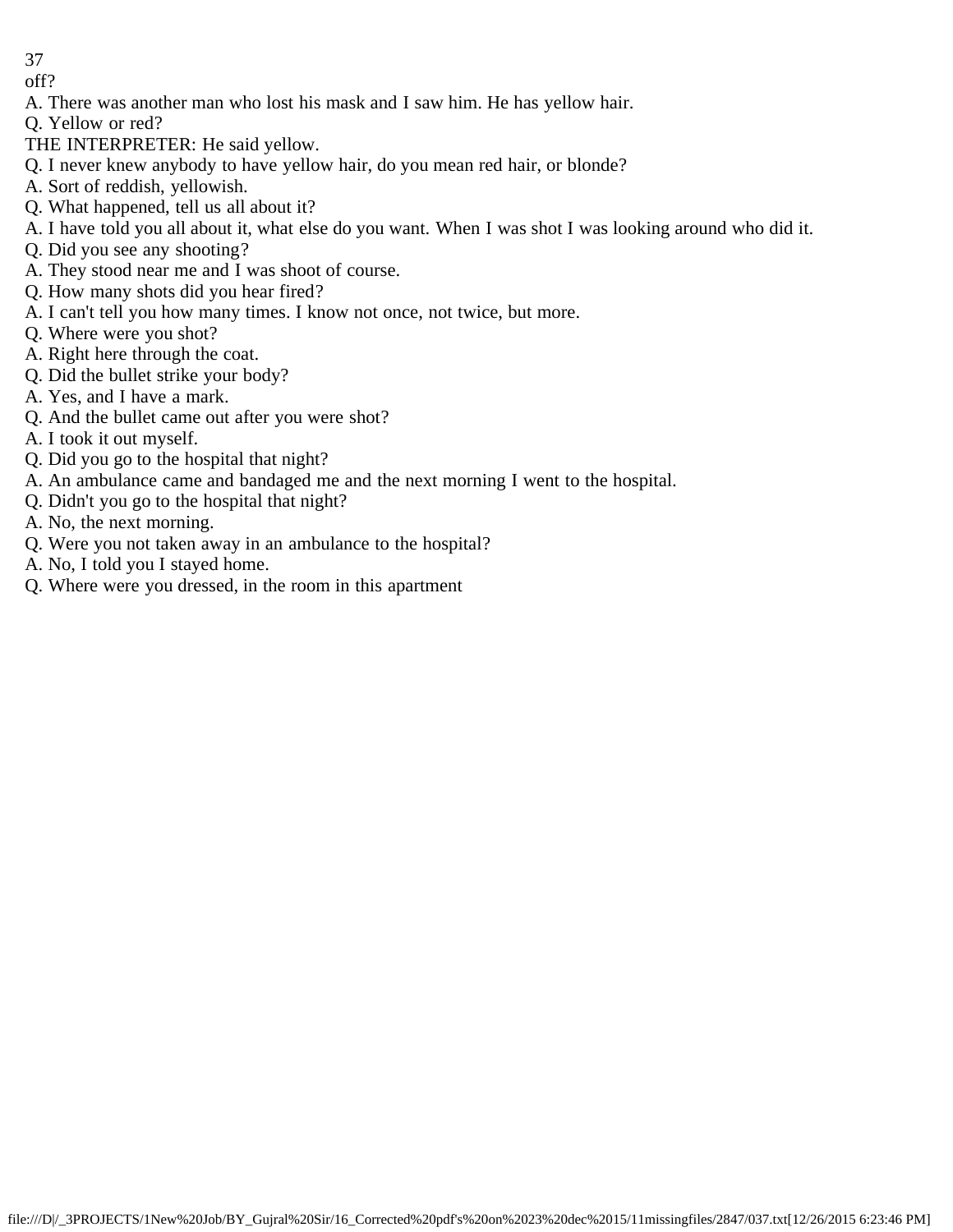or in the station house?

- A. The same hose where this happened.
- Q. You were never unconscious from the time you were shot until you took the bullet out that night? A. No.
- Q. How much money was taken from you by the man that went around searching?
- A. They took \$15 from me.
- MR. FELDMAN: Didn't he say Russian rubles.
- THE INTERPRETER: He called the dollars rubles.
- Q. Did you have United States money on your person or was it Russian rubles?
- A. Where can I take Russian rubles? Of course, it was American.
- Q. Where was this money, where did you have it?
- A. In my right hand trousers pocket.
- Q. Who took the money from you?
- A. I can't tell you who. The one who had his coat torn took my money. I cannot identify him.
- Q. You say you saw this defendant in the house that night?
- A. I did. He was there.
- Q. You say you saw his mask fall off, didn't you say that a moment ago?
- A. Yes, sir, as I looked around two of them had their masks off and their caps.
- Q. Which one wore the coat that was cut, which one of the five men?
- A. I can't tell you, because they got mixed up afterwards.
- Q. When you say you saw two men with their faces uncovered and unmasked, did you see either one of those two men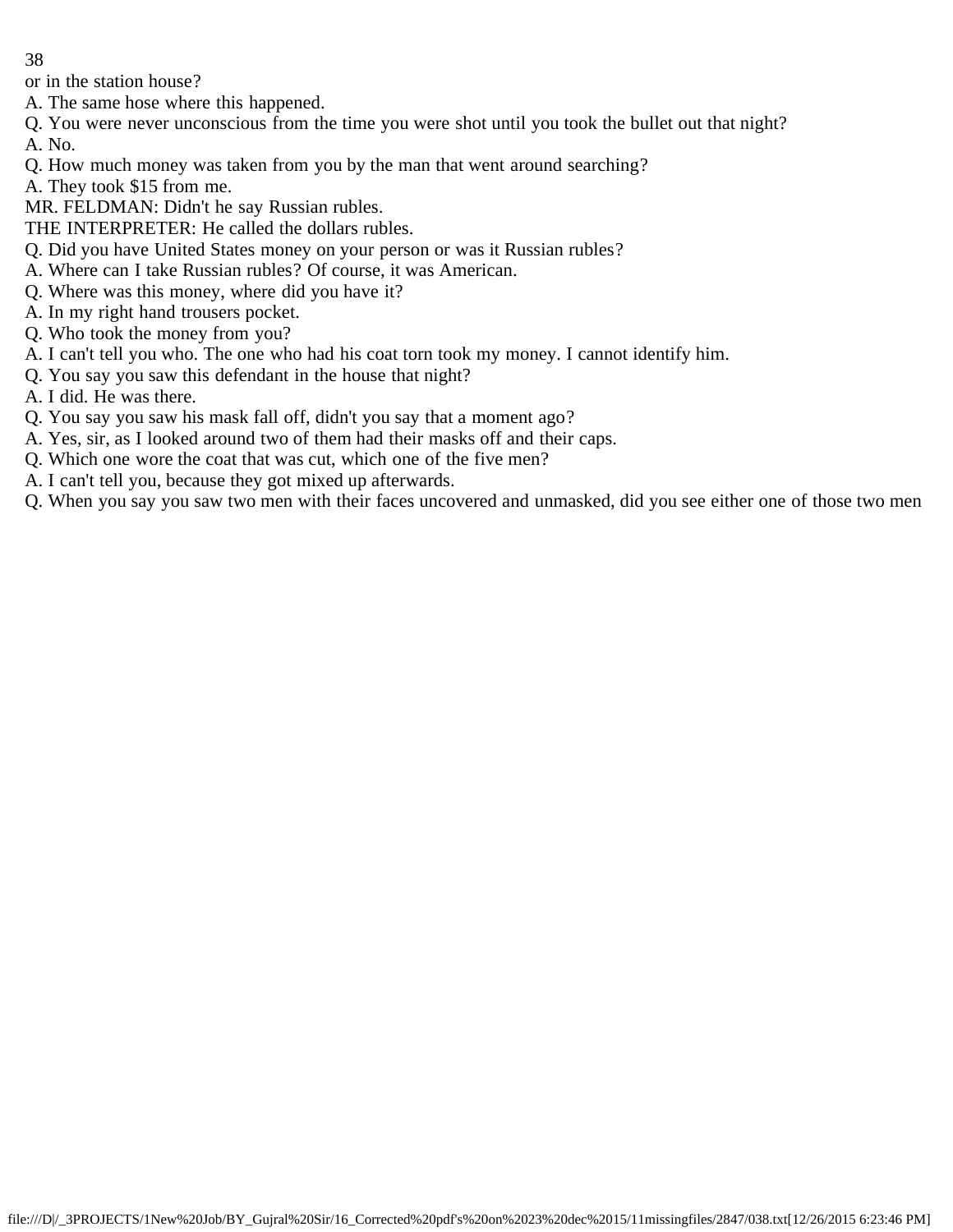with the coat on that was cut?

A. No, I can't tell you that.

Q. Are you able to say which one of the five men were the coat that was cut?

A. No, this I cannot tell.

- Q. Didn't you say a moment ago that the man that went around searching everybody had on the coat that was cut?
- A. Yes, the man who searched had his coat torn, but I couldn't tell you which one it was afterwards.

Q. Who was the man that had his mask torn off his face?

- A. This defendant and another man.
- Q. Who had on the coat, was it this defendant or the other man that had his mask torn off, or one of the other three?
- A. This I can't tell you. When the fight started, after they all got mixed up, I can't tell you which one.
- Q. When you saw the defendant's face, where was he standing?

Objected to. Overruled and exception.

- A. Beyond the door.
- Q. What do you mean by that, beyond.
- A. As they were running out of the house they started to fight and there they lost their masks.
- Q. Where did they lose their masks, in the house or in the hallway?
- A. In the house.
- Q. In the room where the hold-up took place?

A. Yes.

- THE COURT: Strike out the words "Where the hold-up took place."
- Q. Where this occurrence took place?

A. Yes.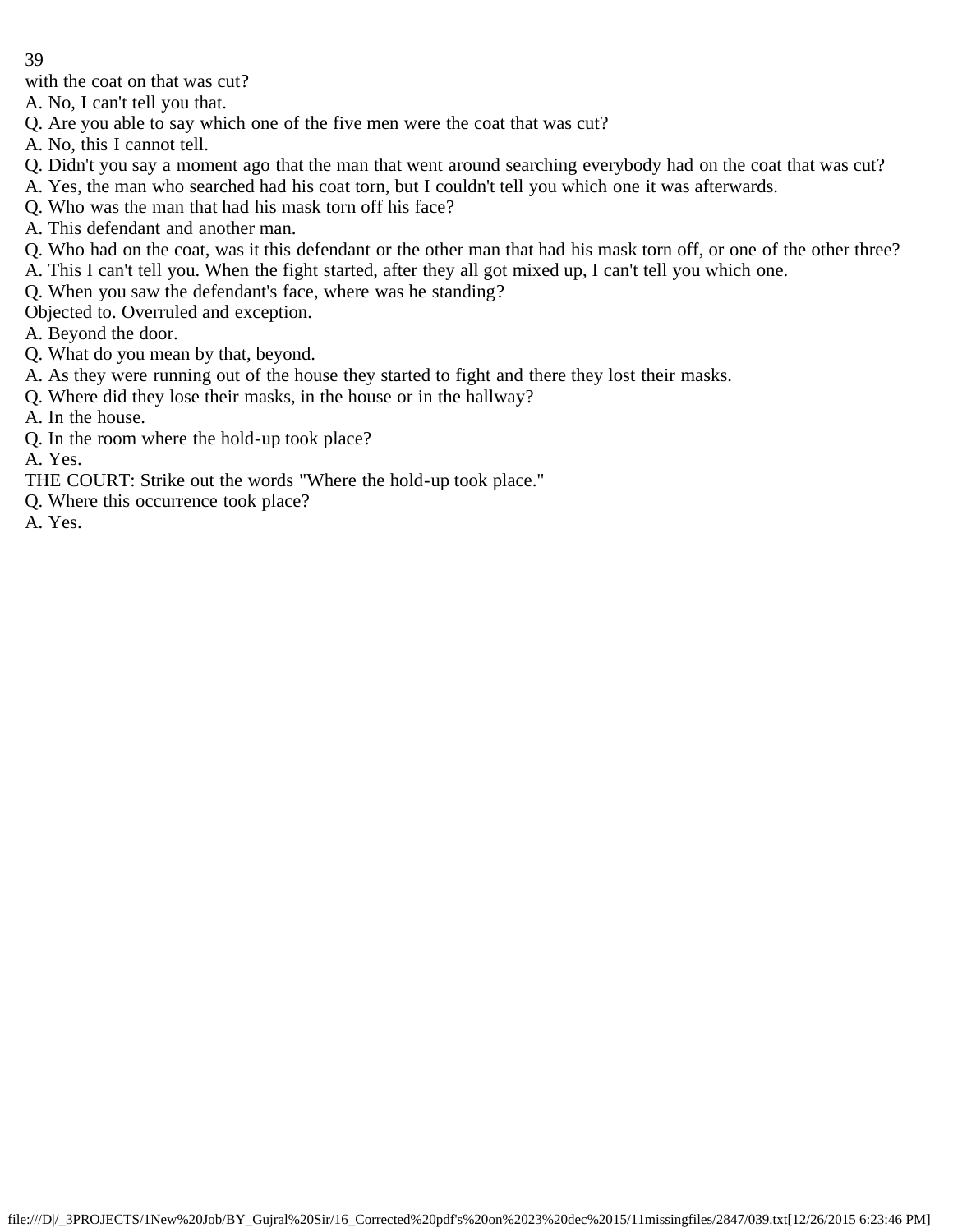- 40
- Q. I show you this coat and I ask you if you ever saw that coat on the night you were shot?
- A. This is the coat. (Indicating People's Exhibit 1 for identification.)
- Q. Who wore that coat that night if you know?
- A. This I can't tell.
- Q. Are you able to say whether this defendant or any other of the four men had the coat on --
- Objected to. Question withdrawn.
- Q. I show you these masks and I ask you If you ever saw those on the night of the 15th of May when you were shot?
- A. The black mask was on this fellow, and the black cap. The black cap and the black mask this defendant had.
- Q. Sure about that?
- A. Sure.
- Q. You say the black mask was worn by this defendant?
- A. Yes, sir, and black cap.
- Q. Did you see that?
- A. Yes.
- Q. You are not guessing?
- A. I am sure.
- MR. CARDONE: I offer the mask in evidence.
- Objected to. Overruled and exception.
- Received and marked People's Exhibit 3.
- CROSS EXAMINATION BY MR. FELDMAN:
- Q. You are not sure the man who wore the coat was the man whose face you saw?
- A. No, I cannot tell you that.
- Q. Didn't you any before to the District Attorney that you did not see any of the faces that came into the room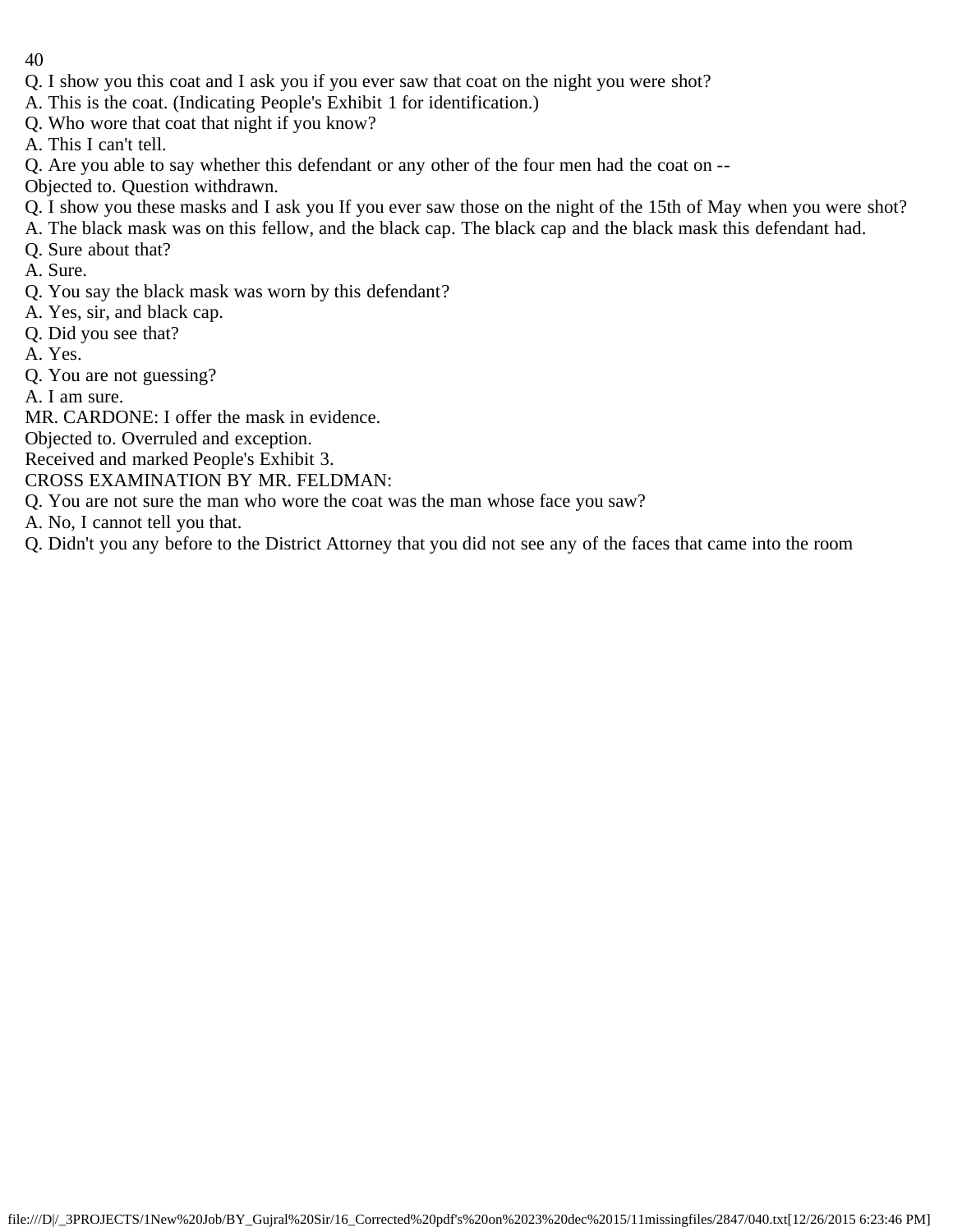because they all had masks on?

- A. Yes.
- Q. When did the masks fall off, after he took your money or before?
- A. After they took the money and after Martin Sinitza had the fight.
- Q. You told us during the time they took the money you observed the coat, is that right?
- A. When he took the money off the other men I noticed it.
- Q. Afterwards you say you saw the face because the mask fell off?
- A. Yes, sir, and the cap.
- Q. And you are not able to say that the man whose face you saw was the man who wore the coat?
- A. No, this I can't tell.
- Q. You were quite excited, were you not?
- A. I was frightened but I knew all about what happened. I felt the blood coming out.
- Q. Did you fight with them?
- A. No, I didn't do anything.
- Q. Why did he shoot at you?
- A. When Martin started to fight, that is the time the shot was fired and it hit me. When Martin grabbed the chair that is the I was shot.
- Q. What time did you come into the house?
- A. About eight o'clock. I did not look exactly at the clock.
- Q. You understand that you have to tell the truth now, you are under oath, you understand that?
- A. I am telling the truth. What I did not see I am not telling you.
- Q. You understand if you testify falsely the judge might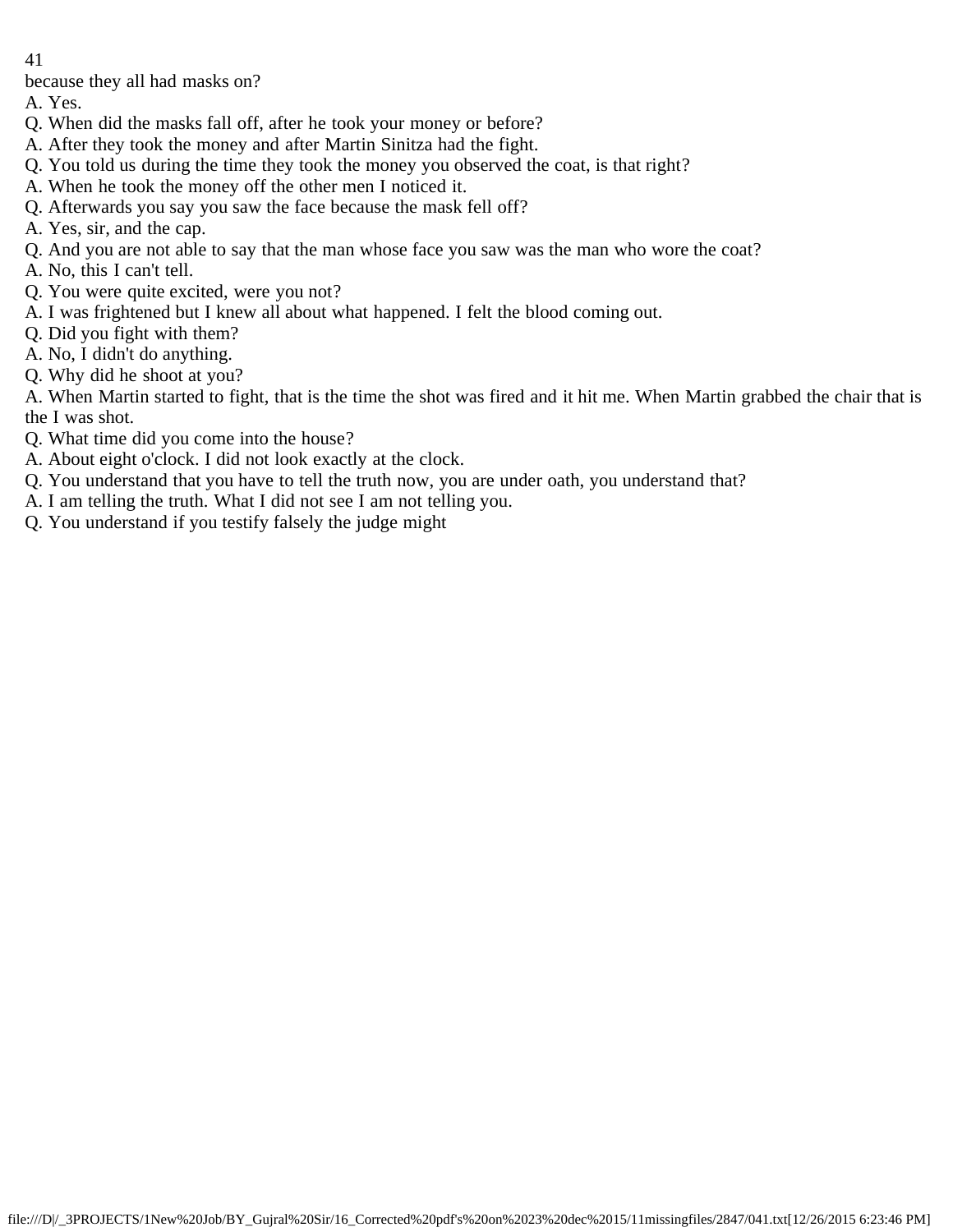punish you for it?

- A. You can even give me the electric chair if I tell you any untruth. I am telling the truth.
- Q. How long are you in this country?
- A. Nine years.
- Q. You do not speak English at all?
- A. No, because I work in a sugar factory all the time and they speak my own language, even the foreman.
- Q. They are all your friends, Basil and Nick, they are all your friends, and Martin?
- A. We come from the same place. We are all friends.
- Q. You see them quite often, don't you?
- A. Of course, why not.
- Q. Then was the last time that you saw them before you came to this court?
- A. Who?
- Q. These friends, Martin and the others?
- A. Which one?
- Q. Martin.
- A. I see him every day and Basil is my boarder.
- Q. You spoke to him last night, didn't you?
- A. What did we have to speak about?
- Q. You saw him last night, didn't you, and you spoke to him?
- A. Martin I did not see. Yesterday afternoon after we left court, because he lived away from me, but I saw Basil and he lives with me.
- Q. You saw him today?
- A. Yes.
- Q. And he told you what he testified to yesterday in this court?
- A. I did not ask him and he did not say anything.
- Q. You did not speak about this case at all, did you,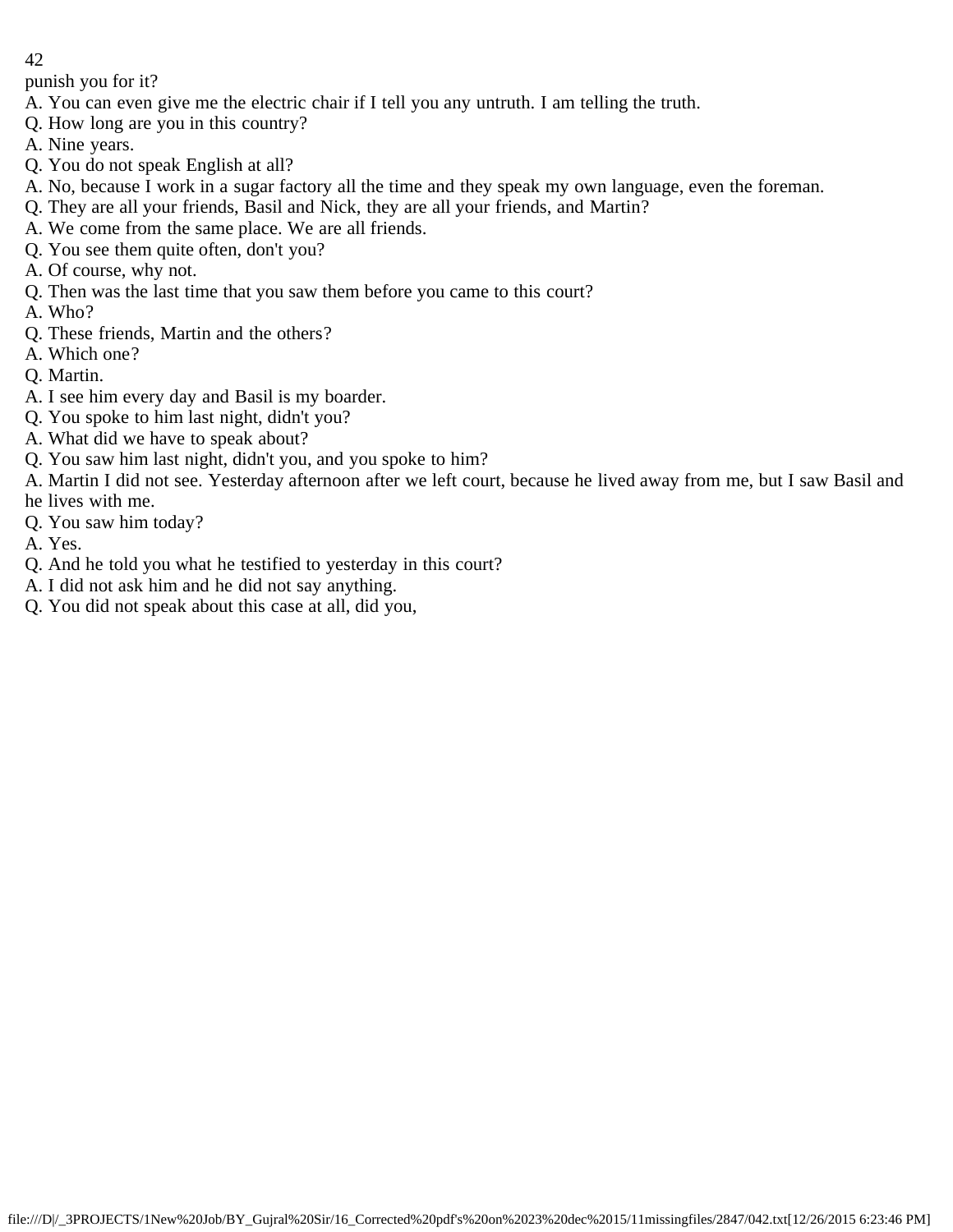today, here in the court room or out in the hall?

- A. We were seated together and of course we had some conversation, but did not have to talk about this case.
- Q. Didn't he say to you about the coat, that the coat was torn in the back?
- A. No. Why did he have to tell me? I saw it myself.
- Q. You were a witness in the magistrate's court, were you not?
- A. Yes.
- Q. Do you remember that you testified anything about the coat?
- A. We did not say anything about the coat in the other court. We waited.
- Q. Did you say in the other court that you saw the face of this defendant at any time?
- A. I did. I said that he is one of them.

Q. Did you tell the judge, the magistrate presiding at that time, that he was the man whom you saw in the house, yes or no?

- A. I did tell him the same.
- Q. Are you sure of it?
- A. Sure.
- Q. And never mentioned anything about the coat to him, about the tear in the coat?
- A. We talked among ourselves that we will talk about it when the trial will come up.
- Q. Did you say to the judge about the tear in the coat, that you saw it?
- A. No, not there.
- Q. When did you see the face of this young man before you were shot or afterwards?
- A. After I was shot, the fight started and then I saw his face.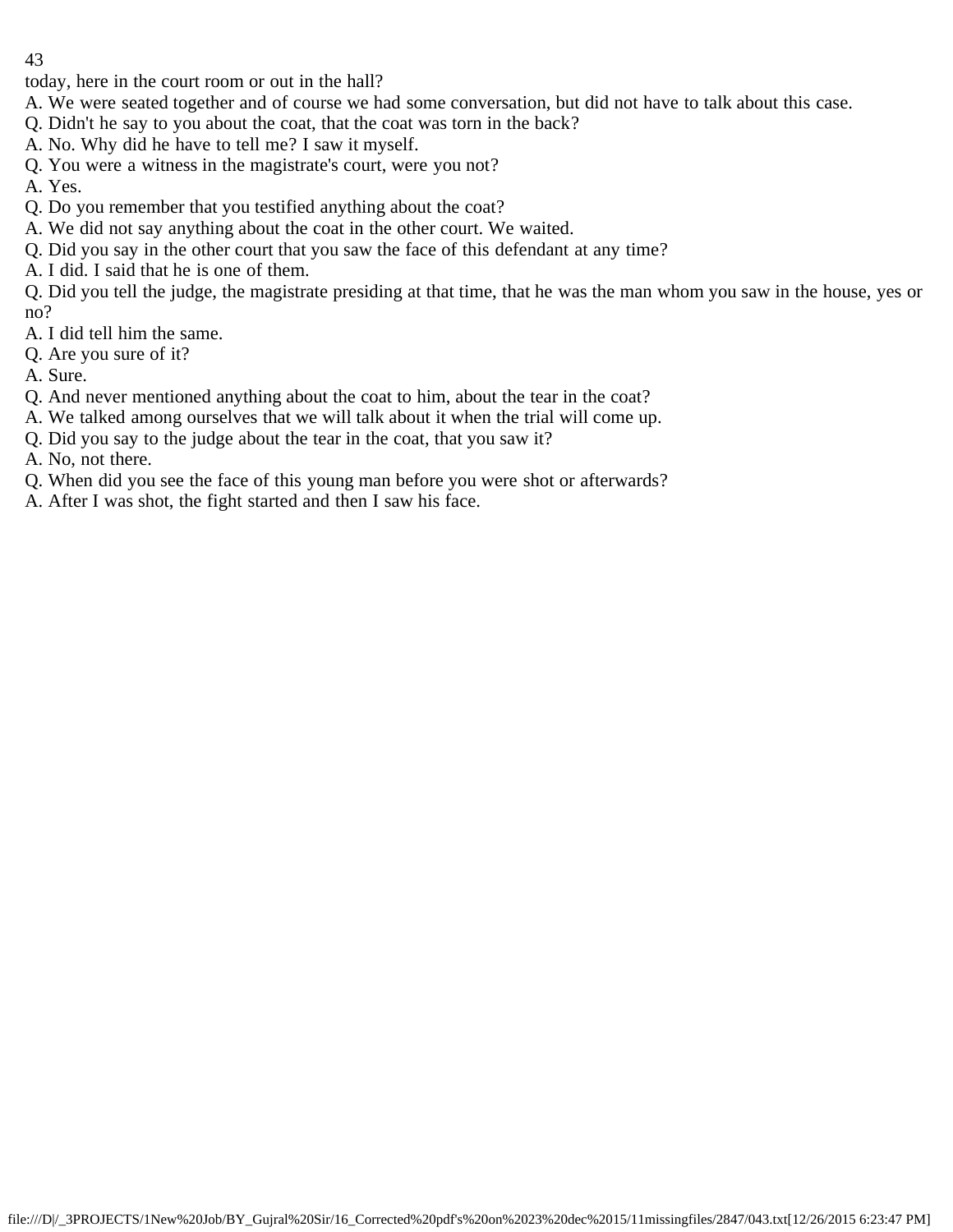- 44
- Q. First you were shot?
- A. At the time when Martin picked up the chair.
- Q. You were shot in the house, in the room, is that right?
- A. Yes, in the room.
- Q. You say you felt the blood ozzing out, coming out?
- A. Yes.
- Q. What was the first thing that you did?
- A. I didn't do anything. They all ran after the man and I stayed in the house.
- Q. After the shot was fired they ran out of the house?
- A. Yes, they ran out and the party ran after them.
- Q. In other words, how many men were inside the room of your friends, six of them?
- A. We were six men.
- Q. How many men came in?
- A. Five.
- Q. So you saw then ten men running or rushing out of the room, is that right?
- A. Yes, one after the other. They started to run and the party ran after them.
- Q. And until then you did not see any of their faces, did you, until you were shot?
- A. No, sir, they had masks on.

Q. In other words, you saw, as you claim, if you did see, this defendant's face, as you say, when he was about to run out?

- A. Yes.
- Q. At that time you were already shot and taken care of your wounds?
- A. Yes.
- Q. You held your hand to your wound, did you not?
- A. I wanted to grab one of them, because it was all the same to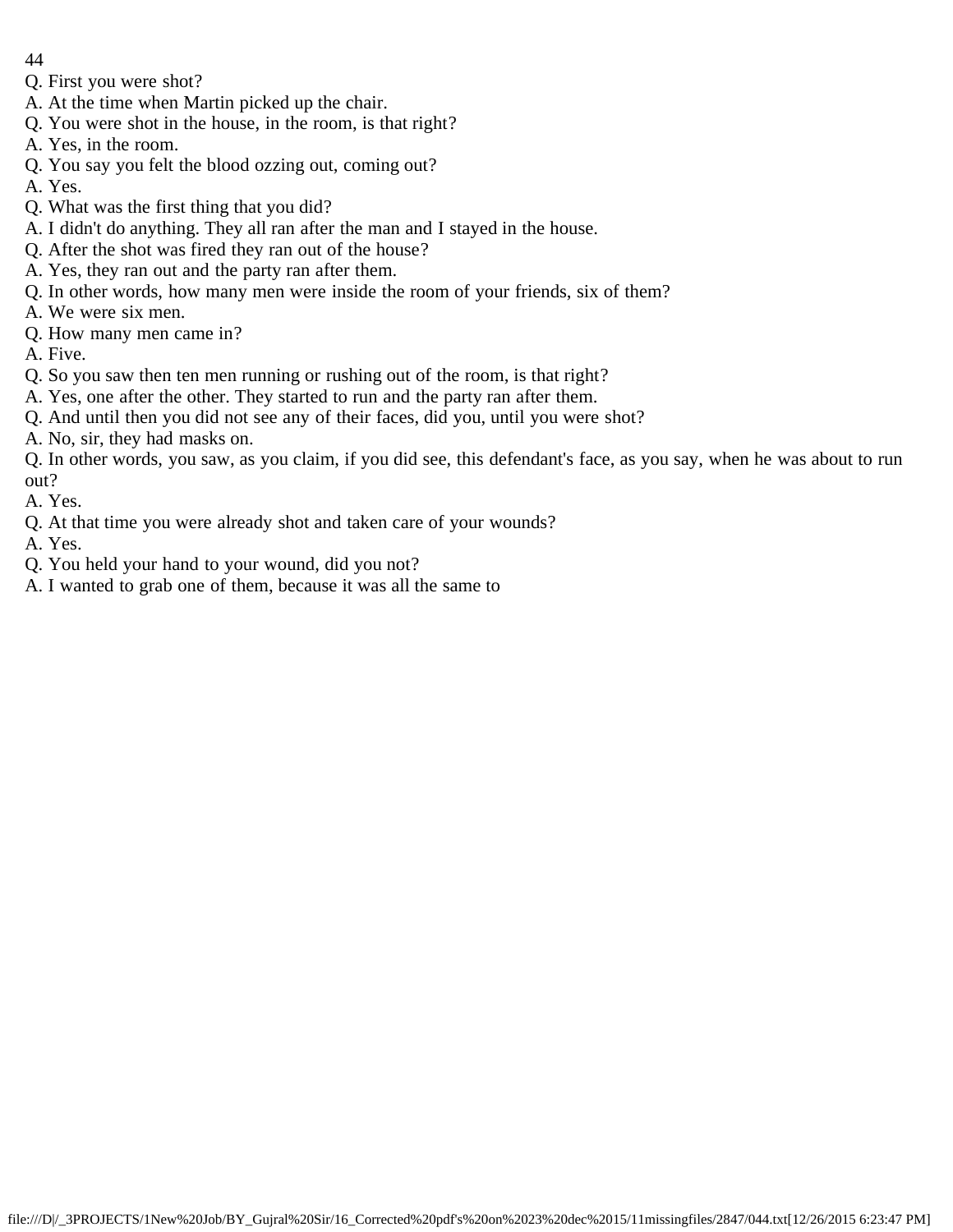me whether I died or lived.

Q. Life is not worth anything to you, is that so?

Objected to. Sustained.

- Q. All of them ran out of the house and you stayed home?
- A. I remained because I was shot, wounded, but I did not fall to the ground.
- Q. You were kind of weak -- you were excited and frightened?
- A. Not much. I was shot, that is all.
- Q. You say you picked up some masks, where did you pick them up?
- A. No, we did not pick up the masks. Basil went to the station house and officers picked them up and also a bullet.
- Q. You did not see the masks fall off?
- A. I saw their faces after the masks fell off.
- Q. When did they fall off, as they ran out of the house?
- A. Yes, when they started to fight.
- Q. You did not pick them up at all?
- A. No, neither the caps nor the masks.
- Q. You were very careful in observing the coat?
- A. Yes. I was not shot at the time when I looked at the coat closely.
- Q. You were very careful to see the face of the man from whom the mask fell off?
- A. I saw them well, this man and the other.

Q. And notwithstanding your observation, you cannot tell whether the man whose mask fell off is the same man who wore the coat?

A. No, this I cannot tell. Started to run out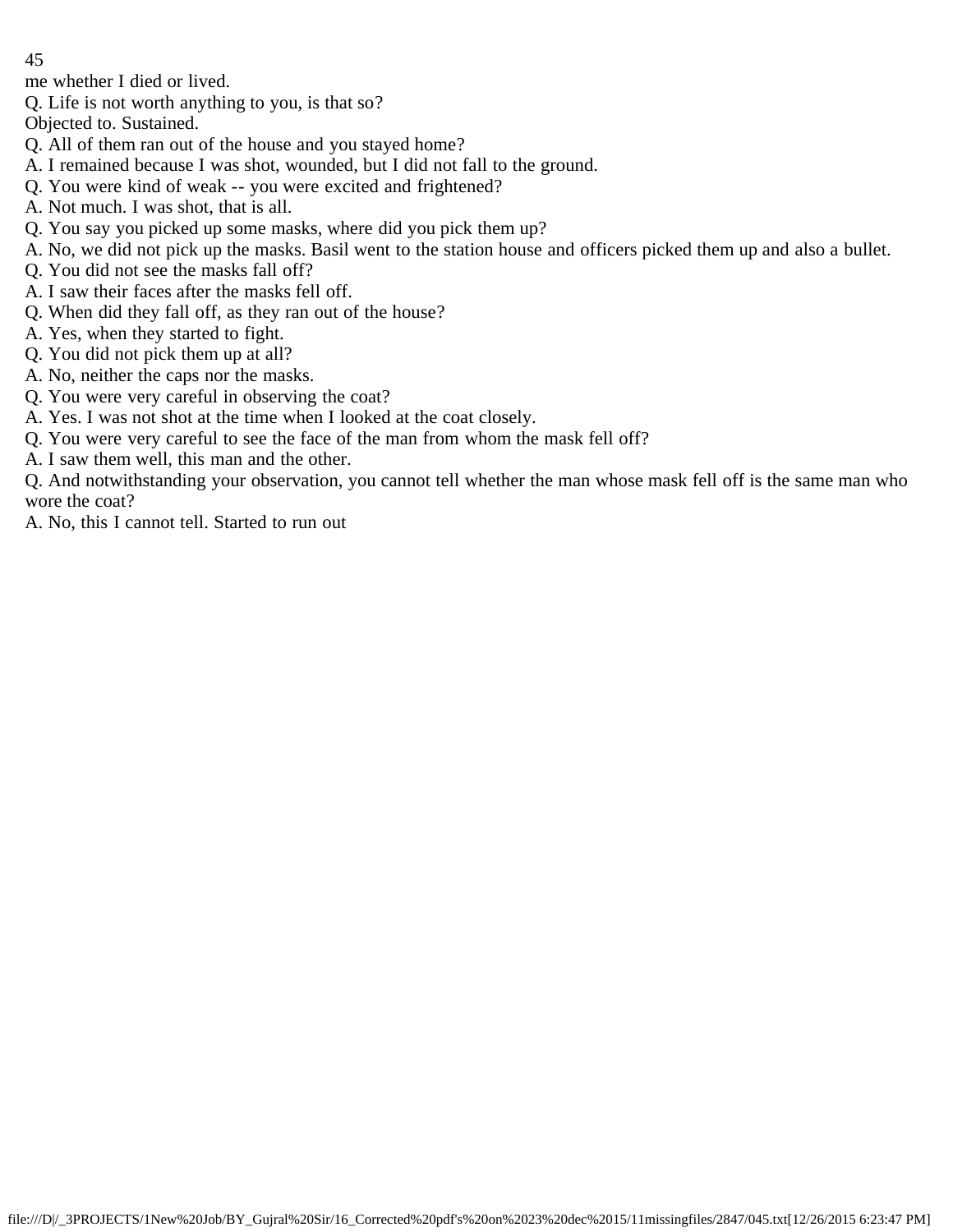and the fight started and there was a mix up and I can't tell you.

BY THE COURT:

- Q. Where were you at the time you claim you saw this defendant in the room?
- A. I was in the room.
- Q. What part of the room were you, were you on the floor or were you standing at the time?
- A. I was standing.
- Q. When did you see the face of the defendant, before or after you were shot?
- A. After I was shot.
- BY MR. FELDMAN:
- Q. When they were all running out of the house?
- A. When he picked the chair up and I was shot, they all started to run out of the house.
- Q. And what is the time you claim you saw the face of this defendant?
- A. Yes, sir.
- Q. And that was the time when the mask fell off, is that the idea?
- A. Yes.
- Q. Where were the masks, in the hall or in the room?
- A. Two masks and two caps were found in the room.
- Q. Near the door?
- A. Yes, near the door.
- Q. In other words they fell off when they ran out, is that right?
- A. Yes, when they started to fight.
- Q. They were turned with their backs to you?
- A. Yes, sir.
- Q. Were you at that time sitting down or standing up?
- A. When they came in they ordered us to stand up, hands up,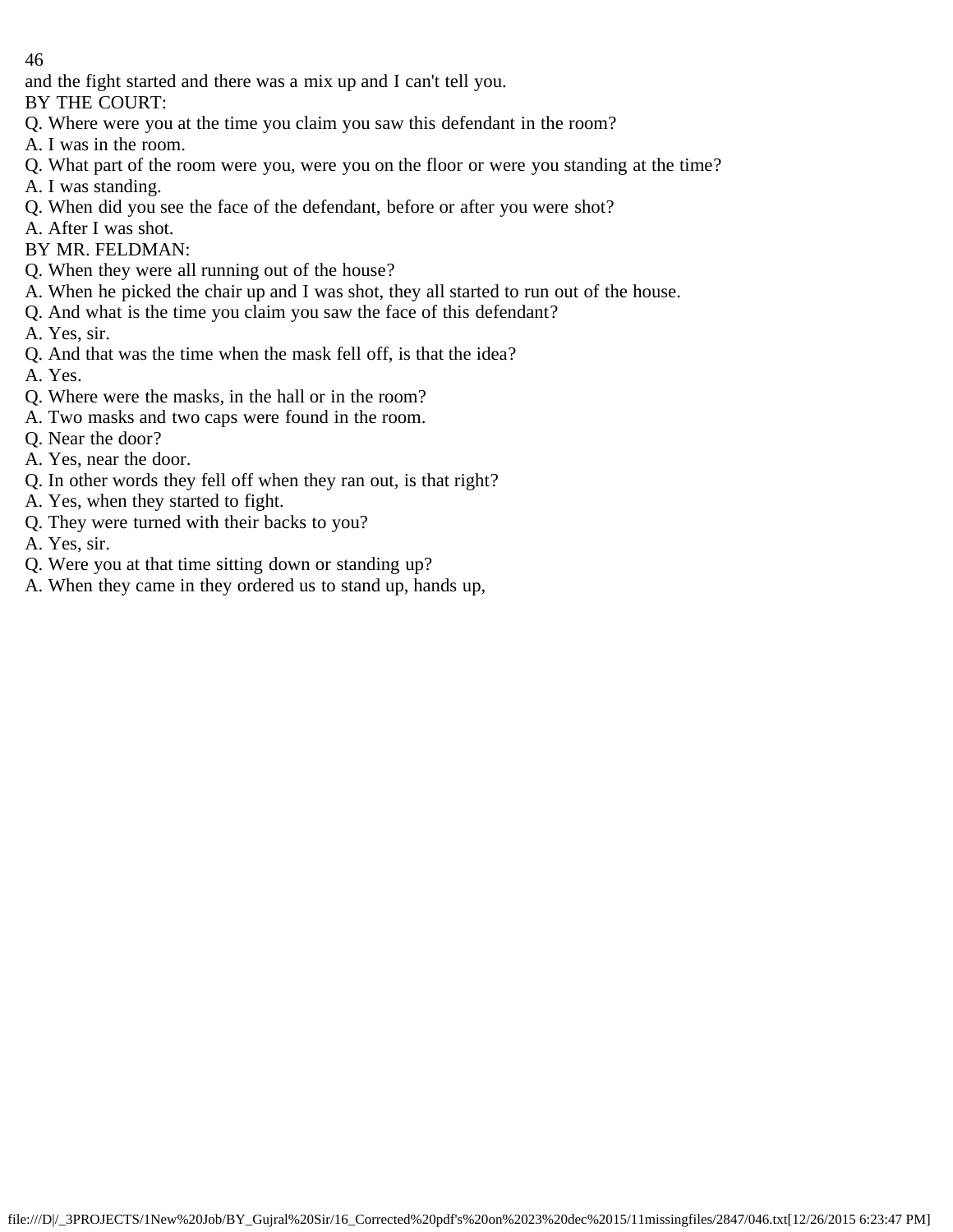and we were standing.

Q. I mean when they ran out, after you were shot and you saw them running out, were you sitting down or standing up at that time?

- A. There was a fight and we had to stand up. There was a fight.
- Q. And the blood coming out of your body, is that right?
- A. There was very little blood because --
- Q. Didn't you put your hand at the spot where you were shot?
- A. No, I wanted to grab one of them.
- Q. In other words you did not care what happened to yourself, only that you had somebody to get hold of?
- A. I knew I was shot, but I wanted to get hold of one of the men.
- Q. And all went out?
- A. Yes.
- Q. Did you run after them?
- A. No, not I. I stayed there.
- Q. How did you expect to get hold of somebody if you did not run after them?
- A. Why, I talk about when they were still in the house.
- Q. I talk about when you were shot, after you were shot you were trying to get somebody, is that right?
- A. Yes.
- Q. But you did not run after them?
- A. No.
- Q. Why didn't you?
- A. I figured may be I will fall in the street and who will know where I belong. So I decided to remain in the house.
- Q. You said you did not feel the pain so much, you were good and strong, and you were not afraid of it?
- A. Yes, it was all the same to me but I wanted to stay in the house.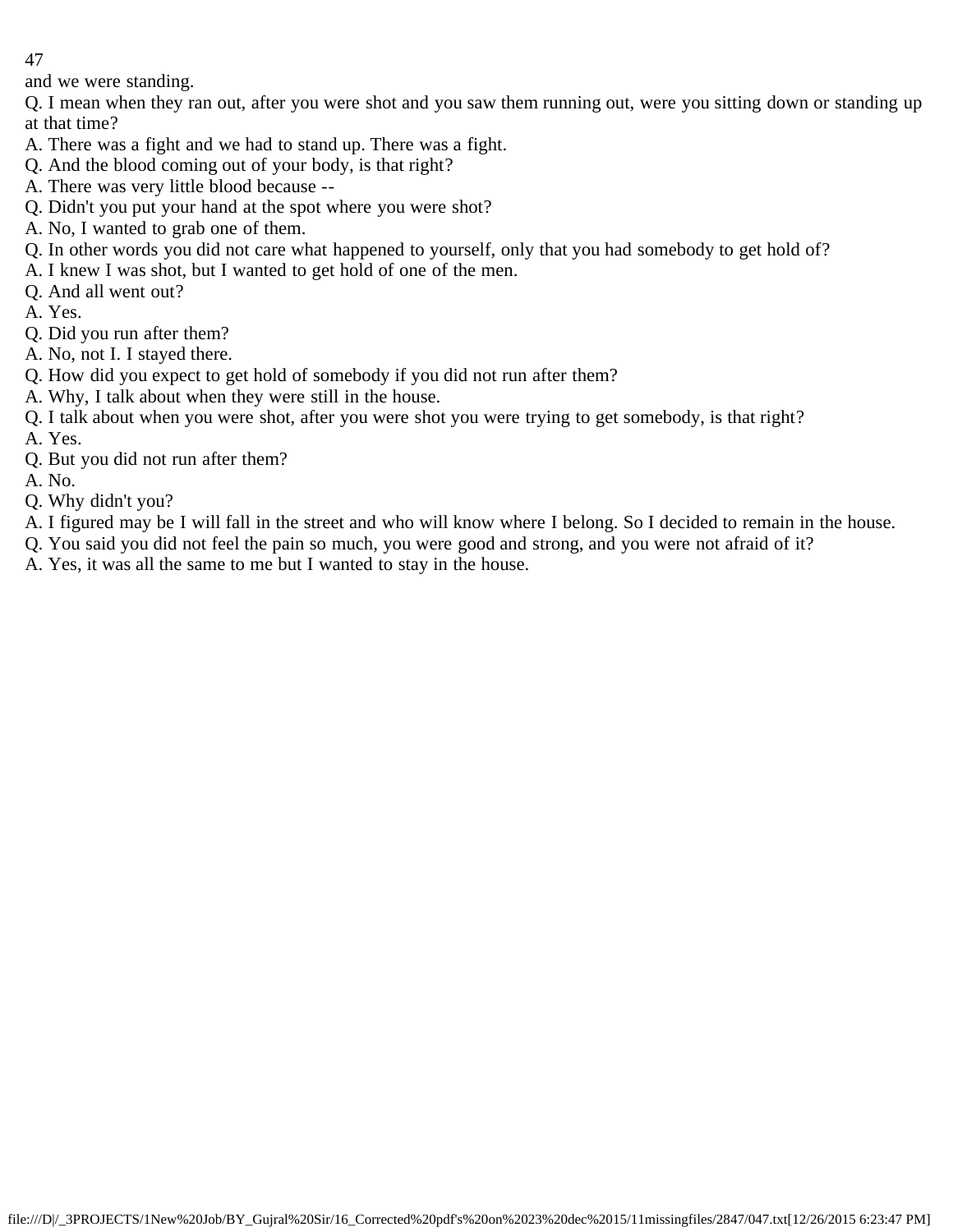I did not care to go.

Q. Is it not a fact you say you saw this young man's face there, because you had seen him before that day in the neighborhood?

- A. I saw him before and I also saw him at the time when his mask was off.
- Q. Is it not a fact you had seen him ten or twenty times in the saloon on the corner?
- A. Yes, sir, I used to see him in the saloon where I used to take a glass of beer occasionally.
- Q. And therefore you say that was the face of the boy you saw?
- A. Which one?
- A. I don't know.
- MR. CARDONE: Now be fair, Mr. Feldman, which one do you talk about?
- MR. FELDMAN: The defendant at the bar.
- THE WITNESS: He was in the house, too.
- Q. Did you tell that to your friends, that you saw him in the house?
- A. Maybe some of them saw him, too. I can't tell you.
- (Solomon Cohen, a co-defendant is now brought to the bar.)
- Q. Do you know that man?
- A. Yes. He came to the house first and then with the company.
- Q. What did you see him do in the house that night? (Cohen)
- A. He was there with a revolver.
- Q. Go on.
- A. What else -- he was there.
- Q. That did you see him do?
- A. One took out the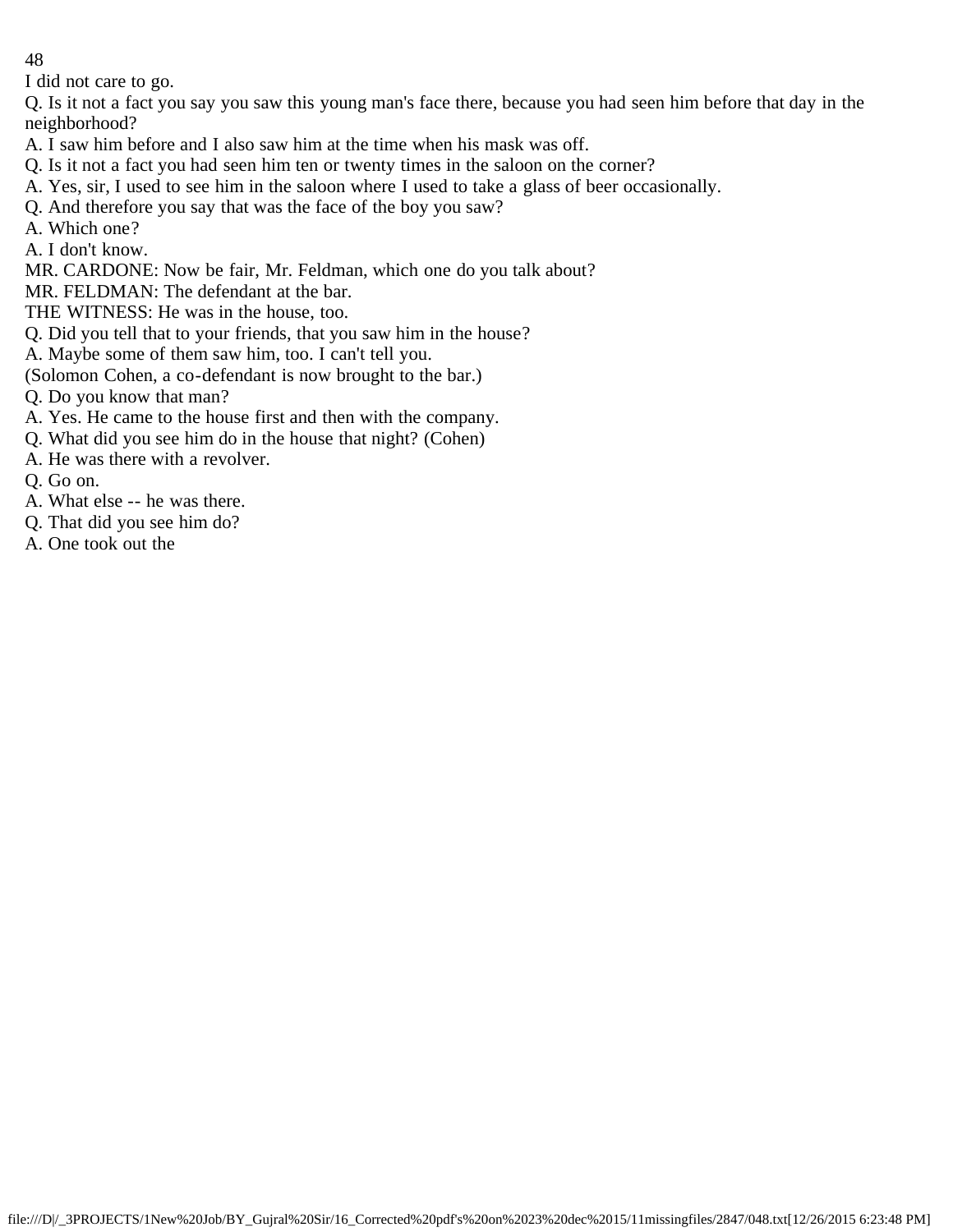money and they were all standing until the fight started with revolvers.

- Q. Did you know Cohen before that night?
- A. I did.
- Q. How long did you know him?
- A. I don't know how long, but I knew him.
- Q. Do you know him personally?
- A. No, I don't know their names.
- Q. When I say personally, did you ever speak to them?
- A. No.
- Q. You never spoke to Cohen before the 15th of May?
- A. No.
- Q. Where was it you saw Cohen before the 15th of May?
- A. Cohen and this defendant used to be together.
- Q. Where?
- A. In the street, sometimes here and sometimes there.
- MR. FELDMAN: I ask to strike that out from the record as having no bearing on the case.
- THE COURT: Yes, motion granted.
- BY MR. CARDONE:
- Q. How many times did you see Cohen before the 15th of May?
- A. I can't tell you how many times.
- Q. Did you see him more than a half a dozen times before the night that you were shot?
- A. How can I tell you. I did not count. I saw him perhaps once, twice or three times, perhaps more times.
- Q. Did you see Cohen in the house the night you were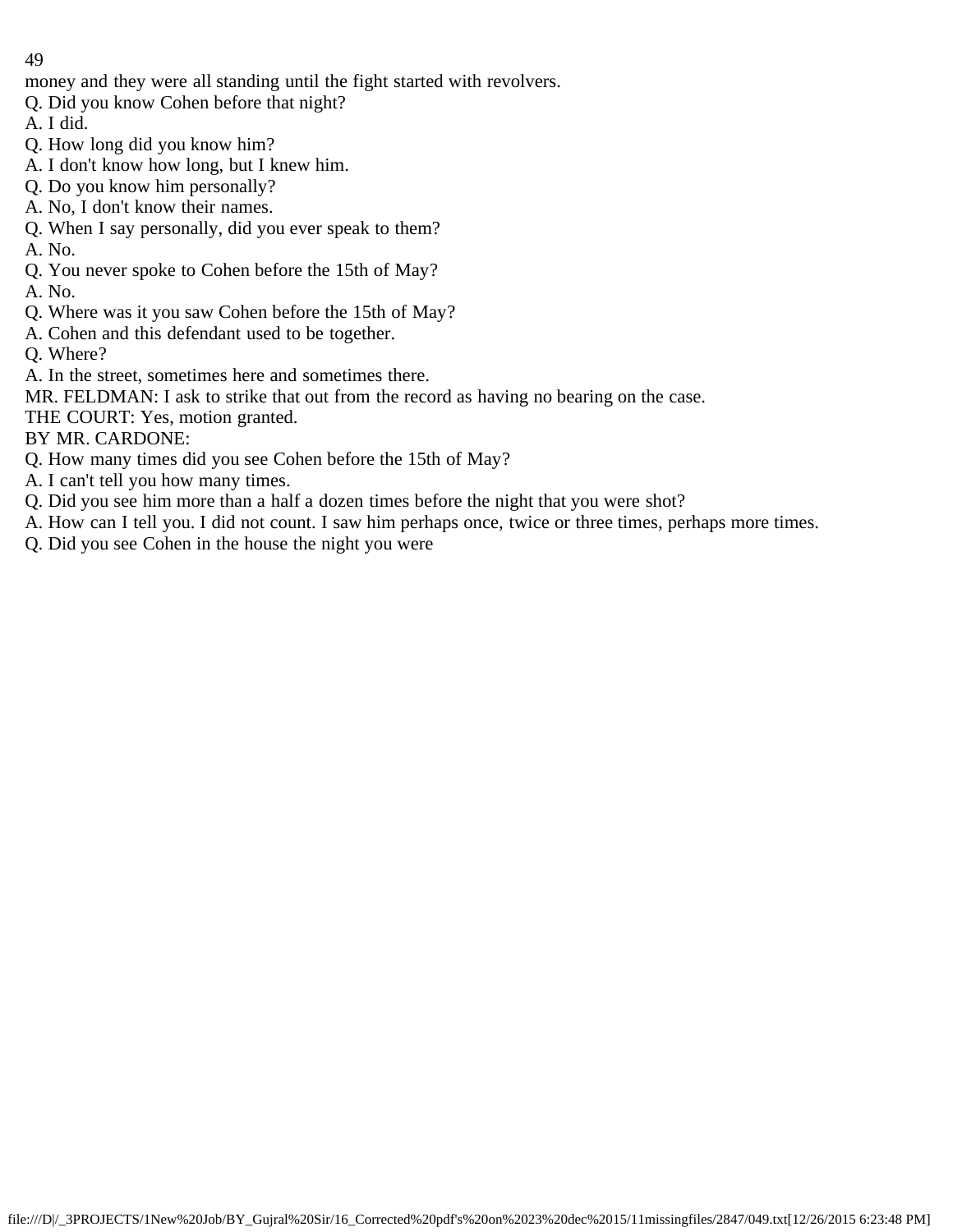shot?

A. No.

Q. You say you did not see Cohen, this man that just came to the rail, in the house, the night that you were shot?

- A. I did not see him in the house. I know he came there first.
- Q. That is when you say you knew he came there first, what do you mean?
- A. He was in the house before they came in with the revolvers.
- Q. When he came in there, did he have on a mask, when Cohen came in first, did he have on a mask?

A. No.

Q. When the men came in with revolvers, how many men entered?

A. Five.

Q. You said two of the men had masks torn off their faces, is that right, two of the five, which two of the five were they?

- A. This one the defendant was one of them and another man, I don't know who the other man was.
- Q. Did Cohen's mask fall off of his face?
- A. Martin Sinitza took off his mask in the hall.
- Q. How do you know that, you did not see it?
- A. The door was open and I saw it and I looked.

Q. How do you know who the man was that had the mask torn off while he was in the hallway, while you were in the room?

A. Why, I was standing here and there is the door, opposite is the hall and I could see. It was near the stairs in the hall on the first floor.

Q. What could you see?

A. In the hall on the steps they started to fight among themselves.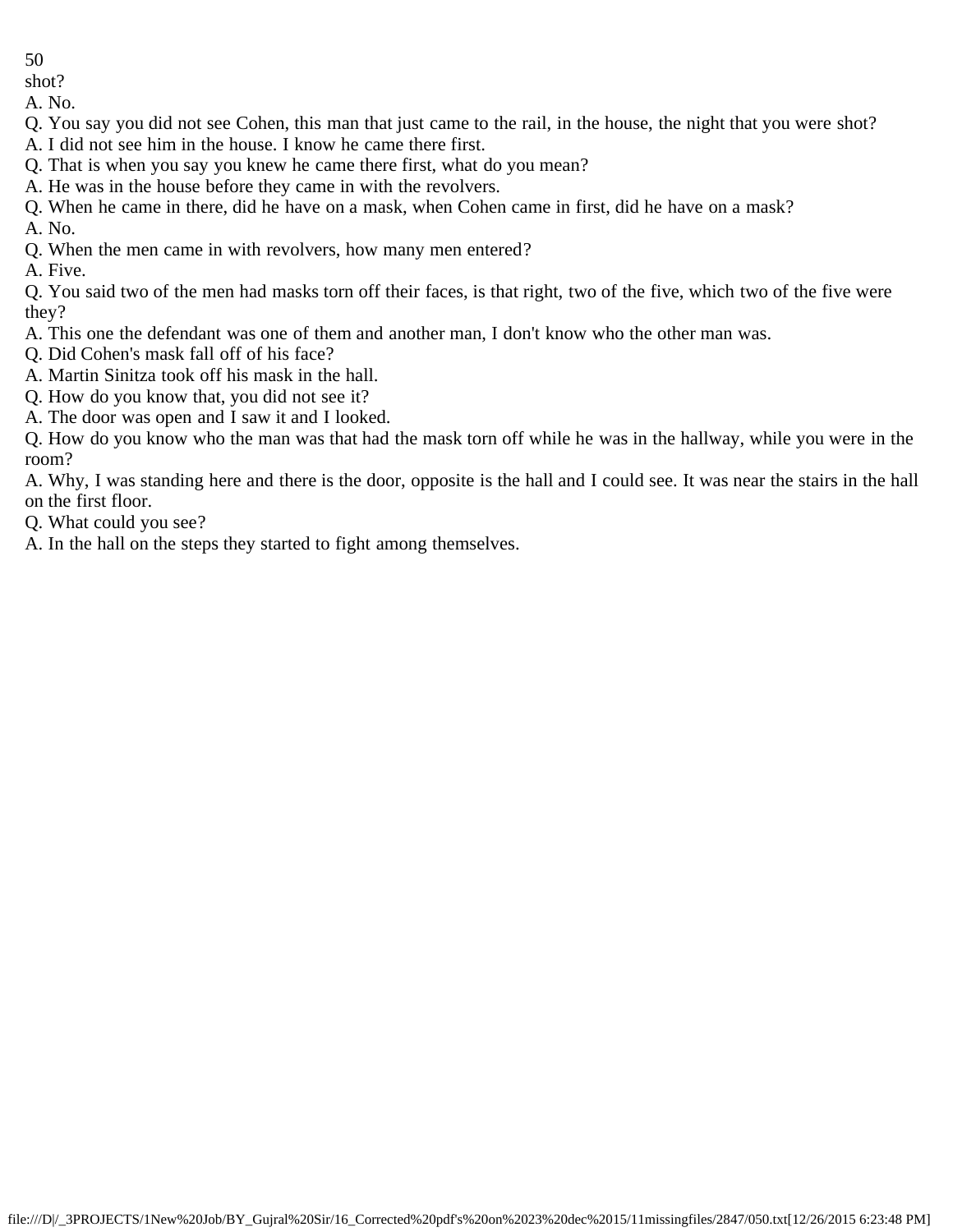- 51
- Q. Did you go out into the hall or did you stay in the room all the time?
- A. No, I was standing in the room and I looked on.

Q. What did you say a moment ago -- what did you mean when you said a moment ago that you did not see his face, Cohen's face?

A. They came in with masks and I saw that he had plaster on his face. (Indicating the right side on the lower part of the cheek.)

Q. How did you know that was Cohen when he was going out?

A. He came up without a mask and then when he came in with the masks on I could see the same plaster.

RECROSS EXAMINATION BY MR. FELDMAN:

- Q. You saw the plaster on his face before the 15th, also, didn't you?
- A. No, not before.
- Q. You said one man had yellow hair, kind of reddish colored, is that right?
- A. Yes.
- Q. Was he a tall or a short man?
- A. Short man, not tall.
- Q. Reddish hair, red?
- A. Yes, sir.
- Q. What business are you in?
- A. What do you mean?
- Q. What do you do for a living?
- A. I work in a factory.
- Q. What do you do there, are you superintendent there, or vice president or what do you do there?
- A. I am a laborer there.
- Q. What kind of a factory is that?
- A. Sugar factory, Arbuckles.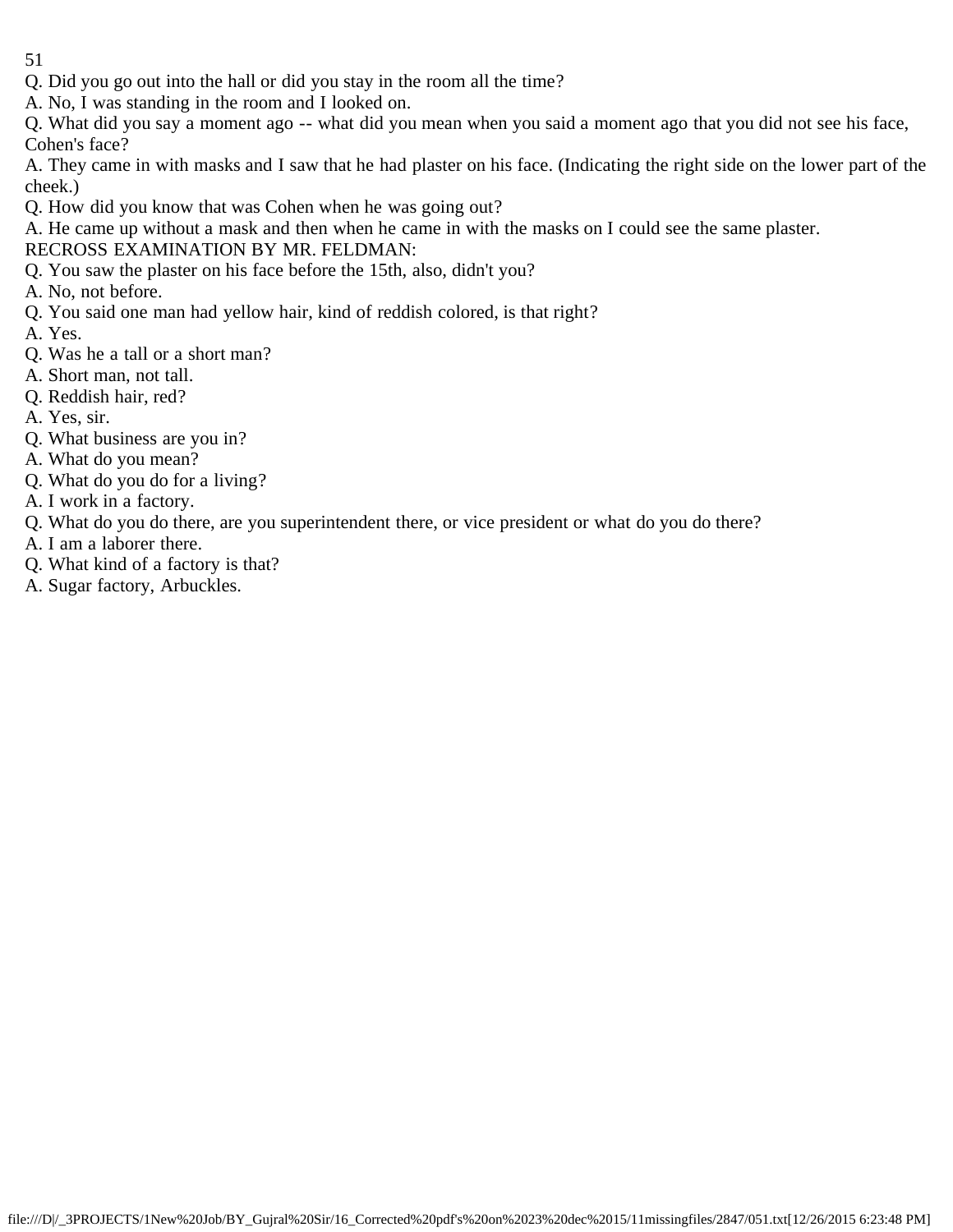- Q. Do you know how to read and write?
- A. No.
- Q. You are not married?
- A. No. Q. How old are you?
- A. Forty.
- 
- Q. You say you are nine years in this country?
- A. Yes.
- Q. Where do you come from?
- A. Russia.
- Q. What part of Russia?
- A. The Government of Volhynia.
- Q. You never went to school there?
- A. No.
- Q. Do you go to church?
- A. Yes, sure.
- Q. Can you read the bible?
- A. No, I never went to school.
- Q. Can you read the Russian language?
- A. No, neither Russian or Polish. Never studied any grammar.
- ROBERT P. GRAY, called as a witness in behalf of the People, duly sworn and examined, testified as follows: DIRECT EXAMINATION BY MR. CARDONE:
- Q. You are attached to the Detective Division, 7th President?
- A. Yes.
- Q. What station house is that?
- A. Madison Street near Clinton.
- Q. How long have you been attached to the Madison Street station house?
- A. A little over two years.
- Q. On the night of the 15th of May of this year, were you assigned to the case that took place at 90 Henry Street?
- A. Yes.
- Q. What time did your assignment commence?
- A. About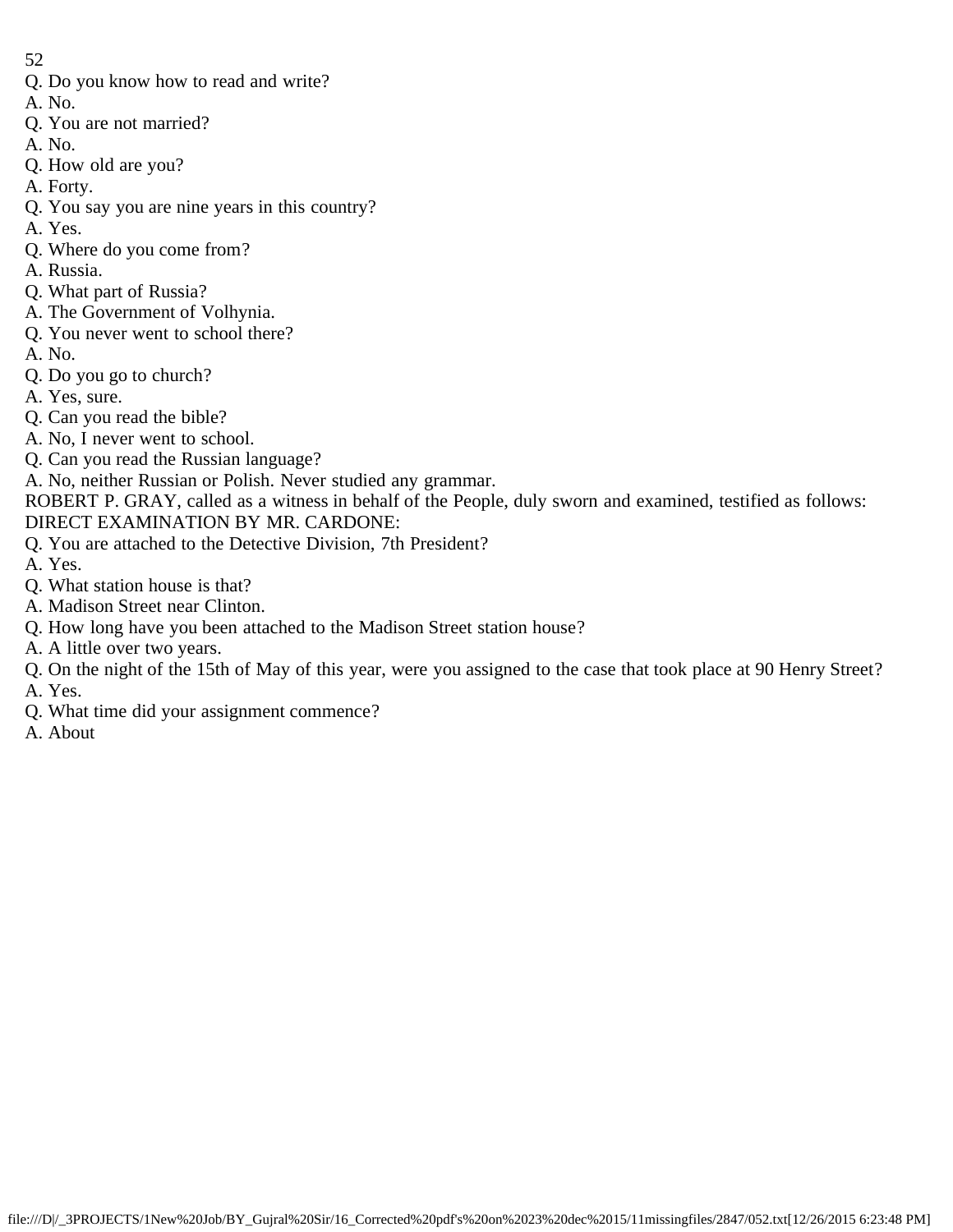10:30 P. M.

- Q. What did you do as soon as you received your assignment in reference to this case?
- A. I interviewed the complainants in the case and Mackewicz.
- Q. The last witness?
- A. Yes.
- Q. Who else did you interview?
- A. The two Sivirida brothers.
- Q. Nicholas?
- A. Nicholas and basil.
- Q. Who else?
- A. That is all that was there at the time.
- Q. Where did you go?
- A. I took Nicholas Sivirida and we walked on Madison Street.
- Q. Where did you meet these three men?
- A. In the Madison Street station house.
- Q. Did they come to the station house?
- A. They did.
- Q. The three of them?
- A. Yes.
- Q. And you had a talk with them?
- A. Yes.
- Q. After you had this talk with Nicholas and Basil Sivirida and this man Mackewicz, where did you go?
- A. I took Nicholas Sivirida and walked on Madison Street.
- Q. With Sivirida?
- A. Yes.
- Q. You and he alone?
- A. Yes.
- Q. Where did you and he go to?
- A. He walked about 15 feet ahead of me until we reached the corner of Pike and Madison Street.

THE COURT: Mr. Cardone, you are going into ground which is liable to violate a very important decision of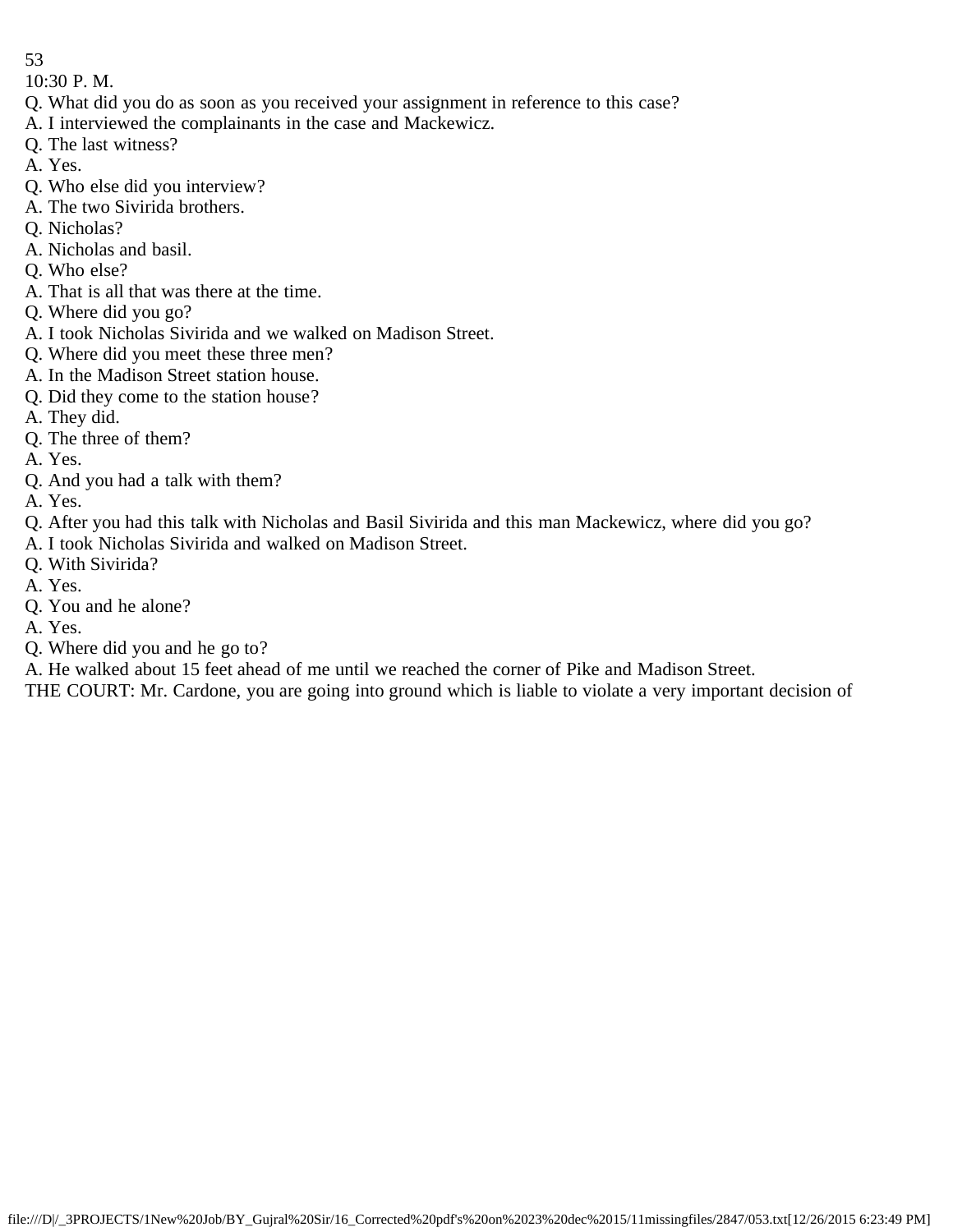the Court of Appeals.

MR. CARDONE: I do not want any conversations.

THE COURT: Something else you are alluding to.

- Q. Did you see the defendant Behrman that night?
- A. Yes.
- Q. Did you arrest him?
- A. Yes.
- Q. Where?
- A. The corner of Pike and Madison Street.
- Q. Do you know Solomon Cohen?
- A. I do.
- Q. Did you arrest him that night?
- A. I did.
- Q. Where?
- A. Corner of Pike and Madison.
- Q. When you arrested the defendant Behrman and the defendant Cohen, were they together?
- A. Yes, they were.
- Q. Where were they standing?
- A. In front of a saloon at the corner of Pike and Madison Street.
- Q. Was Nicholas Sivirida with you?
- A. Yes, he was.
- Q. After you arrested the defendants, where did you take them?
- A. Madison Street station house.
- Q. Did you have any talk with the defendant Behrman?
- A. I did.
- Q. What was the conversation that you had with the defendant Behrman?
- A. I asked him whether he had been on the stick up--
- THE COURT: Strike that out. Strike out this conversation and the jurors are instructed to disregard it and give it no weight or consideration whatsoever. You may ask what this defendant said.
- BY THE COURT:
- Q. Did he say anything to you?
- A. No, he did not.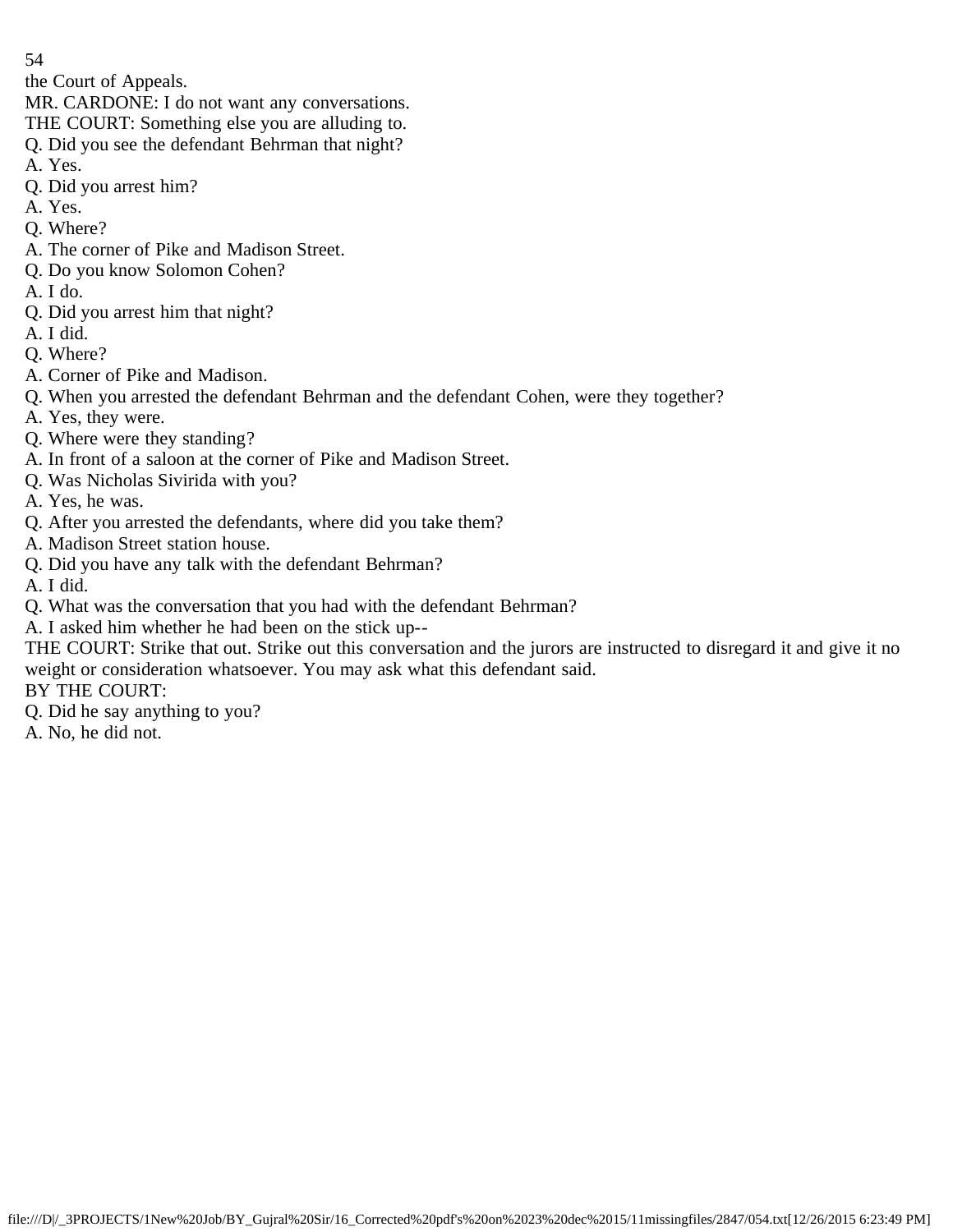THE COURT: Then, gentlemen of the jury, you will disregard the officer's testimony.

MR. CARDONE: As to what the officer said?

THE COURT: Yes.

MR. CARDONE: Only in relation to that question that he asked the defendant.

THE COURT: Yes.

Q. I show you this coat and I ask you if you saw that coat on the night that you arrested the defendant Behrman and Cohen?

- A. I did.
- Q. Where did you see it?
- A. He had it on.
- Q. Who had it on?
- A. The defendant Behrman.
- Q. This coat in question?
- A. Yes.
- Q. What time was it when you made the arrest?
- A. About 11:30.
- Q. When you arrested the defendant you say you took him to the station house immediately?
- A. Yes.
- Q. And he had on this coat?
- A. Yes.
- Q. Did you observe anything as to the coat at that time?
- A. I did not.
- Q. There in the station house?
- A. I did not.
- Q. When did you take possession of this coat?
- A. If you let me have that slip of the pocket of it.
- Q. Which slip?
- A. In the top pocket of the coat -- on June 28th.
- Q. That is you took that coat from whom?
- A. From Robert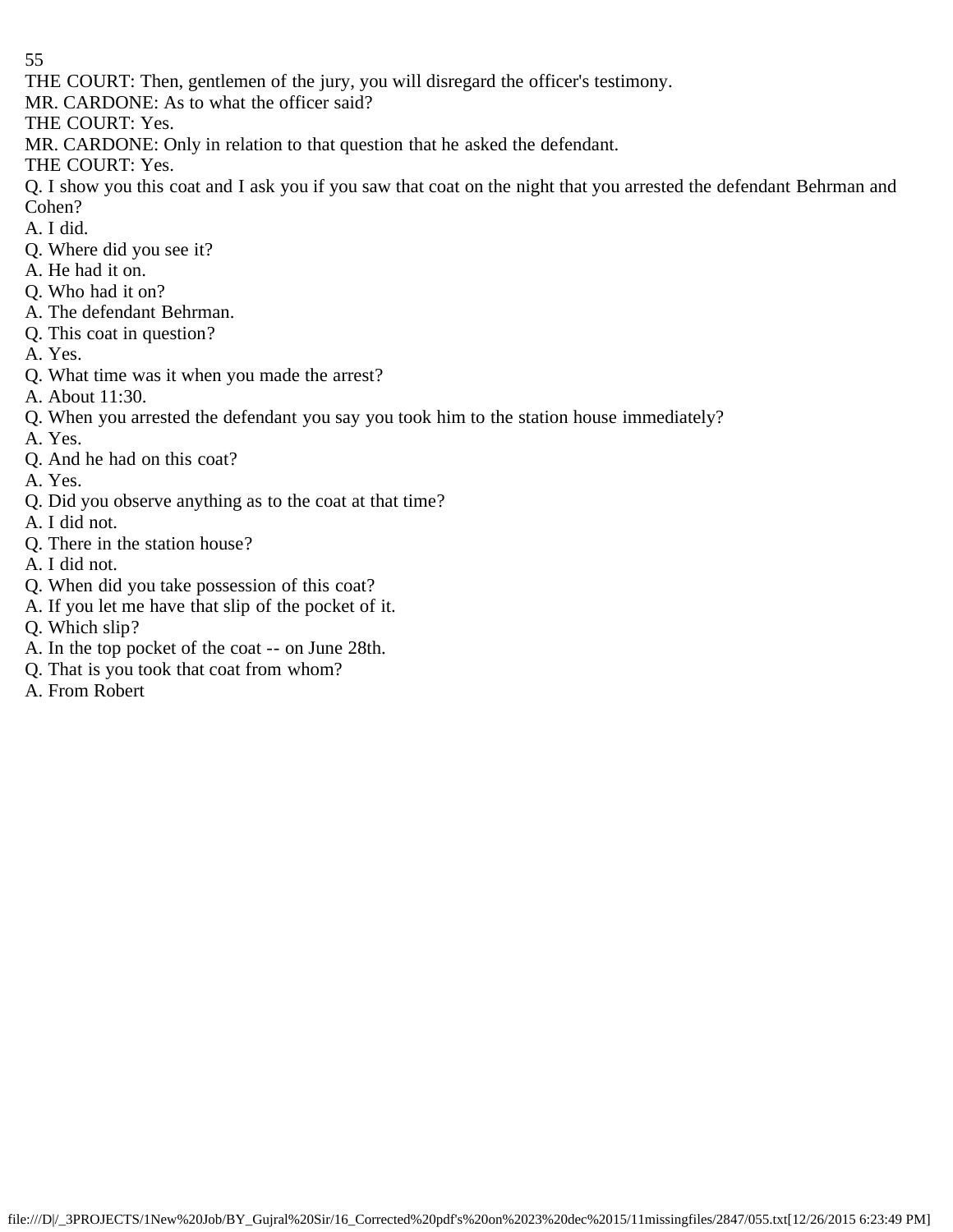Behrman.

Q. Where was it that you took the coat from Behrman?

A. In the Toms Prison.

Q. This same coat?

A. Yes.

The coat is offered in evidence.

THE COURT: You have not identified this to be the same coat.

MR. CARDONE: It was identified by the first witness. He said this was the coat that had the cuts in and was worn by the man that went around taking the money. Out of the pockets of the men that were in the room. Now, I show by this officer that this coat was worn by the defendant, in the company of the defendant Cohen, about an hour after this alleged occurrence.

MR. FELDMAN: He wore it at the time of the arrest. He wore it in the presence of the witness. He did not take the coat at that time from him. Nothing was said about the coat at that time, but six weeks later the officer goes to the Tombs and takes the coat off the man. He wore it all the time. He wore it at the time of the arrest.

THE COURT: Do you think you have sufficient identification of the coat? Of course, the question as to the probative value of the testimony is for the jury, but yet, do you think that any witness here has identified this coat with a degree of certainty that would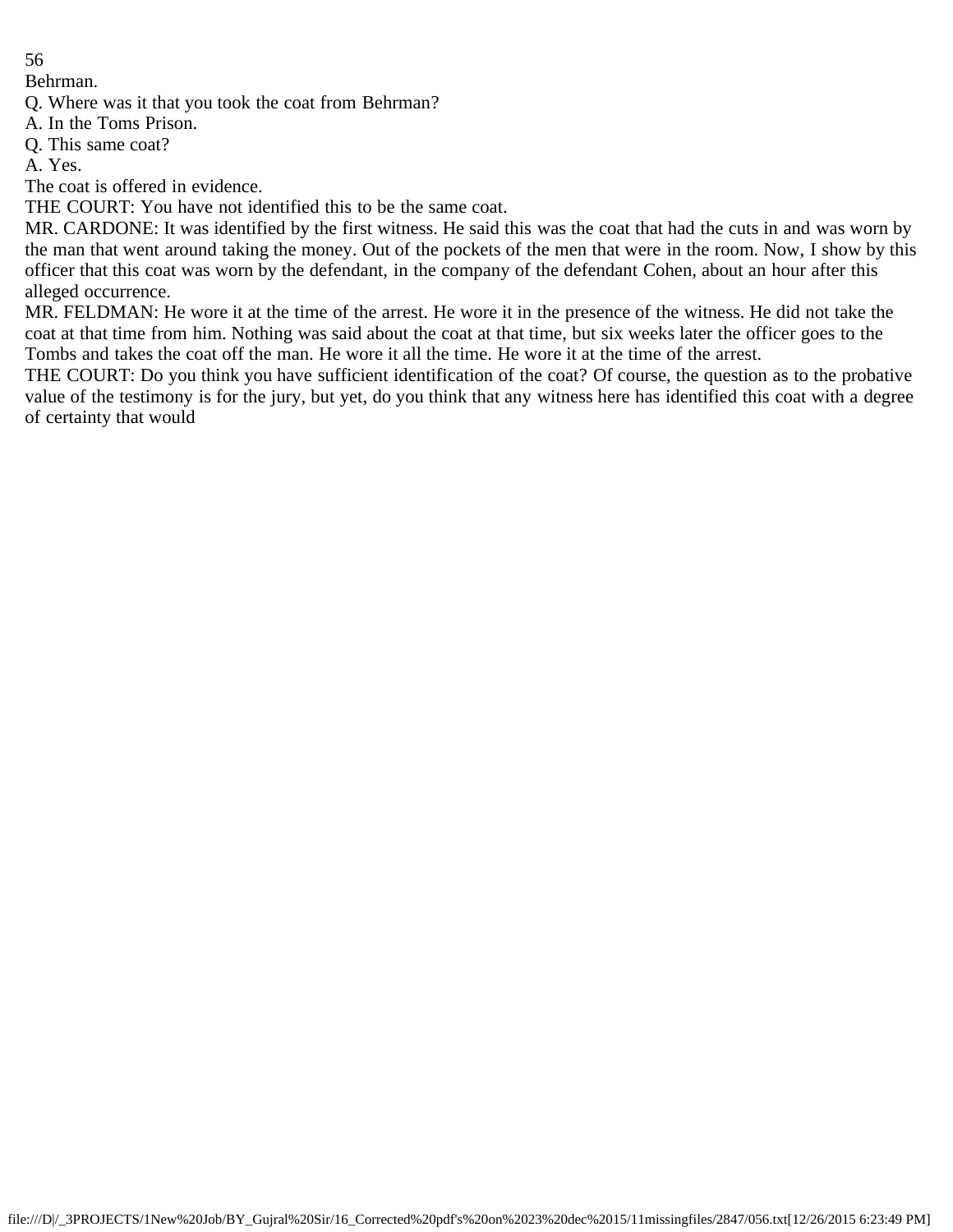Justify you in offering it?

MR. CARDONE: The first witness has, Martin.

THE COURT: I will allow it in evidence and overrule your objection, Mr. Feldman, but, instruct the jury that the probative value of this testimony with respect to the identification of the coat is exclusively for their determination. In other words, gentlemen, you must be satisfied in your own minds that the witness identified this coat as the one having been worn by one of the men who entered the premises on the night in question.

MR. FELDMAN: I take an exception.

The Court admonishes the jury in accordance with Section 415 of the Code of Criminal Procedure, and takes an adjournment until tomorrow morning, July 15, 1920, at 10:30 o'clock.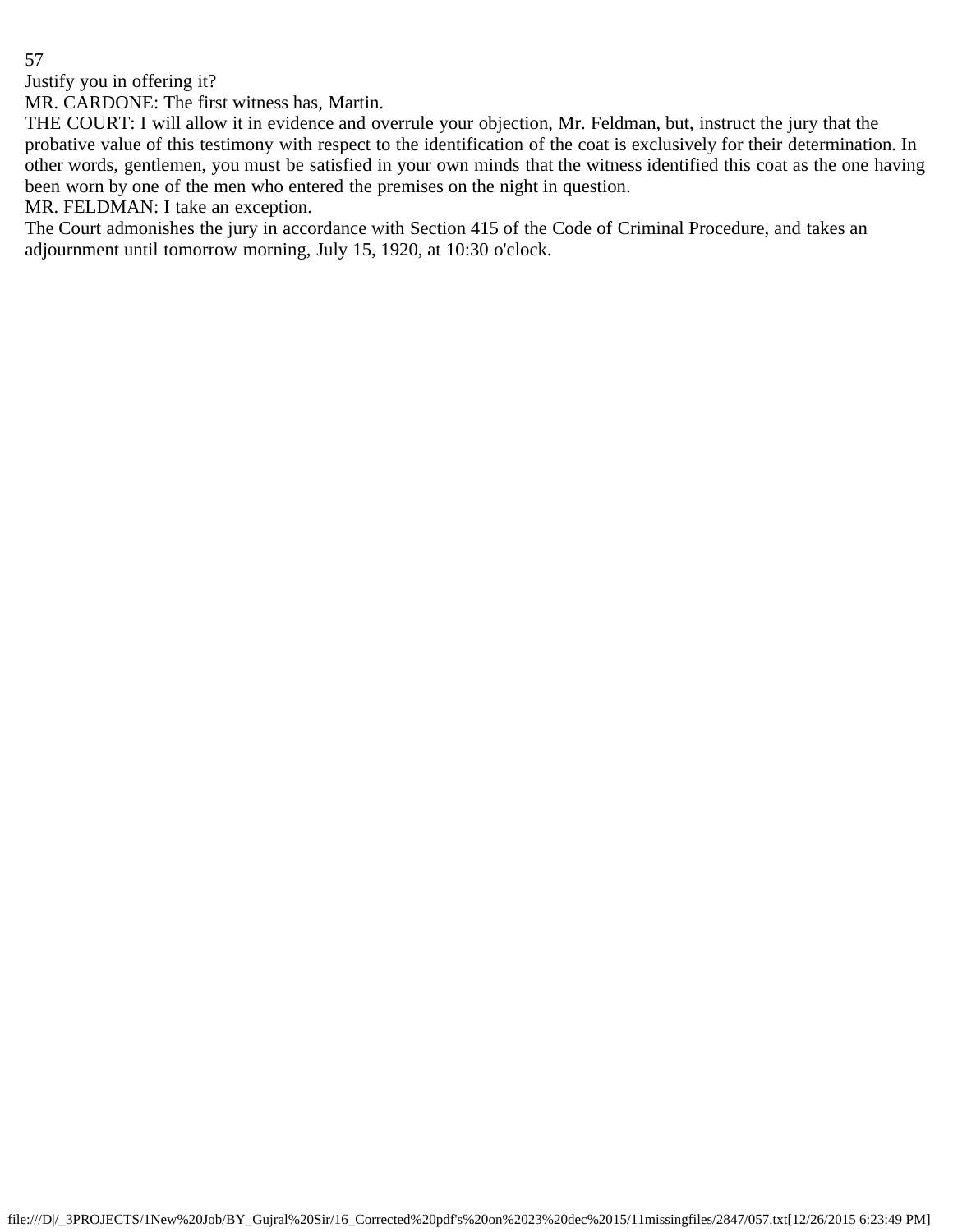New York, July 15, 1920.

Trial resumed.

ROBERT P. GRAY, resumes the stand:

DIRECT EXAMINATION CONTINUED BY MR. CARDONE:

Q. You say you arrested this defendant and the defendant Cohen on the 15th of May?

A. Yes.

Q. For the purpose of refreshing your recollection, what time do you say you made the arrest?

A. About 11:30 P. M.

Q. When you arrested the defendant Berman, did you take a cap from him?

A. I did.

Q. Which one of these two caps did you take from the defendant Berman?

A. This cap. (Indicating)

The cap is offered in evidence, received and marked People's Exhibit 4.

Q. The other cap you say you took from whom?

A. Cohen.

- This cap is now marked for identification People's Exhibit 5.
- Q. When, before today, did you last see Nicholas Sivirida?

A. Last Thursday.

Q. You mean a week ago today?

A. A week today.

Q. Where was it you saw Nicholas Sivirida?

A. In this court room.

Q. Did you on that day give to Nicholas Sivirida a subpoena issued from the Court of General Sessions for the purpose of attending this court?

MR. FELDMAN: I object.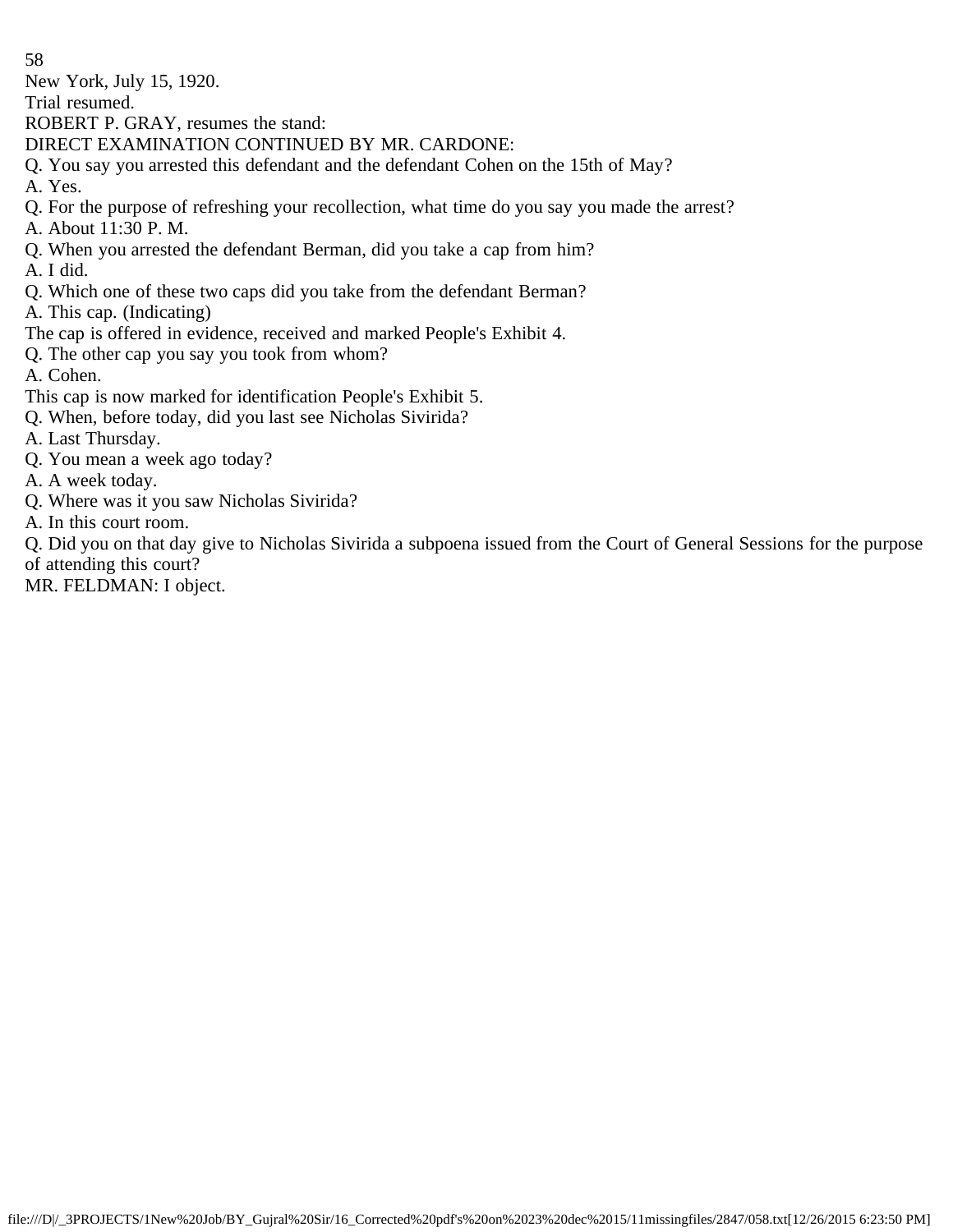THE COURT: Mr. Cardone wants to account for the absence of that witness.

MR. CARDONE: I intend to lay a foundation for the introduction of his testimony in the magistrate's court.

THE COURT: The objection is overruled. Exception.

Q. Did you?

- A. Yes, I did.
- Q. Your yourself handed him the subpoena personally?
- A. I did.
- Q. When was that subpoena returnable, do you know?
- A. The 13th.
- Q. Tuesday of this week?
- A. Tuesday of this week.
- Q. Did you see Nicholas Savirida in this court room on the 13th of July?
- A. I did not.
- Q. Have you seen Nicholas Sivirida since you handed him the subpoena you have already testified to?
- A. No, I have not.
- Q. Have you made an efforts to locate Nicholas Sivirida and if so, what efforts did you make?
- Objected to; overruled and exception.
- A. I have.
- Q. What did you do in relation to finding Nicholas Sivirida?

A. I went to 320 East 11th Street, where Nicholas Sivirida lived and I learned there from the man in charge of the place --

Objected to.

THE COURT: State what you did.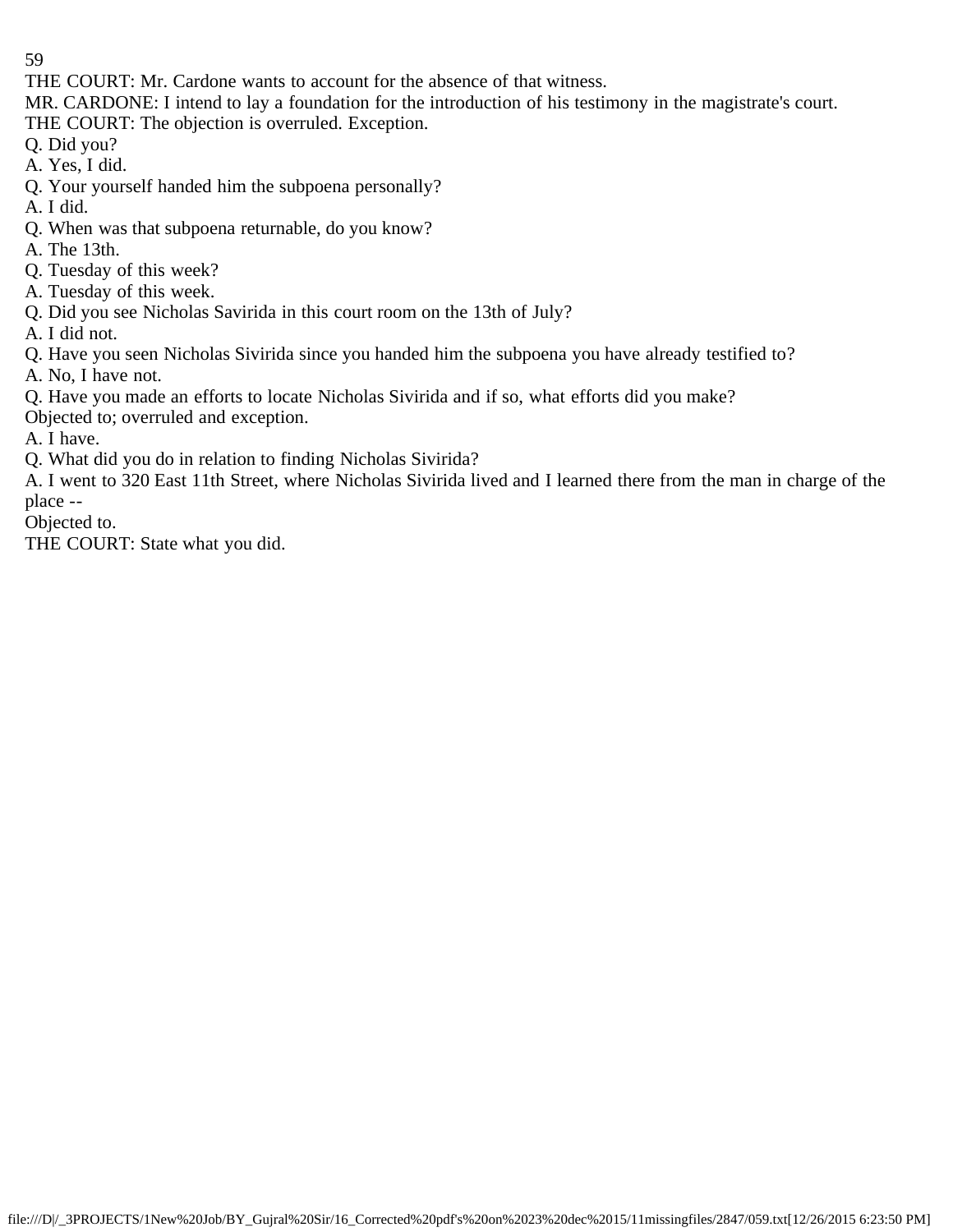A. I went there and found Nicholas Sivirida had left the premises last Friday morning. Said he was going to Rockaway.

Objected to.

THE COURT: Strike out that he said he was going to Rockaway.

- BY MR. CARDONE:
- Q. Did you find Nicholas Sivirida at 320 East 11th St?
- A. No.
- Q. You say you received certain information?
- A. I did.
- Q. In consequence of the information you received, where did you go?
- A. I went to the Café Royal, 12th Street and Second Avenue.
- Q. Did you make any inquiries there about Nicholas Sivirida?
- A. Yes.
- Q. Did you find him there?
- A. No, I did not.
- Q. Who was with you when you were out looking for Nicholas Sivirida?
- A. Nobody.
- Q. Did you go anywhere else looking for him?
- A. I did not -- yes, to Pike and Madison Street.
- Q. Where in Pike and Madison Street?
- A. A saloon on the corner.
- Q. Did you go to Rockaway?
- A. No, I did not.
- Q. So far as you know you do not know where he is?
- A. I do not.
- CROSS EXAMINATION BY MR. FELDMAN: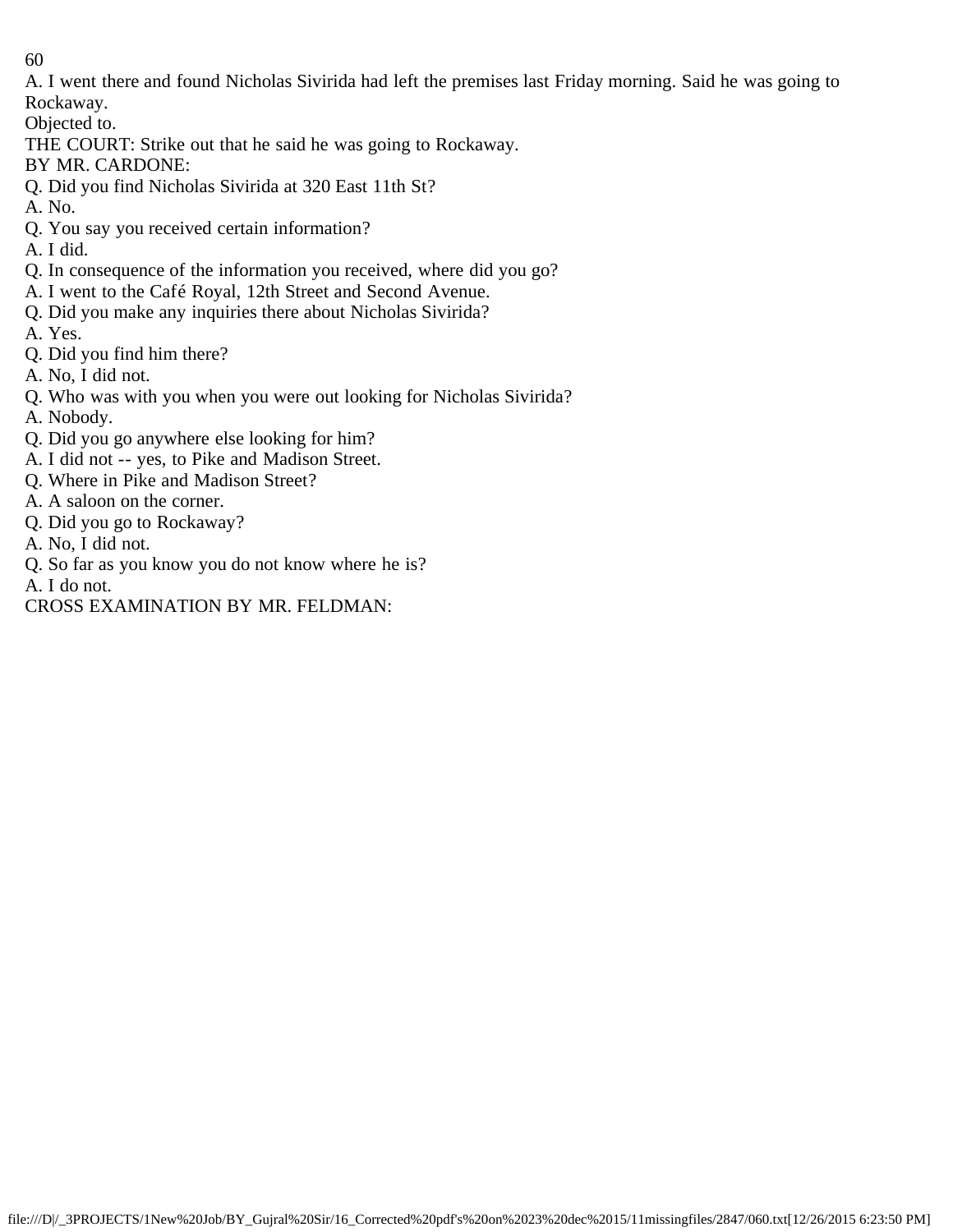- 61
- Q. You say you made the arrest in this case?
- A. I did.
- Q. You say you arrested Berman?
- A. I did.
- Q. And you arrested Cohen?
- A. I did.
- Q. That was on the night of what day?
- A. The 15th.
- Q. About 11 o'clock?
- A. About 11:30, between 11:30 and 12 o'clock.
- Q. In your company at that time was Sivirida?
- A. Sir?
- Q. Who was in your company at that time when you arrested them?
- A. Nicholas Sivirida.
- Q. You took him to the station house?
- A. Yes.
- Q. And when did you bring him before the magistrate?
- A. Monday morning.
- Q. Were all the witnesses there?
- A. I do not think so, I don't remember.
- Q. Was Nicholas Sivirida there?
- A. I don't remember.
- Q. Why don't you remember that?
- A. No, I don't remember if they were or not.
- Q. What happened on the 19th of May you can't remember?
- A. It happened on the 15th.
- Q. And you cannot remember whether you had the witnesses before the magistrate?
- A. No.
- Q. No one?
- A. On the 15th day of May the crime occurred.
- Q. I mean after you brought them before the magistrate, do you remember any witnesses being there?
- A. That was Monday morning, the 17th.
- Q. Who was there?
- A. I don't remember. He was held on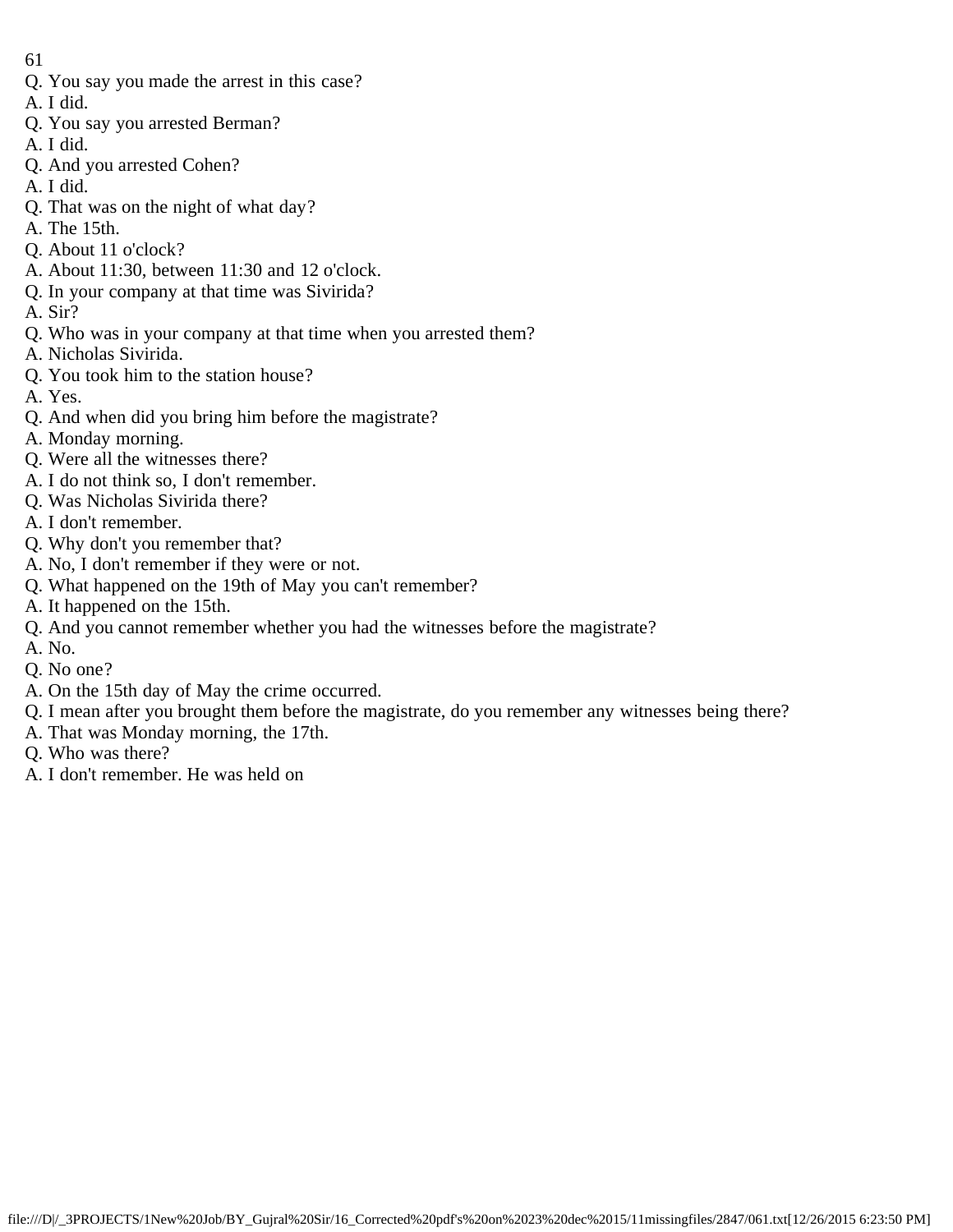a short affidavit that day.

- Q. Did you see the defendant before the magistrate?
- A. I did.
- Q. You brought him up?
- A. Yes.
- Q. You heard the witnesses testify?
- A. On the 19th.
- Q. The witnesses were there?
- A. They were.
- Q. You heard what they said?
- A. I did.
- Q. Now look at that coat, where did you get that coat?
- A. In the Tombs Prison.
- Q. When?
- A. The 28th day of June.

Q. Until that time, that was about five or six weeks later, that happened on the 17th before the magistrate -- that is about a month and ten days, is that right?

- MR. CARDONE: A month and eleven days.
- Q. After Berman was incarcerated in the Tombs?
- A. Yes.
- Q. You say you went there and got the coat?
- A. Yes.
- Q. Up to that time did you hear anything about a coat?
- A. No.
- Q. You heard nothing from any witness about the coat?
- A. Possibly a half an hour previous --
- Q. Do not use possibilities, did you or did you not?
- A. I did.
- Q. Did you hear anything said before the magistrate in reference to it?
- A. No, I did not.
- BY THE COURT:
- Q. That is with respect to the coat?
- A. I did not.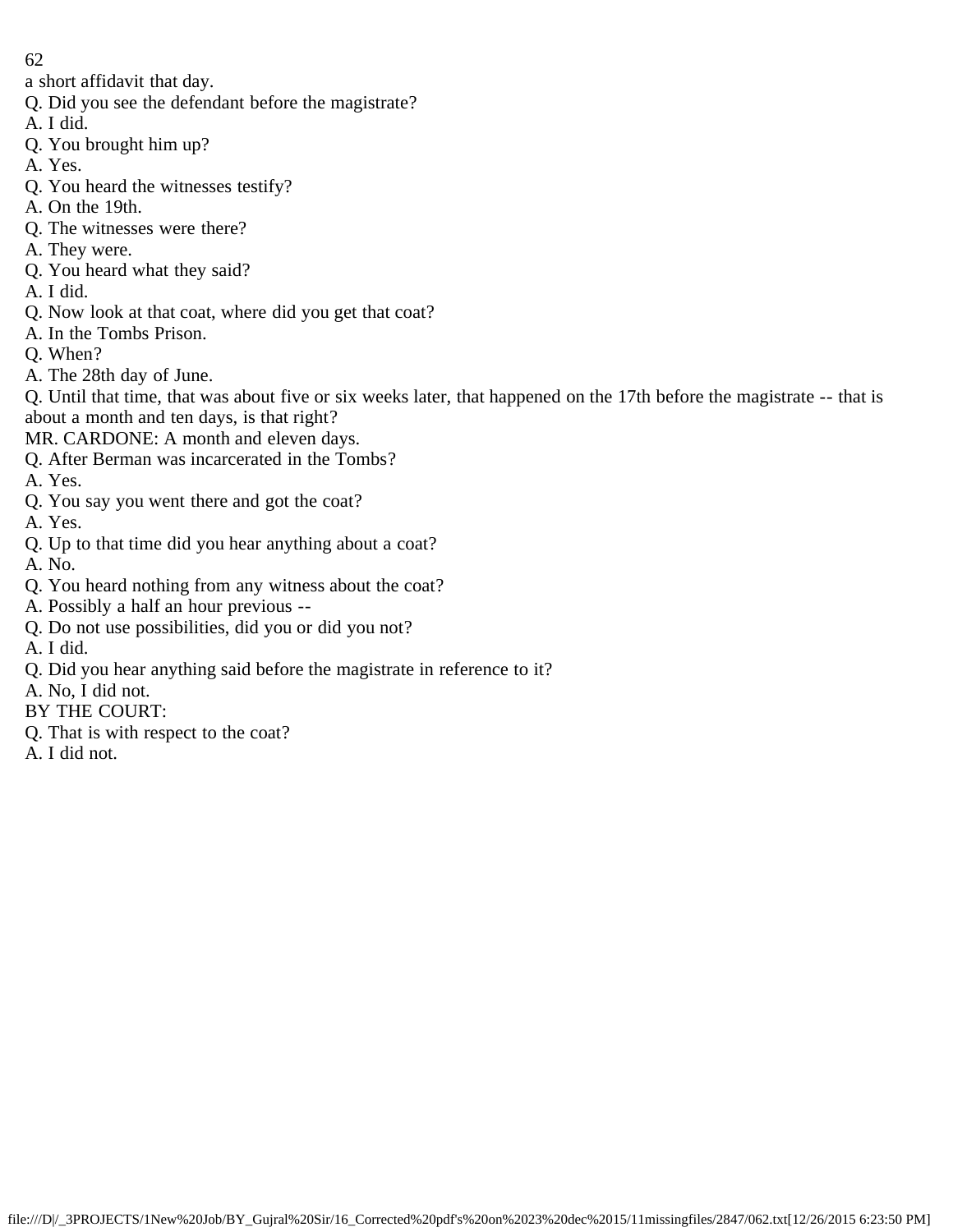BY MR. FELDMAN:

- Q. None of the witnesses in your presence, who testified before the magistrate, mentioned anything about the coat?
- A. They did not.
- Q. You say in a month and eleven days later you went to the Tombs to get the coat?

A. Yes.

- Q. What did you do when you took the coat, what did you do with it?
- A. I brought it to Mr. Cardone's office.
- Q. Who was there?
- A. I think three of the witnesses in this case.
- Q. Three of the witnesses; Mackewicz was there?
- A. I think he was.
- Q. And Martin Sinitza was there?
- A. He was there.
- Q. You took the coat from the man's back in the Tombs?
- A. No, he handed it to me out of the cell.
- Q. You left him there without a coat?
- A. Yes.
- Q. It was hanging there in the cell?
- A. Yes.
- Q. You said nothing to him when you took the coat?
- A. No.
- Q. You brought it to Mr. Cardone's office, you say?
- A. Yes.
- Q. Did you examine the coat there?
- A. Yes.
- Q. Every part of it?
- A. Yes.
- Q. That was the first and the last you heard of the coat?
- A. Yes.
- Q. You have had it in your possession after that?
- A. I have.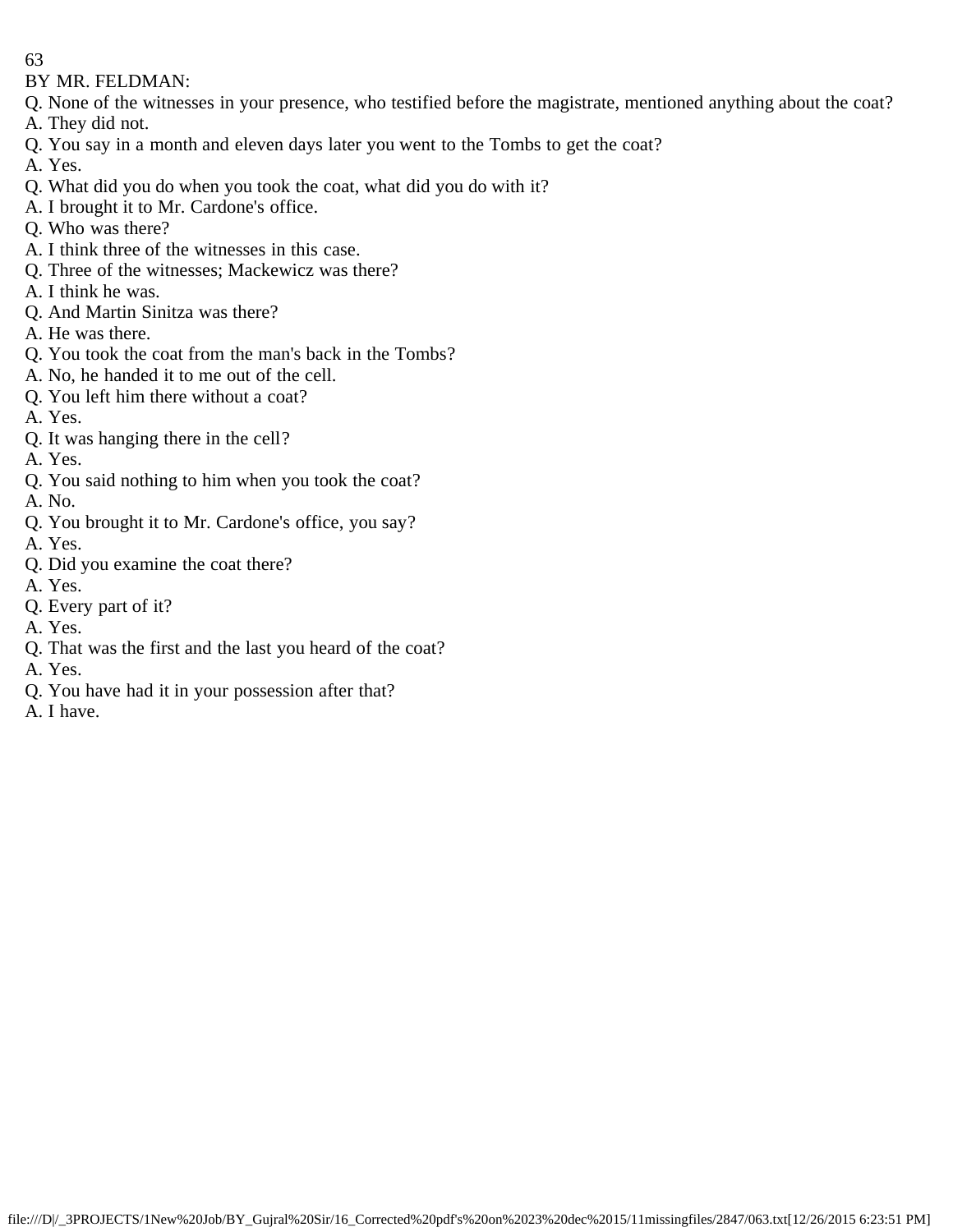- 64
- Q. It was still in your possession until you came to court?
- A. Yes.
- Q. Do you also remember having Cohen in the office of the District Attorney?
- A. Yes.
- Q. A couple of times?
- A. Once.
- Q. Do you remember the time I was present?
- A. That was the time.
- Q. That was the only time?
- A. That was the time.
- Q. Not afterwards?
- A. No.
- Q. How many times did you have Berman over there?
- A. Never.
- Q. Do you remember Cohen making a statement in your presence?
- A. Yes.
- Q. And in the presence of Mr. Tekulsky and myself?
- A. Yes.
- Q. What did Cohen say at that time?

MR. CARDONE: I object to anything Cohen said in the presence of Assistant District Attorney Tekulsky and this officer.

Objection sustained. Exception.

THE COURT: Mr. Feldman, you cannot get it in that way.

MR. FELDMAN: I understand.

Q. Do you remember Cohen mentioning to you the names of the four men that we were with him, yes or no?

Objected to. Sustained and exception.

REDIRECT EXAMINATION BY MR. CARDONE: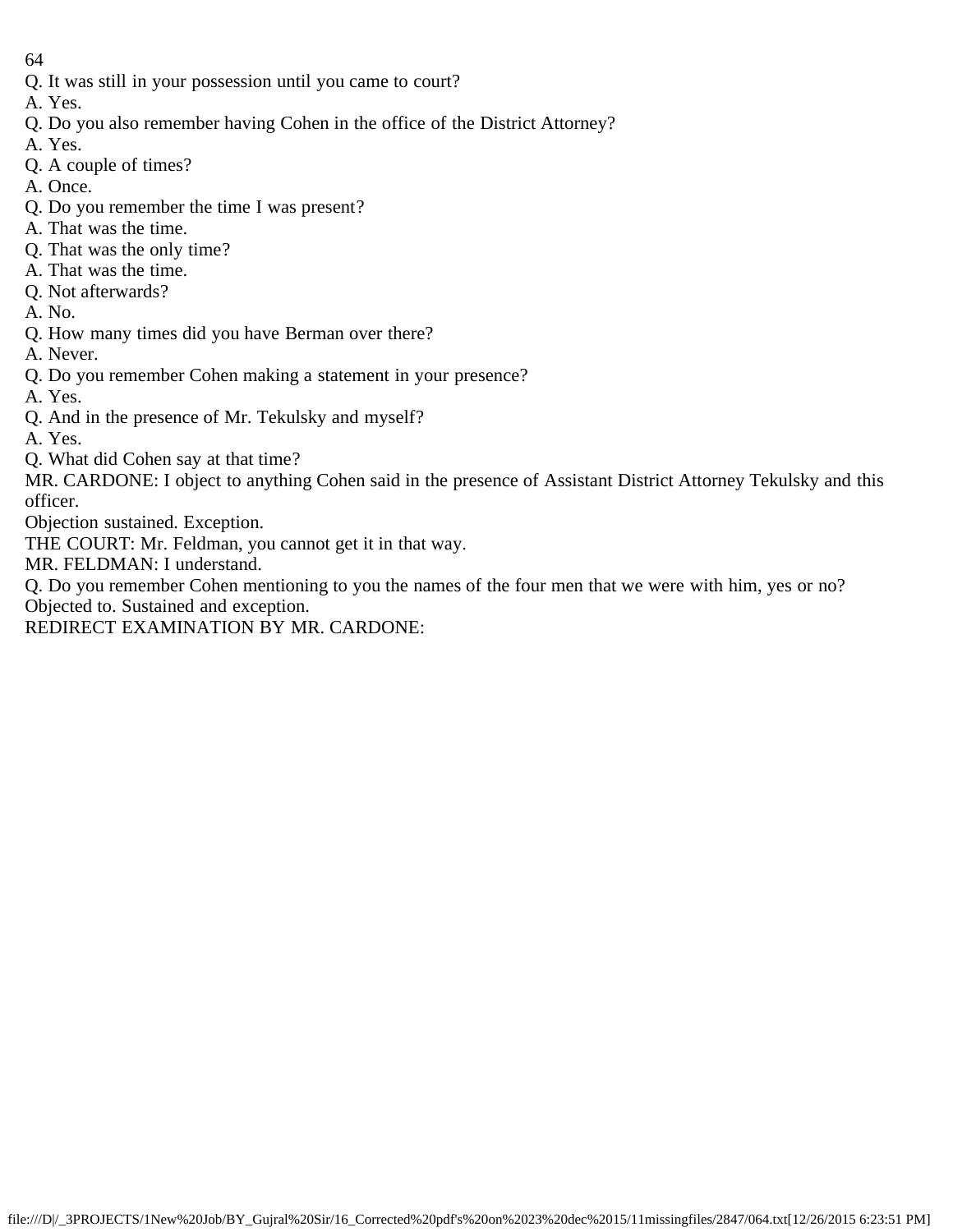- Q. Did you receive any masks from anybody?
- A. I did.
- Q. From whom did you receive the masks?
- A. Nicholas Sivirida.
- Q. Where was it that the masks were delivered to you by Nicholas?
- A. 7th Precinct station house.
- Q. You do not know where the masks came from?
- A. Only what I was told.
- THE COURT: Strike that out.
- Q. You just received three masks from Nicholas Sivirida?
- A. Yes.
- Q. Did you receive any hats from Sivirida?
- A. I did.
- Q. How many?
- A. Two.
- Q. Not the two you took off this defendant and the other defendant Cohen?
- A. No.
- Q. Have you got these hats?
- A. They are in here. (Indicating)
- Two hats are now produced or two caps that were delivered by Sivirida to the witness, and marked for identification People's Exhibits 6 and 7.
- BY MR. CARDONE:
- Q. I show you People's Exhibit 2 for identification and I ask you if those are the thre masks you got from Sivirida? A. They are.
- RECROSS EXAMINATION BY MR. FELDMAN:
- Q. Do you remember at the time of the arrest, of arresting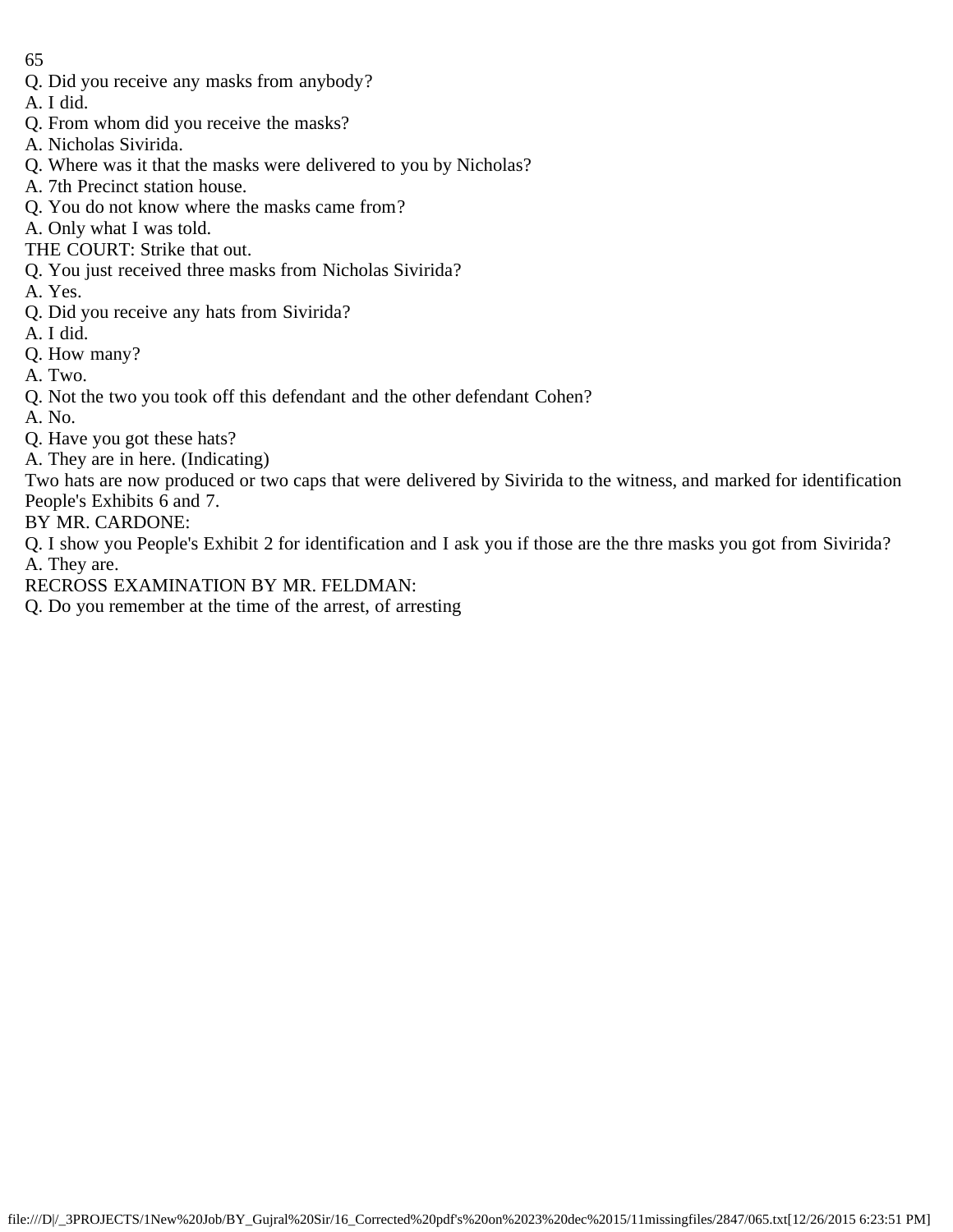this defendant and Cohen, there was another detective -- what was his name?

- A. Gordon.
- Q. Do you remember Nicholas Sivirida was with you at that time and said to you it was not this young man?
- A. No, he did not.
- Q. Sure of that?
- A. Positive.
- Q. Do you remember Gordon said let him go if he cannot identify him?
- A. He did not.
- Q. Where is Gordon now?
- A. I imagine he is in the 7th Precinct.
- Q. What is his first name?
- A. David.
- Q. David Gordon -- didn't you say to that "Well, I will take him in anyway?"
- A. I did not.
- Q. No such conversation took place?
- A. No.
- Q. When you came along at the corner only Cohen and Behrman were standing there?
- A. Yes.
- Q. That was on the 15th about 11 o'clock?
- A. Between 11:30 and 12.
- Q. How far is that corner from the place where the thing happened as it is claimed?
- A. Henry Street is the next block from Madison and they were standing at the corner of Madison. No. 90 Henry Street is near Birmingham Street, about a block and a half way from where they were standing.
- Q. Standing calmly talking to each other?
- A. Yes.
- Q. You had known them before?
- A. I had known Behrman, but I did not know Cohen.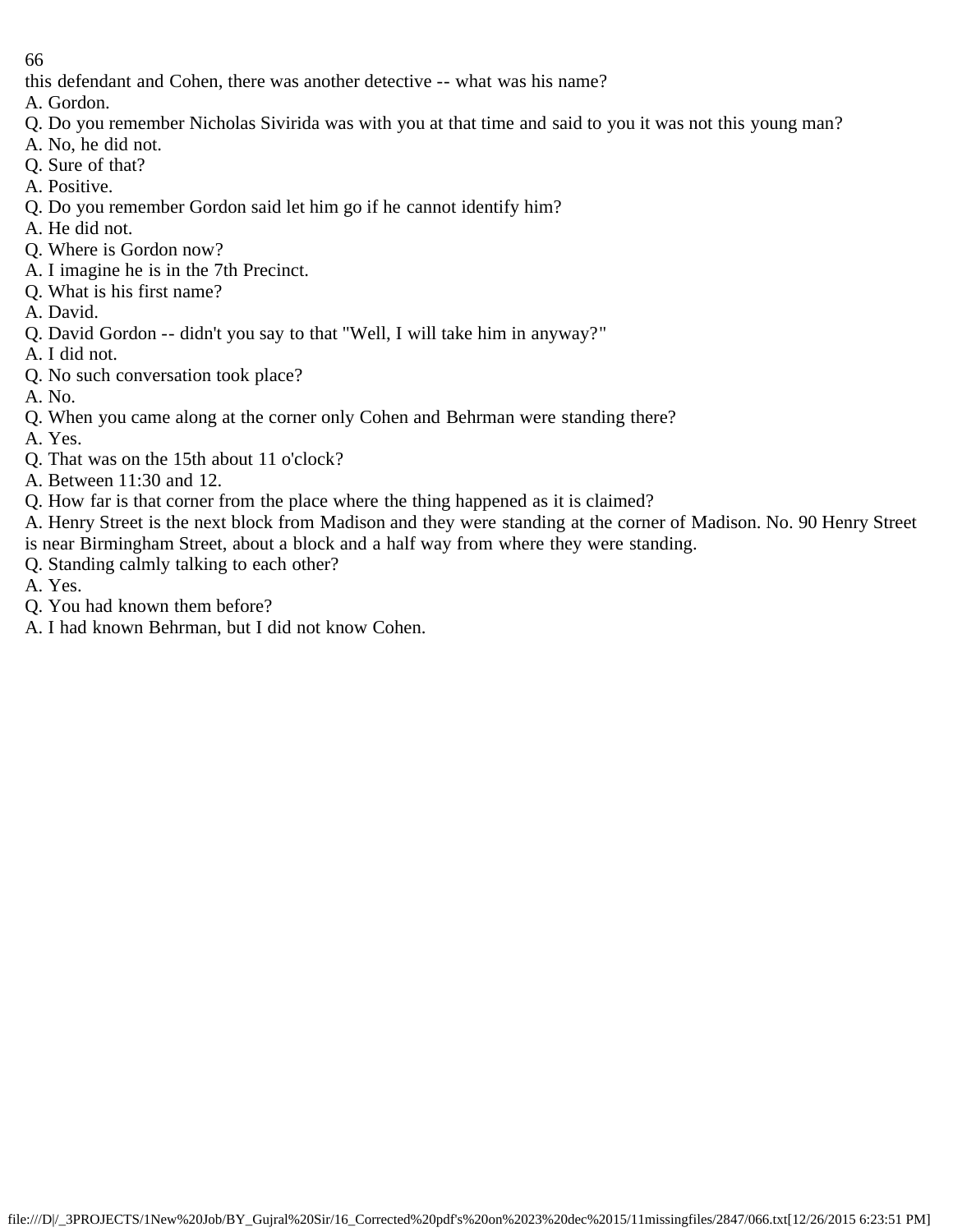- 67
- Q. You are sure that you did not hear such a conversation, Sivirida saying that is not the boy?
- A. I am positive.
- Q. And that Gordon said let him go?
- A. No.
- Q. Did you ask any questions of Behrman?
- A. I did.
- Q. At the time of the arrest?
- A. Yes.
- Q. What did he say?
- A. He denied that he was there>
- Q. What did he say to you?
- A. I asked him was he in on the stick-up and he said no.
- Q. Anything else he said to you?
- A. No.
- Q. Did you ask him any other questions?
- A. I don't remember.
- Q. Don't remember?
- A. No.
- Q. Your memory is so short?
- A. No, but I have had a lot of cases since that time.
- Q. You remember when he said, let him go?
- A. I don't remember. He did not say that, no such conversation.
- Q. And possibly he did say so?
- A. I am positive it was not said.
- Q. You are positive of that?
- A. Yes.
- Q. But as to any other conversation you don't remember?
- A. Well, I don't know.
- Q. Did you search the boy?
- A. I did.
- Q. Did you find anything upon him?
- A. I did not.
- Q. Nothing?
- A. Nothing.
- Q. Not a cent?
- A. Not a cent.
- Q. Any implements or burglars' tools?
- A. No.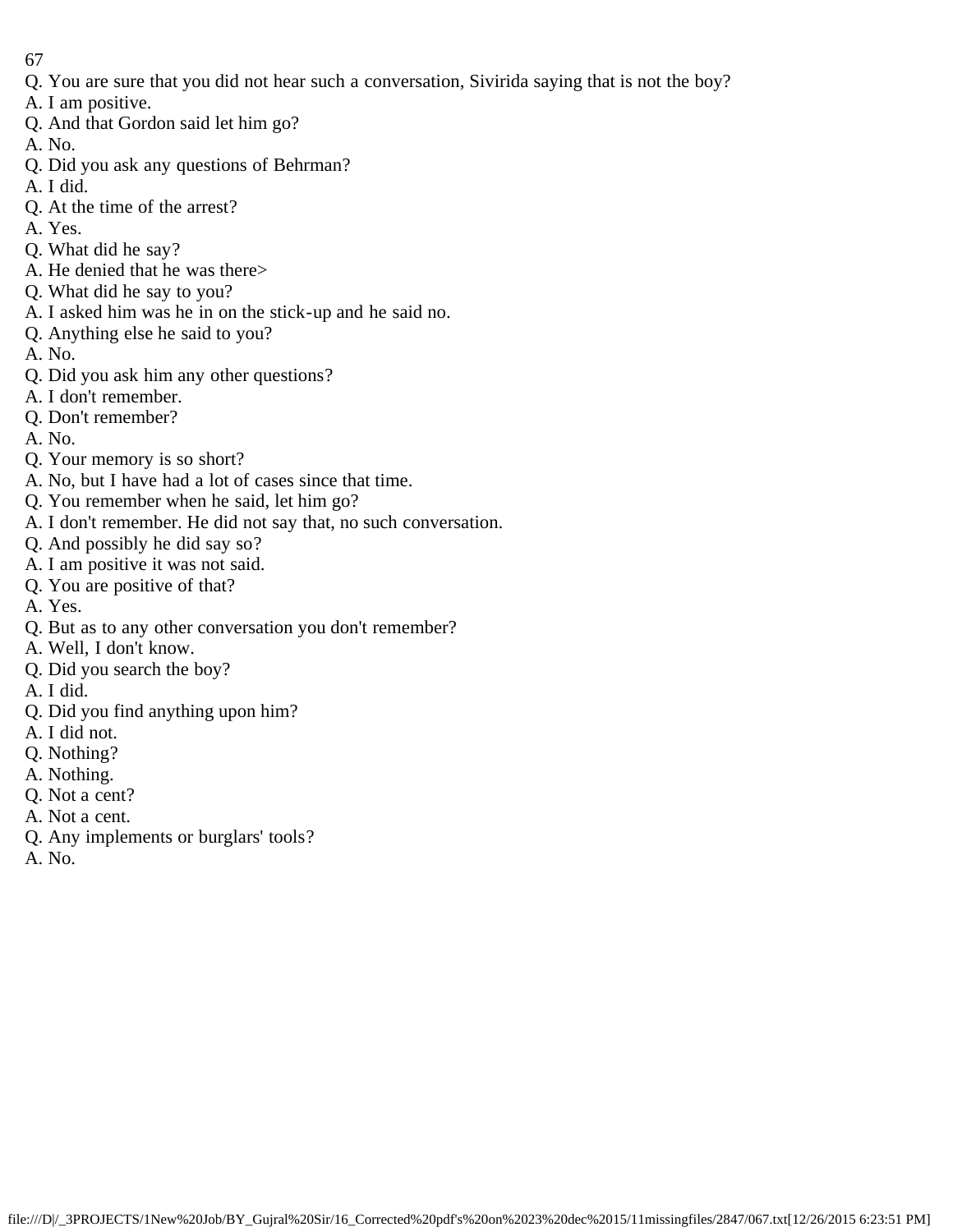- 68
- Q. Any revolver or anything at all?
- A. Nothing.
- Q. Nothing?
- A. I said nothing.
- Q. Did he ask you where this took place when you arrested him and led him to the station house?
- A. I know where it took place.
- Q. Did he ask you what he was charged with and what you were taking him in for?
- A. No, I don't remember.
- Q. You don't remember that?
- A. No.
- Q. You mean to say you grabbed him and dragged him and he did not say a word to you?
- A. No.
- Q. Or you don't remember?
- A. I don't remember any conversation of that kind.
- Q. Did he say anything?
- A. No.
- Q. Nothing, did you ask him where he lived?
- A. I knew where he lived.
- Q. Did you ask him?
- A. I did not.
- Q. Did you ask him what he was doing on the corner there?
- A. I did not.
- Q. Did you ask him if he knows something about the incident that happened?
- A. I did.
- Q. What did he say?
- A. "No."
- Q. He did not know anything about it, is that right?
- A. Yes.
- Q. He was not excited, can you remember that part of it?
- A. I am not able to judge his state of mind.
- Q. He walked along with you?
- A. Yes.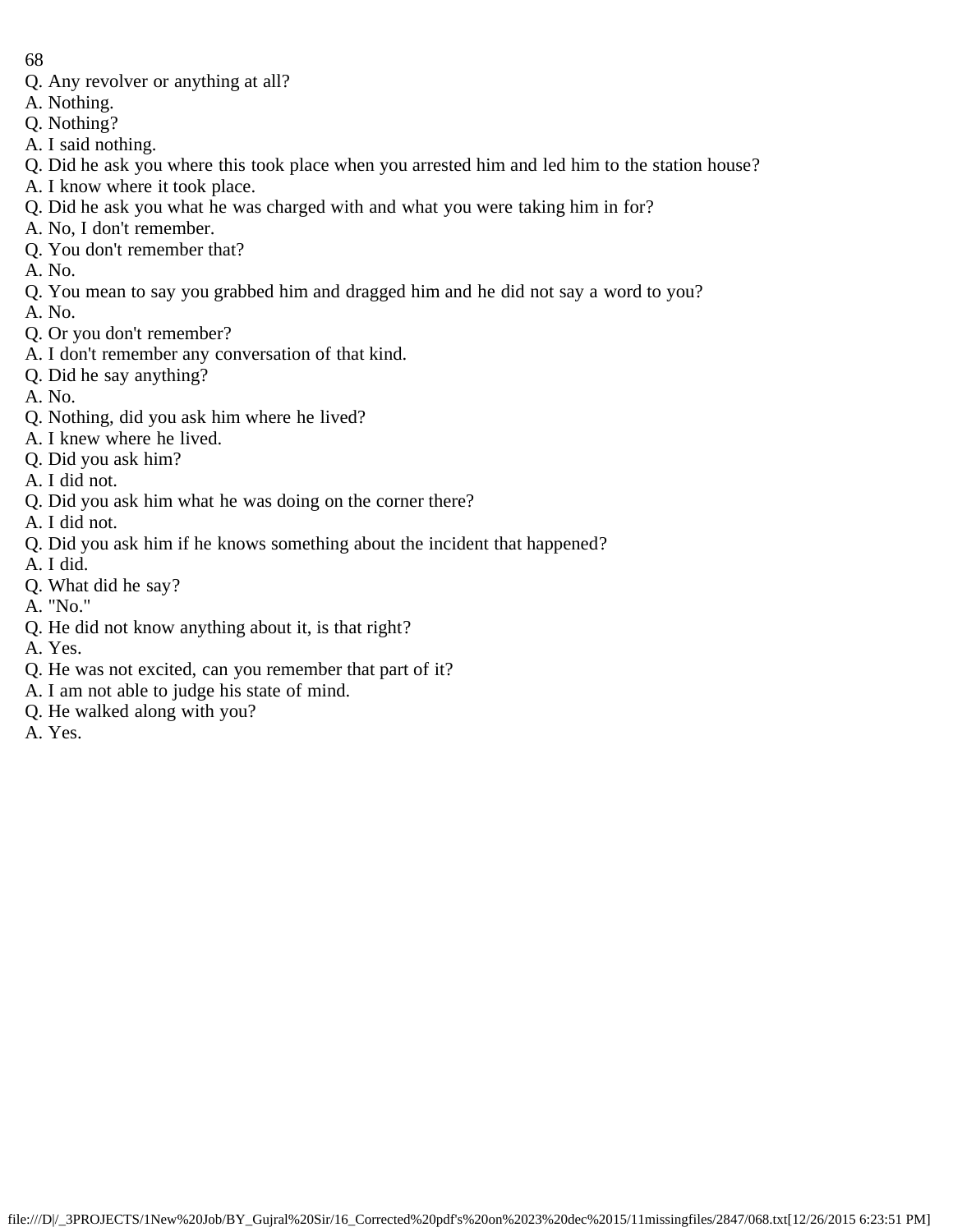- 69
- Q. Did he have the same coat on that you have now in your possession?
- A. He did.
- Q. You did not observe the coat at that time, you yourself?
- A. I did.
- Q. Did you observe the coat?
- A. Yes.
- Q. Did you examine the coat?
- A. I did not.
- Q. Did you see anything on the coat?
- A. I did not.
- Q. In other words you don't know whether there were any cuts there or not?
- A. No, I do not.
- Q. Your attention was not called to it at all?
- A. No, it was not.
- Q. When you took the coat from the defendant in the Tombs did you ask him any questions there?
- A. I did not.
- Q. What did you say to him when you came in for the coat?
- A. I just said to his is this the same coat that you had on that night and he said yes, and when I looked at the back of it, at the cut in the back of it, he said that cut occurred last April.
- Q. As far as you know that was the first time that you saw a cut on his coat?
- A. Yes.
- Q. When you took it from the Tombs?
- A. Yes.
- Q. Did you tell him you were going to take it to a tailors or not -- what did you say to him when you took it?
- A. I did not tell him anything.
- Q. Just took it?
- A. I just took it.
- MR. CARDONE: I would now like to call the official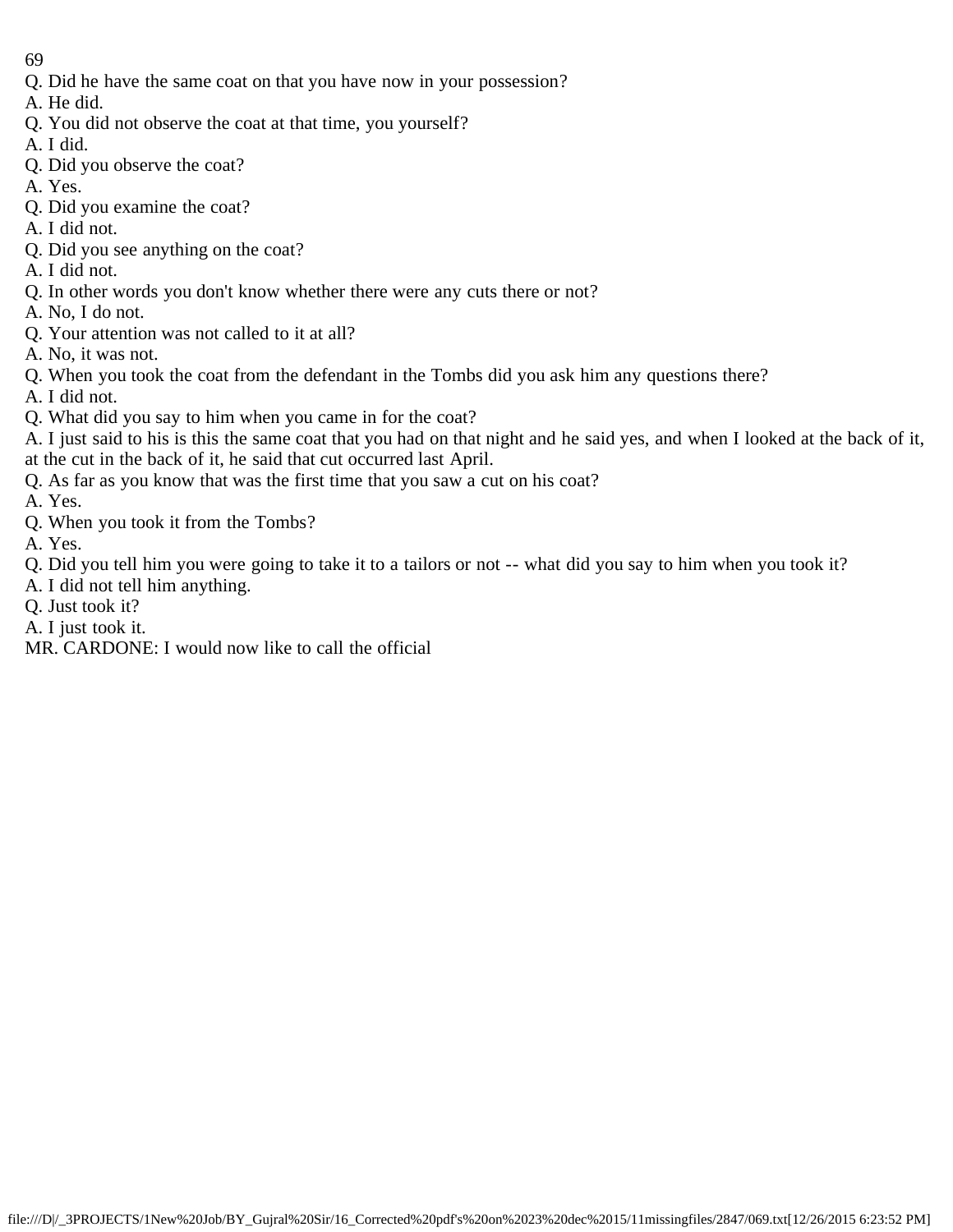stenographer who took the testimony in the magistrate's court.

THE COURT: You have not proved due diligence, yet.

MR. CARDONE: Not yet, but I am going to put some witnesses on the stand to show that. I am going to put his brother on the stand and the process server on the stand and then another process server on the stand. Does your Honor want me to keep this witness here all day.

THE COURT: No, but in case you do not prove it his testimony is not admissible.

MR. CARDONE: Then we will strike it out. I am just offering his testimony --

THE COURT: You say strike it out as if it were so easy. In the case of the People against Smith, a murder case, the Court of Appeals reversed the judgment because of the fact that a judge kept it in the record and then struck it out. You can take out the nail from the hole but the hole remains. The jury hear prejudicial testimony and you cannot retract it. However, the point is this, I do not like to keep any public officer here, and if Mr. Feldman will consent that this witness be examined out of order, then I will allow it. While it is true that the conduct of a trial is within the sound discretion of the Court, that discretion must be exercised very cautiously.

MR. CARDONE: I can call this witness later on.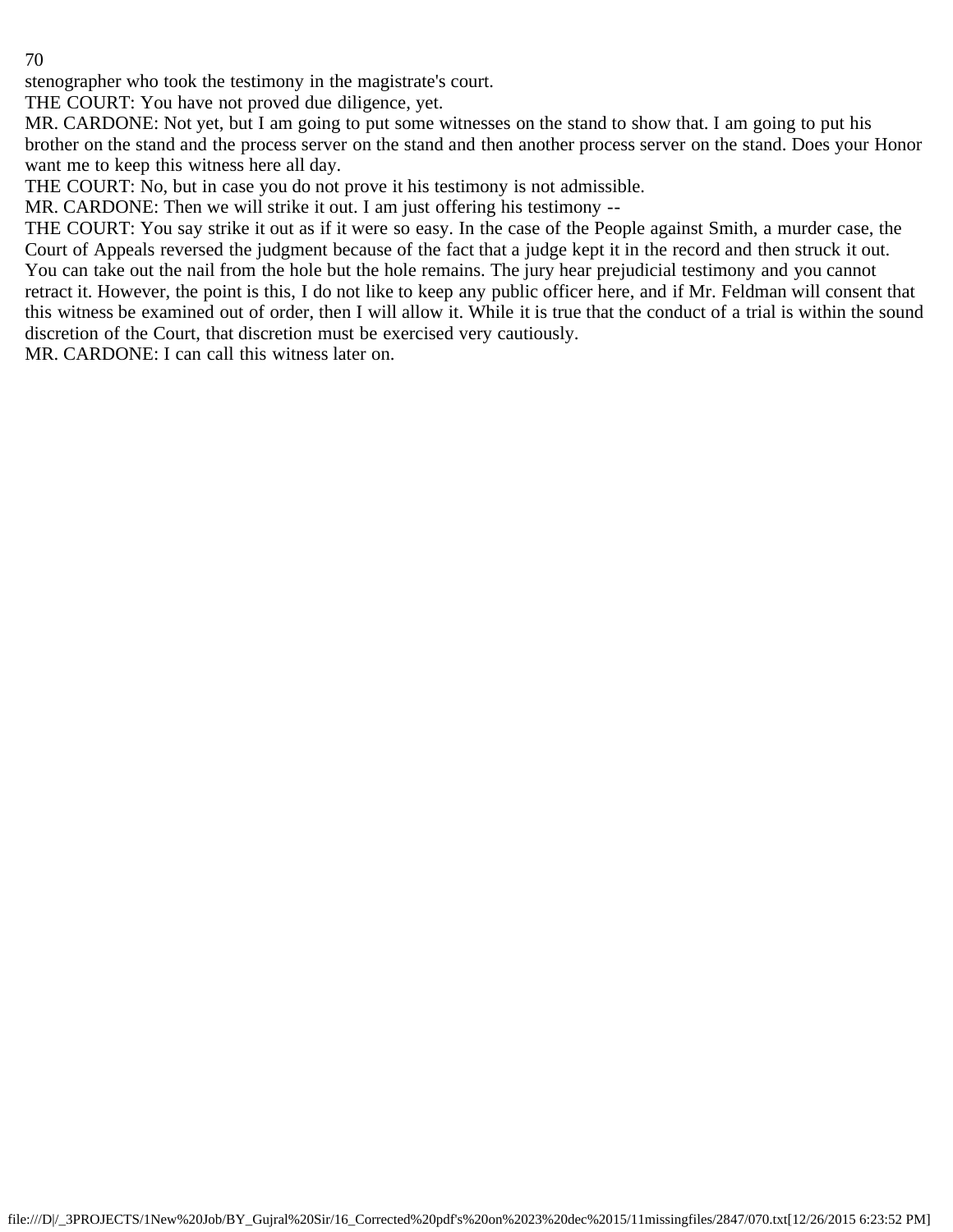It is only a matter of convenience.

THE COURT: Do you consent, Mr. Feldman?

MR. FELDMAN: I consent to it.

LOUIS FRANK, called as a witness in behalf of the People, duly sworn and examined, testified as follows: (Residence 15 Post Avenue.)

DIRECT EXAMINATION BY MR. CARDONE:

- Q. What is your official position in this county?
- A. I am an official stenographer of the City Magistrate's Court, City of New York.
- Q. How long have you been connected with the Magistrate's Court?
- A. Since the first of January, 1920.
- Q. On this 19th of may of this year, to what Magistrate's Court in this City were you assigned as stenographer?
- A. Third District Attorney Court, Essex market.
- Q. Where is that located?
- A. Second Avenue and Second Street in this City.
- Q. On that day did you perform the duties as an official stenographer in that court?

A. I did.

Q. Can you recollect now whether or not you took any testimony in an examination in the case of the People against Robert Behrman, Solomon Cohen and Samuel Himmelstein before Magistrate Joseph E. Corrigan?

A. Yes, I do.

Q. Was there any such examination had before Magistrate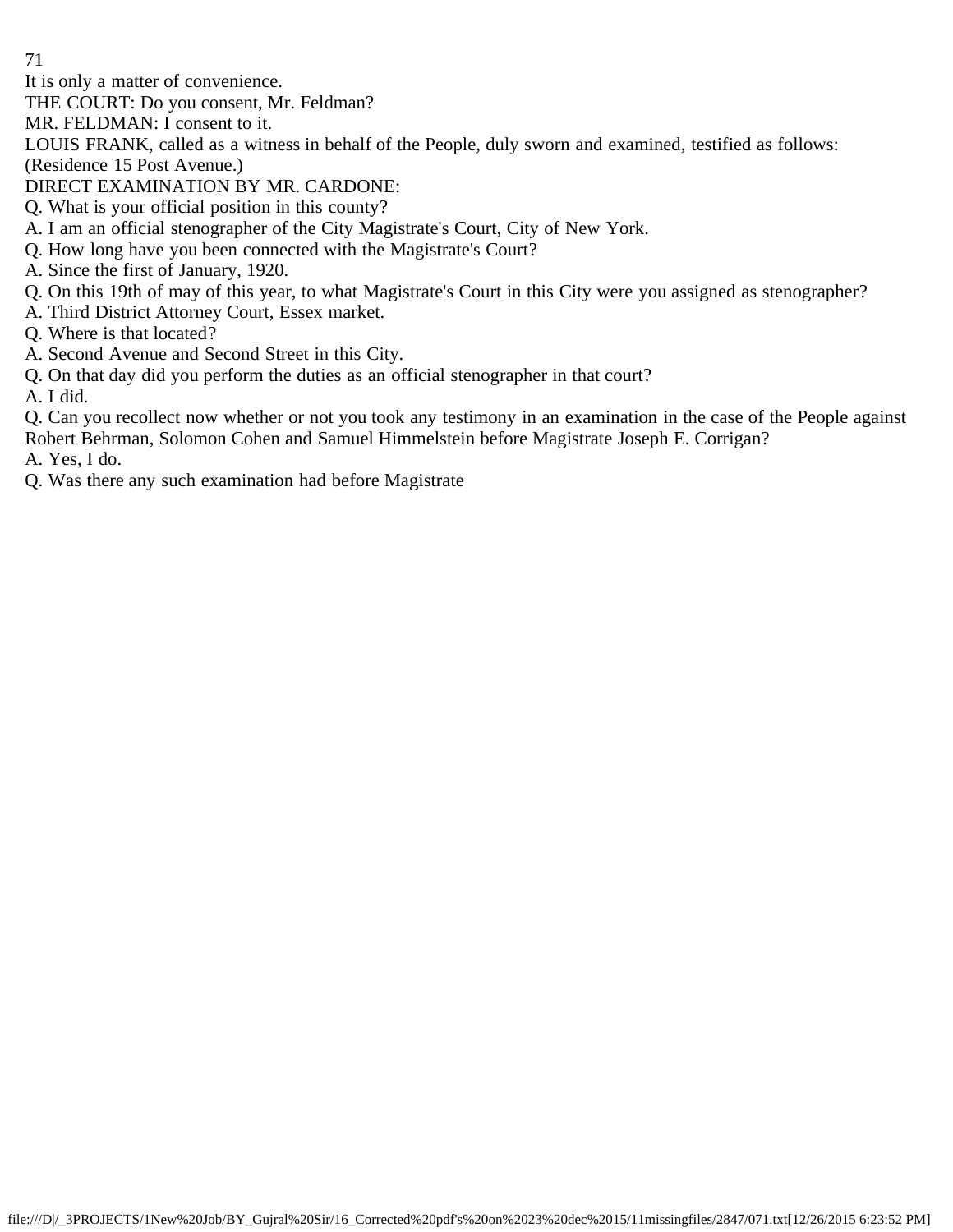Corrigan on that day?

A. Yes, sir, it was.

Q. And is Joseph E. Corrigan a City Magistrate?

A. Yes.

THE COURT: I assume that you will concede all that, Mr. Feldman?

MR. FELDMAN: Yes, it is all conceded.

BY MR. CARDONE:

Q. Have you the original minutes that you took with you, on the day of the examination?

A. Yes, I have it right here.

Q. Did you transcribe the original minutes that you took at that examination to writing?

A. Yes.

Q. I show you minutes which you handed me this morning and I ask you if these minutes which you handed me this morning are a correct and accurate transcript of the original notes that you took at the examination in the case of the People against Robert Behrman, Solomon Cohen and Samuel Himmelstein?

A. Yes, they are.

MR. FELDMAN: That is conceded.

CROSS EXAMINATION BY MR. FELDMAN:

Q. You also handed a correct copy to Mr. Breitbart?

A. I did not hear you.

Q. You also handed a copy to Mr. Breitbart?

A. Yes.

MR. FELDMAN: You concede that this is also a correct copy.

BY MR. CARDONE: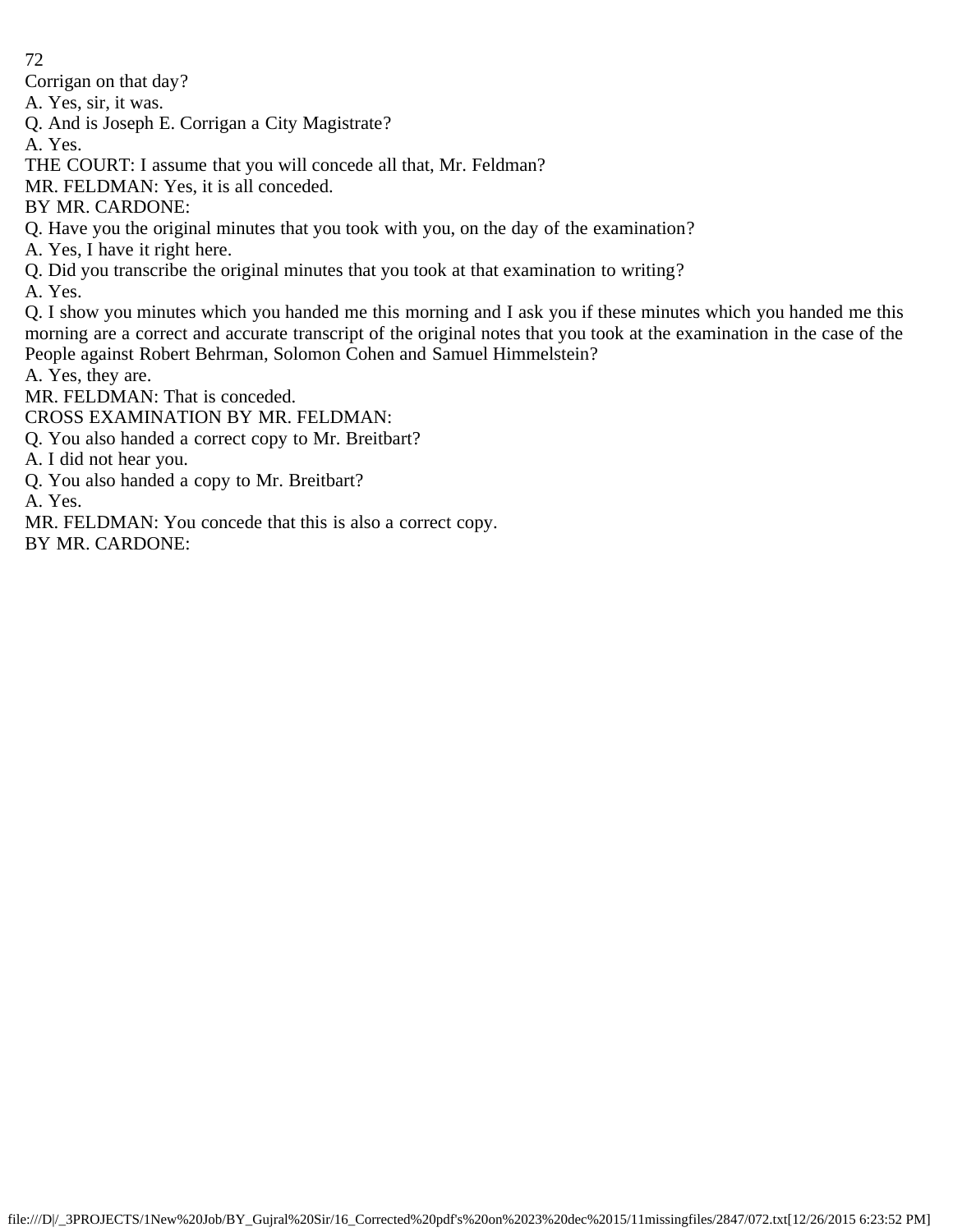Q. The copy I submitted to you just now is identical and similar to the copy that you submitted to Mr. Brietbart?

A, Yes, sir, a carbon copy.

BY MR. FELDMAN:

Q. Do you remember all the three defendants were at the bar?

A. I only one defendant I recognized. I do not see the other two.

Q. You remember at the time when you took those minutes there were Robert Behrman, Solomon Cohen and

Himmelstein before the Magistrate at that time?

A. There were three defendants by that name, yes.

BY MR. CARDONE:

Q. This defendant was one of the defendants that was arraigned?

A. I think he is one, I am not absolutely sure.

BY MR. FELDMAN:

Q. You know he was?

A. There are so many defendants in Magistrate's Court that I cannot recollect very clearly whether he is the one or not. MR. CARDONE: May we have the minutes just handed to me by this stenographer this morning marked for identification.

The minutes are marked for identification People's Exhibit 8.

MAX MACKEWICZ, recalled by the defence:

BY MR. FELDMAN: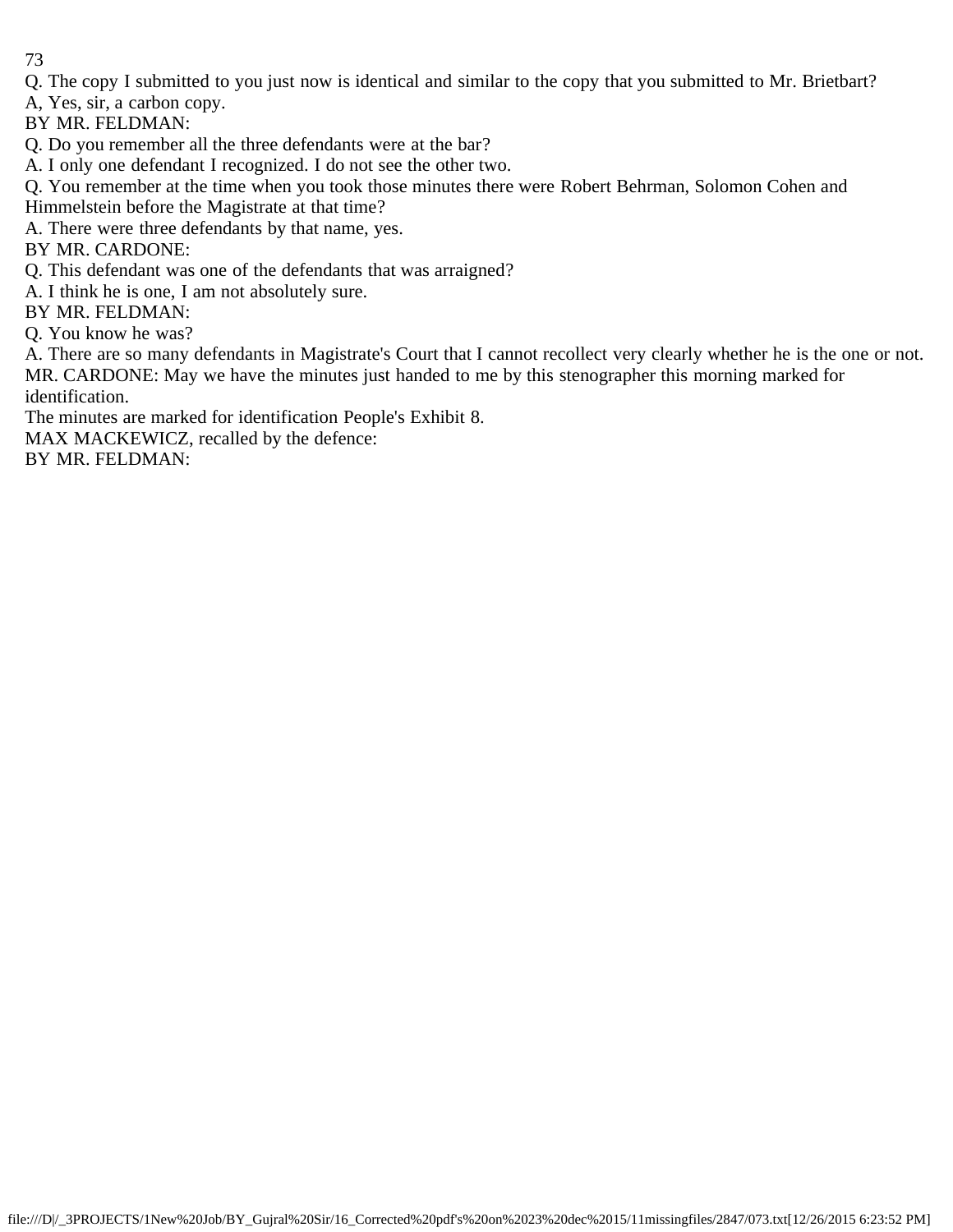Q. Do you remember being before the magistrate in this case and testifying to the following questions at page 6:

"Q. Do you see the defendant from whom the mask was knocked off, do you see him here? A. No, after I was shot I didn't pay any attention to it."

A. No.

THE COURT: He did not so testify?

THE WITNESS: No.

THE COURT: Tell him (speaking to the Interpreter) you are reading from a court paper and that this paper is a transcript of the testimony as testified to by the stenographer.

THE WITNESS: No, it is not so. I told him what I tell you here.

Q. You mean to say to these gentlemen that in the magistrate's court you testified that you saw the face of this defendant?

A. Yes, sir, I said I saw him.

MR. CARDONE: The preceding question, I think, should be put, because that question qualifies -- put the preceding question and the answer and see if that does not qualify it.

BY MR. FELDMAN:

Q. "Q. And you did not pay any more attention to the defendant Himmelstein or to any of the defendants? A. No, I could not." Did you say that?

A. I did not say so.

Q. And the next question: "Q. And before you were shot by the defendants you did not see their faces, did you", and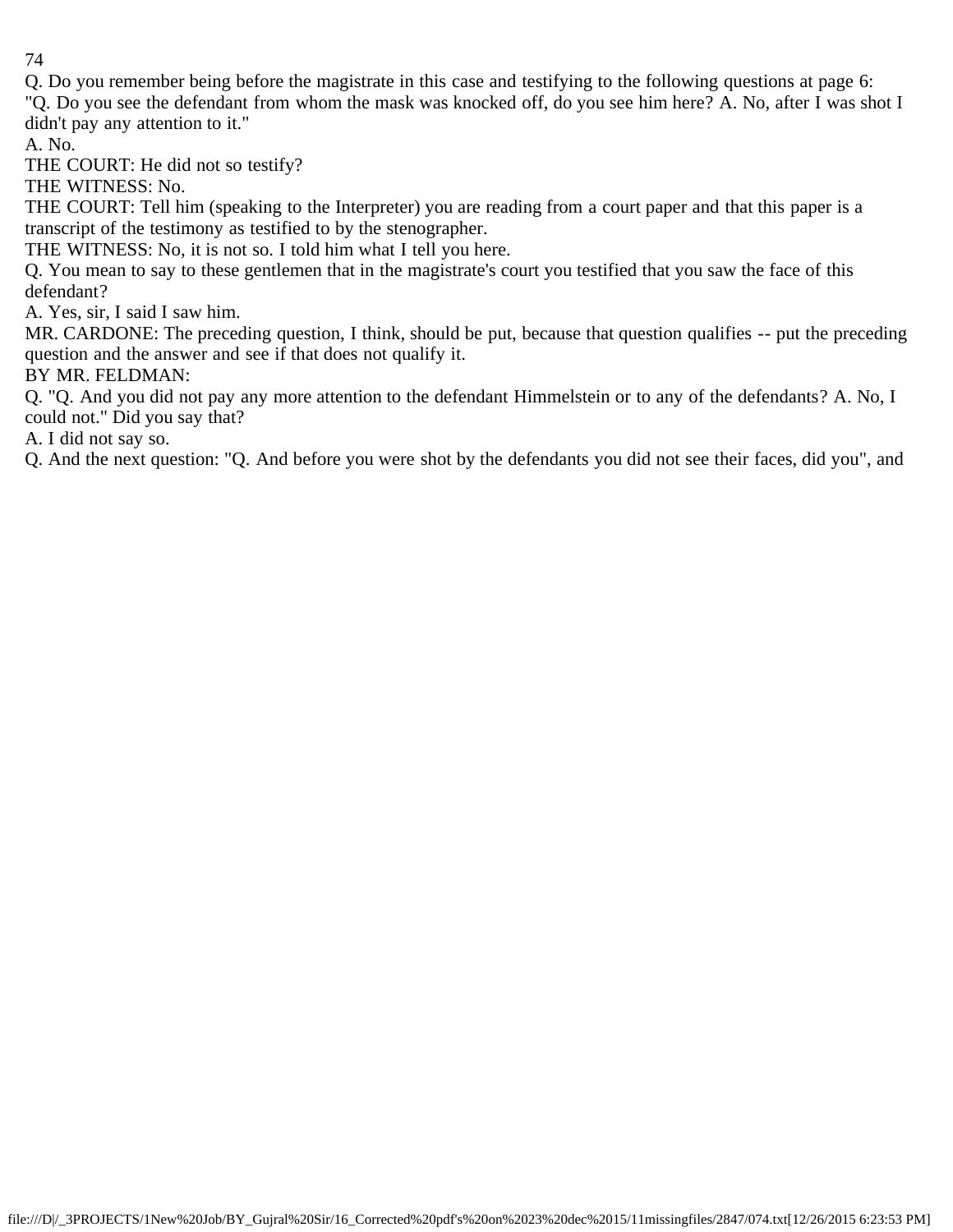you answered "The mask was knocked off by one of them from one of the people who were in the room. I saw his face." Did you testify to that?

A. No.

BY MR. CARDONE:

Q. What do you mean by "No."?

A. I don't know whether I said so. I am telling you the truth here.

THE COURT: (To the Interpreter) Tell him it is very important for these gentlemen to know what he said on another occasion. Counsel for the defence is reading from a court record consisting of the testimony given by him in the Magistrate's court on another day, and it will be for the jury to determine which testimony is the truth, the testimony given in the Magistrate's court or the present testimony.

THE WITNESS: I testified there the same as I testified here yesterday. I did not say anything different.

THE COURT: You need not pursue it any further, Mr. Feldman. It is a question for the jury.

MR. FELDMAN: That is all.

THE COURT: Mr. Feldman, do you want the District Attorney to pursue the regular course -- why not make a concession that an effort has been made by the District Attorney to locate the whereabouts of the complainant, and after diligent effort being made he has been unable to locate him, and that you consent that his testimony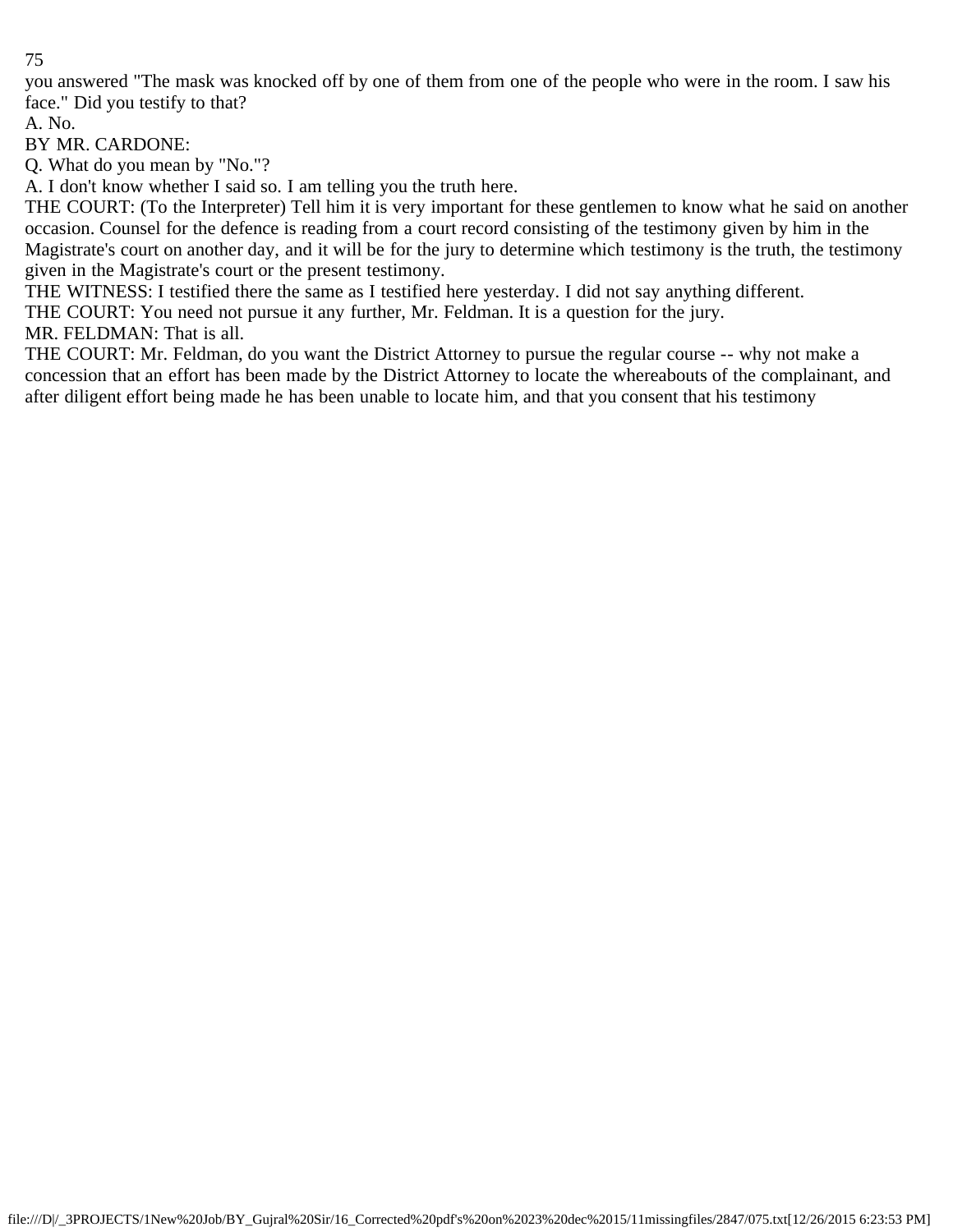be read.

MR. FELDMAN: That is conceded.

THE COURT: You see, under the cases of the People against Fish and People against Qualey, the burden is upon the District Attorney to show that a diligent effort was made to locate there whereabouts of the witness who gave testimony, and if it be established that a witness is dead or insane or without the state and cannot be located, and that an opportunity was afforded to the defendant to cross examine the witness who testified against him, then such testimony may be read to the jury. That question has been passed upon.

MR. CARDONE: And if anything is incompetent, it can be stricken out.

THE COURT: Then there will be an objection.

MR. FELDMAN: That is what I mean.

THE COURT: Do you make that concession? Do you concede that an honest and diligent effort was made to locate Nicholas Sivirida and that the People were unable to locate him?

MR. FELDMAN: It is conceded by the defence that an effort was made to locate Nicholas Sivirida.

THE COURT: You have to use the words of the statute.

MR. CARDONE: Counsel for the defendant concedes that an honest and diligent effort was made to locate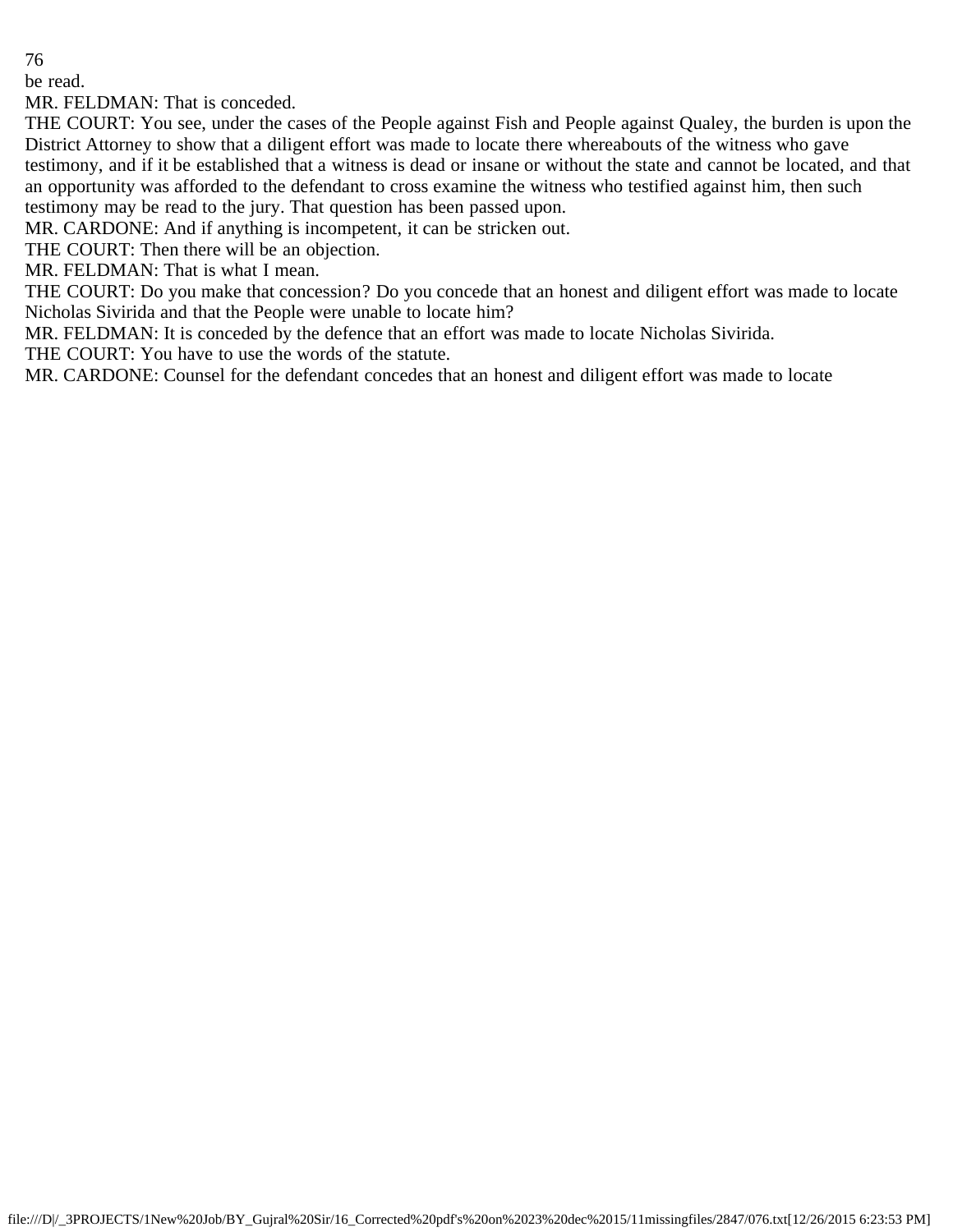the witness Nicholas Sivirida and that his present whereabouts are unknown to the People and that the testimony that was given by Nicholas Sivirida in the Magistrate's court upon the arraignment of this defendant, shall be read in evidence at the trial here subject to objection and rulings of the Court as to its admissibility.

MR. FELDMAN: Yes.

MR. CARDONE: I will now read from the minutes: "NICHOLAS SWIRIDA, a witness called in behalf of the People, being duly sworn, testified as follows:

"DIRECT EXAMINATION BY MR. PANGER:

- "Q. What is your name? A. Nicholas Swirida.
- "Q. Where do you live? A. Nicholas Swirida.
- "Q. Where do you live? A. 145 Madison Street.
- "Q. What is your business? A. Laborer.
- "Q. On May 15th did you live at 90 Henry Street? A. Yes.
- "Q. Do you speak English all right? A. Yes.
- "Q. You were there in the evening when five men came up all masked, were you? A. Yes, sir.

"Q. First someone else came in, didn't he? A. We were sitting there, six men, four men playing cards and me and another fellow sitting and one fellow came in by himself at first.

"BY THE COURT:

"Q. Which fellow? A. The biggest one here. (Mr. Panger) Indicating Sol. Cohen.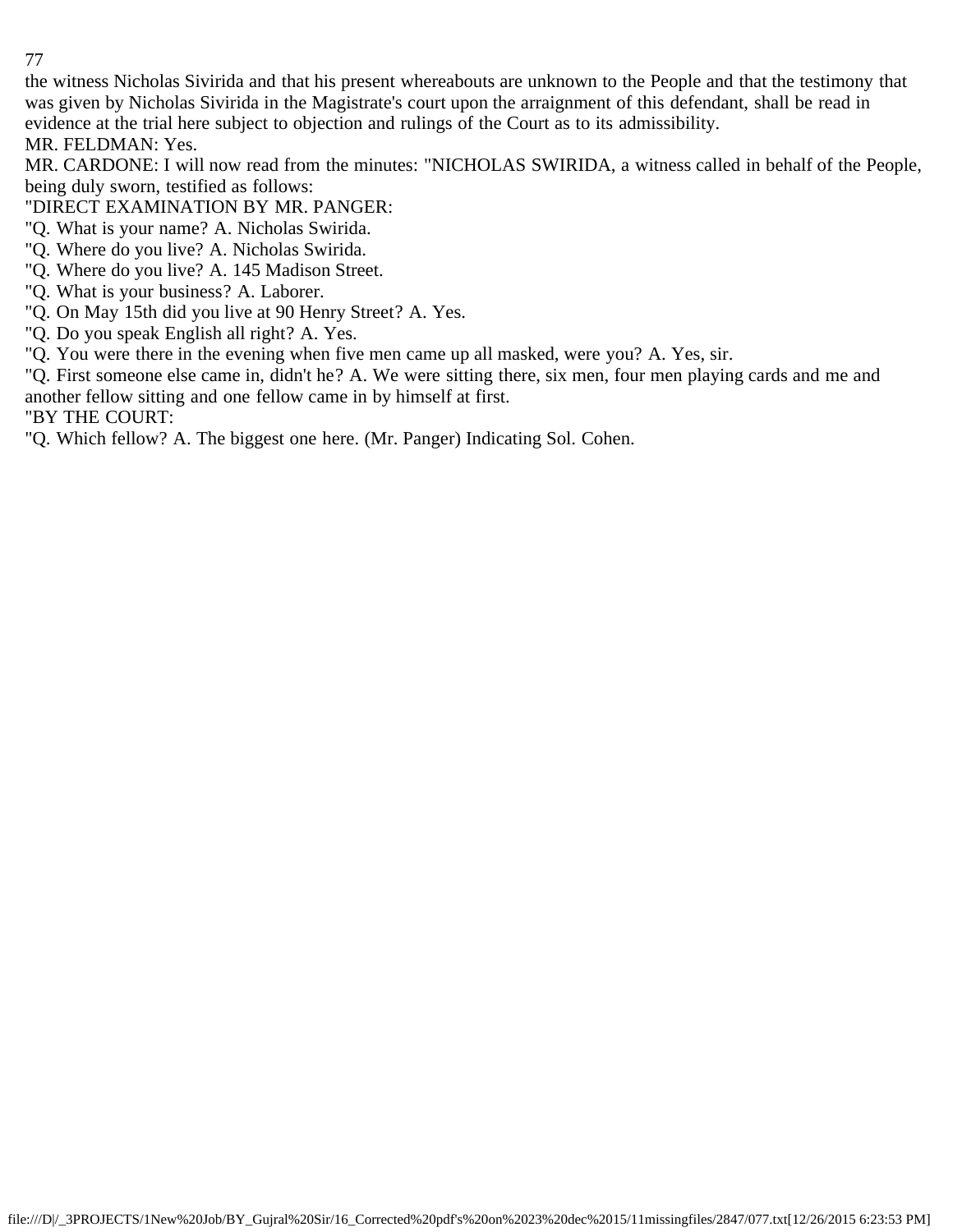"A. (Continuing) Came in by himself -- he just walked in. The door was not locked and he just walked around, turned around and went out again, never said one word. About 15 or 20 minutes -- I can't tell exactly, in a short time afterwards, came in five men masked, all masked. They jumped in the door and said throw up your hands. One of them said, line them up. They lined them up and they went through the pockets and got the money out. After they got out of me the first thing -- I was the first man -- they went to me, got money, and then another man -- they came to the next man and the next man said, 'I wouldn't give it, dead or alive, I wouldn't give in.' They started in, you know. After this fellow came to this man, this fellow said 'We will kill them all.'"

"BY THE COURT:

"Q. Who said that? A. The little fellow.

"Q. On the end? A. Yes, and he had two guns and he started to fire.

"BY MR. PANGER:

"Q. What makes you so sure it was the little man, the man that you indicate there, indicating Sam Himmelstein, as having said that? A. Of course I know him. He started, you know, to scuffle. After he went out his cap fell off and after he lost his mask; I saw him when he jumped in the door.

"BY THE COURT: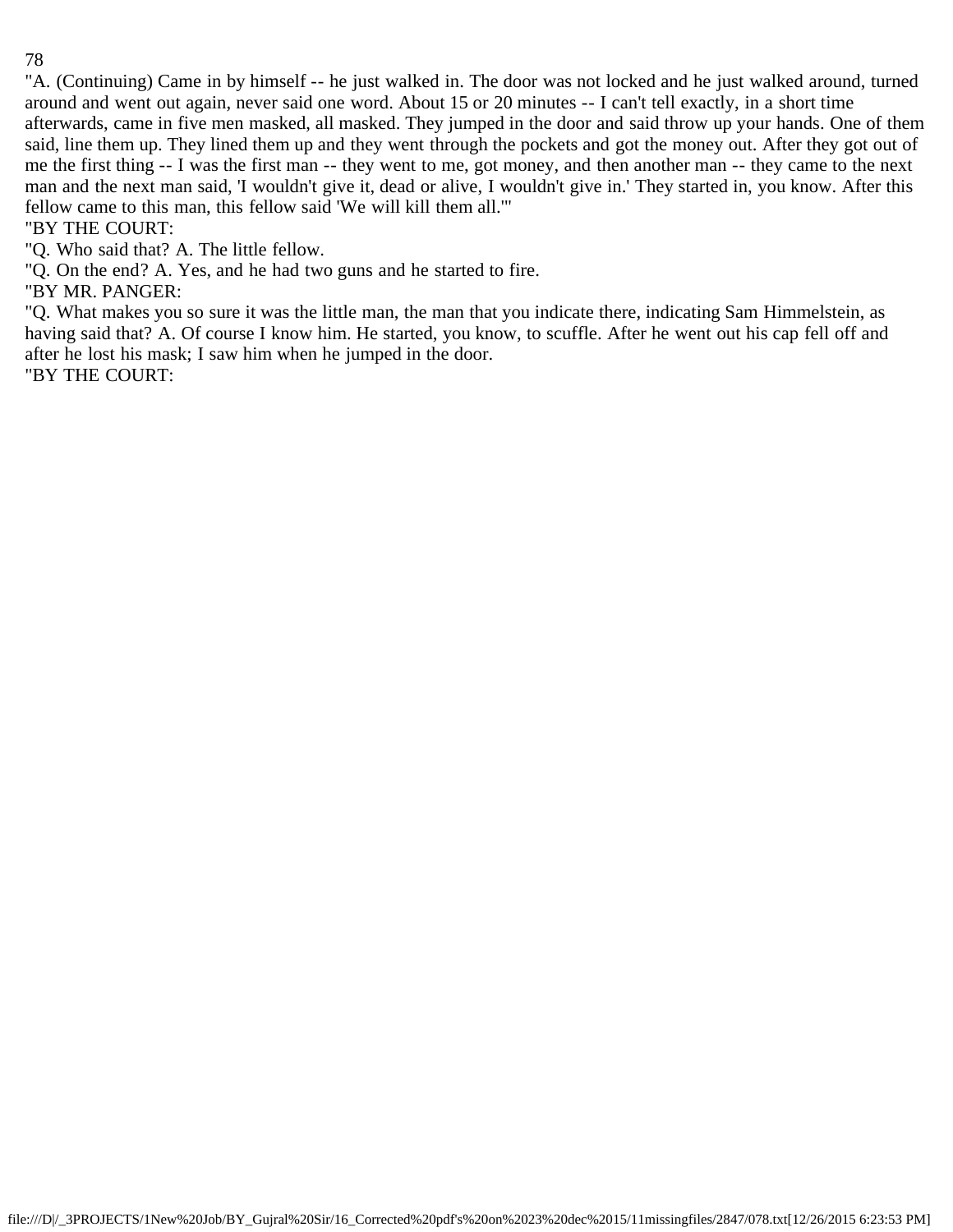- 79
- "BY THE COURT:
- "Q. Which one? A. The little one.
- "Q. Is he here now? A. Yes, sir.
- "Q. Which one is it? (The witness indicates)
- "BY MR. PANGER:
- "Q. You say you saw his face? A. Yes."
- THE COURT: Is that referring to Himmelstein?
- MR. CARDONE: Yes.
- THE COURT: How about this defendant?
- MR. CARDONE: I have it later on the next page.
- (Mr. Cardone continues reading from the testimony as follows:)
- "Q. You say you saw his face? A. Yes.
- "Q. In the hall? A. No, in the house.
- "Q. When he had lost his hat? A. Yes, sir.
- "Q. And did you recognize -- A. (Interrupting) His cap fell out when that one man hit him.
- "Q. Where did he lose his mask? A. In the house.
- "Q. And you saw him in the house? A. Yes, sir, in the house.
- "Q. And you say he said something there? A. When this fellow started --
- "Q. Just a minute, how do you know that it was he that said something? A. Well, I know --
- "Q. There were two short men there; do you know this defendant's voice? A. Yes, I know his voice because I heard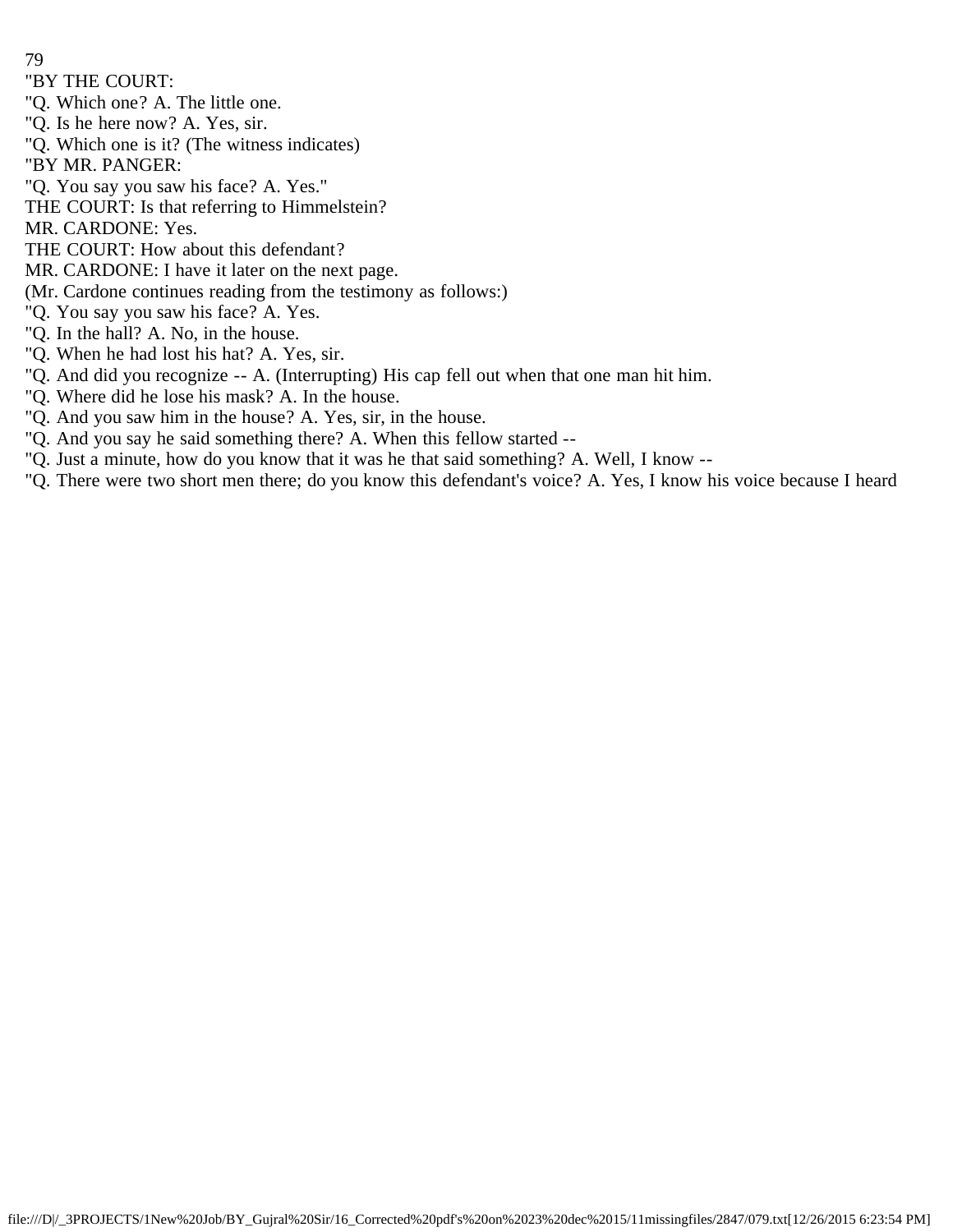him several times signing.

- "Q. You heard him singing? A. Yes, very well.
- "Q. You knew him before that night? A. Yes, sir.
- "Q. Where did you hear him sing? A. In the saloon.
- "Q. Did you ever speak to him before that? A. No.
- "Q. Did you ever hear him speak before? A. Yes, sir, I heard him talking to another man there.
- "Q. Whose mask fell off in the hall? A. This man in the middle. (Indicating)
- "Q. Indicating Robert Behrman; and you saw his face there? A. Yes, after he ran out.
- "Q. You saw his face there? A. Yes, sir.
- "Q. And do you know him? A. Yes, sir.
- "Q. How long do you know him? A. I guess I know him for about months -- may be over a month.
- "Q. And you are sure this is the man you saw? A. Yes.
- "MR. PANGER: That's all. That is the People's case.
- "CROSS EXAMINATION BY MR. BREITRART:
- "Q. When these five men came into that room you say they were all masked, is that right? A. Yes, sir.
- "Q. How many short men were there? A. How do you mean, short men?
- "Q. How many short fellow among the five? A. Three shorter fellows and two big men.
- "Q. There were three short fellows and two big men as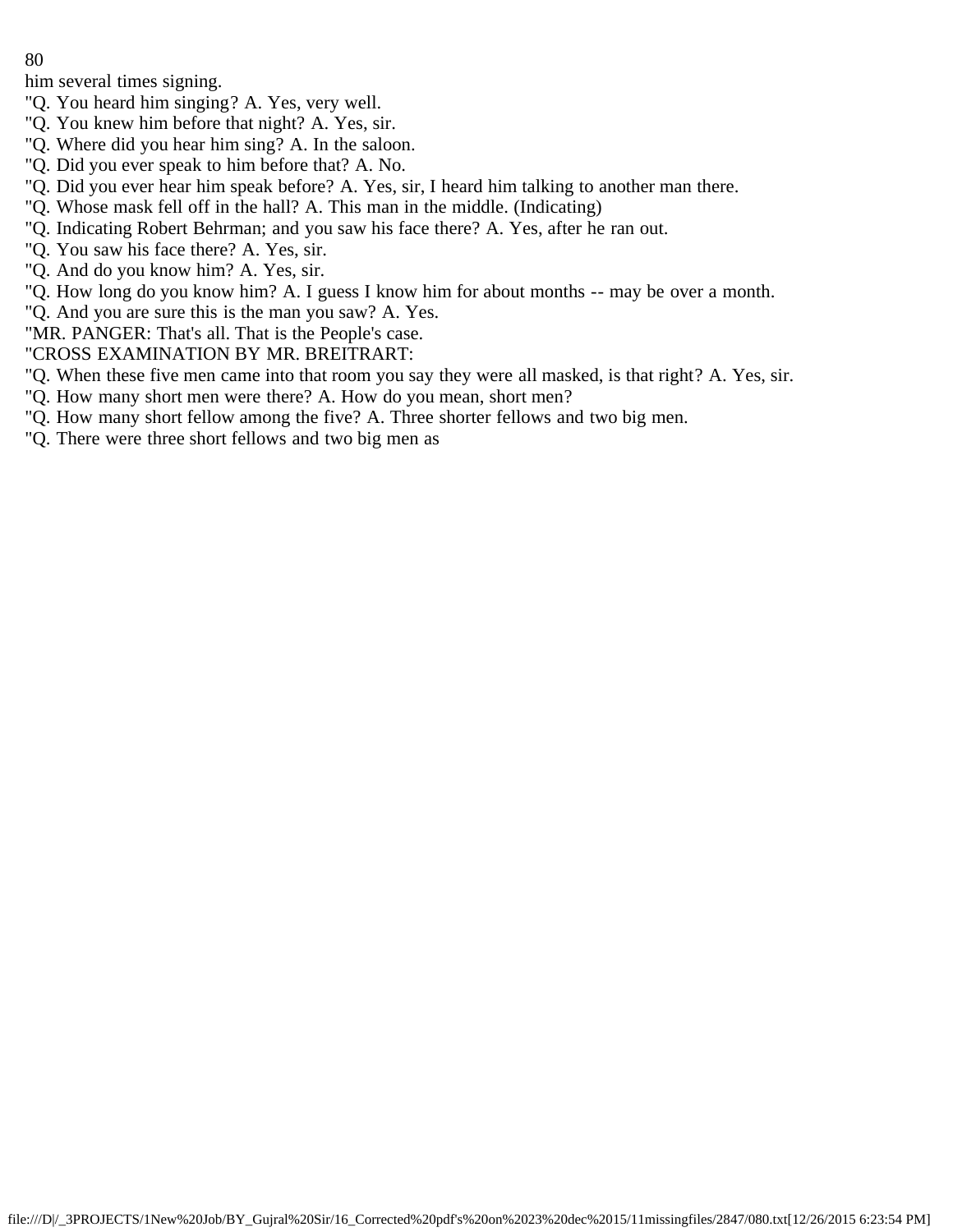you say? A. Yes, sir.

"Q. When the shooting was done did the masks fall off or did the masks remain on their faces? A. After the shooting commenced they started to run and the masks fell off and their hats fell off.

"Q. All the five masks fell off or how many? A. No, it fell off from that little man, (Indicating) and that little man. (Indicating)

"Q. Are you sure the little man was there and the mask fell off him? A. Yes, sir.

"Q. You are not sure about that? A. I am sure.

"Q. Do you realize you are under oath and do you realize that you charge this boy with a serious offence? A. Yes.

"Q. How long do you know this boy? A. Maybe a month, something like that.

"Q. And the other short men -- the other two -- how did they look; did they have a collar on? A. That I didn't have no chance to look I was scared so bad I didn't get a chance how they were dressed and like that.

"Q. You were so scared you didn't look at these men? A. I was scared, yes.

"Q. And you don't exactly remember these short men, do you? A. Yes, I remember the men all right.

"Q. When is the first time you told anybody about a little man being among those five? A. You mean who was the first one.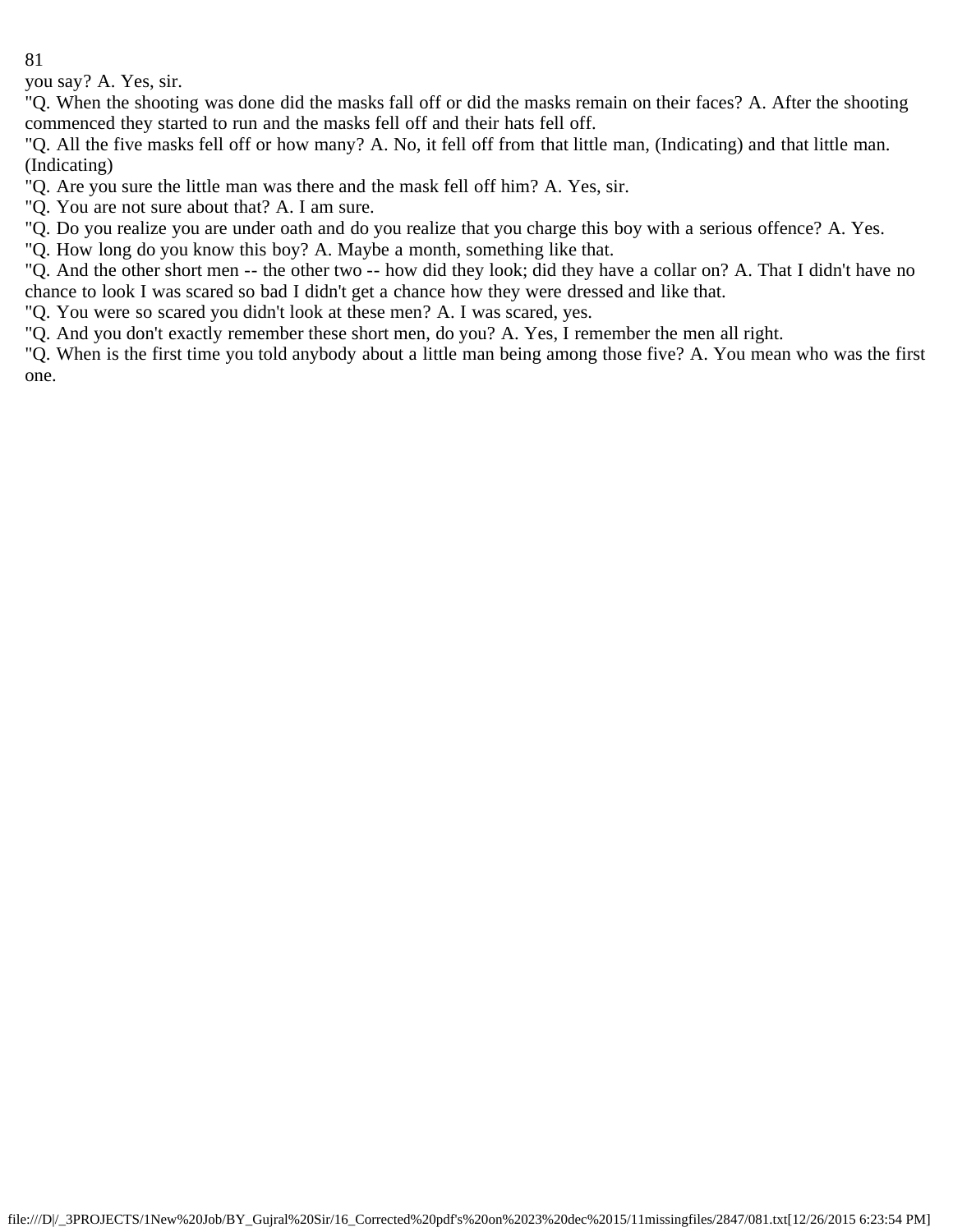- 82
- "Q. Yes, who is the first one you told it to? A. About three little men, I told myself.
- "Q. To whom did you say that? A. When we got to the police station, that's where I said.
- "Q. Did you know the little man's name? A. No, I did not know his name. I just pointed him out.
- "Q. You said that a certain man that you know -- A. (Interrupting) I pointed him out.
- "Q. Where did you point him out? A. In the court house.
- "Q. That is, that you knew him before this time, is that what you mean? A. Well, I pointed him as the man I knew in my house who commenced the shooting.
- "Q. After the shooting was begun, did the masks fall off these five men or not? A. Not all of them."
- THE COURT: As to whom is this testimony given?
- MR. CARDONE: As to Himmelstein.
- THE COURT: You want to be sure. Let us be careful. Of course proof of the identification of Himmelstein and Cohen is no evidence as to the identification of the defendant.
- MR. CARDONE: No, absolutely none.
- (Mr. Cardone continues reading as follows:0
- "Q. After the shooting was begun did the masks fall off these five men or not? A. Not all of them.
- "Q. Not from the little man? A. Yes.
- "Q. From the little man? A. Yes, his cap fell off.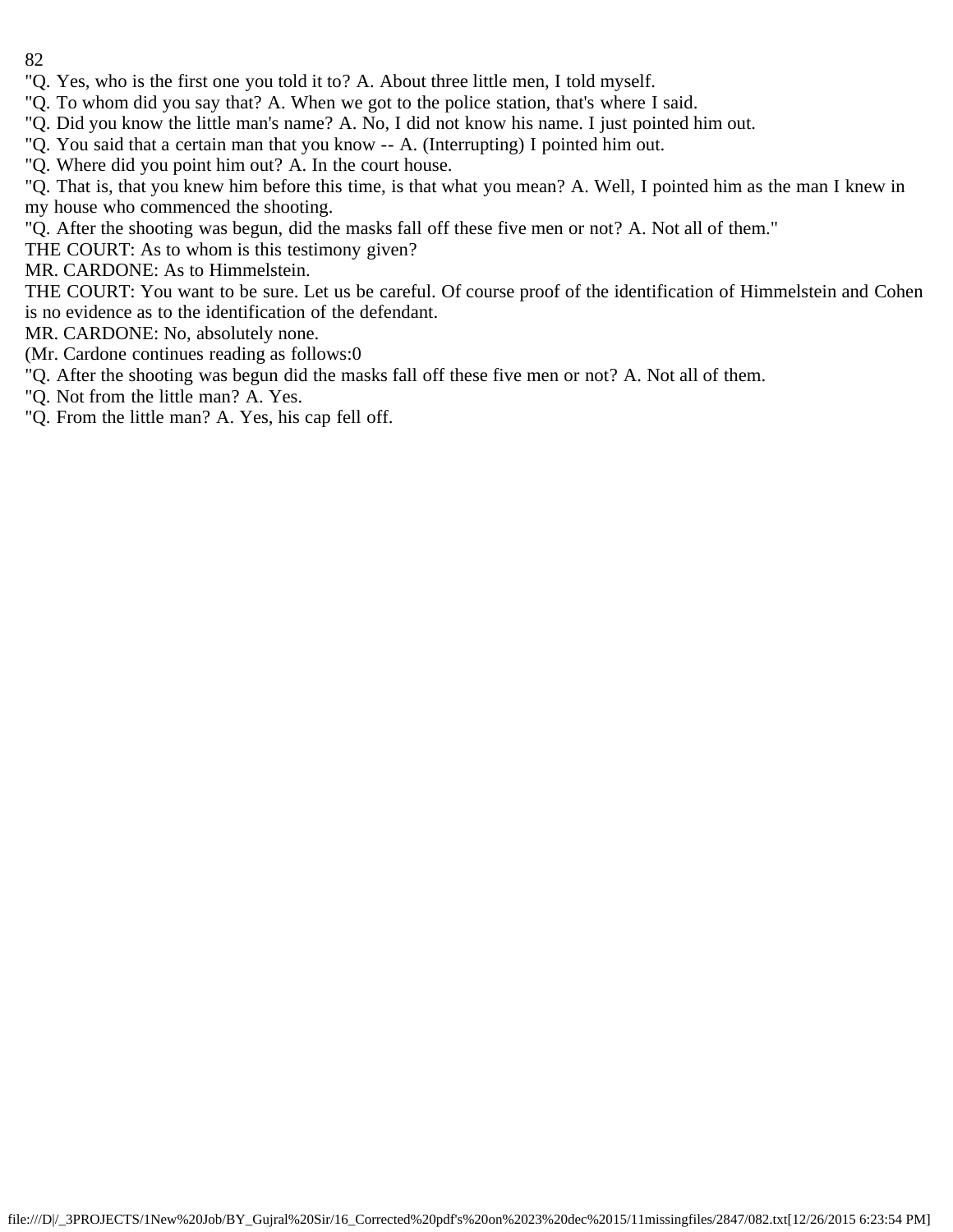- 83
- "Q. Which little man's cap fell off? A. This one. (Indicating)
- "Q. Where did it fall off? A. His cap fell off in the house.
- "Q. Did you fight with him or did you strike him? A. No, another man struck him.
- "Q. Where did he strike him, in the face? A. No, he struck him with a chair.
- "Q. Where, on the head? A. No, right in his back.
- "Q. Where else did he strike him? A. I don't know.
- "Q. Did he strike him in his face? A. No.
- "Q. He didn't strike him, only on the head he struck him? A. Yes.
- "Q. On the back or on the head? A. No, in the back.

"Q. And what did the little man do, did he remain in the house? A. When he started to hit him he run outside the door.

"Q. Did he have the mask on when he ran outside of the door? A. When he came to the door the mask was already off of him, when he go for his cap.

- "Q. Where was his cap? A. In the house.
- "Q. He came back for his cap? A. No, not come back for his cap. He lost the mask at the time.
- "Q. How tall would you say the three little men were that you saw in the place? A. I can't tell the size.
- "Q. Do you know the other two little men that were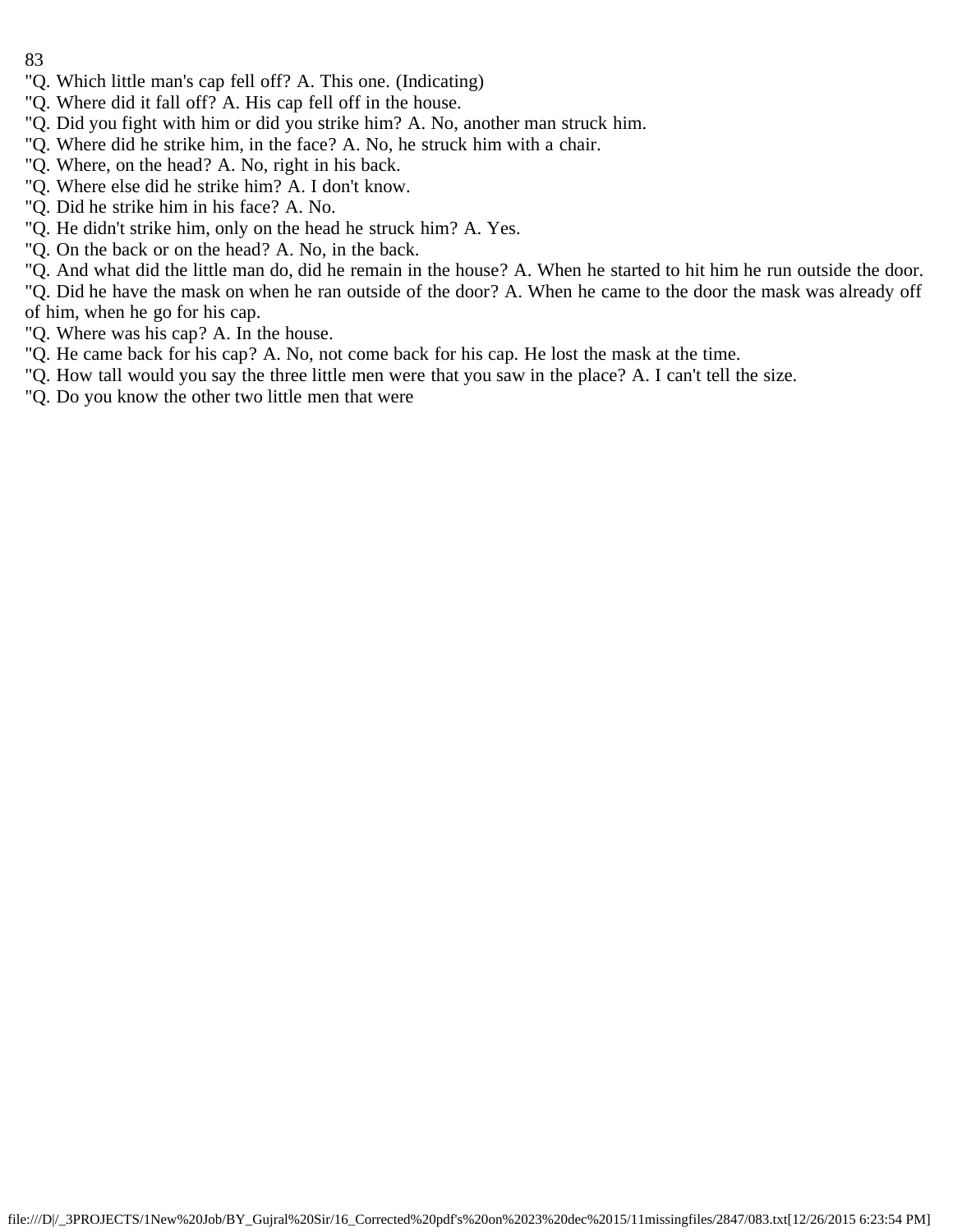there? A. No, sir.

"Q. Isn't it a fact that you have know that boy about a year in that neighborhood? A. No, sir, I never know him a year. "Q. You knew him, you spoke to him several times? A. I never spoke to him, but I hear him speaking to another man

and I hear him singing; that is all I know."

MR. CARDONE: I think that makes it clear that refers to Himmelstein.

THE COURT: You may argue that in the summation, but not now.

(Mr. Cardone continues reading from the testimony as follows:)

"Q. Who told you that he was among the five men? A. Nobody.

"Q. Did anybody speak to you and say the boy Himmelstein was in it? A. No."

THE COURT: Will you gentlemen mark off the testimony that refers to this defendant. There is a good deal of testimony that refers to a little man and the little man has been identified as Himmelstein.

MR. CARDONE: Yes, the testimony that refers to Behrman is on a page that I can refer to right now -- on page 13 -- THE COURT: Read that again. Is that direct examination?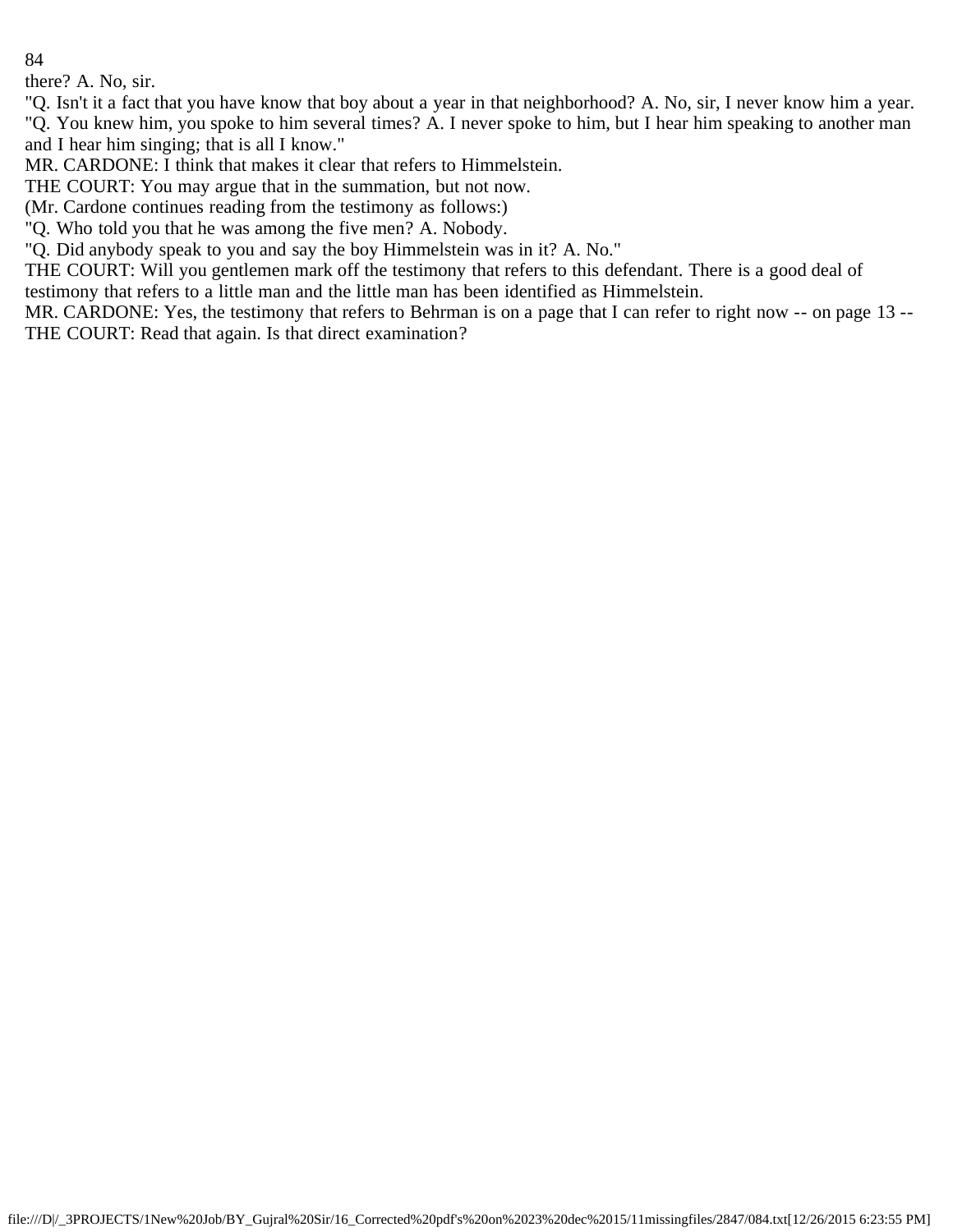MR. CARDONE: Yes.

(Mr. Cardone reads as follows) from page 13)

"Q. Whose mask fell off in the hall? A. This man in the middle. (Indicating)

"Q. Indicating Robert Behrman. And you saw his face there? A. Yes, after he ran out.

"Q. And do you know him? A. Yes, sir.

"Q. How long do you know him? A. I guess I know him for about months -- may be over a month.

"Q. And you are sure this is the man you saw? A. Yes."

MR. CARDONE: That refers to Behrman. The other testimony refers to Himmelstein.

THE COURT: There was something in there about singing.

MR. CARDONE: Yes, that is on Page 17. That is the second reference the witness makes to the signing -- it is on Page 16, as follows:

"Q. You knew him, you spoke to him several times? A. I never spoke to him, but I hear him speaking to another man and I hear him singing that is all I know."

MR. FELDMAN: That will be objectionable.

THE COURT: It is not objectionable.

MR. CARDONE: The next question qualifies it.

"Q. Who told you that he was among the five men? A. Nobody.

"Q. Did anybody speak to you and say the boy Himmelstein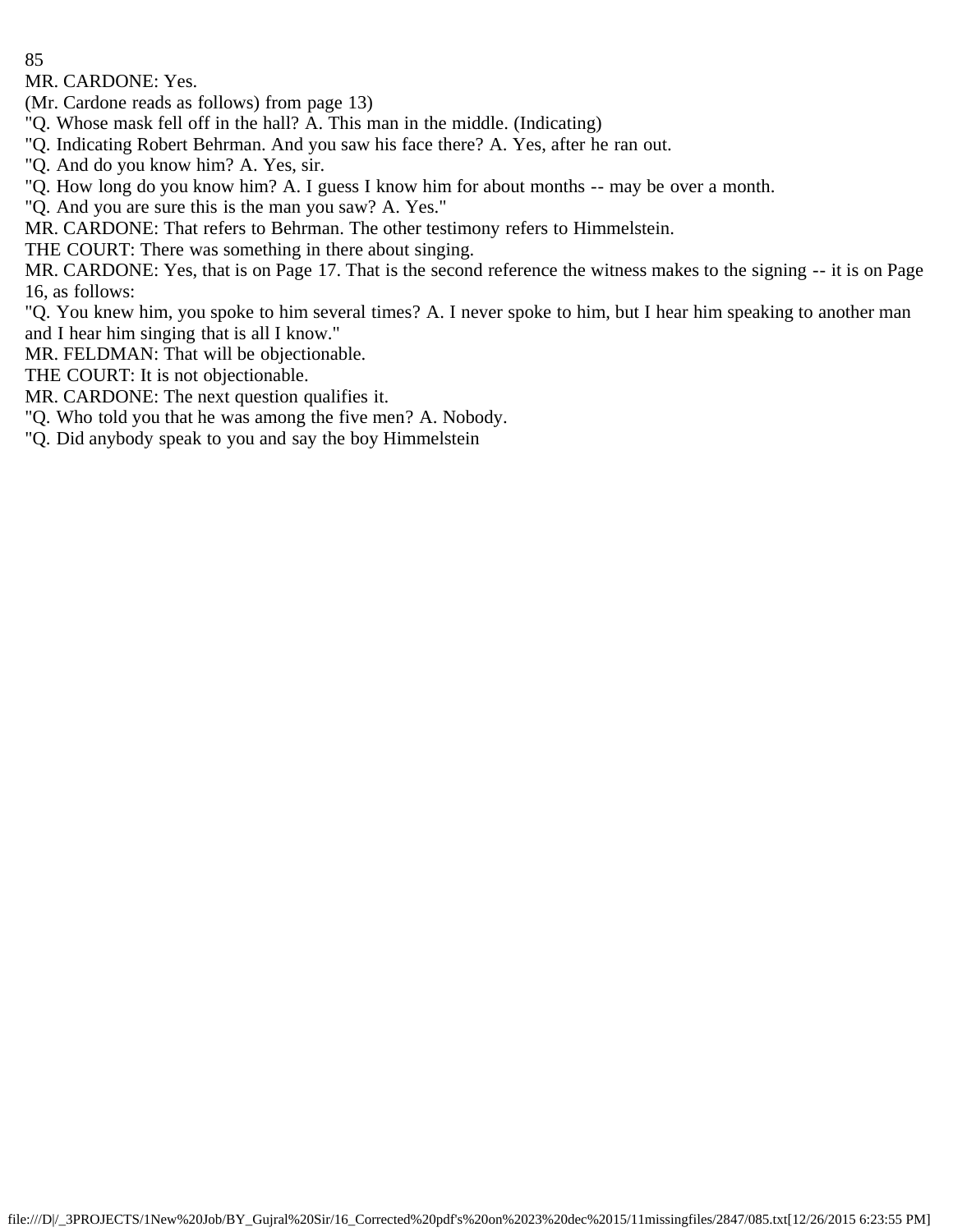was in it? A. No."

MR. FELDMAN: That is objectionable.

(Mr. Cardone continues reading)

"Q. Did anybody say anything about that? A. No, nobody said that boy Himmelstein."

MR. FELDMAN: All these questions are objectionable.

THE COURT: The objection is overruled. Exception.

(Mr. Cardone continues reading as follows)

"Q. You had many talks with this boy Himmelstein before, didn't you? A. I did not.

"Q. And did you not have several arguments with him before this time? A. No, sir.

"Q. You say he had a cap? A. Yes.

"Q. Did he have an overcoat on? A. No, none had overcoats.

"Q. Did he have a collar on or what? A. Yes -- I can't tell the collar.

"Q. You don't remember a collar on? A. No.

"Q. Outside of his losing his hat and run out to the door, you didn't see him have anything in his hand, did you? A. No, I didn't see. I never been outside.

"Q. You didn't see him have anything in his hand inside or outside? A. I saw the little man have a gun in his hand.

"Q. He had two guns? A. Yes, sir.

"Q. You say you saw the little man have two guns?'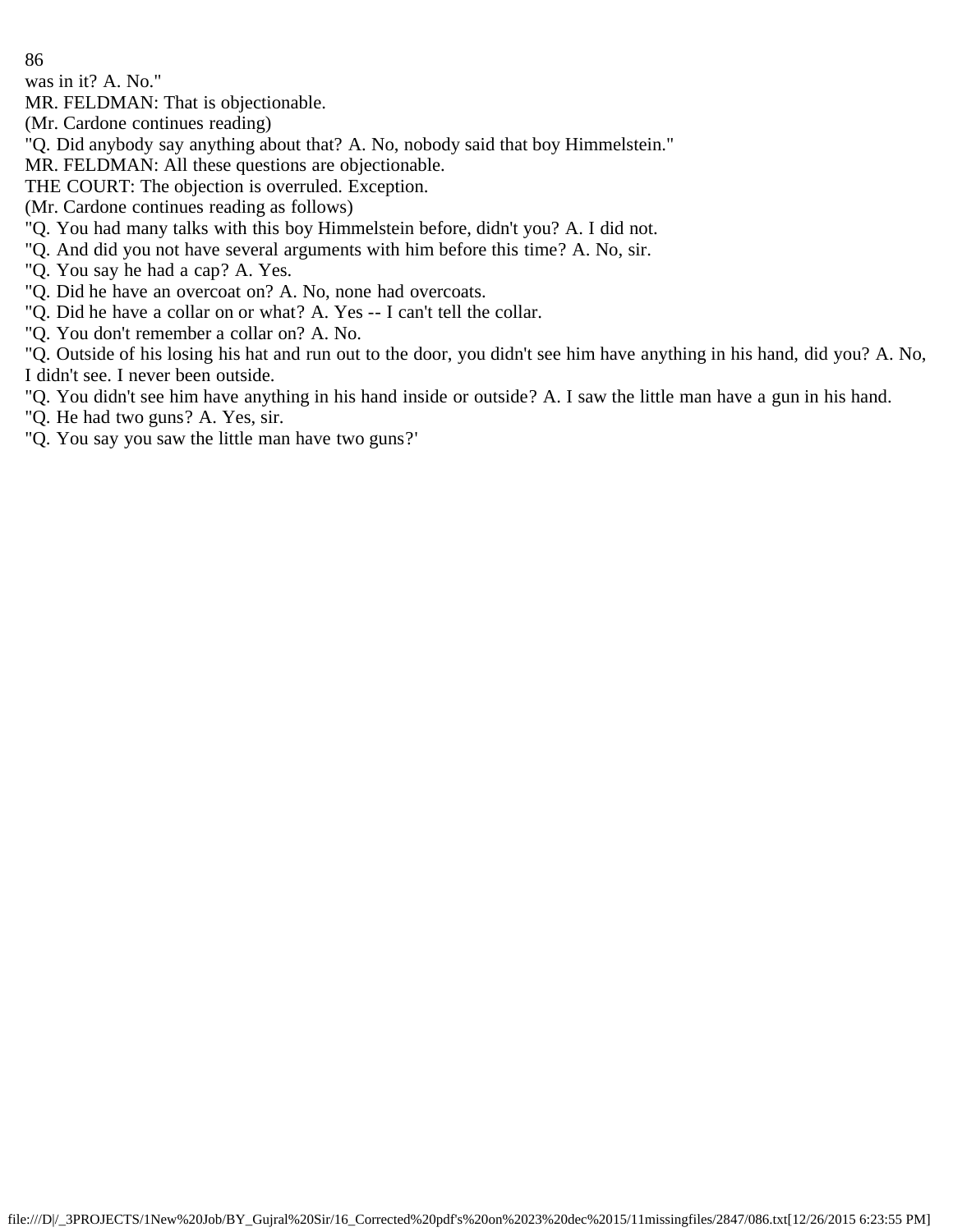THE COURT: Who is the little man there?

MR. CARDONE: Himmelstein -- that is the man he is always talking about.

(Mr. Cardone continues reading)

"Q. You say you saw the little man have two guns? A. Yes, sir. One man searched the pockets and give him one, and he hold the two guns and another man searched the pockets.

"Q. Did he have a mask on when he had the two guns? A. Yes, sir.

"Q. How did he come to lose his mask? A. Because the little man started fighting with him.

"Q. Did he hit him on the head or face? A. No, he hit him with the chair.

"Q. How did he come to lose his mask, did he tear it off his face? A. No, when he go for his cap he lost his mask."

MR. FELDMAN: That is objectionable.

THE COURT: The objection is overruled. Exception.

MR. CARDONE: That is all, and then a conversation nesued between counsel for the defendant and the Court which is not material here. That is all of that testimony. I have one other witness and that is the brother of Nicholas Sivirida. Shall we continued with his testimony today, and I will conclude the People's case today.

THE COURT: What do you want to prove by him?

MR. CARDONE: What occurred in the room and the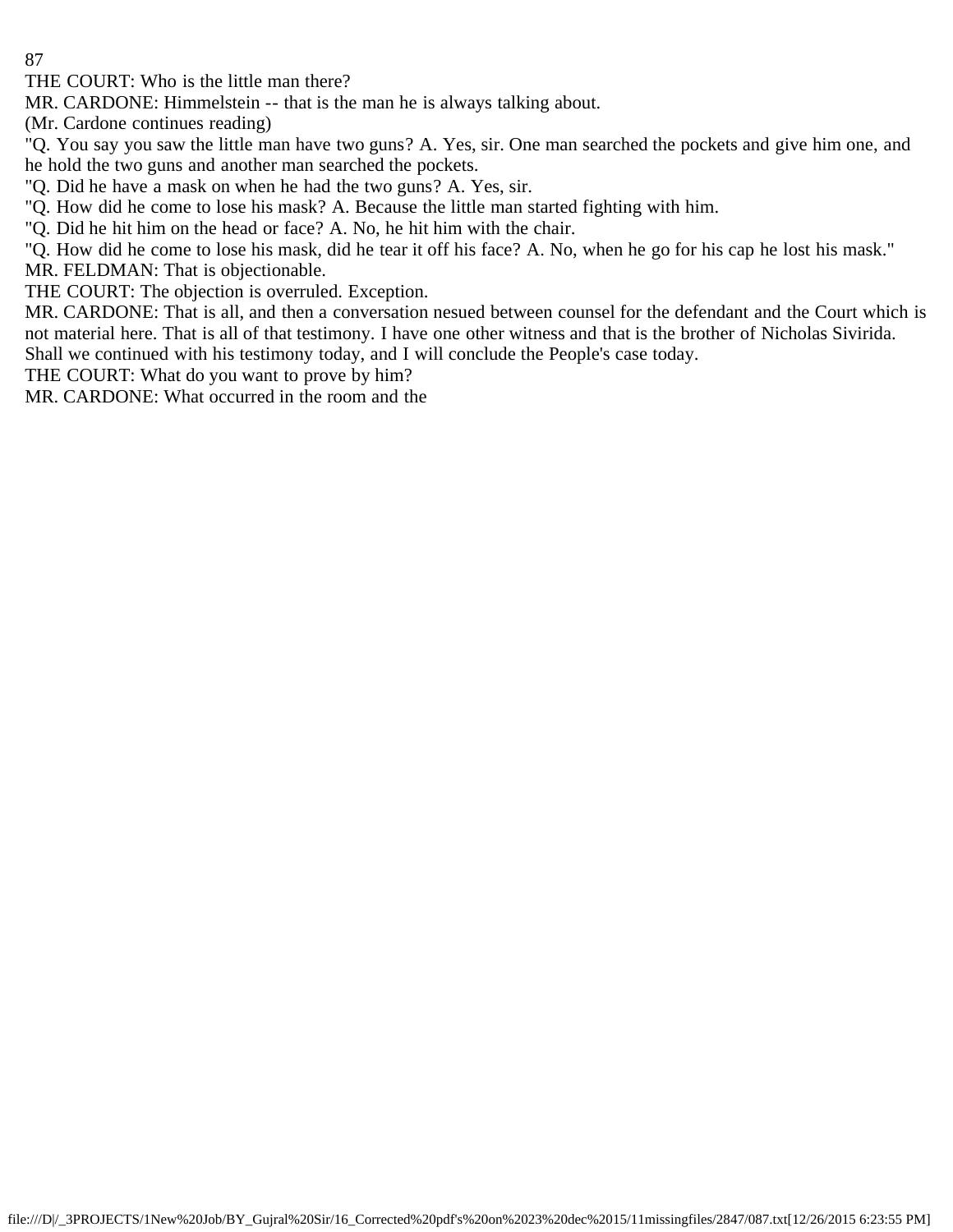identification.

THE COURT: Of this defendant?

MR. CARDONE: Yes.

THE COURT: Call him.

BASIL SVIRIDA, called as a witness in behalf of the People, being duly sworn and examined, testified as follows; through the Official Interpreter, Mr. Landou.

(Residence 80 Monroe Street.)

# DIRECT EXAMINATION BY MR. CARDONE:

- Q. Are you the brother of Nicholas Sivirida?
- A. Yes.
- Q. Where is your brother?
- A. I do not know.
- Q. Why didn't he come to court?
- A. I can't tell you, I don't know.
- Q. Do you know where he is now?
- A. No.
- Q. When did you see your brother last?
- A. I did not live with him and I don't know where he is.
- Q. When did you see your brother last?
- A. When we were hear the last time on the floor together.
- Q. Did you see your brother in the court room here a week ago?
- A. Since that time I did not see him.
- Q. You saw him last in the court room, is that right?
- A. Yes.
- Q. What has become of him, where is he?
- A. I don't know.
- Q. Where did your brother live on the 15th of May of this year?
- A. My brother lived at 90 Henry Street.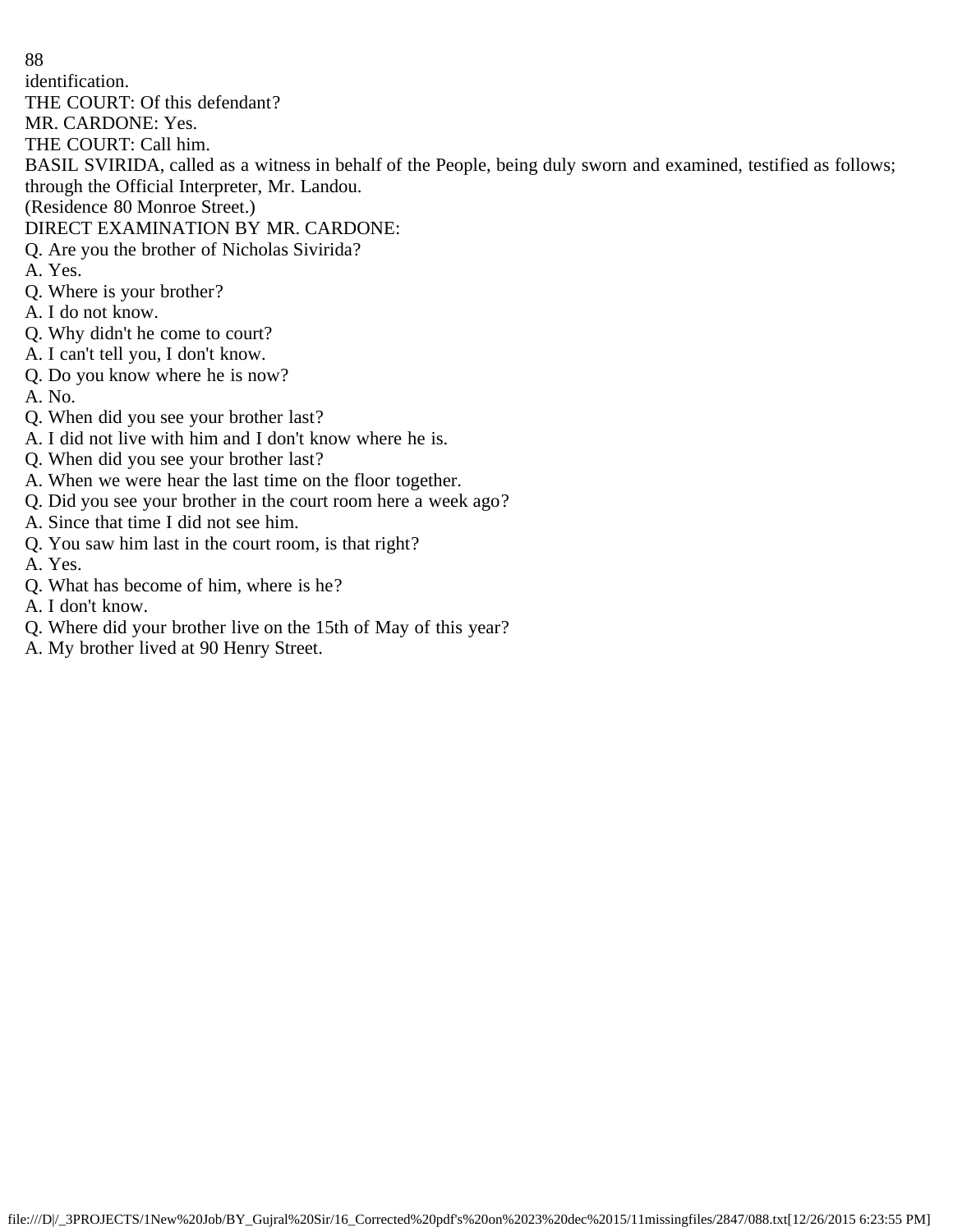- Q. Is that in the Borough of Manhattan, City and County of New York?
- A. Yes.
- Q. Were you in the house when something happened?
- A. Yes.

Q. Tell this jury all that you saw happen in the house from the time you got there up to the time the police arrived? A. At eight o'clock in the evening I and William Mackewicz, the last witness, came together with my brother to his house and then Nick came and Xachara came. Four of us were playing cards, pinochle, five cents a hundred. Then Sinitza came. HE was the last one. As we were playing cards Cohen came in, knocked at the door, Nick opened the door. He said come in. He came in and looked around and left the house. Turned around and left the house. Q. Had you seen Cohen before that day?

- A. I saw them every day on the corner of Pike Street and Madison.
- Q. I speak about Cohen now, never mind about them.

A. Yes.

- Q. How often had you seen Cohen before the 15th of May?
- A. Every day I see him.
- Q. Go on -- did you know the defendant Behrman?
- A. I knew him, too.
- Q. Personally or by sight?
- A. I had an accident with the Arbuckle Company where I work --

Objected to.

THE COURT: Strike that out.

MR. CARDONE: I want to show that a few days before this happened, this witness met Cohen in a saloon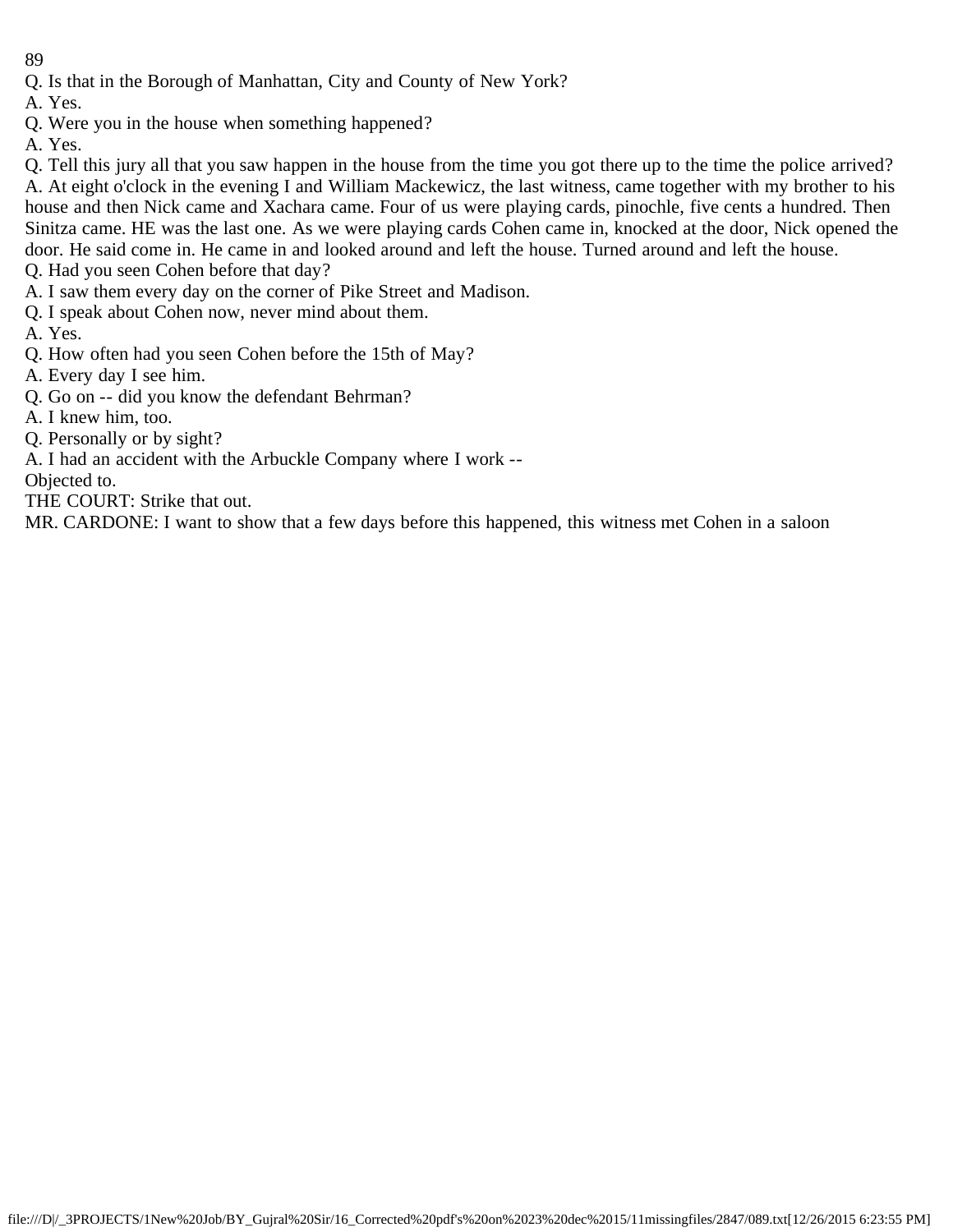and that he and Cohen had a conversation about some money that he was to get from the compensation committee, I think it was \$2,000 -- that is what I want the witness to tell about.

THE COURT: The objection is sustained.

MR. CARDONE: It is material in this respect --

THE COURT: You have heard my ruling. Proceed.

BY MR. CARDONE:

Q. Tell the witness never to mind what happened in the saloon between him and Cohen and Behrman, but confine himself --

THE COURT: Was Behrman there?

MR. CARDONE: Yes -- just a minute.

Q. Did you see the defendant Behrman in a saloon before the 15th of May, with Cohen?

- A. I saw him the 13th of May. I had a letter.
- Q. Who?

A. Him.

- Q. To whom do you refer?
- A. I saw him (Pointing to the defendant) and Cohen.
- Q. Where did you see them?

A. In the saloon I saw them.

MR. CARDONE: Do you hold the evidence is material?

THE COURT: If you can show he participated in the conversation. You have to show that he participated in the conversation.

MR. CARDONE: I was going to do that, but I thought you held --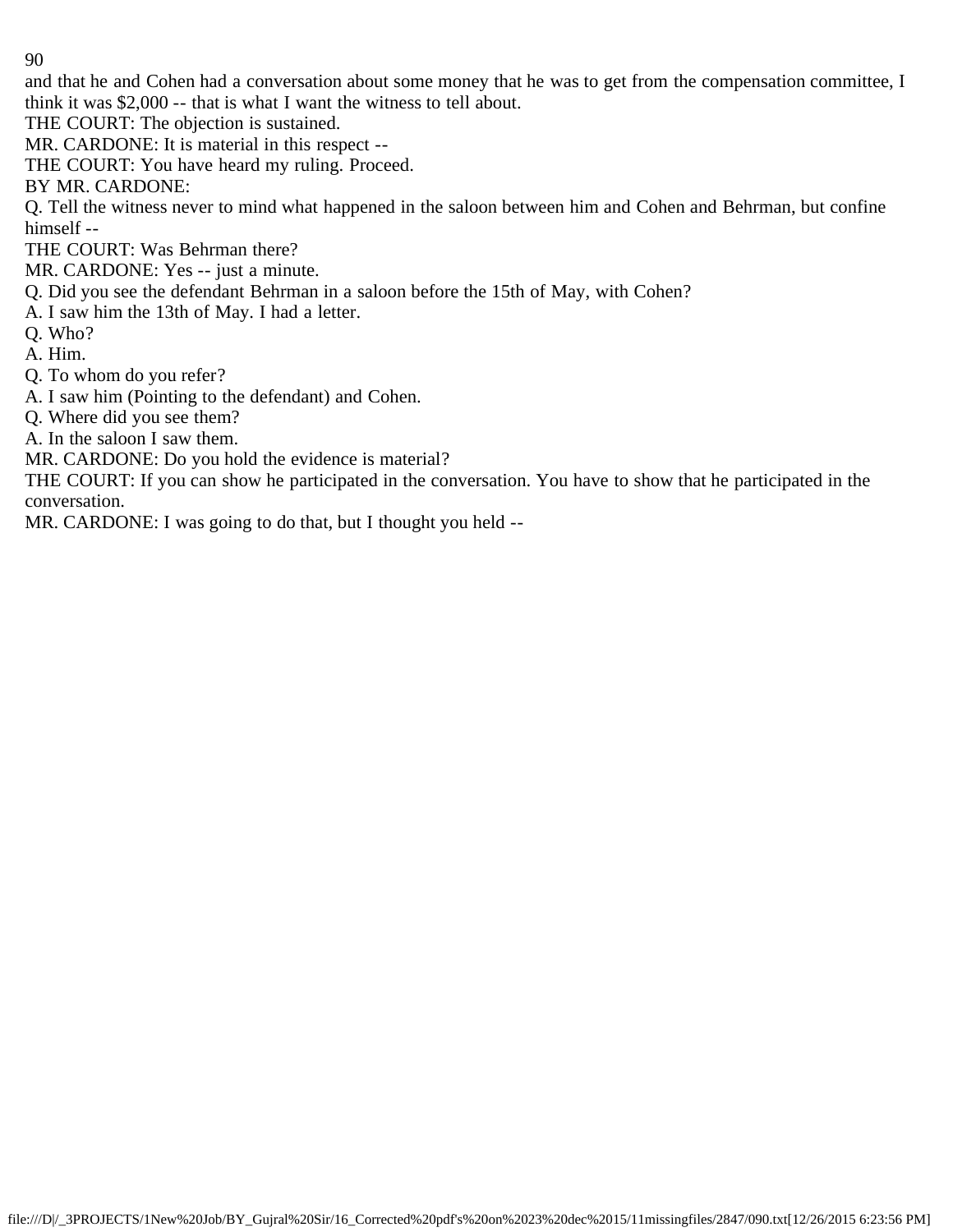THE COURT: If you can show that there was some talk regarding the compensation commission giving this man money, and this conversation was had with this defendant, I will allow it.

BY MR. CARDONE:

Q. Did you have any conversation with this defendant and Cohen about some case or claim that you had with the compensation commission?

A. Yes, that day when I came home from that court, where my case was pending, he asked me was your case settled. BY THE COURT:

Q. Who asked you?

A. Behrman. He said is your case settled and I said no, and I went home and I did not say much to him.

BY MR. CARDONE:

Q. What other conversation did you have with the defendant Behrman about your case?

- A. No other conversation except he asked me if it was settled and I told him no and I went home.
- Q. Who asked you?

A. Behrman.

- Q. Was Cohen there?
- A. Cohen was there, too.
- Q. In this saloon was this?
- A. No, he was outside in the street, on the corner, at the time when I came back from court.
- Q. Was that in front of the saloon?

A. In the front.

- Q. Who runs the saloon there?
- A. Kalman Sapristein.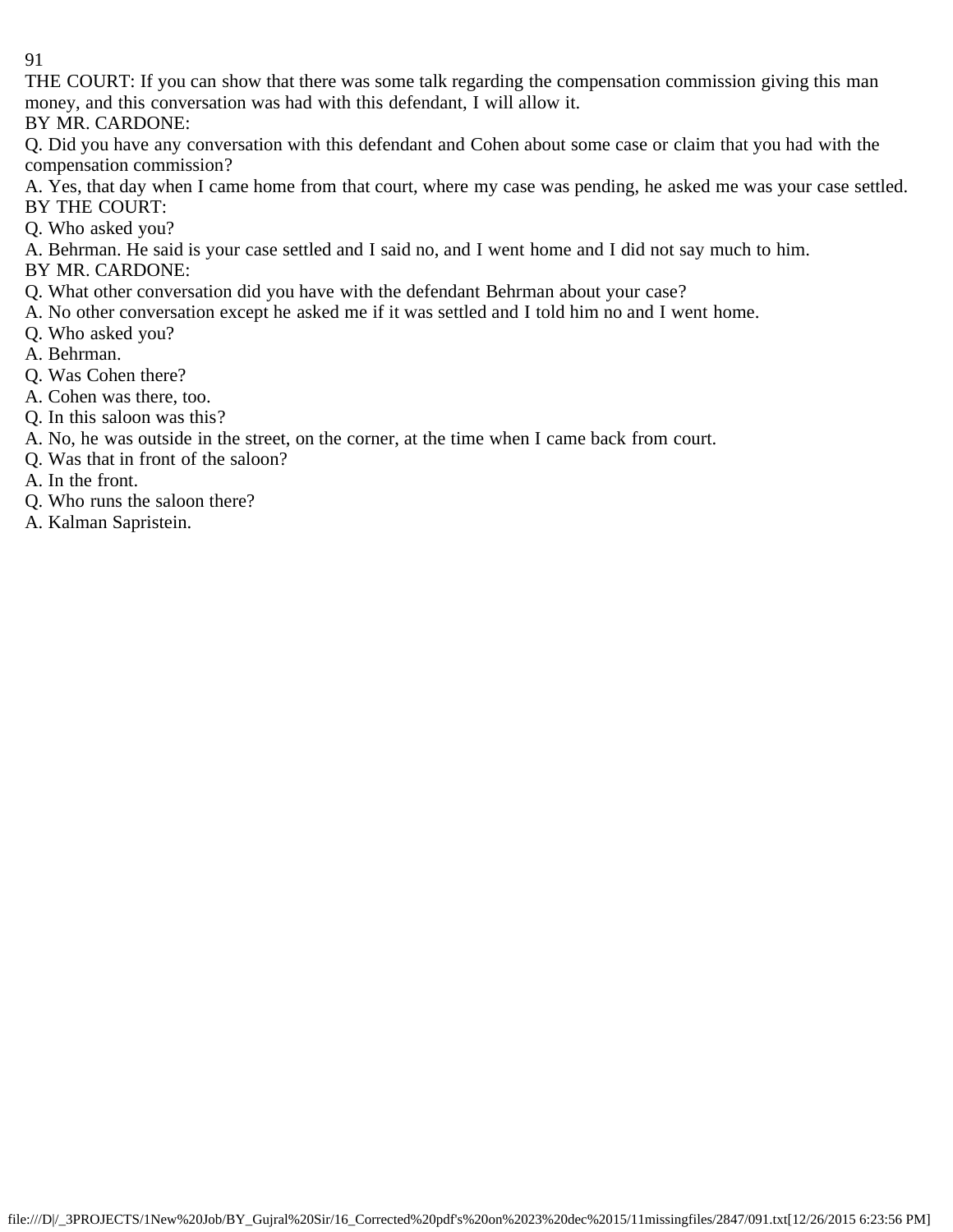Q. Tell what happened now on the 15th of May?

A. After the cross-eyed man was in looked around and left, about ten or fifteen minutes afterwards the five of them came in. Five came in with revolvers and said hands-up. All raised their hands and they started to search the pockets. Three of them stood with revolvers and one of them had a black mask on and another one searched, and they said keep still. There were different colored masks, black, light and pink ones.

Q. How many had masks?

A. Five.

Q. How many had revolvers?

A. Five revolvers.

Q. Go on.

A. When they reached Martin Sinitza, he started to fight. They said "I will shoot." He said, "You can shoot" and all of them started to shoot, and when shots were fired William Mackewicz said "Well, I got it" holding his hand on his abdomen. Then some of them had their masks torn off. They lost their caps and they went out through the door. The one who had the black mask on had his coat torn on the left side.

Q. Go ahead.

A. They ran out and Martin after them. I, too. I screamed police and there was no policemen and so we went to the police station.

Q. Before you did that did you see who these five men were that came in with revolvers and masks or any of them? A. I identified Cohen, because Cohen was there before and he had a plaster on, and the second time he had a white mask and plaster was visible, it was not covered.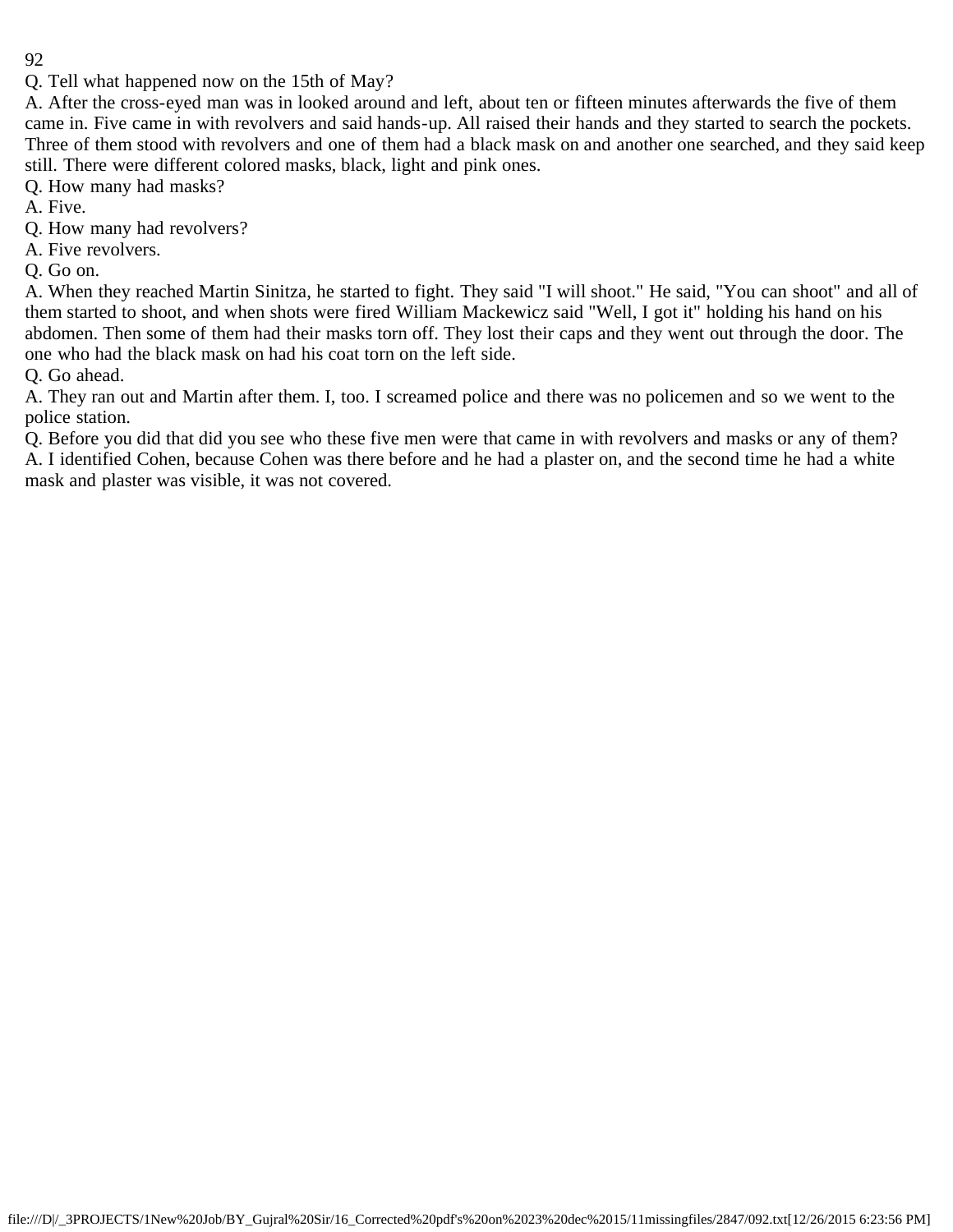- Q. Did you see anybody else there?
- A. There was the one ho had a black mask on and his coat torn and a third one who had reddish hair.

BY THE COURT:

- Q. Did you recognize the man with the coat, who was the man that wore cut coat?
- A. The one who had the black mask on.
- BY MR. CARDONE:
- Q. Did you see his face?
- A. The face was covered.
- Q. Did you see anybody's face after the mask fell off?
- A. I saw Cohen's face after Martin Sinitza tore his mask off, because I ran after them.
- Q. Did you see anybody else's face, yes or no?
- A. The read hair man also had some pimples on the right side of his neck or face.
- Q. I do not care about the red headed man, did you see anybody else's face other than Cohen's, yes, or no?
- A. No, I did not see because they ran out of the house.
- Q. Did you see any masks around there?
- A. No, I went to the station house. Therefore I did not see them.
- Q. Who picked up the masks, did you or your brother?
- A. When we came back from the station house the police detectives picked them up? Objected to.
- MR. CARDONE: I consent that it be stricken out.
- Q. You did not picket up any masks?

A. No.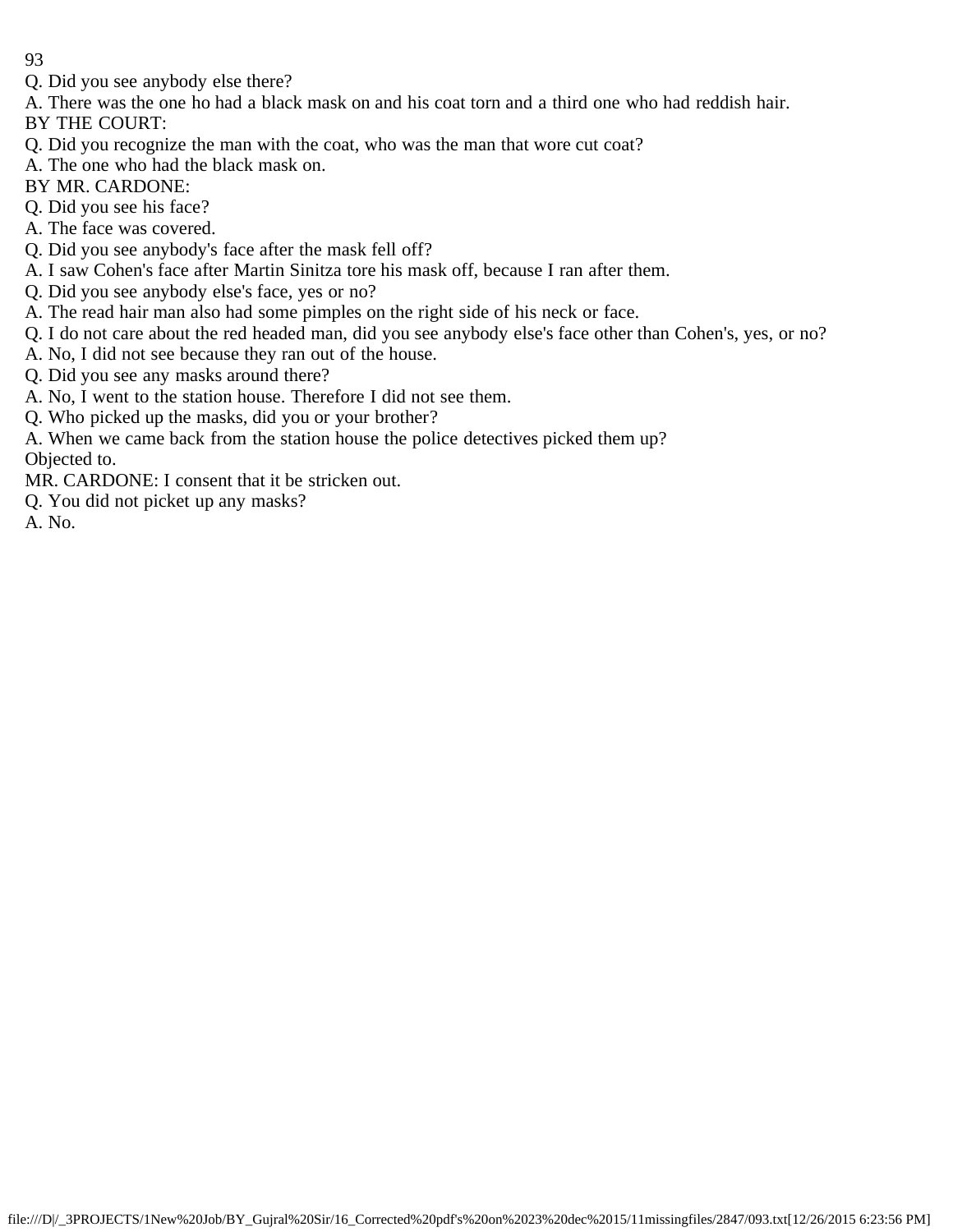- 94
- Q. The only one you saw there was Cohen?
- A. Yes.
- Q. You say you saw the man who had on a coat which was cut, with a black mask and black cap?
- A. Yes, sir, black cap and black mask.
- Q. What was the matter with the coat, if anything?
- A. Torn in the back.

Q. I show you a coat and I ask you if that is it -- I show you this coat and I ask you if you saw that on the night of the 15th of May, yes or no?

- THE COURT: That is not fair.
- MR. CARDONE: I withdraw the question.

THE COURT: Do not ask a man what kind of color a black cap is, but ask him to look at this coat and let him state if he has seen it before.

- Q. Did you ever see that coat before?
- A. I saw at that time the same coat that was torn, the same coat.
- Q. Who wore that coat?
- A. The black mask.
- Q. You don't know who it was?
- A. And the black cap.
- Q. You don't know who that was?
- A. I cannot tell you that, because I could not see.
- CROSS EXAMINATION BY MR. FELDMAN:
- Q. Didn't you see that coat before the 15th?
- A. Before I did not pay any attention. Had no reason to.
- Q. Didn't you see the coat when it was torn in a saloon in a fight between Behrman and his brother?
- A. I saw his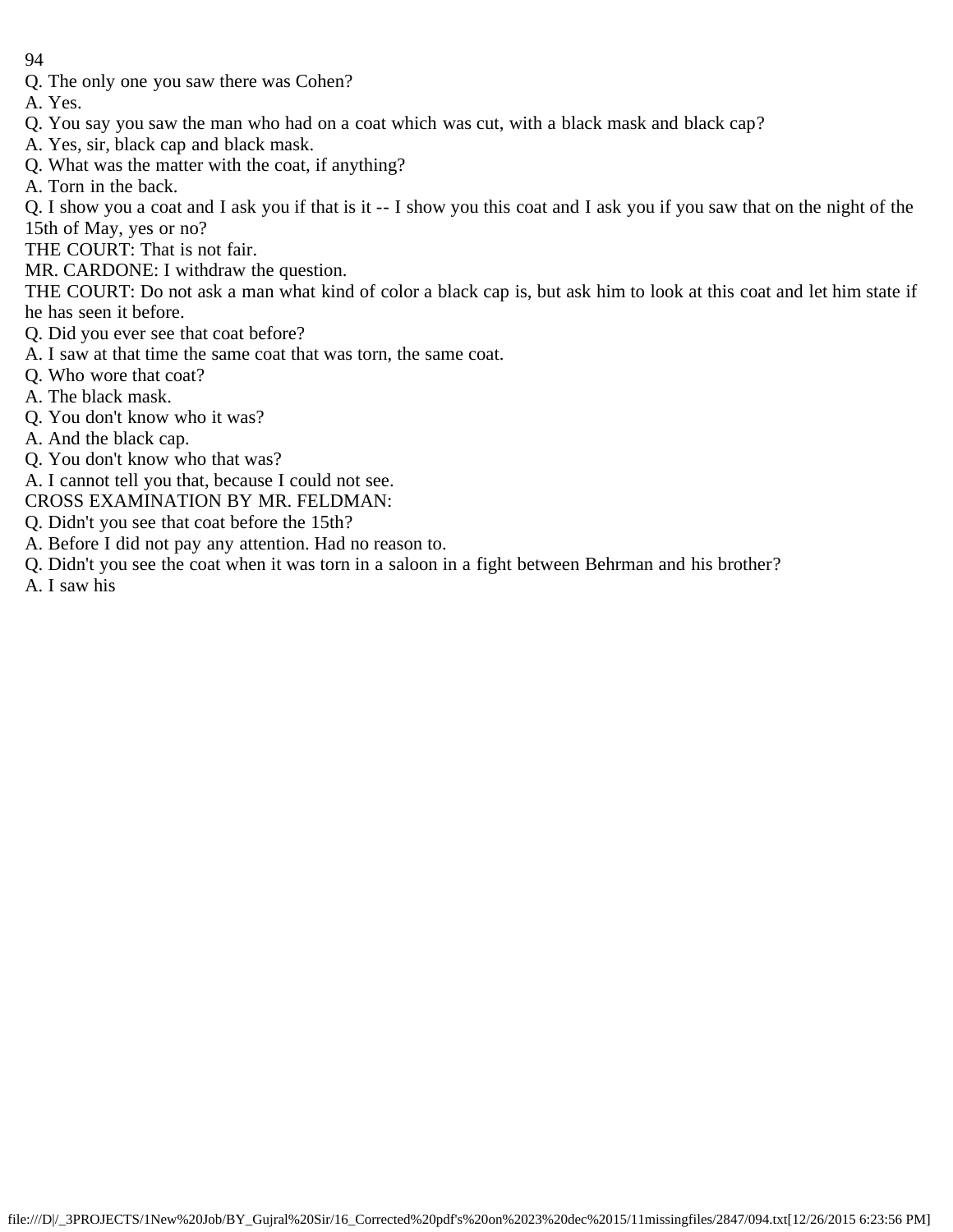- suit but I did not see it should be torn.
- Q. You knew this boy, didn't you?
- A. Yes, certainly.
- Q. He was coming up to your house a good many times?
- A. Who?
- Q. Behrman.
- A. No, he did not come to my house only after they were up there with the revolvers.
- Q. What do you do for a living?
- A. I am being paid compensation, insurance, \$15 a week.
- Q. You live with your brother, don't you?
- A. No, I live in 80 Monroe Street, and at that time I did not live with my brother.
- Q. When did you live with your brother?
- A. About a half a month before this happened.
- Q. Do you know the young lady who lives in that house, Katy, from Jersey, a blonde young lady?
- A. I don't know.

Q. Don't you know that this young man, Cohen, Behrman and the whole neighboring boys came up to see the lady, yes or no?

A. No, thee was no Katy living there.

Q. Did you not and your brother throw out this boy from the house because he slept with Katy and did not pay you the money?

A. That is not true. I did not see anything of the kind.

Q. Is it not a fact since that time until today you have a grudge against him because he insists upon it that he paid and you said no, and you threw him out of the house?

THE COURT: Why are you examining this witness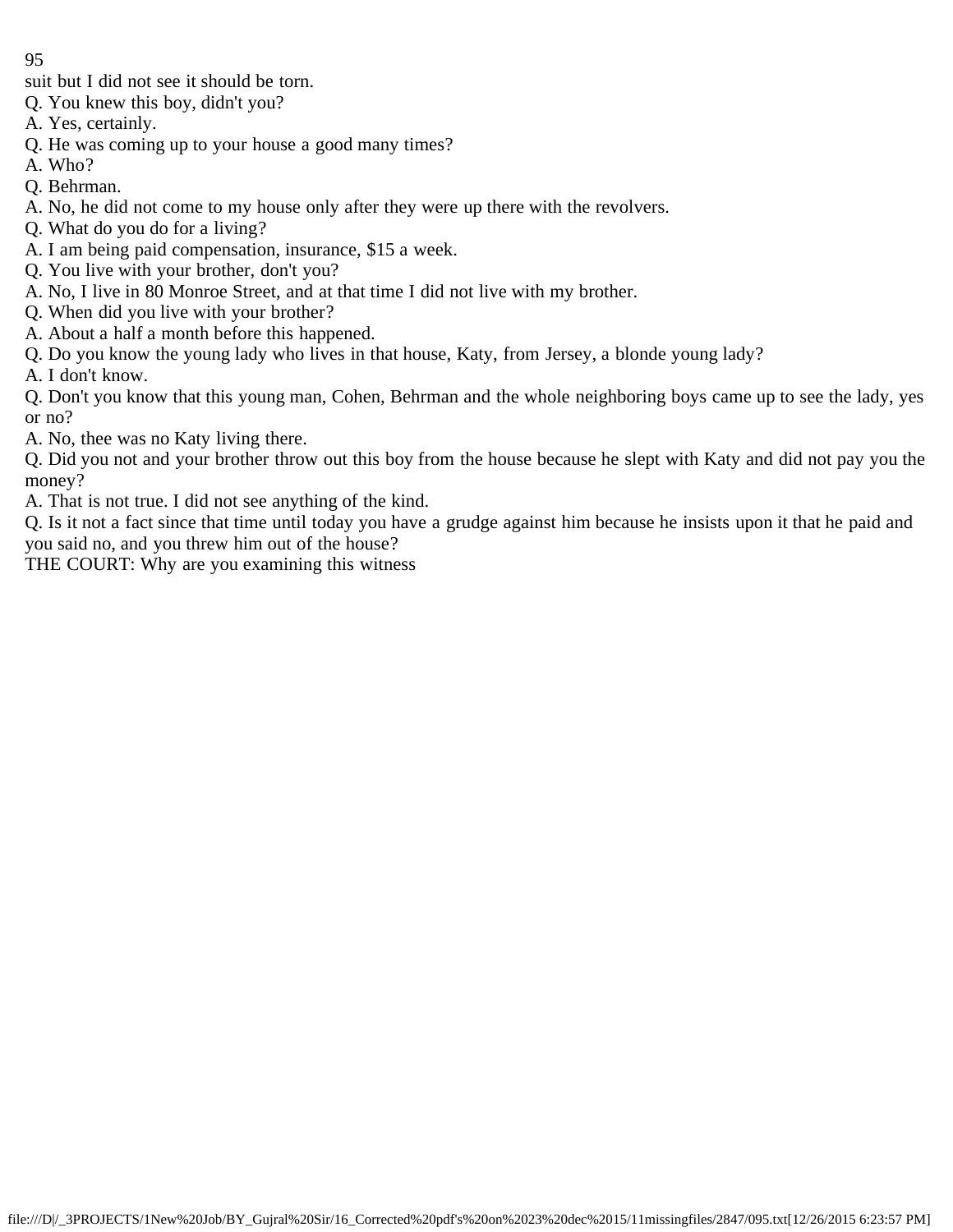Concerning the defendant?

MR. FELDMAN: Because we have not go the other man. He got away.

THE COURT: He has not identified this defendant. Why do you examine him. Do you not understand that you are trying to convey to this jury that this man is biased against this defendant, and notwithstanding that he is biased against him, that he is not identifying him? He identifies a cut in that man's coat.

MR. FELDMAN: I want to show that he knew about the coat.

THE COURT: That you may ask, whether he had not seen it.

BY MR. FELDMAN:

Q. You were in the police court?

A. They did not call me.

Q. You never spoke to anyone about the coat, did you?

A. No, I did not tell it to anyone.

Q. Did you call the attention of the other witnesses to the tear in the coat?

A. I did not tell it to anyone, I noticed it myself.

BY THE COURT:

Q. Were you a witness in the Magistrate court?

A. I was not called.

THE PEOPLE REST.

The Court admonishes the jury in accordance with Section 415 of the Code of Criminal Procedure and takes an adjournment until tomorrow morning, July 16, 1920, at 10:30 o'clock.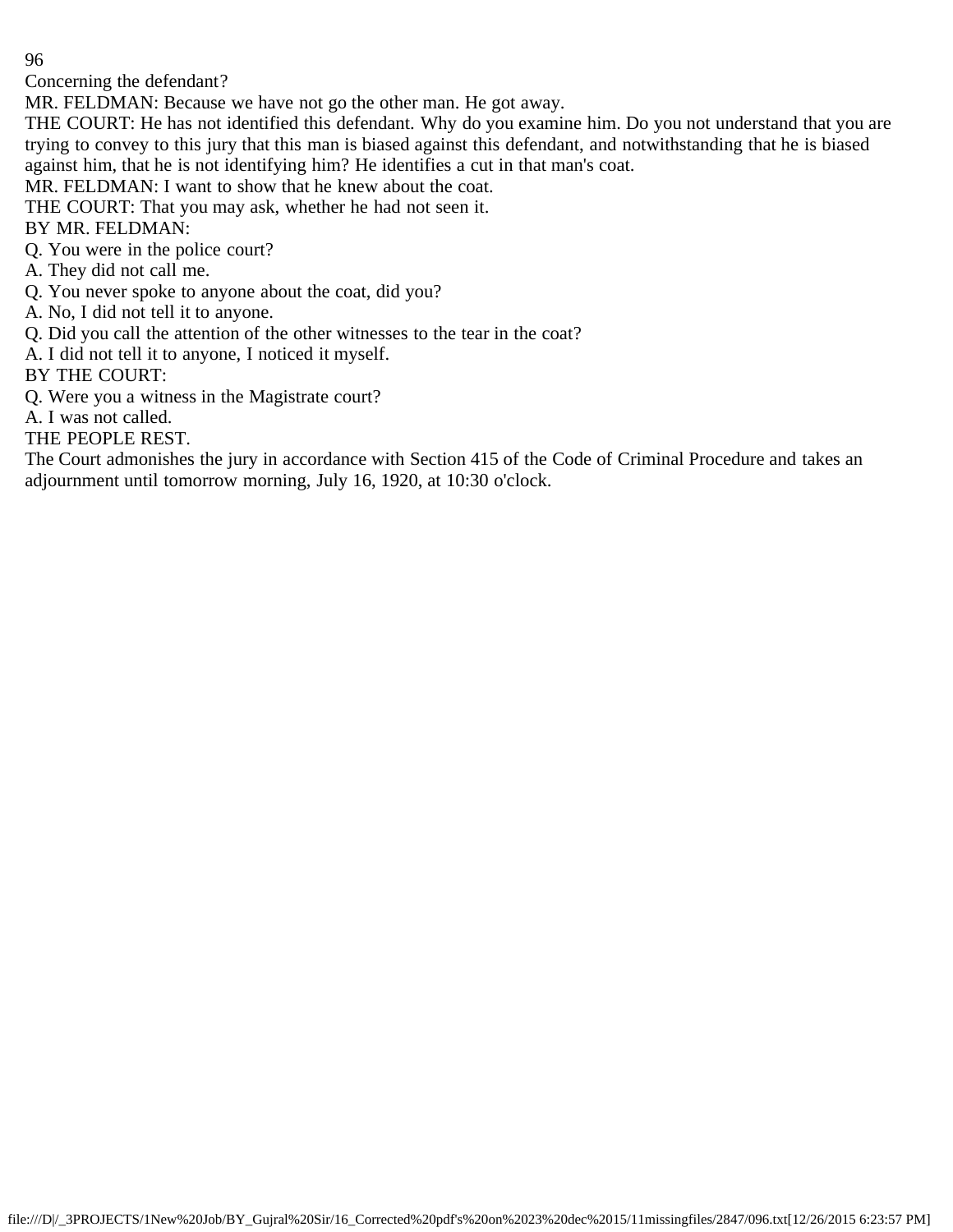New York, July 16, 1920.

Trial resumed.

MR. FELDMAN: Now, if your Honor please, at the close of the People's case I ask your Honor to direct the jury to acquit, as it seems to me there is no proof sufficient, as matter of law, to go to the jury, as to the proper identification of this defendant.

THE COURT: The complainant, who was not here, but whose testimony was read into the record, indicates, according to his testimony that the defendant was one of the men concerned in this alleged crime. The weight of his testimony will be for the jury. Then there is a second witness, the man who was injured. He testified that the defendant was one of the men who was there. That he saw his face. While it is true, in the Magistrate's Court he testified to no such fact, nevertheless all of this testimony must be passed upon by the jury.

The motion is denied and, Gentlemen of the Jury, in denying the motion made by counsel for the defence to advise you to acquit his client, you must not draw any inference that the Court expresses any opinion as to the guilt of the defendant. The Court merely rules as matter of law that there is a question of fact for you decision.

MR. FELDMAN: I taken an exception.

SOLOMON COHEN, called as a witness in behalf of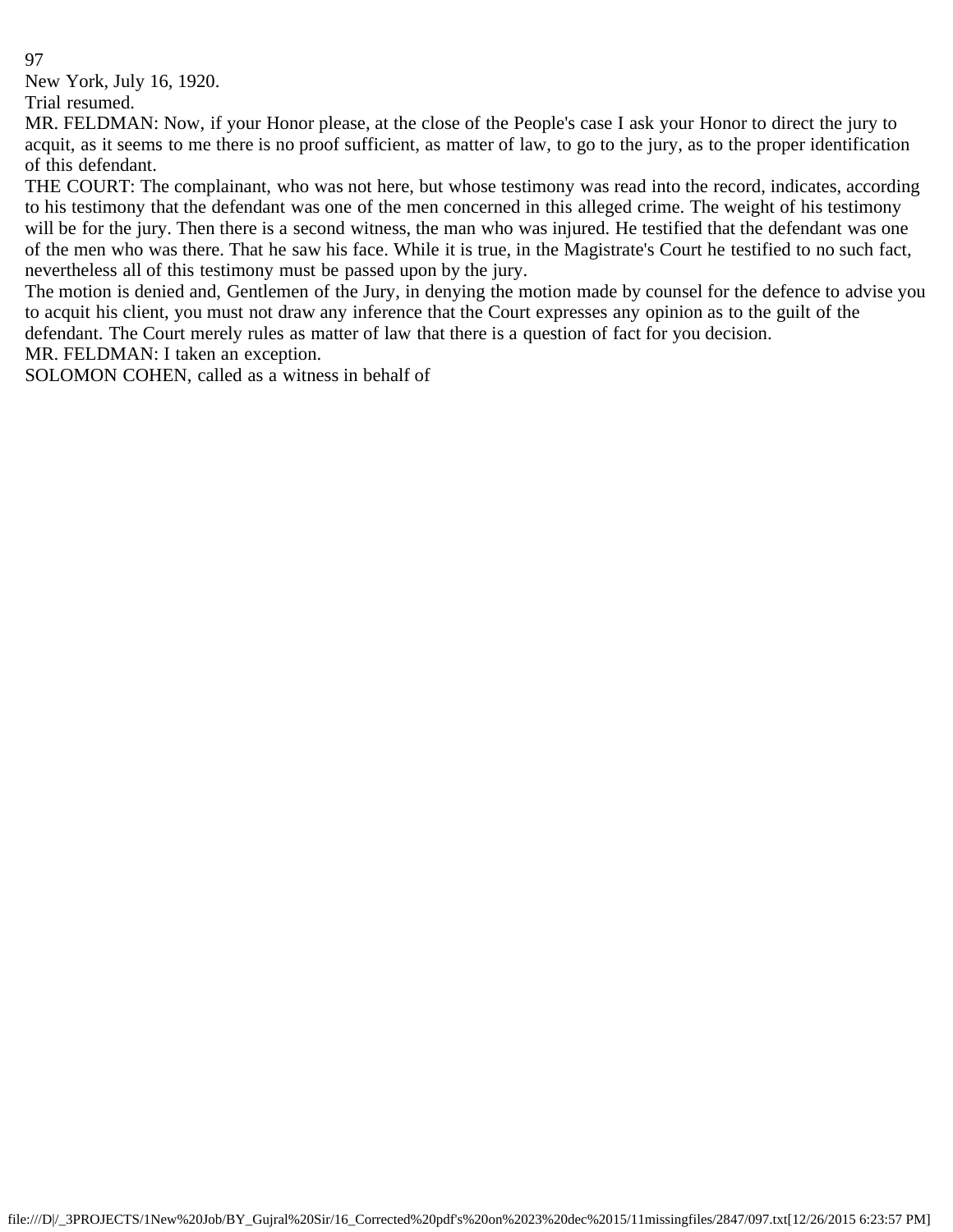the defendant, being duly sworn and examined, testified as follows:

(Residence 103 Monroe Street.)

DIRECT EXAMINATION BY MR. FELDMAN:

Q. How old are you?

A. 18.

- Q. Where were you born?
- A. In New York.
- Q. What place?
- A. Forsythe Street.
- Q. With whom did you live here?
- A. My sister.
- Q. What do you do for a living?
- A. Truck driver.
- Q. For whom are you driving?
- A. For M. Price, 68 Bayard Street.
- BY THE COURT:
- Q. Is he still living?

A. Yes.

BY MR. FELDMAN:

- Q. How long have you worked for him?
- A. I was working there for the past two months before I got arrested.
- Q. Were you ever convicted of any crime before?

A. No.

MR. CARDONE: What do you mean by before?

Q. Before this -- he has been convicted now -- he pleaded guilty. This is your first time? A. Yes.

THE COURT: Is he convicted now?

MR. FELDMAN: He pleaded guilty before your Honor.

THE COURT: There must be a sentence to make a conviction.

MR. CARDONE: Under the case of the People against Fabyan --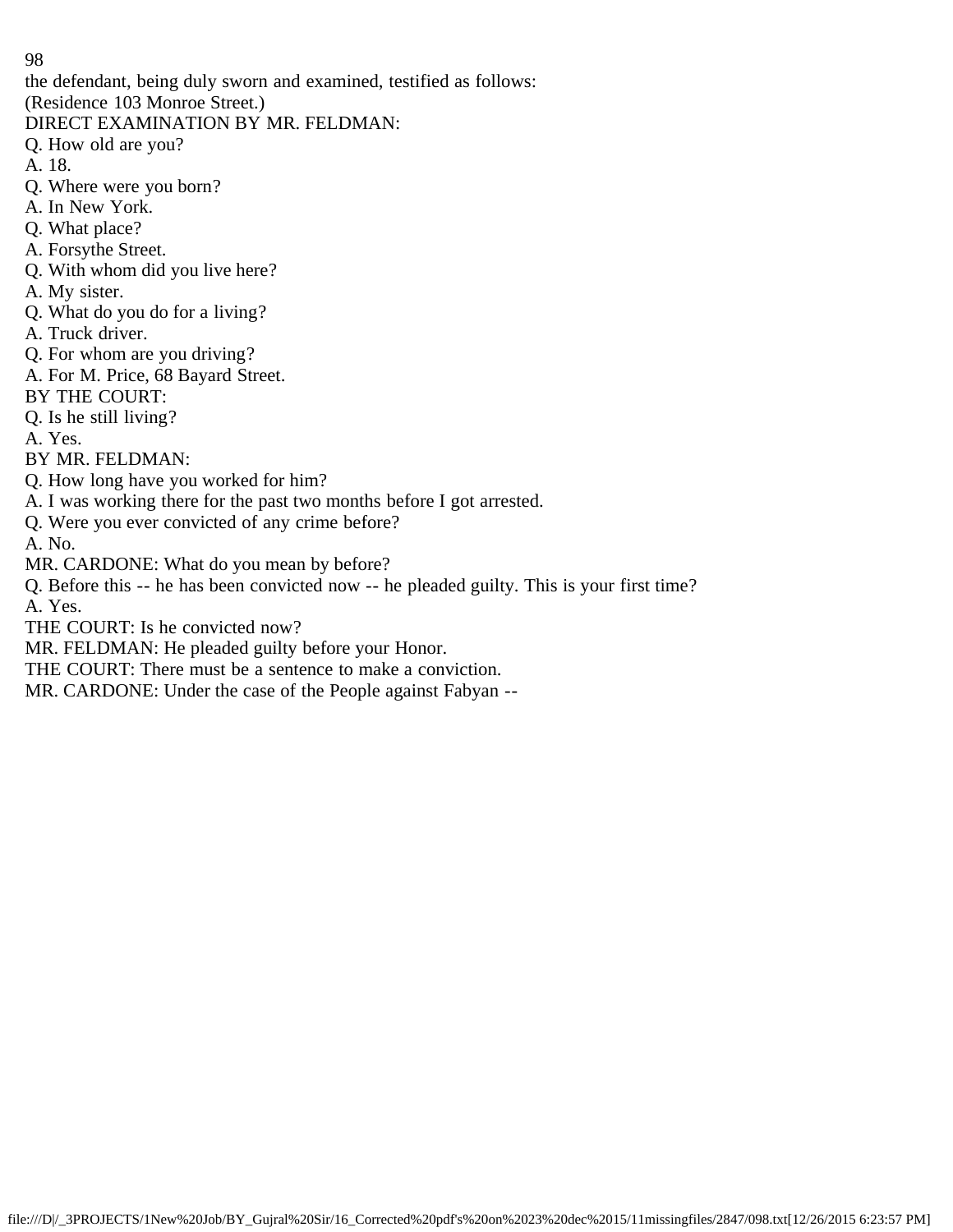THE COURT: That is one of the cases. The Fabyan case held that a suspension of sentence was the judgment, but in the Marrendy case, 213 New York, the Court of Appeals held that there cannot be a conviction until a judgment is pronounced either by way of suspension of sentence or confinement in a prison.

MR. CARDONE: Cannot Mr. Feldman refer to the plea of guilty of this witness?

THE COURT: He did, but I would not allow you to, but, that is not a conviction.

BY MR. FELDMAN:

- Q. You pleaded guilty in this case?
- A. Yes.
- Q. You remember the day when you were arrested?
- A. Yes.
- Q. When was it?
- A. May 15th.
- Q. That was what day of the week?
- A. Saturday.
- Q. Do you know the people Basil Savirida --
- A. Well --
- Q. And Martin Sinitza, and Nicholas Savirida, the people who saw you in 90 Henry Street, do you know that place?
- A. Yes -- I know the place.
- Q. Before the 15th of may you had been there?
- A. Yes.
- Q. How many times?
- A. Twice.
- Q. Do you remember the dates you were there before?
- A. I was there on Monday, May 10th.
- Q. May 10?
- A. May 10.
- Q. What were you doing there Monday?
- A. This man Nicholas had a prostitute working up there and I was standing on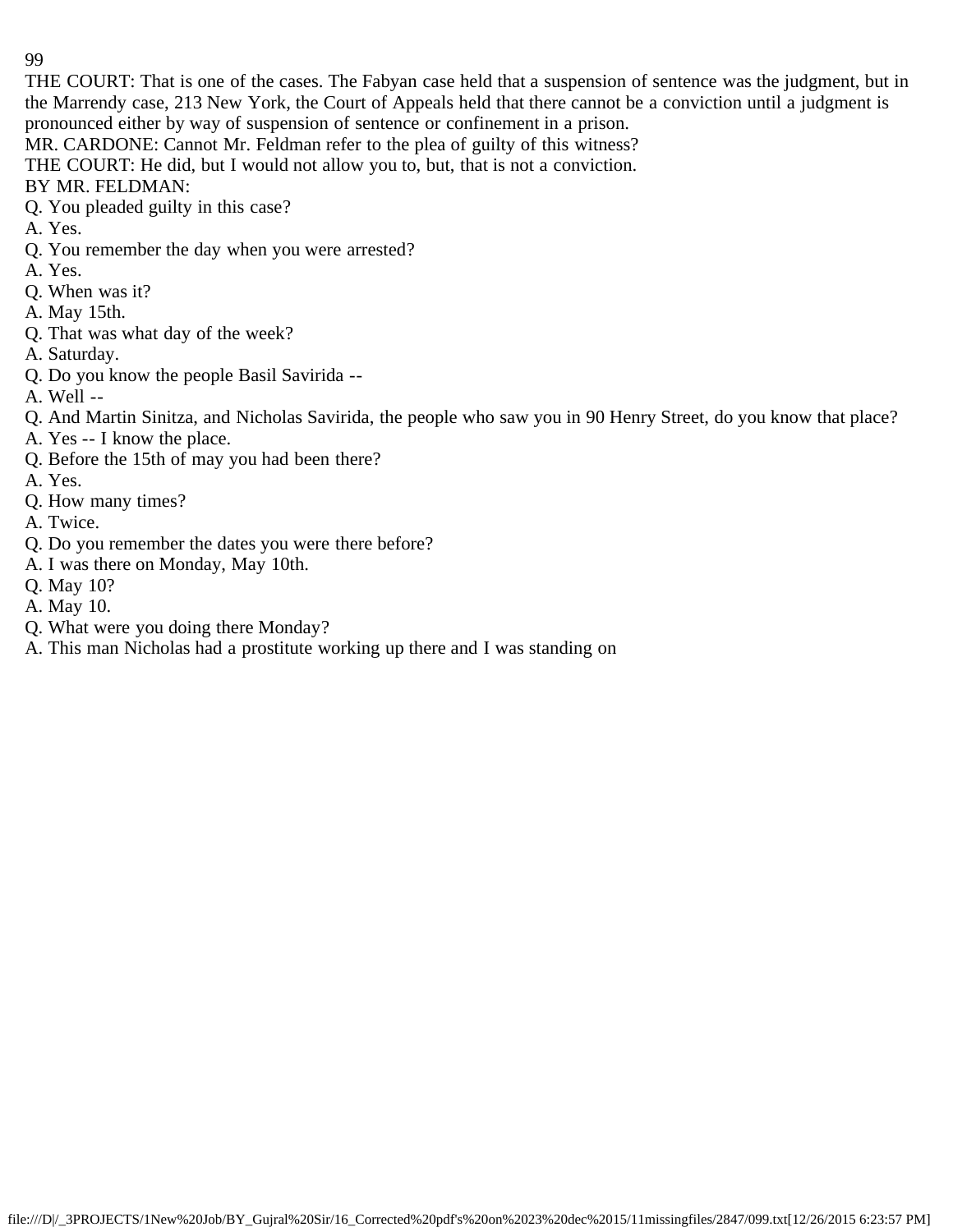the corner --

Q. Louder?

A. This man Nicholas had a prostitute working up in his house and I was standing on the corner of Madison and Pike Street outside of a saloon, when he came over to me and said to me that he has a girl working for him and if I wanted to pay \$2 to go up there. I told him yes, and I went up there with him.

Q. That was on the 10th?

A. On the 10th.

Q. Five days before?

A. Five days before the hold up.

Q. You went up there?

A. I went up there and he took me into the house and he said to the woman, all right, go inside with him. I went inside and I stood up there for about ten minutes and I went downstairs and I went over on the corner and bought a pack of cigarettes and a glass of soda and went home.

Q. Did you have a good time there for what you went up?

A. Yes.

Q. Did you pay your money?

A. Yes.

Q. That was on the 10th?

A. On the 10th.

Q. When was it besides the 10th that you were there?

A. I was there on the 13th, Wednesday -- or 12th, Wednesday.

Q. What happened then?

A. Well, I knew that he had a prostitute working for him and I said I was going to go up there myself and I went up there myself on Wednesday, which I seen his brother in there, Nicholas himself and a girl and I said this time one dollar.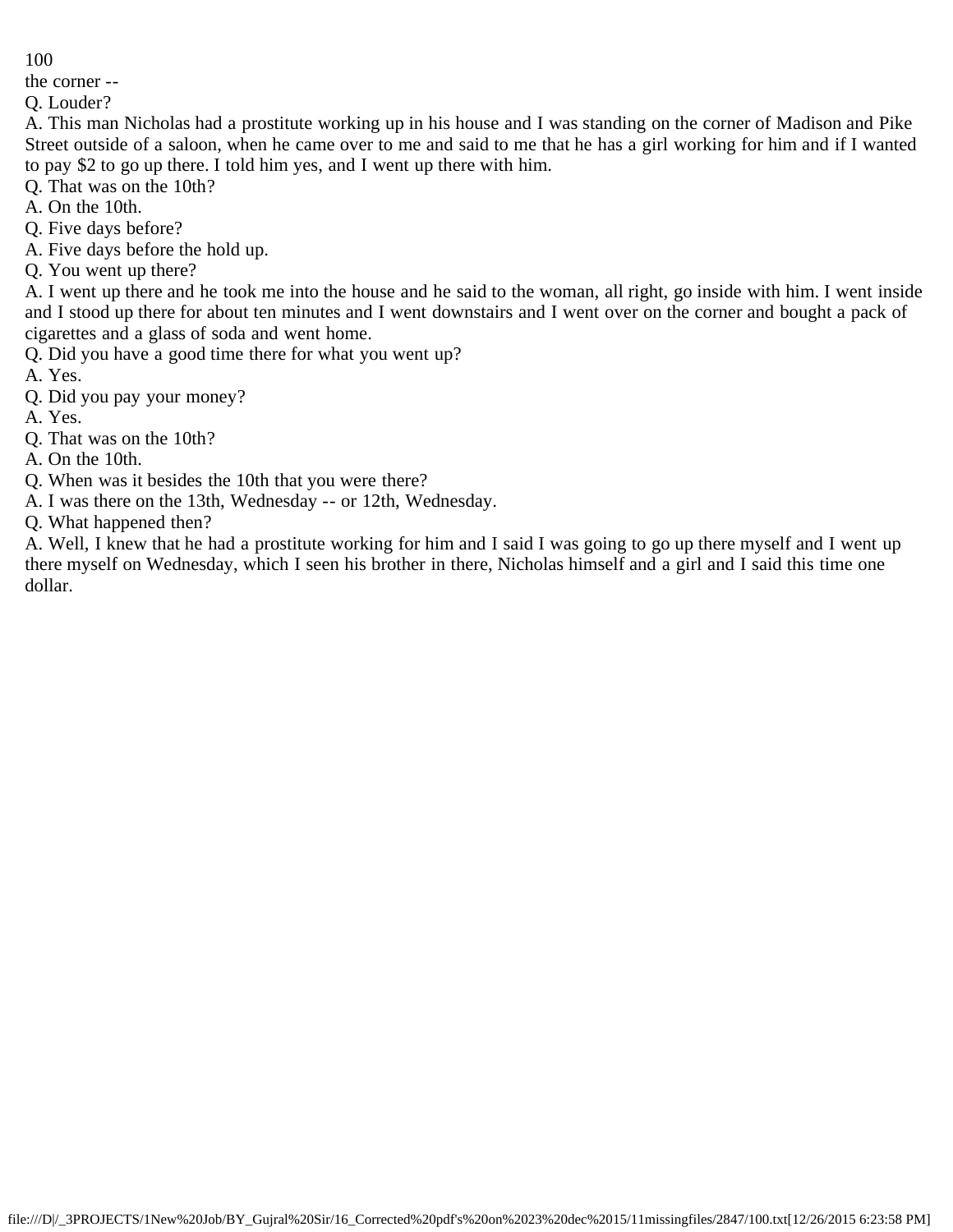Q. You had no more money, is that why?

A. No, I asked her if she wanted to take a dollar and she said yes, she will take it, because I did not have any more. Well, after I got through this Nicholas called me in the kitchen and he said to me that he wanted me to do a job for him about some woman on Madison Street having a thousand dollars in her stocking carrying with her, and I told him I would not do the job. He said all right, and I left the house and went down to the corner to get a pack of cigarettes and went to a moving picture show in the Strand Pictures, under the Manhattan Bridge and when I came out of there it was half past ten and I went home to sleep.

Q. That was on Wednesday?

A. Yes.

Q. That was two days --

A. Two days before the hold up.

Q. You went up there on Saturday?

A. Yes.

Q. Tell us what took place on Saturday, the 15th of May?

A. On Saturday at 8 o'clock I went up to this Nicholas' house, 90 Henry Street, knowing that he had a prostitute working for him. I went up there. Inside I seen six men playing cards, which five men were playing and this fellow Nicholas was standing there collecting the money. Inside I did not see the prostitute but I saw them playing cards there and I went downstairs and I seen a fellow by the name of Lobisch -- I don't know his second name, and another fellow by the name of Morris Silanter.

Q. Do you know where Morris Silanter lives?

A. Well,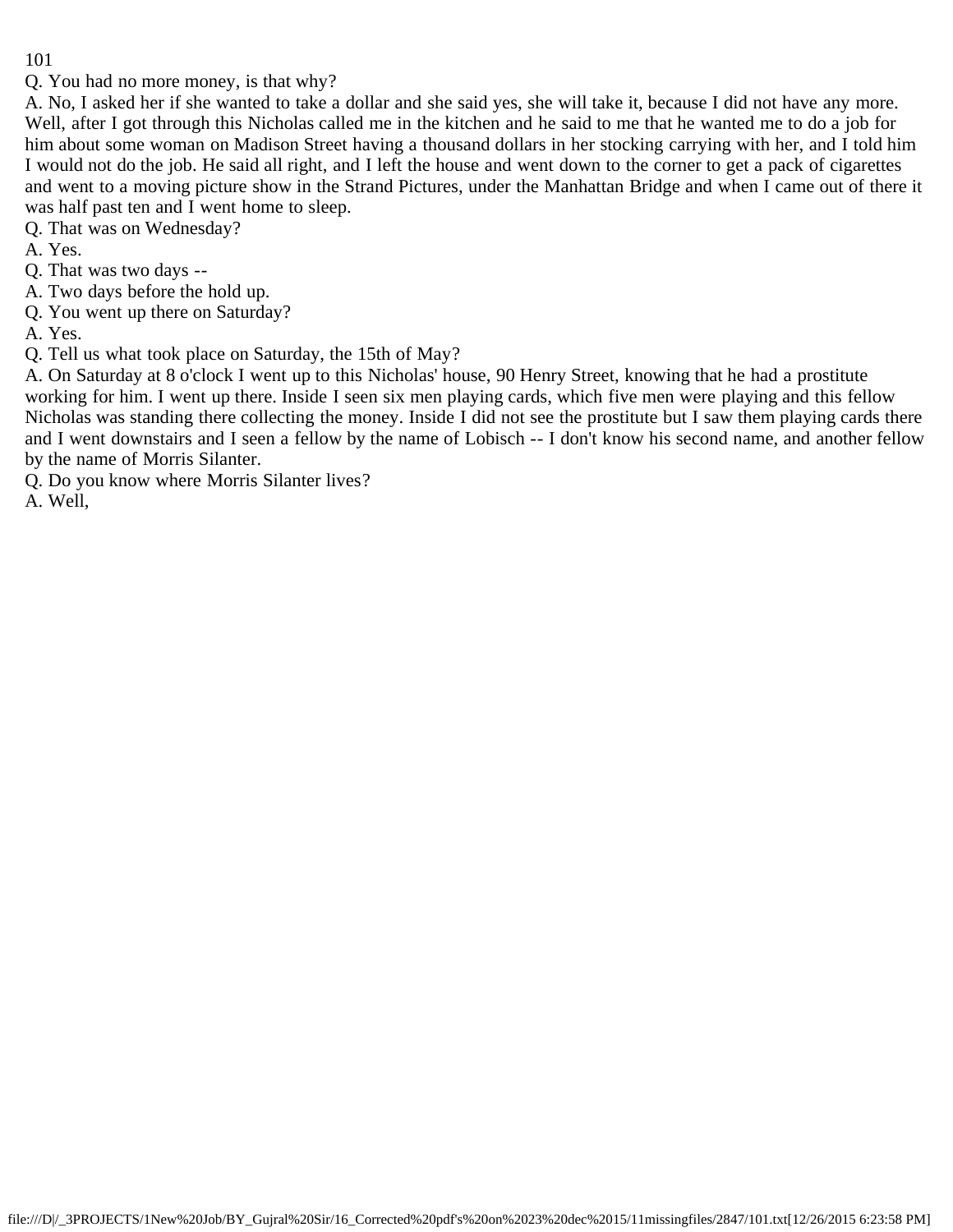he lives on Market Street, I don't know the number. He lives on Market Street.

Q. Whom else did you see?

A. And I seen a fellow by the name of Jack Kiviat, and this fellow lives on Pike Street, I think it is 28 Pike or 24 Pike, and other fellow, dark complexioned fellow with a gash on the left side of his face, which I don't know his name, and I told them about the game.

- Q. You say you first went up and saw these men playing cards?
- A. Yes.
- Q. You went up for the purpose of seeing the lady up there?
- A. Yes.
- MR. CARDONE: Do you call her a lady?
- MR. FELDMAN: Never mind --
- Q. Instead of that you found those men playing cards?
- A. Yes.
- Q. Then you say you came down and where did you meet these men?
- A. On Henry and Pike.
- Q. You did not make any arrangements before you went up?
- A. No.
- Q. Mere accident they were there?
- A. Yes, met them on the corner after I came down.
- Q. They also live in that neighborhood?
- A. Yes.
- Q. You live in that neighborhood?
- A. Yes.
- Q. You were raised there?
- A. Yes.
- Q. What happened?
- A. I told them about the game and they told me if I wanted to hold that place up, and told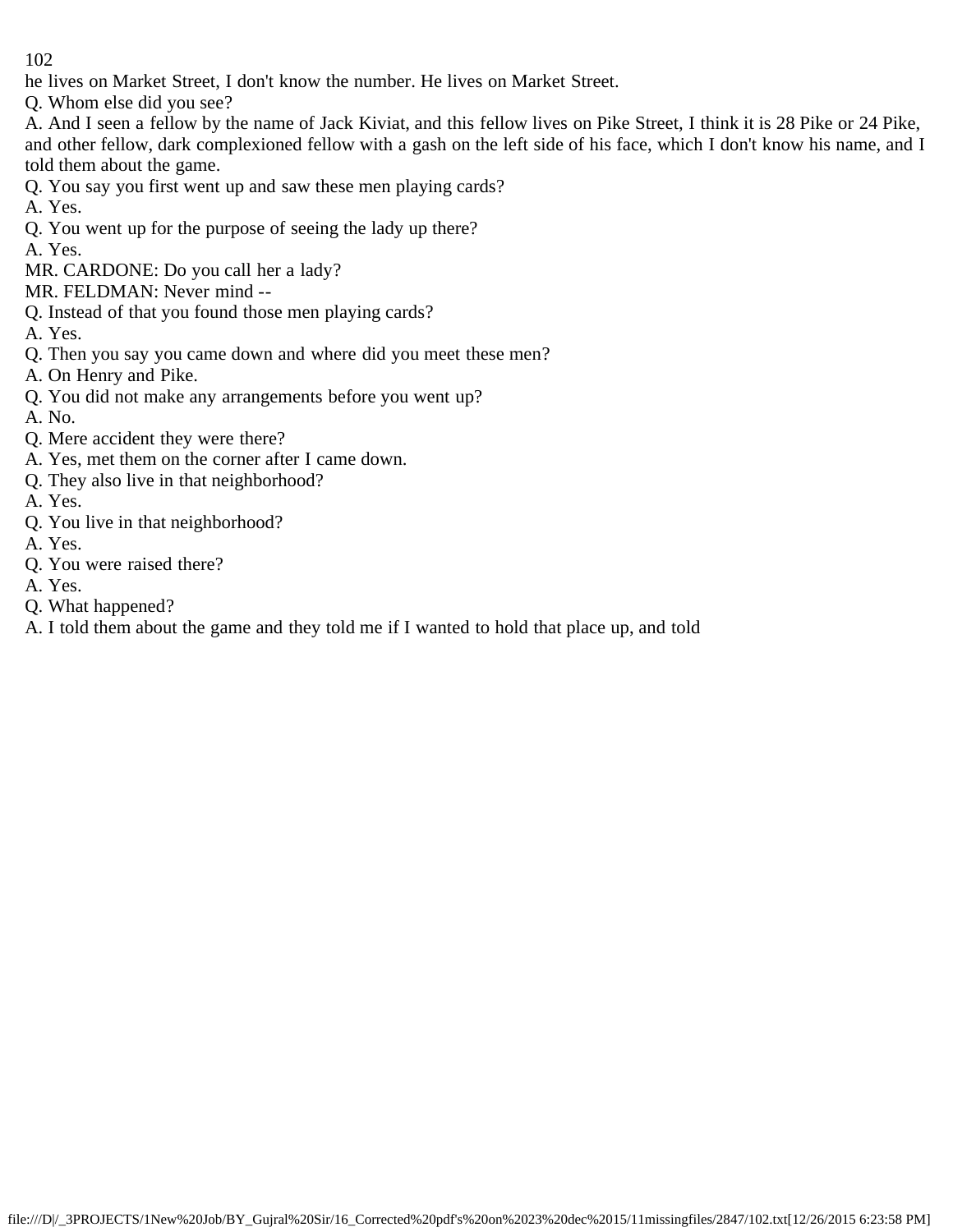them I would lead them to the house but I would not go inside with them. They told me to wait for them for fifteen minutes, they would be back in fifteen minutes. They went away and they came back in fifteen minutes and I led them to the house. I went upstairs with them and they put their masks on in the hall, on the first floor. I opened the door and put my hand over my face and they entered. I closed the door and stood on the outside and I heard about five minutes later, I heard four or five shots fired and the door opened and I ran downstairs. I did not look behind me and ran downstairs.

- Q. Did you also have a mask on?
- A. No, sir, I did not have no mark at all.
- Q. Did you have a revolver?
- A. No.
- Q. Did you see the others have revolvers?
- A. No, I did not see revolvers but I saw the masks.
- Q. When you led them to the house, they put their masks on after they entered the house?
- A. Yes, but, they did not take guns out until they entered inside.
- Q. You did not go in?
- A. No.
- Q. Where did you stand?

A. Outside in the hall. I ran downstairs when I heard four shots fired. The door opened and I ran to Henry and Pike and while passing by Pike Street I saw this fellow Lobisch and a fellow with dark complexion face running up 25 or 27 Pike Street. This Lobisch was bleeding in the back of his head, and I went over on the corner of Madison and Pike, which I saw Robert Behrman speaking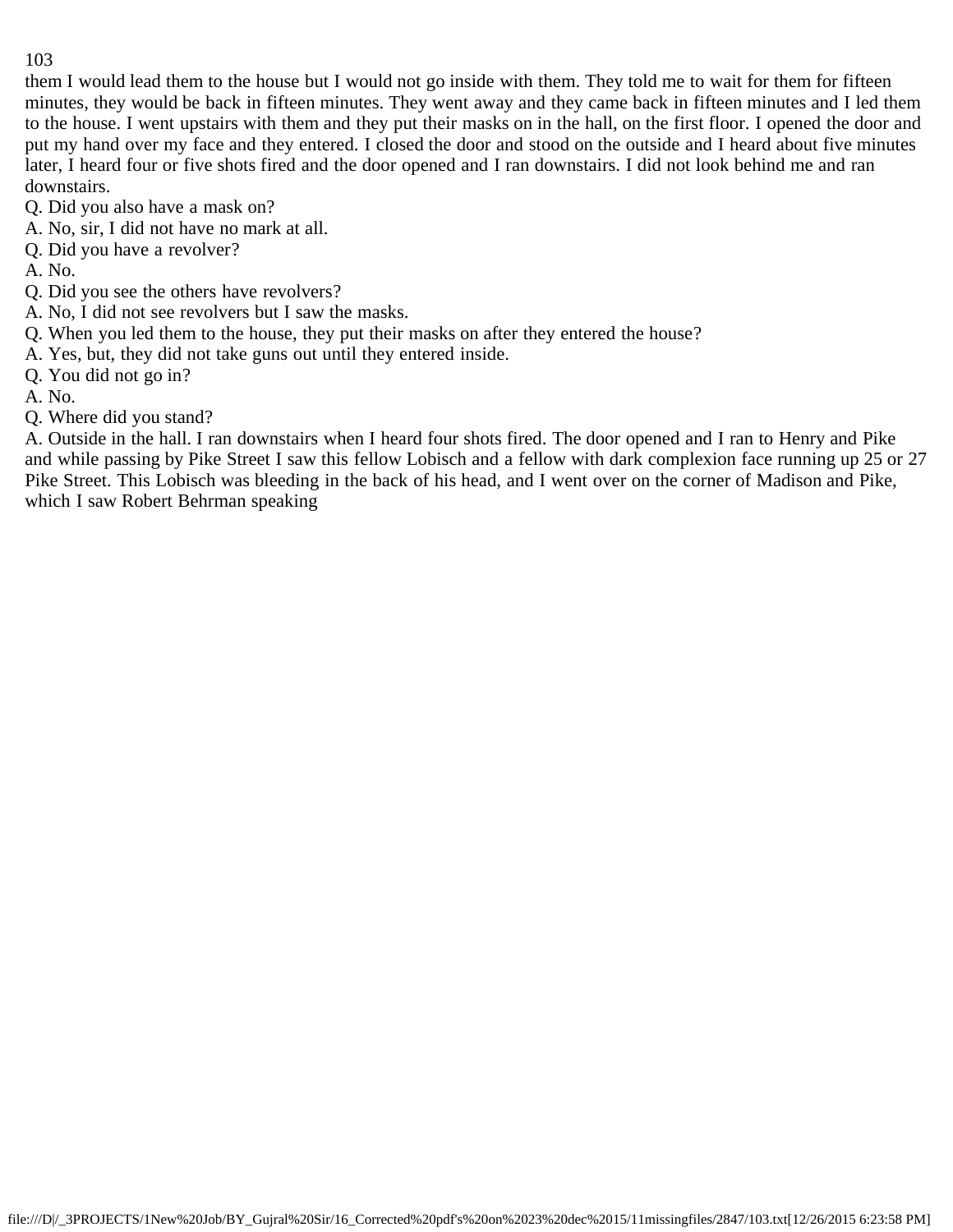to the stand keeper.

Q. You mean the defendant?

A. Yes, sir, speaking to the stand keeper. I said to him hello, and I asked him if he was working and he told me yes, and I stood there with him speaking, and I sung some songs with him, too.

Q. Did you mention anything to him about this hold-up?

A. No, I did not mention anything about -- I did no tell him anything about it.

Q. When you left the premises 90 Henry Street, when you heard the shots and went away from there, how soon after did you see Behrman standing there?

- A. I saw him from quarter after nine until half past nine.
- Q. You say you were talking to the candy store man?

A. Yes.

- Q. Do you know who he is?
- A. He was talking to the lady there, by the name of Annie Brown.
- Q. She keeps the stand there?

A. Her mother keeps the stand there and she stays there for awhile until her mother goes away.

Q. You got up to Behrman?

A. Yes. I did not speak to her and I came over to him and I said hello and I asked him if he was working and he said yes, and I stood there awhile with him singing a couple of songs, and half past ten Sam Himmelstein came over with a friend. I don't know the friend and he said to me, also, hello, and asked me if I was working and I said yes.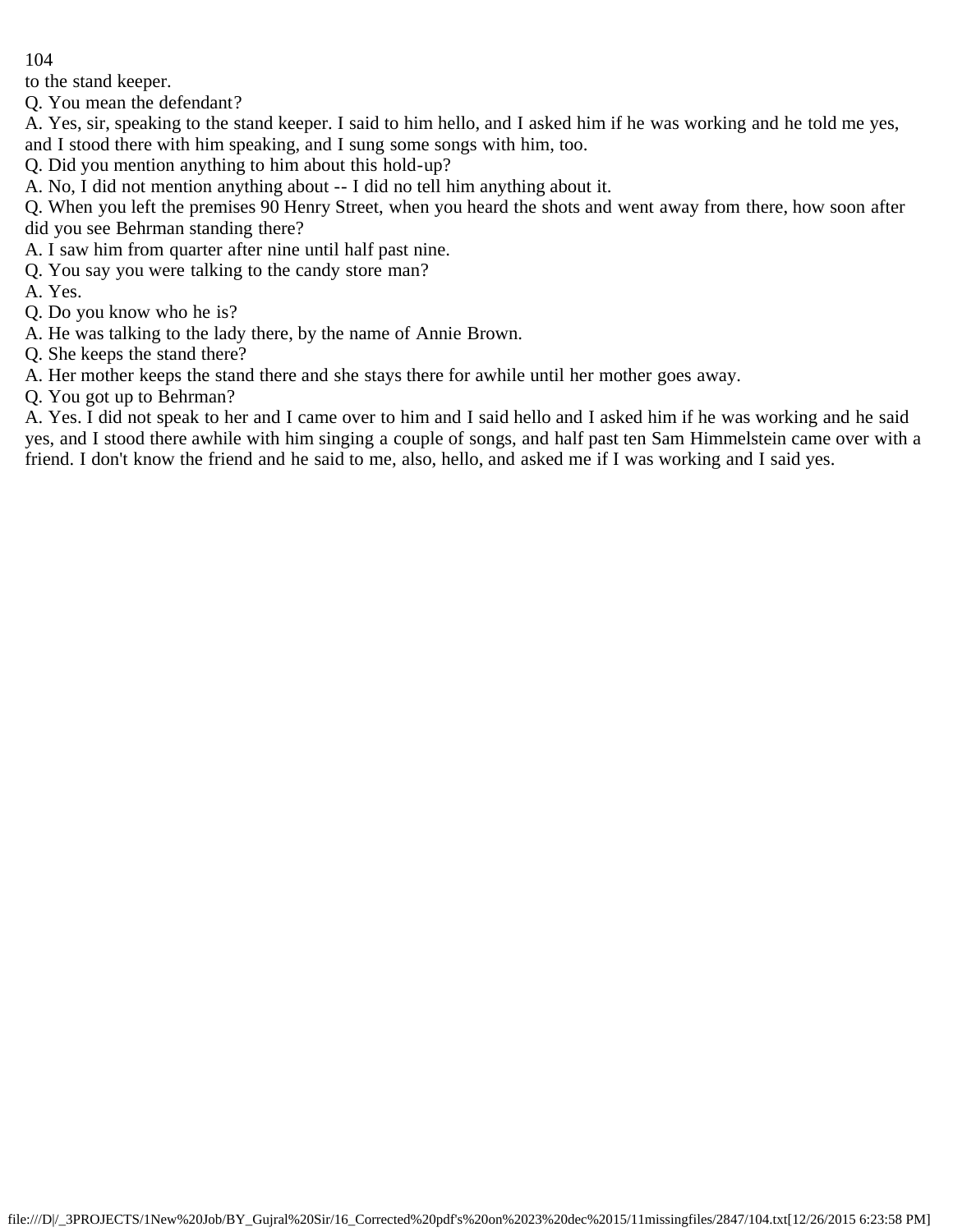- Q. That was also at the stand?
- A. Yes.
- Q. That was what?
- A. A candy stand.
- Q. A place where you could congregate?
- A. Yes.
- Q. A congregating place?
- A. There was a small place there.
- Q. Right in front, not very far from the candy store?
- A. Yes. Sam Himmelstein came over with a friend and asked me if I was working and I said yes, and he told me he was going home to sleep. Sam Himmelstein left me and I stood there talking to Berman on the corner.
- Q. Did you mention anything to Himmelstein about this?
- A. No, I did not mention anything to him. About a half an hour later the office Roy came over to me and Robert Behrman.
- BY MR. CARDONE:
- Q. You mean officer Gray, not Roy?
- THE WITNESS: Detective Gray came over to me and Behrman standing on the corner and this Nick, the fellow from the house did not identify Robert Behrman on the corner.
- Q. Wait, you were standing with Behrman talking and you say the officer came over?

A. Yes.

- Q. What were the first words said either by you or the officer?
- A. The officer came over and said to us, put our hands up, and we did.
- Q. Put your hands up?
- A. Yes, sir, and he looked through our pockets and did not find anything upon us, any money or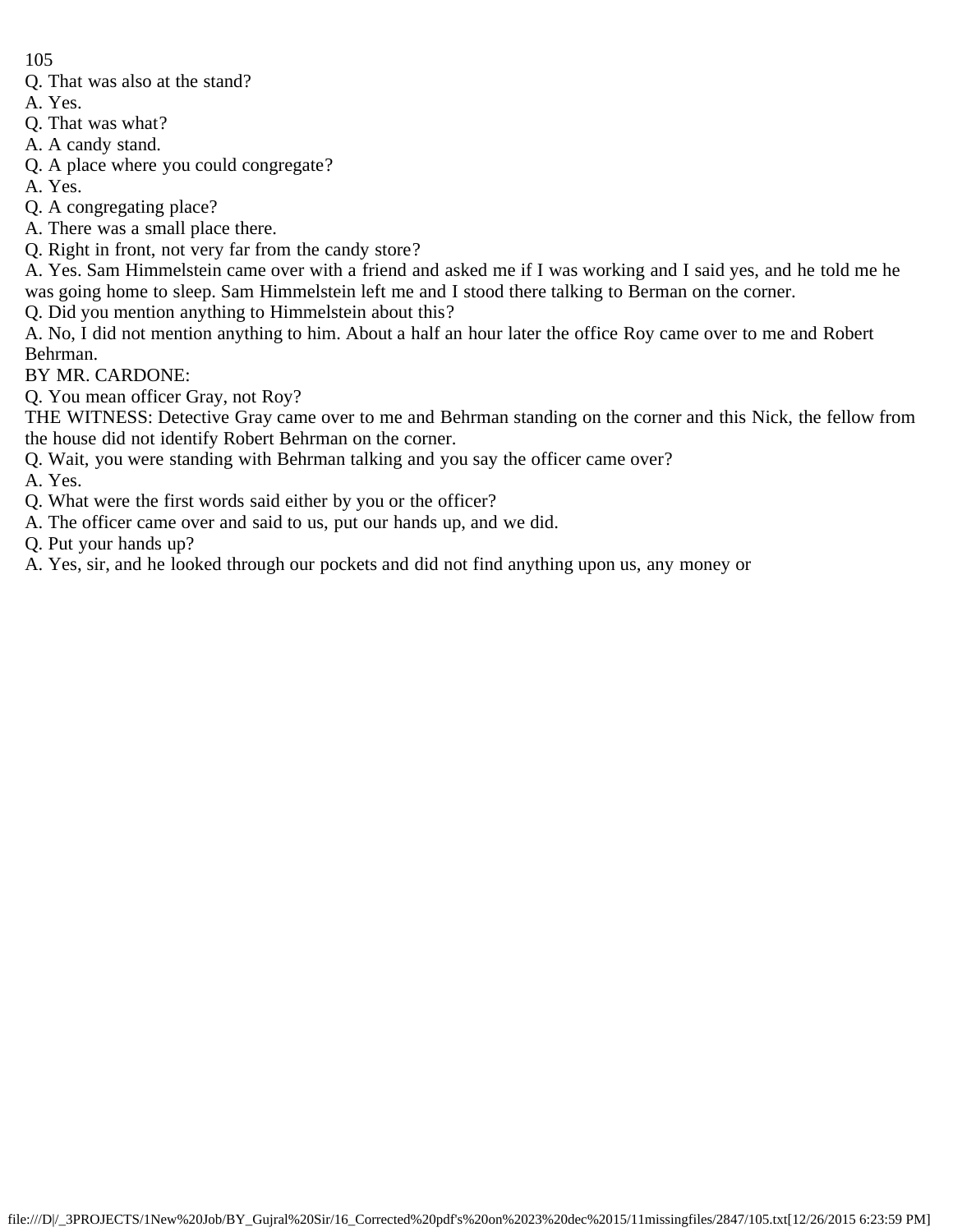nothing.

Q. Was Nick Sirivida there?

A. Yes, he was standing on the side there and Nick says to the detective Gray that Robert Behrman was not the man but I was the man, and Gray says all right, I will bring him down for the others fellows to identify him, and he brought me over on the other side where Detective Gordon was standing by the stand there, and he asked -- told Detective Gordon that he was going to bring--asked us where we got out caps -- we had new caps on -- both of us had new caps, and I said I bought it on Pike Street, 27, I would bring him over there and show him the place where I bought it. I went over with Gordon and Detective Gray to the place where it was closed at 11 o'clock and I told him I would go upstairs and call the man down which owned the store. He told me no, he would take us down to the house to identify her. They told us down to the house and the other men identified us for the stick-up, for doing the hold-up. BY THE COURT:

Q. Who identified you?

A. The other two men with Nick.

BY MR. FELDMAN:

Q. Do you know their names?

A. No.

Q. Was there anything said by you or Behrman at the time of your arrest?

A. No, sir, nothing was said, we just stood there and sang a couple of songs.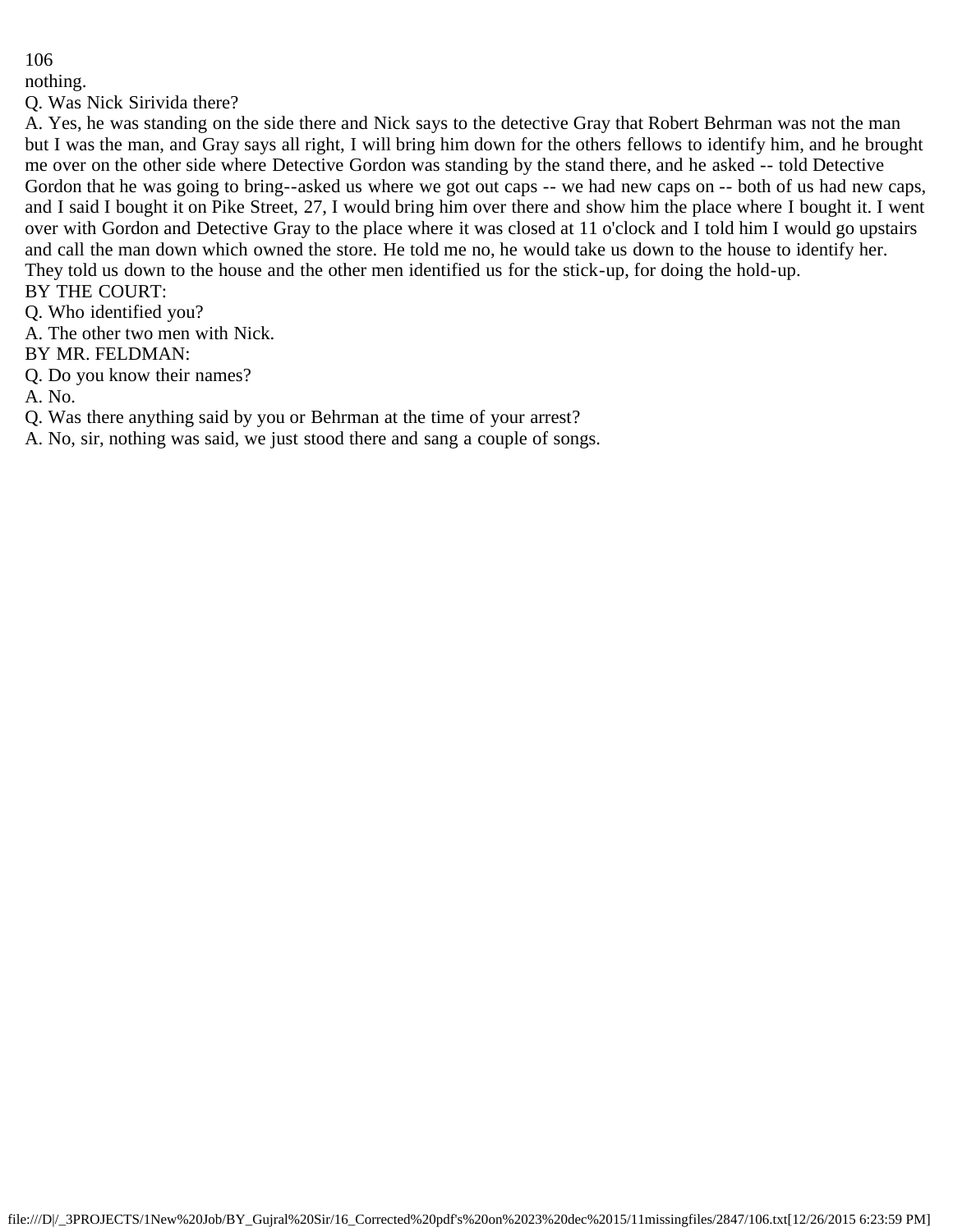- Q. You mean to say during the singing you were arrested?
- A. Well, we were not singing at the time we were arrested.
- Q. You stopped singing when you were placed under arrest?

A. Stopped singing when the officer came over. He brought us down to the house and the other two identified me and Robert Behrman. I stood there and Robert Behrman stood in a big room and about an hour later they brought Sam Himmelstein in and the three of them, Nicholas and the other two identified Sam Himmelstein for being in it too, and about fifteen minutes later or a half an hour later they brought in another man. I don't know his name, who claims he was hit on the head with one of the guns, he claimed, and he only identified me, but did not identify Robert Behrman or Sam Himmelstein.

BY THE COURT:

- Q. Where you in that room?
- A. What room?
- Q. In the room where these other men were?
- A. Yes.
- Q. Did you enter the room, the apartment?
- A. No, sir.
- Q. Who entered the room?
- A. These four fellows, Lobish and the others.
- Q. They were all armed with revolvers?
- A. I did not see the revolvers.
- Q. You heard the report of the pistols?
- A. Yes, sir, I heard the shots.
- Q. Did you know for what purpose they were going there?
- A. I did not have no money, I did not work for a week.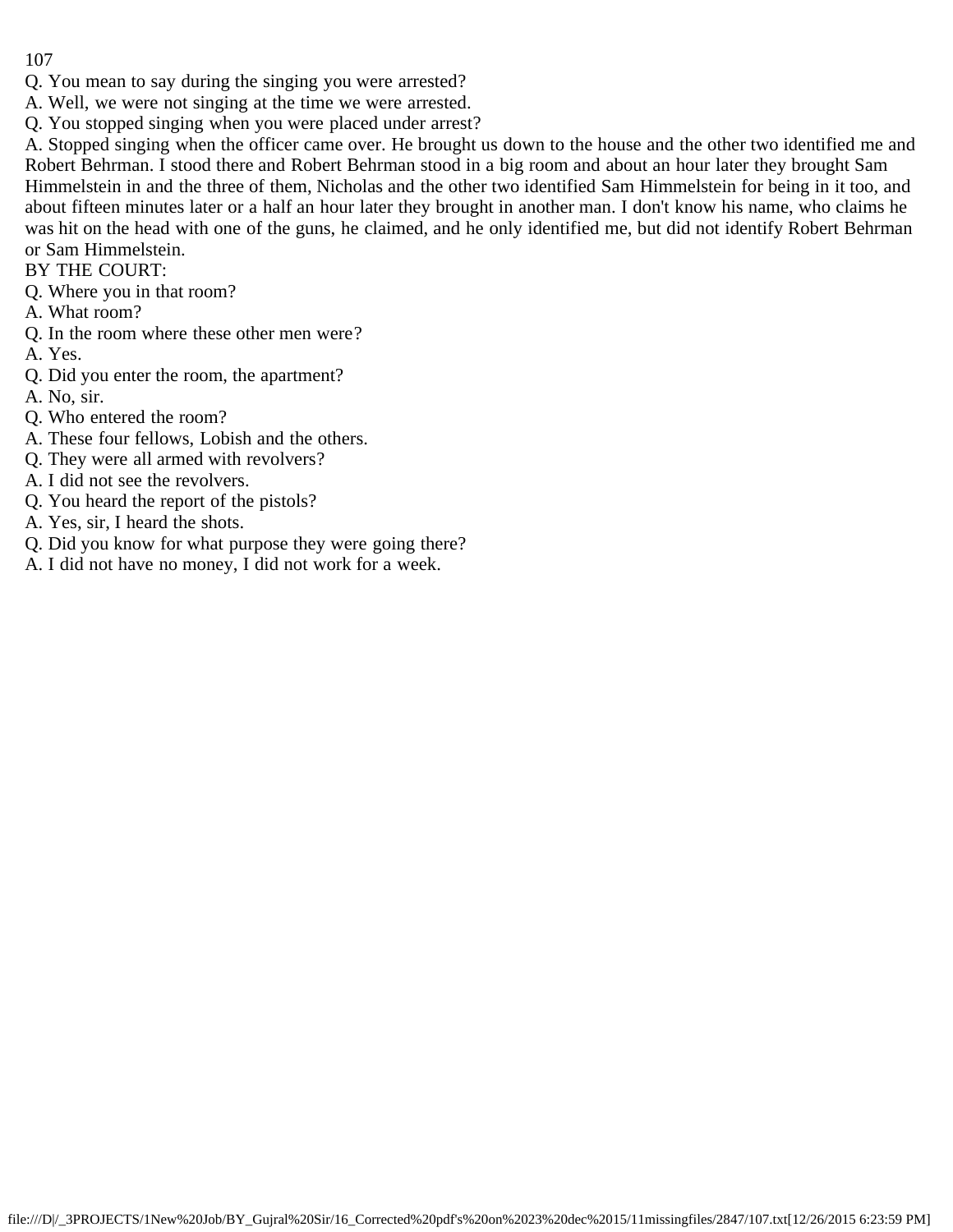- Q. Did you know for what purpose these men went to that place?
- A. They went to steal money on these men.
- Q. And you went with them?
- A. Yes.
- Q. What was your part, what were you to do?
- A. I was to be the look-out standing on the outside.
- BY MR. FELDMAN:
- Q. Did you get anything for it?
- A. I did not get a penny out of it. I did not see them after the thing was done.
- Q. These men did not identify Himmelstein, is that right?

A. Yes -- well, the fourth -- I said the fourth man which came in only identified me but did not identify Behrman or Himmelstein.

Q. I ask you now, in the presence of this court and jury, you are under oath remember, was Robert Behrman with you? A. No.

- Q. Or Sam Himmelstein?
- A. No.
- Q. Did they know at any time, as far as you were concerned, about this so-called stick-up or hold-up?
- A. No.
- Q. Did you ever mention anything to them?
- A. No.
- Q. What happened after that?
- A. When we were taken before the magistrate, we were taken before the Magistrate on Tuesday and Wednesday.
- Q. A couple of days later?
- A. Yes.
- Q. You don't remember whether it was three or four days later?
- A. They took us in the Magistrate's Court Monday and the Magistrate put the bail upon me.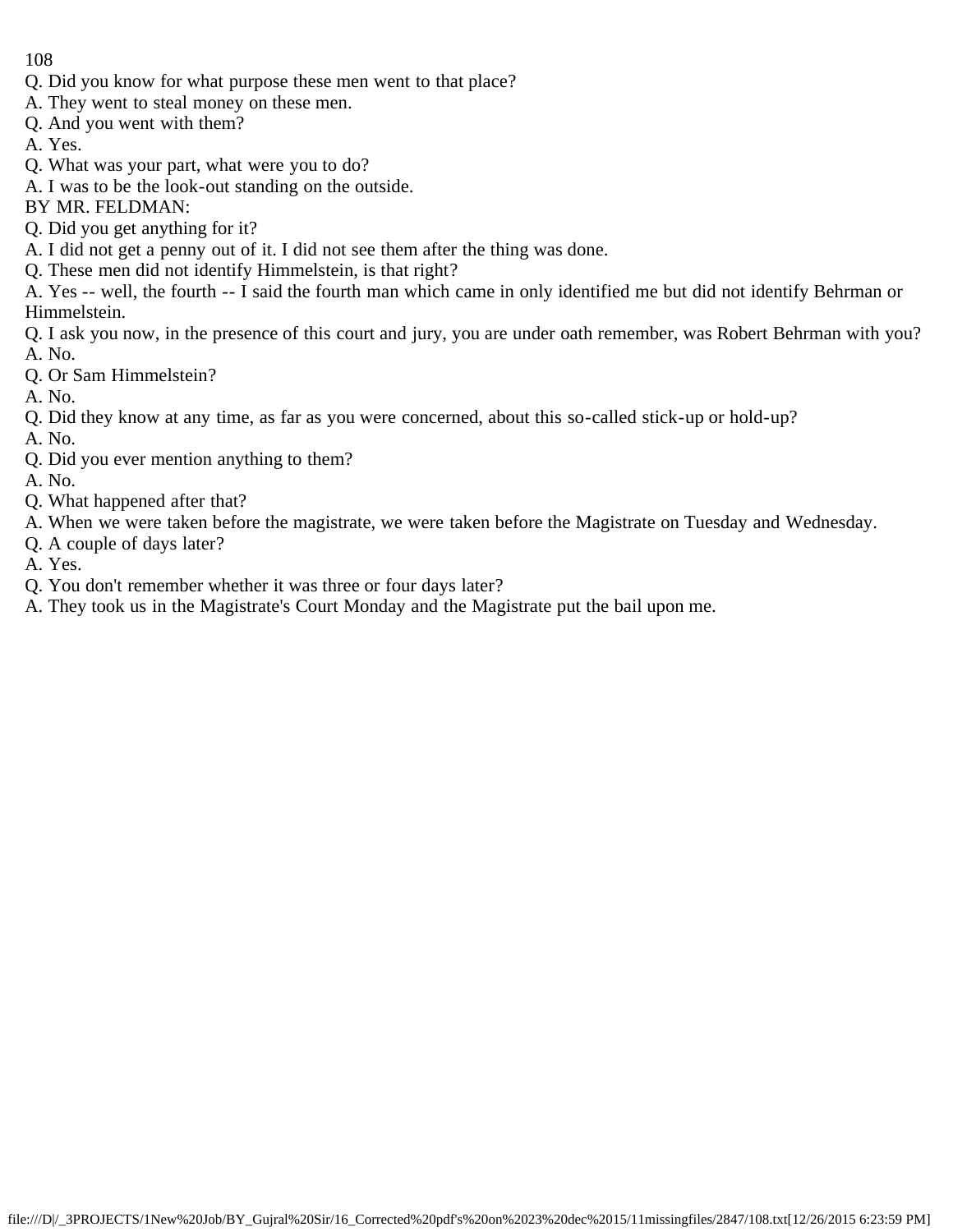Q. You say you were not present in the room during the time these men were held up and money was taken from them?

A. No.

- Q. You say you at no time entered the room where these four men were?
- A. I did not enter the room, I stood outside.
- Q. Did you hear what Nicholas Sivirida said before the Magistrate?
- A. Nicholas claimed that Sam Himmelstein held two guns and gave the command, "kill them all", which is not true.
- Q. What did he say besides that, anything else?
- A. I don't remember what he said besides that.
- Q. You remember when you were in the District Attorney's office?

A. Yes.

MR. CARDONE: Which one -- there was two, Mr. Tekulsky and myself.

- Q. You remember when you were in this gentleman's office, do you remember seeing him before?
- A. Yes.
- Q. Where?
- A. Up in the office.
- Q. You know it is Assistant District Attorney Cardone, do you know that?
- A. Yes.
- Q. Did you say anything to him?
- A. I made a confession which I just told.
- Q. Is that the same you have told us now upon the witness stand?
- A. Yes.
- Q. You told the same story to me?
- A. Yes.
- Q. And upon your own statement and upon the advice of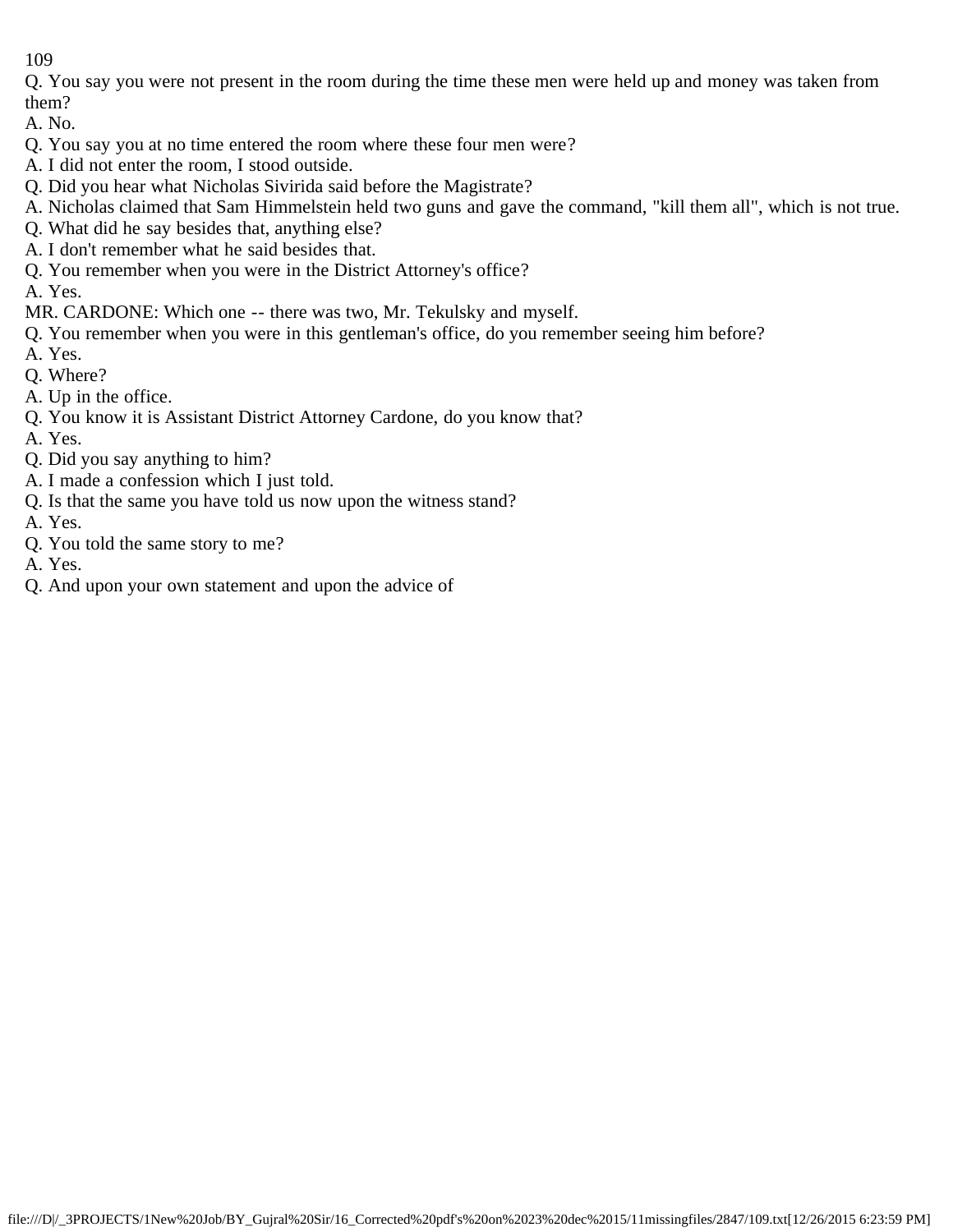counsel you came before the Honor and you pleaded guilty, is that right?

A. Yes.

- Q. And you are now awaiting sentence?
- A. Yes.
- CROSS EXAMINATION BY MR. CARDONE:

Q. What is the name of the girl that you saw in Nick's apartment when you say you went up there for the first time on the 10th of May?

- A. I don't know her name, but I know a full description of the woman but don't know her name.
- Q. Did Nick Sivirda introduce you to this woman in his room?
- A. Yes, he did.
- Q. What name did he introduce this woman to you?
- A. He did not say no name at all.
- Q. When you entered the apartment that night, had you spoke to Nick Sivirida about the woman?
- A. No, sir, not at all.
- Q. How did you know there was a woman in his apartment unless you had spoken to someone about her?
- A. Well, I spoke to Nick on the corner of Madison and Pike before I went up there.
- Q. You had a conversation with Nick Sivirida out on the street?
- A. Yes.
- Q. When, on the same day that you went up?
- A. On May 10th, Monday.
- Q. Where was this conversation held, on the street or in the saloon or where?
- A. On the outside of the saloon, on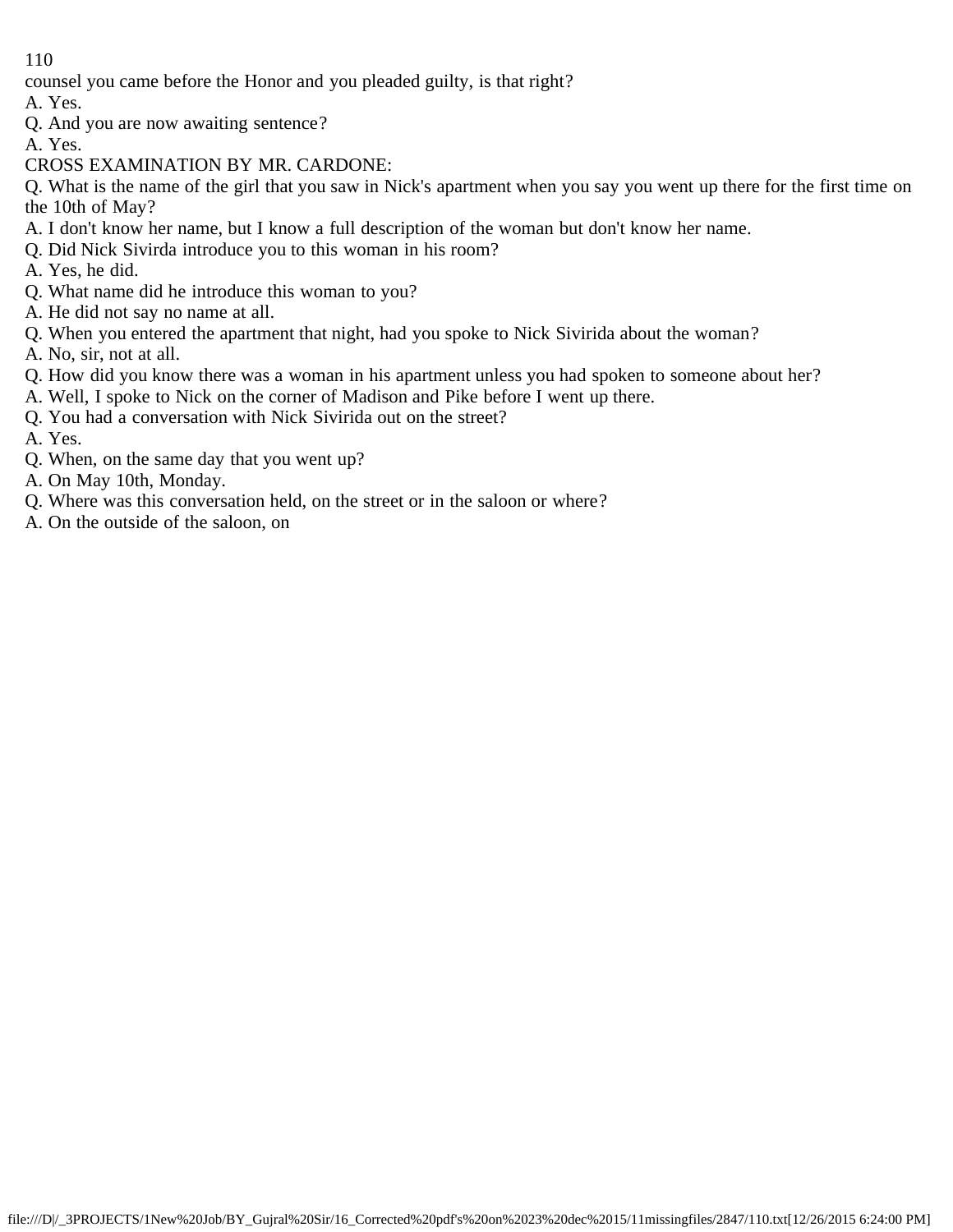the corner.

- Q. Was there anyone present when you say Nick Sivirda told you he had a prostitute up in his rooms?
- A. No, sir.
- Q. There was nobody present who heard this conversation between you and Nick Sivirida?
- A. No.
- Q. What did he say to you about this woman?
- A. Nick told me that he has a girl working for him and if I want to pay \$2 he would take me up there.
- Q. This was what time when you had the conversation with Nick?
- A. This was 8 o'clock.
- Q. In the evening?
- A. Yes.
- Q. When did you go up to the apartment to have a good time with that woman?
- A. I went up there -- I had a conversation with him six o'clock and I went up there with him eight o'clock.
- Q. How much did you pay for the intercourse that you had with this girl?
- A. \$2.
- Q. To whom did you give the money?
- A. Gave the money to the woman.
- Q. Not to Nick?
- A. No.
- Q. You gave the money to the woman?
- A. Yes.
- Q. When you reached the apartment that night at 8 o'clock on the 10th of May who else besides the woman was in this apartment?
- A. Nick's brother was in the apartment.
- Q. Nick, the woman and Nick's brother?
- A. Yes.
- Q. Basile Sivirida?
- A. Yes.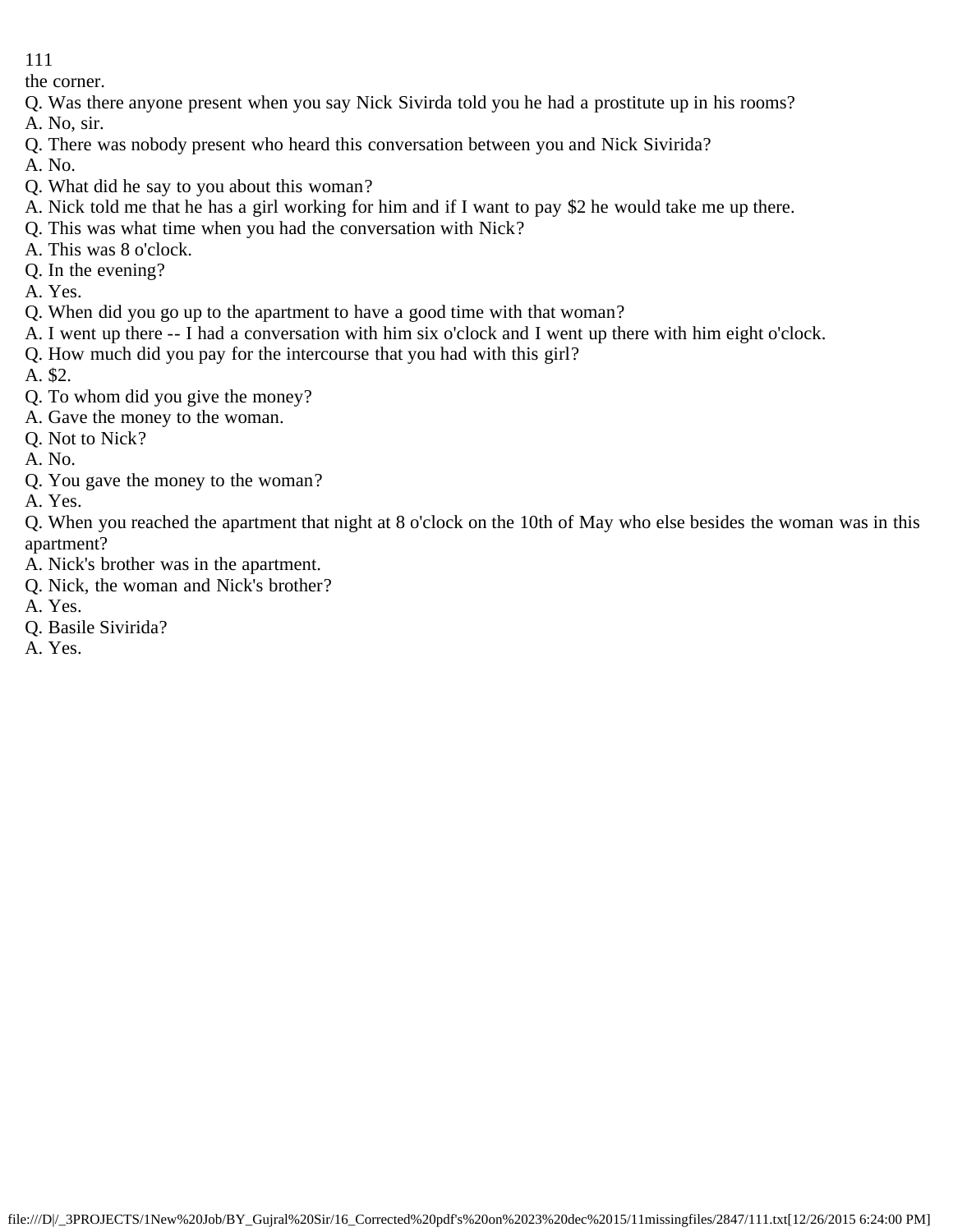- 112
- Q. You are sure about that?
- A. Yes, there was only three there.
- Q. In what language did you speak to this woman, the prostitute?
- A. I spoke to her in Jewish.
- Q. She did not speak English at all?
- A. No.
- Q. And in what language did you speak to Nick?
- A. I spoke to Nick in English.
- Q. Nick speaks English very well, doesn't he?
- A. Yes.
- Objected to. Overruled and exception.
- Q. He speaks English very well?
- A. He don't speak -- he speaks pretty fair.
- Q. When he testified in the Magistrate's Court against you and this defendant and the other defendant, he testified in English, didn't he?
- A. Yes.
- Q. He did not need an interpreter?
- A. No.
- Q. You say you paid this woman two dollars for one act of intercourse?
- A. Yes.
- Q. How long did you remain in Nick's apartment on the 10th of May?
- A. Remained there about ten minutes.
- Q. And did anyone else come into the apartment while you were there with this woman, Nick and his brother Basil? A. No.
- Q. When you returned to these premises on the 12th of May who was in the apartment besides this woman?
- A. His brother and Nick himself.
- Q. Nick and Basil?
- A. Yes.
- Q. Any one else?
- A. No, sir.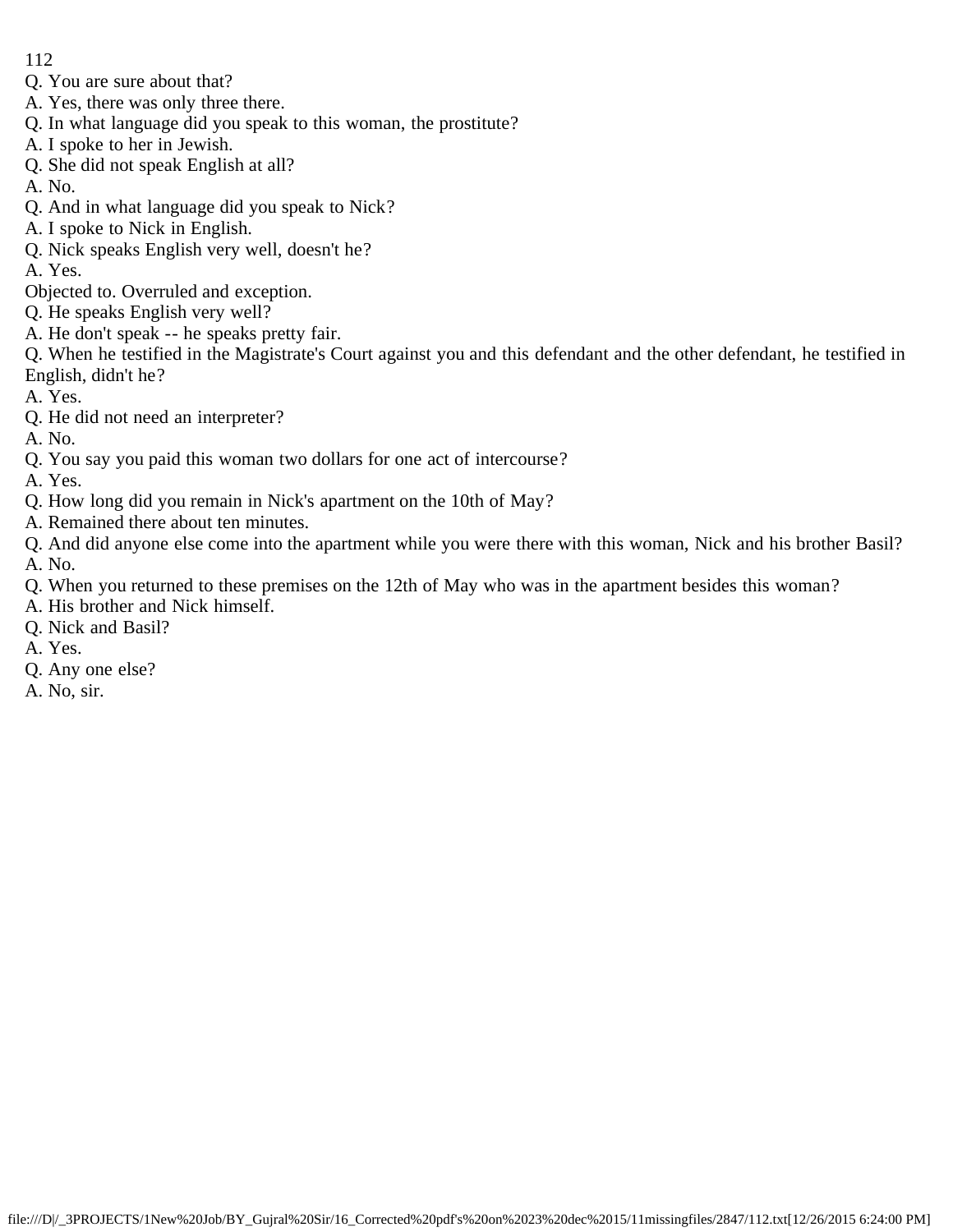- Q. What time did you go there on the 10th of May?
- A. The same time, eight o'clock.
- Q. How much did you pay for your act of intercourse then?
- A. This time I paid a dollar.
- Q. To whom did you give the money?
- A. I gave it to the woman.
- Q. Not to Nick?

A. No.

THE COURT: Mr. Cardone, you are going into purely a collateral matter. Assuming that Nick was a panderer or a procurer of women, assuming that he was the most abject human being, what difference would that make, except on the question of his credibility as a witness? Here is a man who takes the stand and tells you that he with others went to that place for the purpose of despoiling certain men of their money. So, why waste time on that.

MR. CARDONE: I only offer that testimony for the purpose of discrediting the witness, but I will not refer to it any more.

THE COURT: It will save time.

BY MR. CARDONE:

Q. When did Nick ask you to hold-up the woman with a thousand dollars?

A. It was on Wednesday.

Q. Did his brother Basil participate in the conversation about holding up this woman?

A. No.

Q. Nick did not let his brother hear anything about this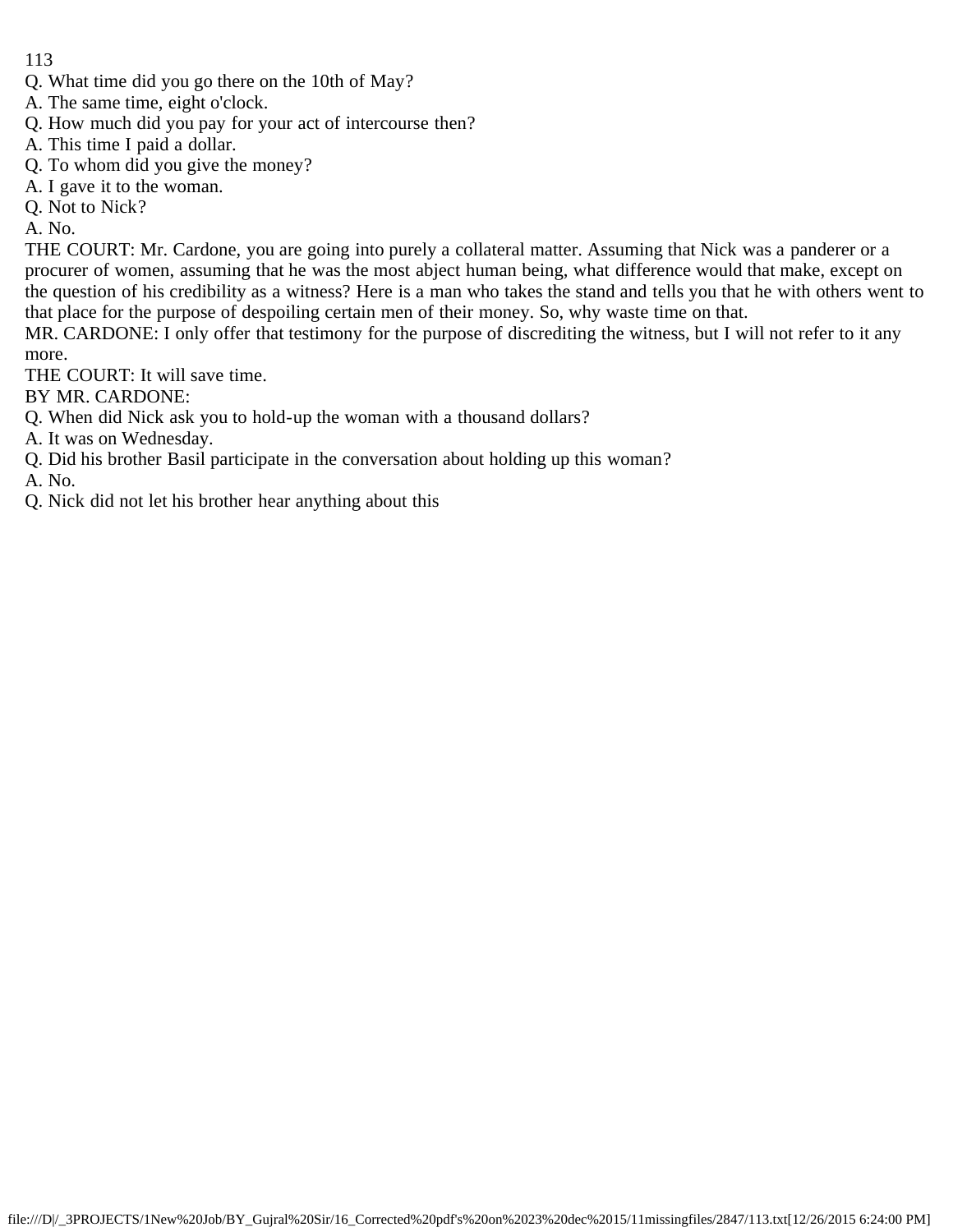alleged hold-up he wanted you to participate in about the woman?

- A. No.
- Q. He did not?
- A. No.
- Q. Now, where did Nick tell you this woman lived?
- A. Nick told me this woman lives on Madison Street. I don't know the number.
- Q. Did he tell you how much money she carried on her person?
- A. He told me she carried about a thousand dollars in her sock.
- Q. What did he tell you he wanted you to do to this woman?
- A. Wanted me to get her in a hallway or something and take her money.
- Q. Choke her, knock her down?
- A. Knock her down or something and take the money on her and I told him I would not do it.
- Q. You refused to hold up this woman?
- A. Yes.
- Q. And yet you did not refuse to go into Nick's house on Saturday night with these four men that you speak of?
- A. I did not refuse -- I just told them they would go in and I would stay outside and I would not go inside.
- Q. You were willing to hold up Nick and his friends who were playing cards and unwilling to hold up the woman whom Nick referred to, is that right?
- A. Yes, I was willing on that Saturday.

Q. How do you reconcile your going to Nick's house with these four men to hold up this place, with your refusal to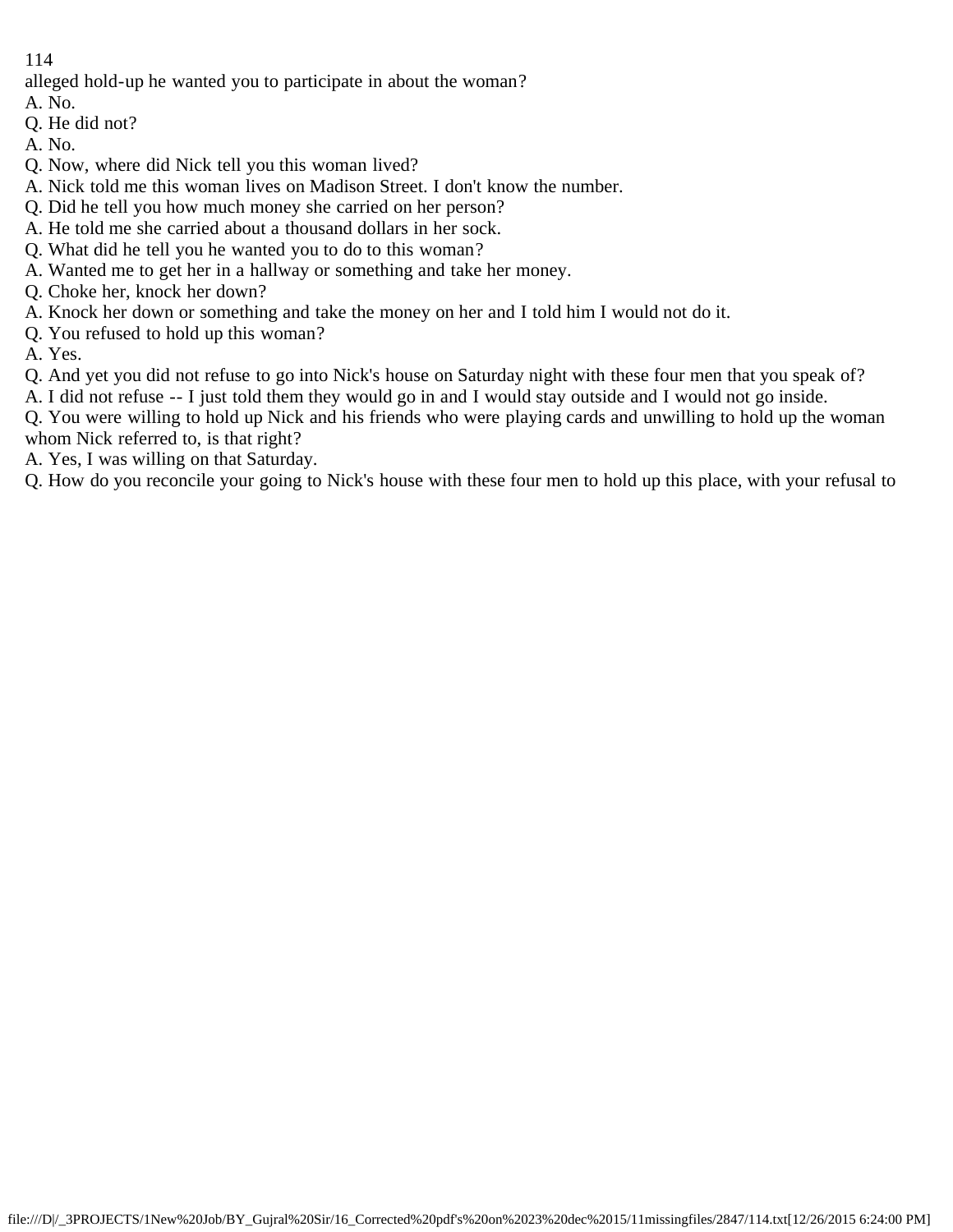hold up this woman?

Objected to. Sustained.

THE COURT: You may ask him why he did not go to the other place, but he does not have to reconcile it. You may prove the other fact.

- BY THE COURT:
- Q. The District Attorney wants to know why did you refuses to hold up the woman?
- A. Well, I had money at that time and did not want to do it. I never done anything before.
- Q. When you were out of money you were willing to do it at this place here?
- A. Yes.
- BY MR. CARDONE:
- Q. What time was it when you went to Nick's house on Saturday night, May 15?
- A. Eight o'clock.
- Q. What did you go up there first for?
- A. I went up there knowing he had a prostitute working for him and that was why I went up there.

Q. You went there Saturday night for the purpose of gratifying your sexual desires just the same as you had on two previous occasions, is that right?

- A. Yes.
- Q. Did you see the woman there on Saturday night?
- A. No.
- Q. Did you have a talk with Nick?
- A. No.
- Q. Did you say anything to a living soul in that room that night?
- A. No.
- Q. Why didn't you ask Nick where the woman was?
- A. Well, I seen she wasn't there and I said to myself I would not ask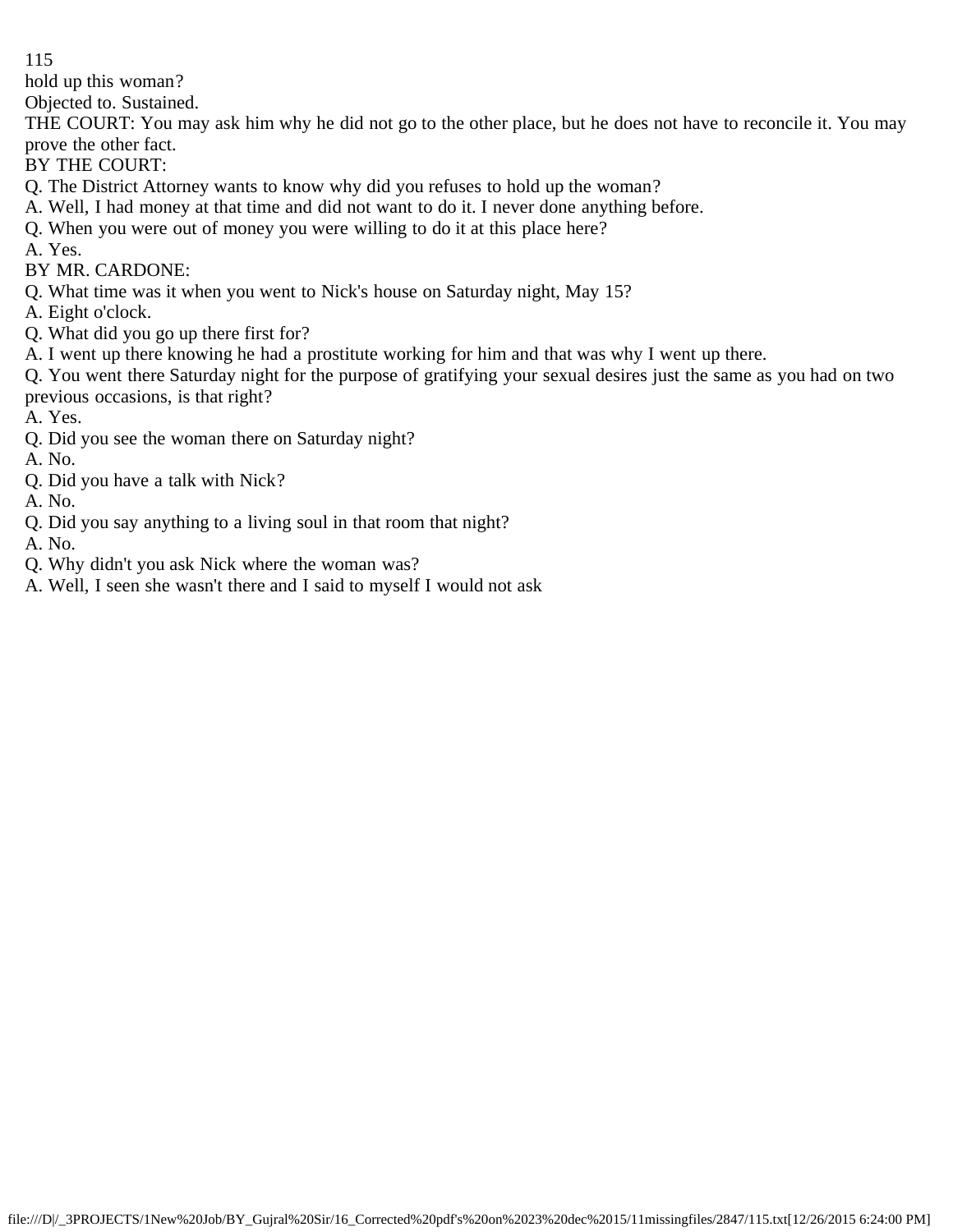him but I would go down.

- Q. You walked out without saying anything, is that so?
- A. Yes.
- Q. You had a plaster on your face?
- A. Yes.
- Q. That is true, you had a plaster on your face?
- A. Yes.
- Q. And you are known under the name of Squint?
- A. Yes.
- Q. Nick knows you and Basil knows you?
- Objected to. Overruled and exception.
- Q. Nick knows you?
- A. Yes.
- Q. And Basil knows you?
- A. I don't know who Basil is.
- Q. His brother?
- A. Yes.
- Q. Does his brother know you?
- A. Yes.
- Q. When you walked into the house looking for this prostitute, you saw they were gambling?
- A. Yes.
- Q. Did you see any money on the table?
- A. Yes.
- Q. How much money did you see on the table?
- A. I can't tell you how much I saw, but I saw change in dollar bills on the table.
- Q. Did the hold-up originate in your mind or was the hold-up suggested by someone else?
- A. Well, I told them fellows about the game and I told them fellows and they told me they were willing to go up there.
- Q. Did you suggest that hold-up to them, or did they suggest it to you?
- A. I told them about doing the job.
- Q. Where did you meet these men that you say you went with you to this house for the purpose of holding it up?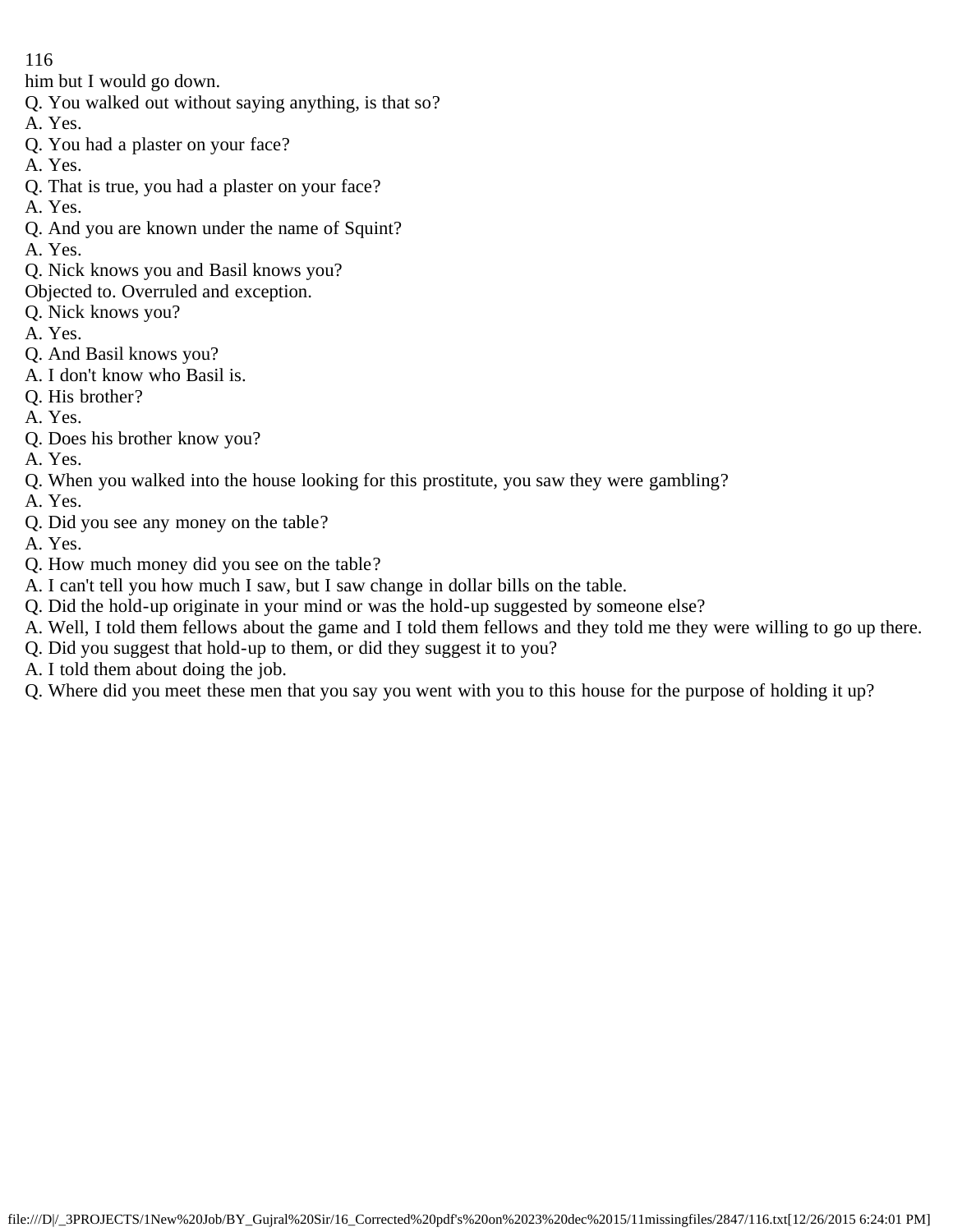- A. I met them on Henry and Pike.
- Q. On the street?
- A. Yes.
- Q. What time?
- A. This was about quarter after eight.

Q. Who was the first one of those four men that you have mentioned as the persons who were guilty of this hold up with you, that you met?

- A. A fellow by the name of Lobisch.
- Q. What is Lobisch's right name, true name?
- A. I don't know.
- Q. How long do you know him?
- A. I guess for about two months.
- Q. Where does he live?
- A. He lives some place on Cherry Street, I don't know his address.
- Q. What number?
- A. I don't know.
- Q. When did you see Lobisch before that night?
- A. Well, I saw Lobisch once before.
- Q. When?
- A. I can't remember the date when I met him.
- Q. You only have met him twice?
- A. Twice.
- Q. You spoke to him about holding up somebody and you only knew him twice, is that right?
- A. Twice.
- Q. Do you know where he is today?
- A. No.
- Q. When you wee arrested on the night of your arrest did you tell the police anything about these four men?

A. No.

Q. When you were arraigned in the Magistrate's Court the next morning, did you tell the clerk of the court anything about these four men?

- A. No.
- Q. Or the Magistrate?
- A. No.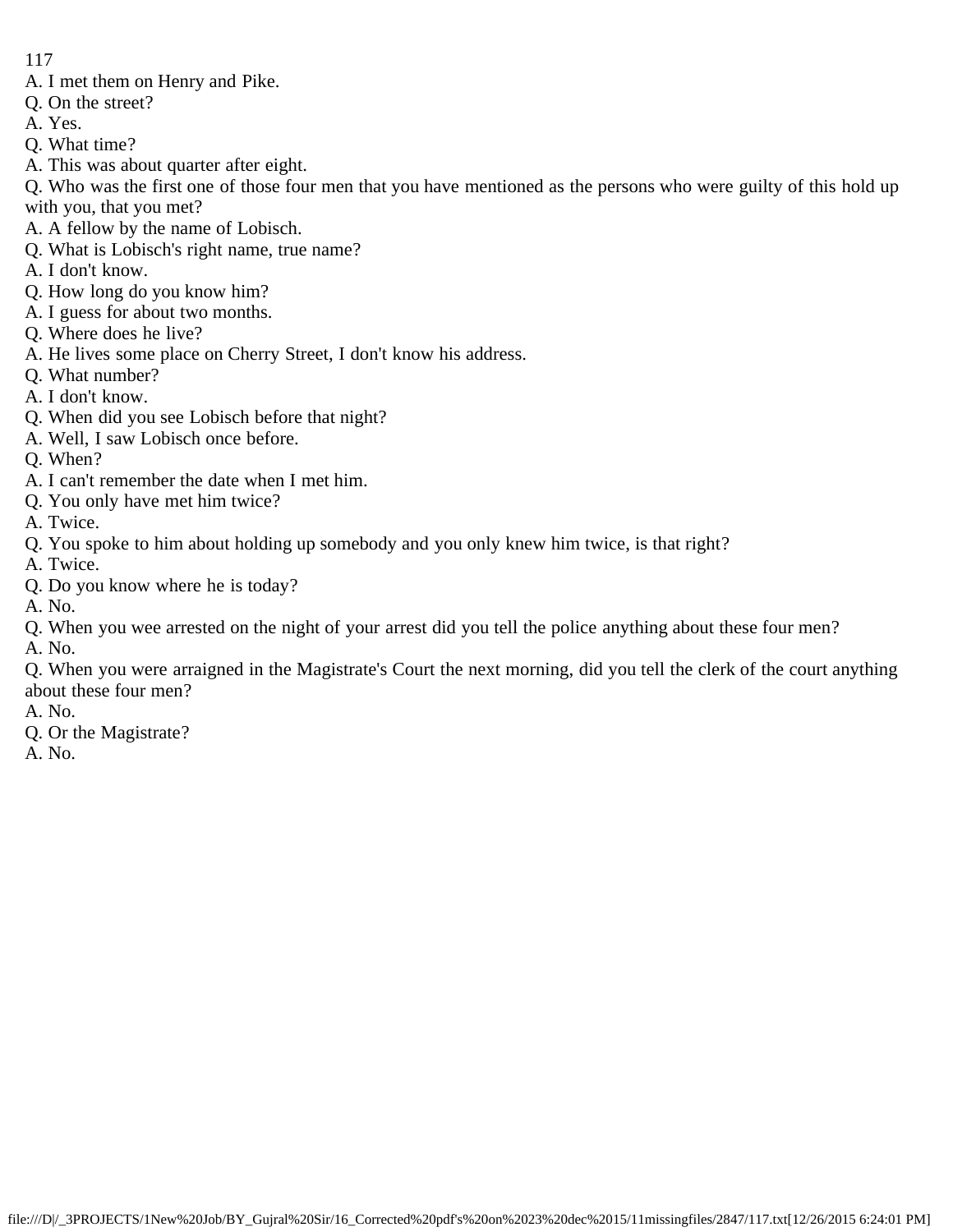- Q. When was the first time that you ever made a statement about these four men?
- A. Well, that was on June 6th.
- Q. You waited from the 15th of May until the 6th of June before you made your disclosure about these four men? A. Yes.
- Q. At no time did you send for the police to inform them that Behrman and Himmelstein were innocent and that they were lodged in cells in the Tombs?
- A. No, sir.
- Q. You knew they were innocent?
- A. Yes.
- Q. You knew the statement you had made in the Magistrate's Court that you were not guilty was false?
- A. Yes, sir, I knew it.
- Q. And you made that statement with intent to deceive and mislead the clerk of the court, is that right? Objected to. Overruled. Exception.
- Q. Didn't you, you made that statement with intent to deceive and mislead the clerk of the court?
- A. I don't know what you mean by that.
- Q. You mentioned the names of Jack Kiviat, and Lobish and Morris Silanter as the men implicated in the hold-up with you?
- A. Yes.
- Q. Who is the fifth man, give us his name?
- A. A fellow with dark complexion face and a gash on the left side of his face, I don't know his name.
- Q. Why don't you?
- A. I only know him for about a month.
- Q. Don't you know his name?
- A. No.
- Q. Don't you know where he lives?
- A. He lives in 27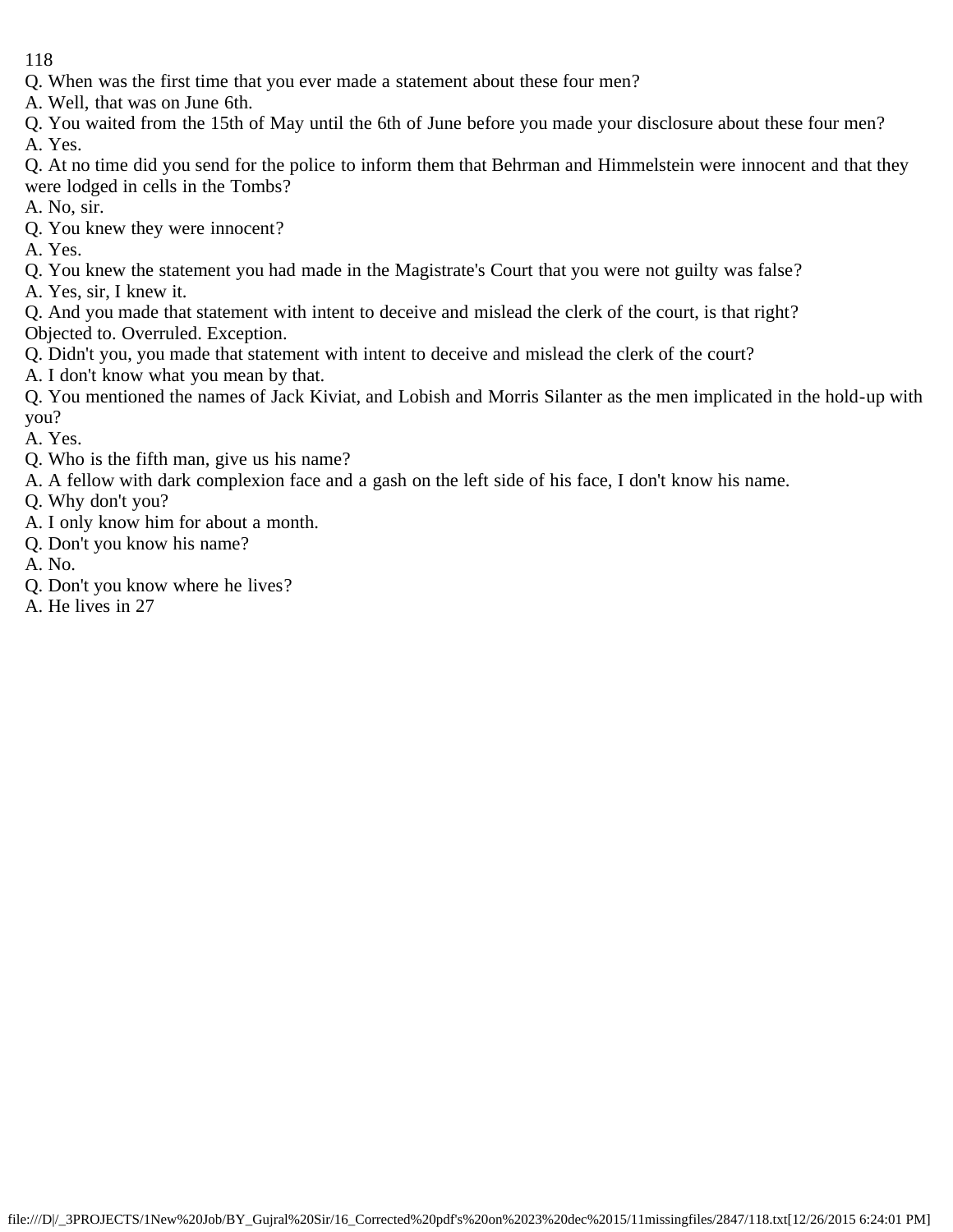Pike Street. I saw him go up there.

- Q. What is his nationality?
- A. Jewish.
- Q. You don't know his name?
- A. No.
- Q. Where did Morris Silanter live?
- A. He lived on Market Street, I don't know the number.
- Q. Why don't you know the number?
- A. I never was up to his house or any place. I don't know the number.
- Q. You don't know who the fourth man was?
- A. No, sir, I just know him by description but don't know his name.
- Q. When you spoke to Lobish about holding up this house, who was present besides Lobish?
- A. Jack Kivait and Morris Silanter and a fellow with dark complexioned face, they were all there, the four of them.
- Q. And who suggested getting the masks and the revolvers?
- A. Well, Lobish says that -- he said to the other three fellows, come on and we will go and get the guns and masks and told me to wait there.
- Q. Lobish said to the others they were going to go for the masks and the guns, is that right?
- A. Yes.
- Q. And you waited on the corner until they came back?
- A. Yes.
- Q. Did the four leave you?
- A. Yes.
- Q. Where did they go to?
- A. They went up Henry Street, I don't know where they went.
- Q. And you remained standing until they came back?
- A. Yes.
- Q. How long after they left you before they returned?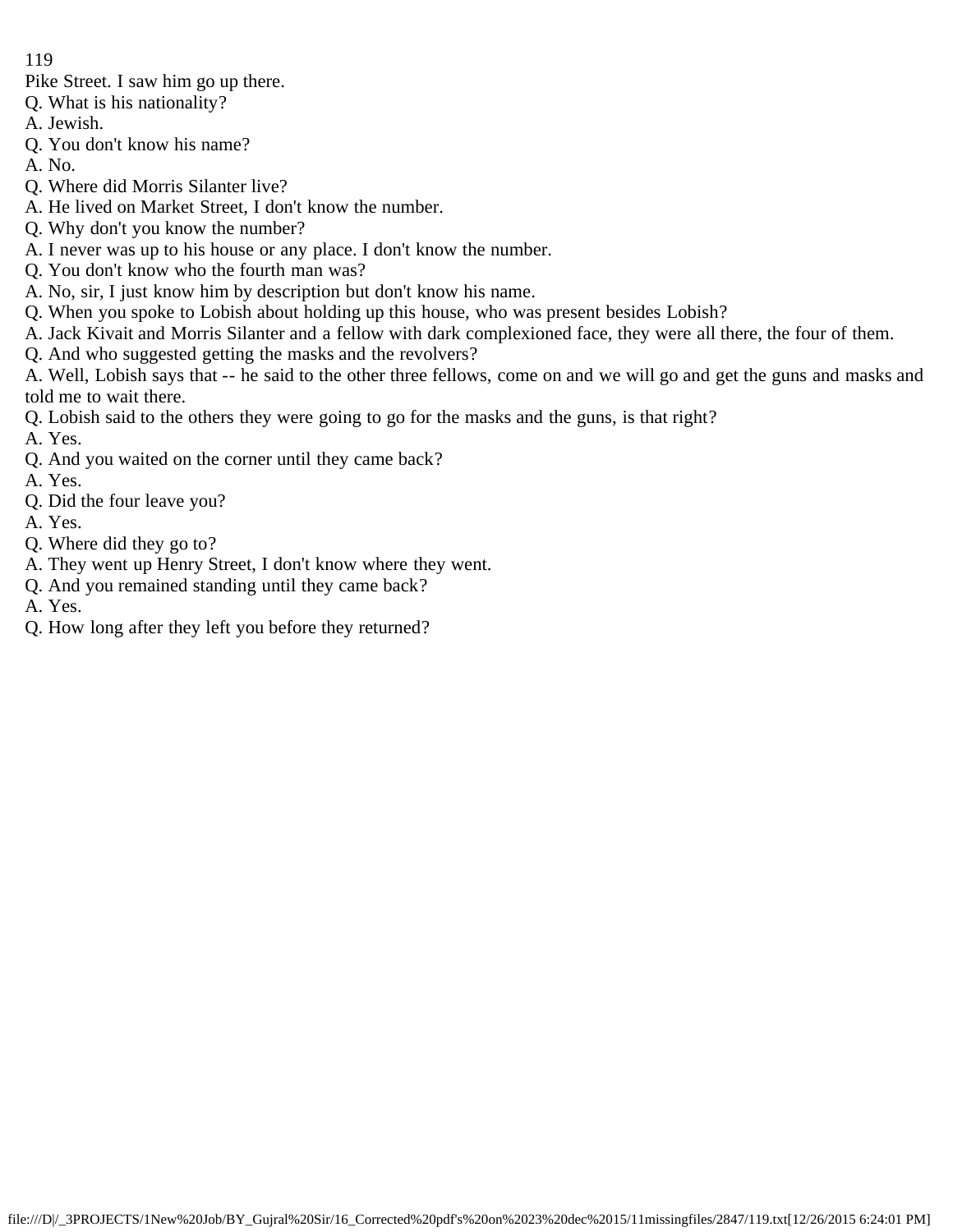- A. They returned in fifteen minutes.
- Q. Did they have the masks with them?
- A. Yes.
- Q. Did they take them out and show them to you?
- A. No.
- Q. Did they have revolvers?
- A. I don't know, I did not see them.
- Q. At any time did you see a revolver displayed by any one of those four men that you have mentioned? A. No.
- Q. How many masks did they bring back with them?
- A. Well, they had four masks.
- Q. Did you get a mask?
- A. No.
- Q. You agreed to go up into this house without a mask, is that right?
- A. Yes, I agreed to stand on the outside but I did not care to go inside.
- Q. You were not afraid, notwithstanding the fact that Nick and Basil knew you, that you might be recognized by some of these men?
- A. Well, I put my hand over my face and thought they would not recognize me.
- Q. You are willing to say now you did not go inside with these four men with a mask on and a gun, notwithstanding that three or four witnesses have sworn here that five men went in with masks and revolvers?
- A. No, they are lying.
- Q. They are lying and you are telling the truth?
- A. Yes.
- Q. What color were the masks?
- A. One was a black one. I seen him put on -- a pink one and two white ones.
- Q. A black, a pink and two whites?
- A. Yes.
- Q. You don't know where the other pink, one came from?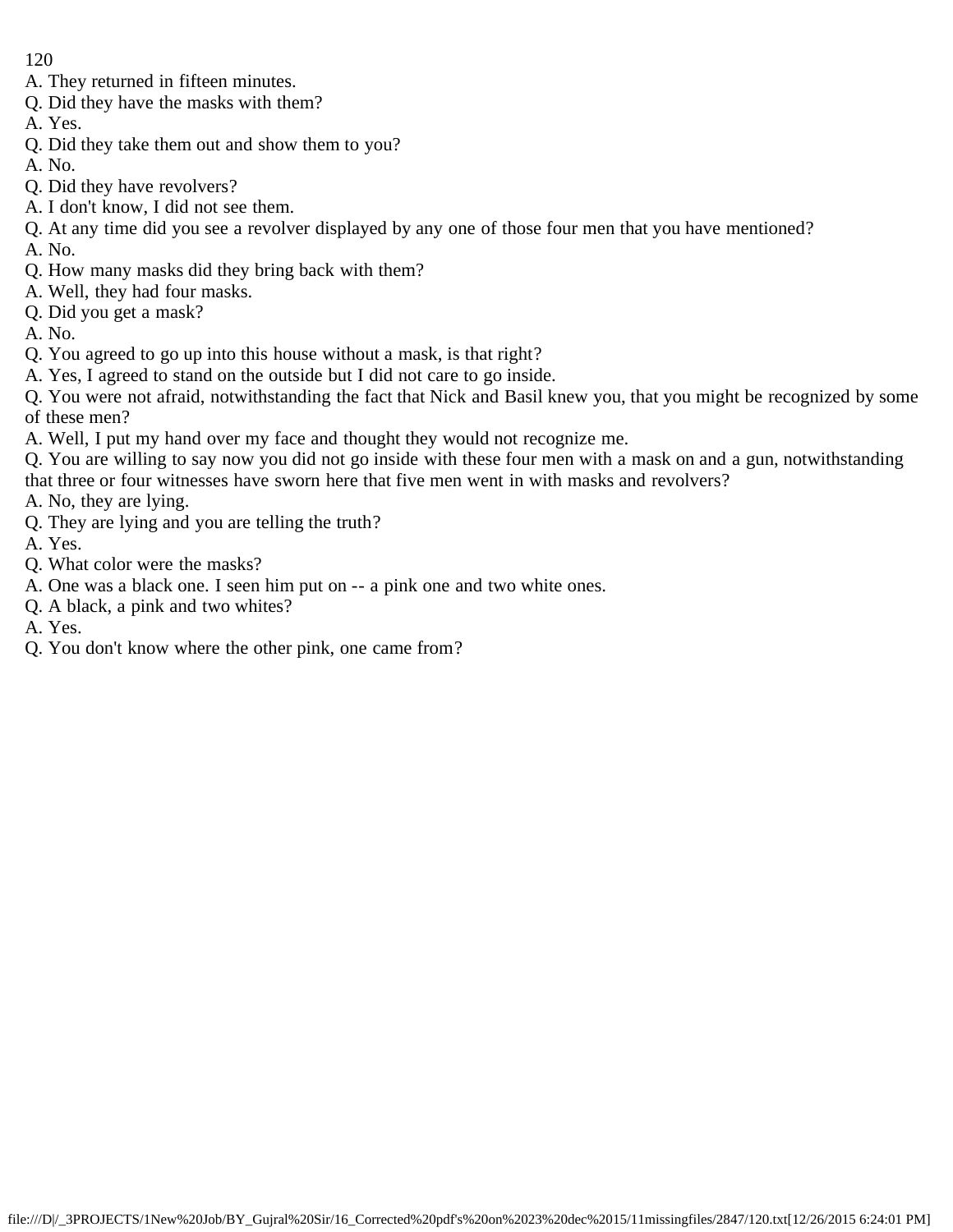A. No.

- Q. You had the plaster on your face when you went into this apartment the first time?
- A. Yes.
- Q. Do you know which one of these four men wore the different masks?
- A. No, sir, there was a little light in the hall and I did not see quick, because they put it on fast.
- Q. Who were the pink mask?
- A. I don't know, I think it was this fellow with the dark complexion face.
- Q. You don't know his name?
- A. No.
- Q. Who wore the black mask?
- A. This fellow by the name of Lobish.
- Q. What kind of a mask did you wear?
- A. I did not wear no mask at all.

Q. Now, when you went up to this apartment on the second occasion, how did you approach the door, how did you go towards the door?

- A. When was that?
- Q. On the second occasion when you went there with these four men?
- A. Well, I opened the door. I did not knock at the door but I opened it and they went right in.
- Q. Where did you sand in the hallway?
- A. I stood about two feet from the door on the outside.
- Q. How long were these men in that room before you heard shots fired?
- A. Well, they were in there about five minutes.
- Q. Didn't they put the masks on in the hallway?
- A. Yes.
- Q. And didn't they take out their revolvers in the hallway, if what you say happened, is true?

A. No.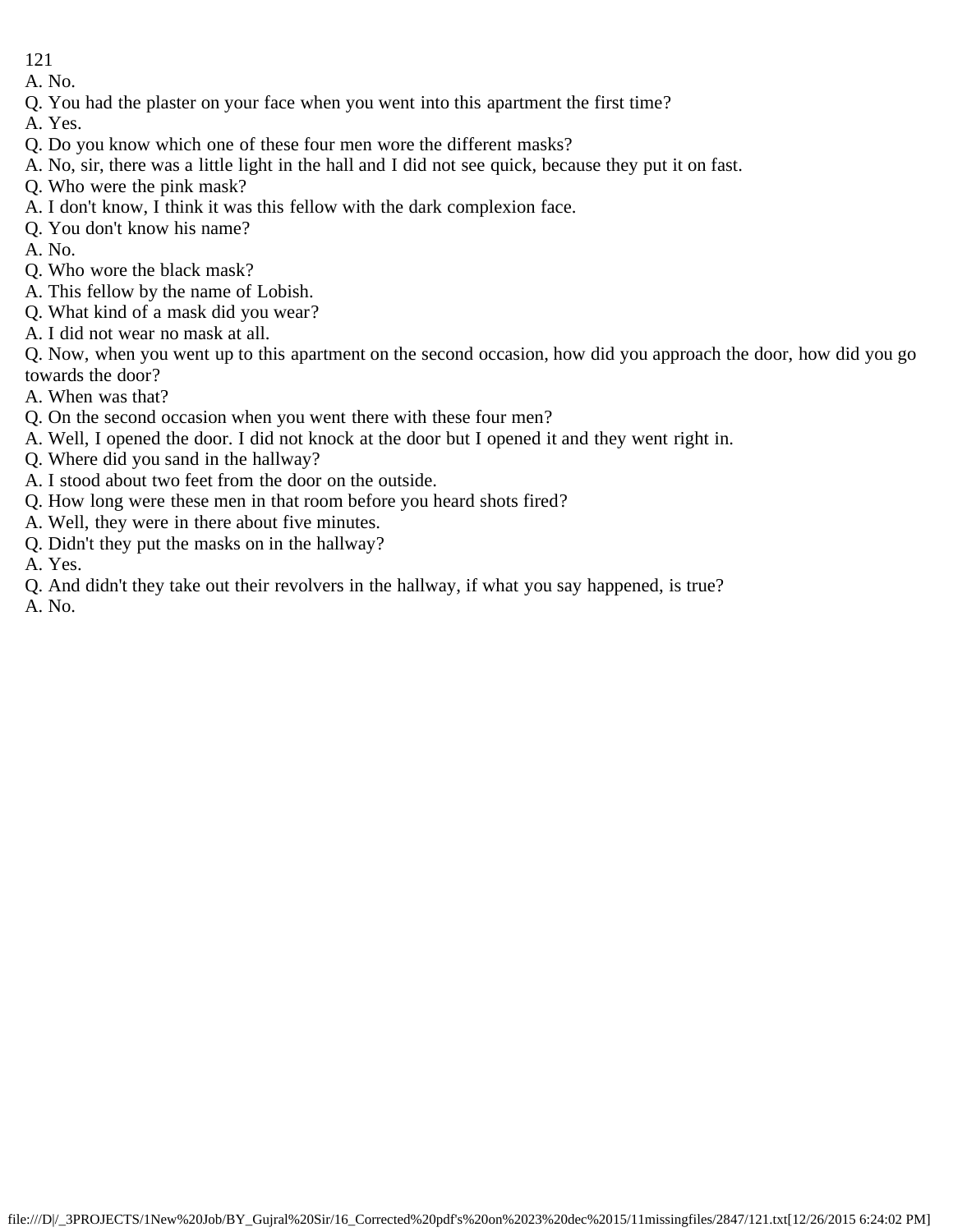- Q. They did not take out their revolver in the hallway?
- A. No.
- Q. You did not see the guns at all?
- A. No.

Q. While you were standing in the hallway after these four men had entered, what was the first thing that you heard said in the apartment?

- A. I heard somebody holler, put your hands up.
- Q. Who was it said that?
- A. Well, it sounds something like this fellow Lobisch's voice.
- Q. What else did you hear?
- A. I didn't hear nothing at all.
- Q. How soon after you heard the words, hold up your hands, did you hear the pistol shots fired?
- A. About three or four minutes later.
- Q. How many shots did you hear fired?
- A. I heard four shots fired.
- Q. Were they fired one after the other, fast, or were they fired intermittently?
- A. One after the other.
- Q. Did you hear anybody cry out that he was shot?
- A. No.
- Q. When the shots were fired, did you stand there?
- A. No, sir, when the shots were fired the door opened and I ran downstairs.
- Q. You ran downstairs?
- A. Yes.
- Q. Did you see them run out?
- A. No.
- Q. You ran first?
- A. I ran first.
- Q. You did not come out of the apartment?
- A. No, sir,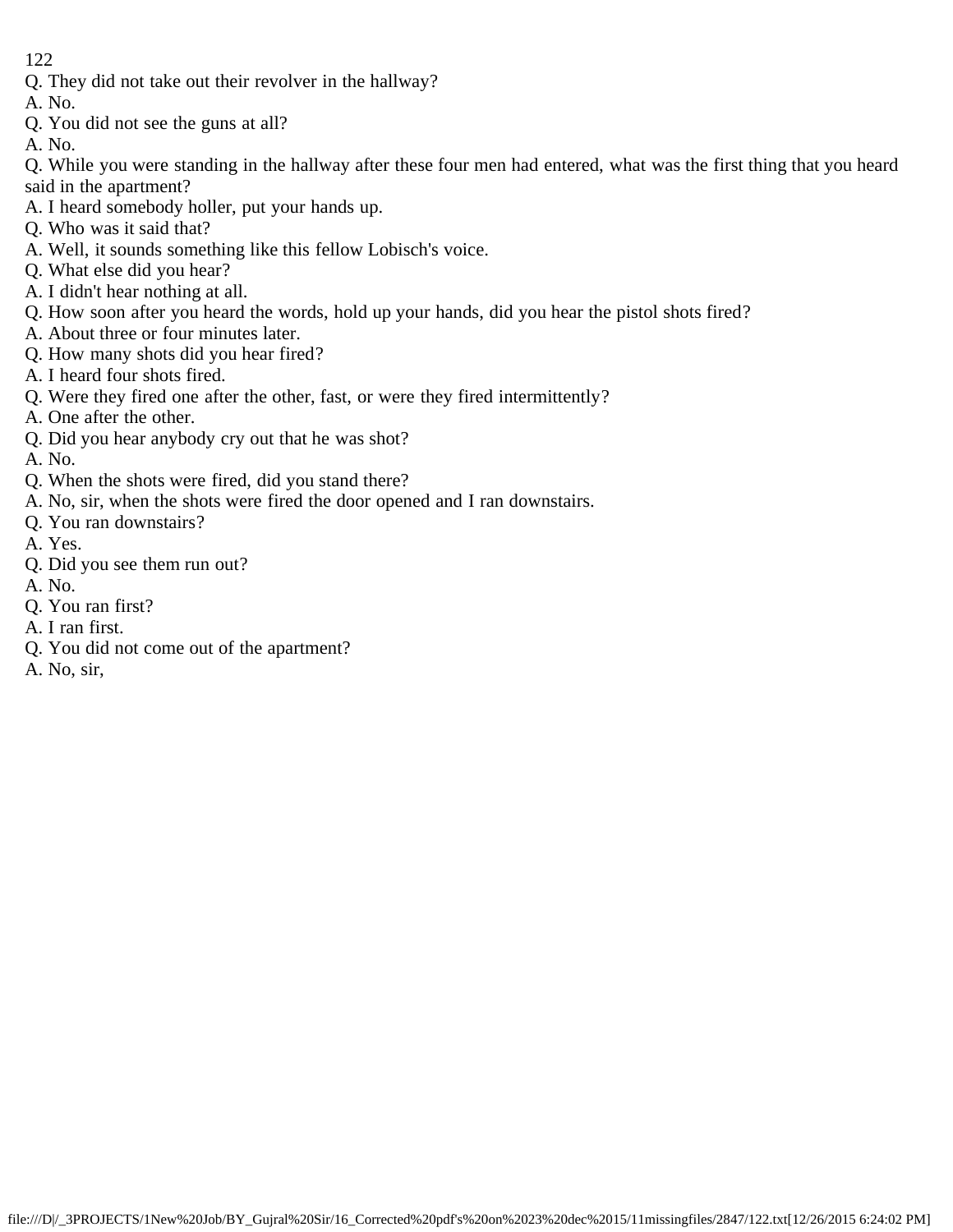I was outside.

- Q. You were never in the apartment that night?
- A. Never was inside.
- Q. When you opened the door did you look in?
- A. I put my hand over my face.
- Q. Did you look in?

A. No.

- Q. Who closed the door after these four men entered?
- A. I closed the door.
- Q. Did you open the door wide in order to permit these men to enter?
- A. I opened the door wide in order to let the four men go in.
- Q. Did they rush in or walk in one at a time?
- A. They walked in.
- Q. How long did it take you to open the door and shut it?
- A. Took me about two minutes.

Q. So you were standing in front of that door for two minutes with your hand over your face while these four men entered?

- A. Yes.
- Q. And you did not see what was going on inside?

A. No.

- Q. There was a light in the hallway?
- A. Yes.
- Q. There was a light in the room, there was, wasn't there?
- A. No, sir -- well, there was a light.

Q. You don't think they were playing cards in the dark, do you -- you were standing in front of this door for two minutes while, they were entering, but you remained there for an additional five minutes before any shots were fired and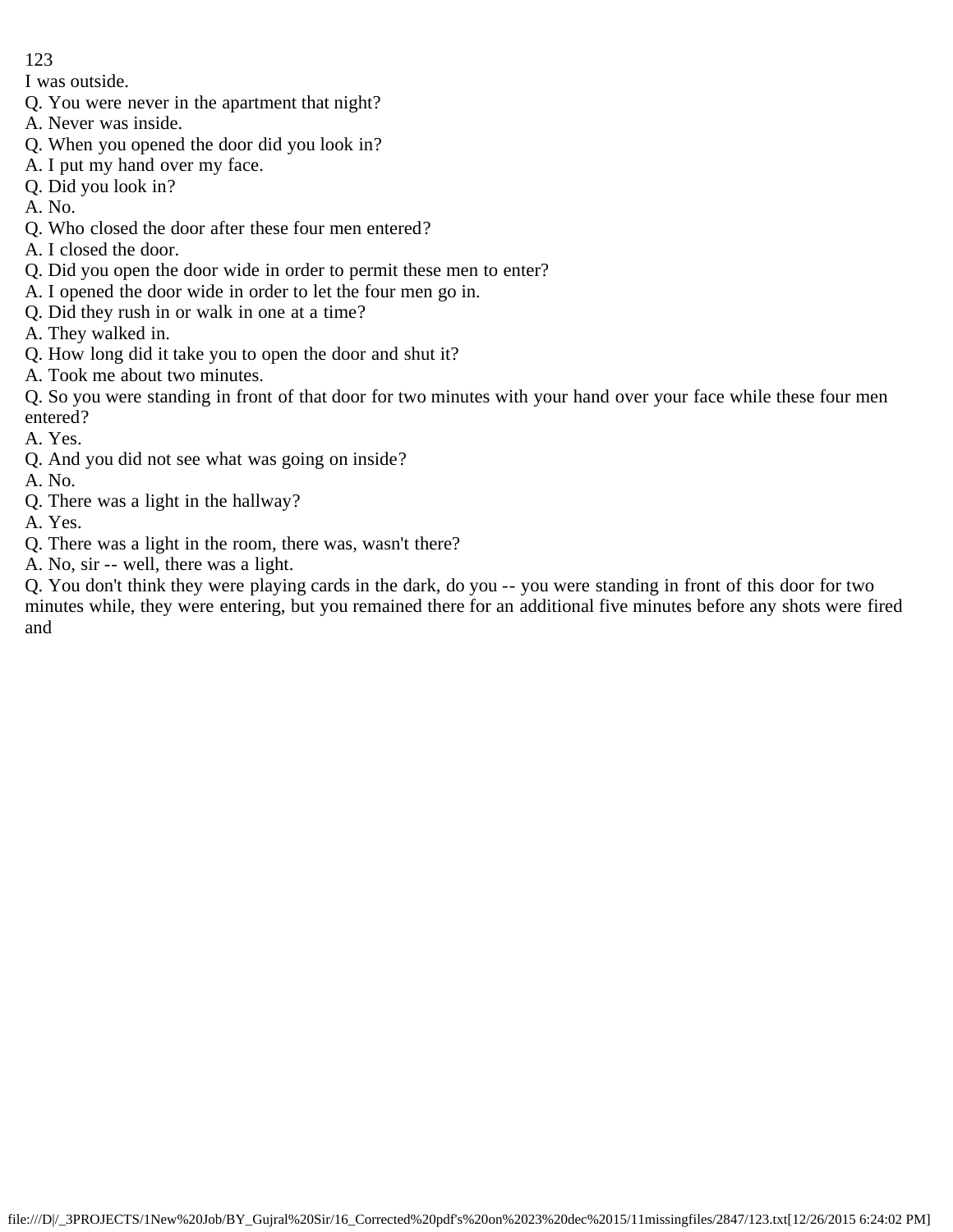then the shooting took place?

- A. Yes, sir, the shooting took place when I was in the hall five minutes.
- Q. These men all wore caps?
- A. Yes.
- Q. Everyone of them?
- A. Yes.
- Q. So did you?
- A. Yes.
- Q. Did you see any of those men run out with masks off their faces, after the shooting?
- A. No.
- Q. You did not see that?
- A. No.
- Q. Where did you run to?
- A. I ran down Pike Street -- down Henry Street until Pike.
- Q. Go on.

A. While passing up Pike Street I see this fellow by the name of Lobisch and this fellow with the dark complexioned face running up 25 or 27 Pike Street.

- Q. You saw Lobisch and this dark complexioned man running?
- A. Yes.
- Q. The fellow you don't know?
- A. Yes.
- Q. Is not that fifth man Behrman?
- A. No.
- Q. When you saw Lobish and this unknown man running through the street, did you see any revolvers in their hands?
- A. No, I only saw Lobish's head bleeding in the back.
- Q. Did you see any masks?
- A. No.
- Q. Did you see anybody pursuing these men?
- A. No.
- Q. Then you calmly and gently went to the corner of Madison and Pike and stood on the corner?
- A. Yes.
- Q. And you began to sing and hum a nice little tune?
- A. Yes, sir.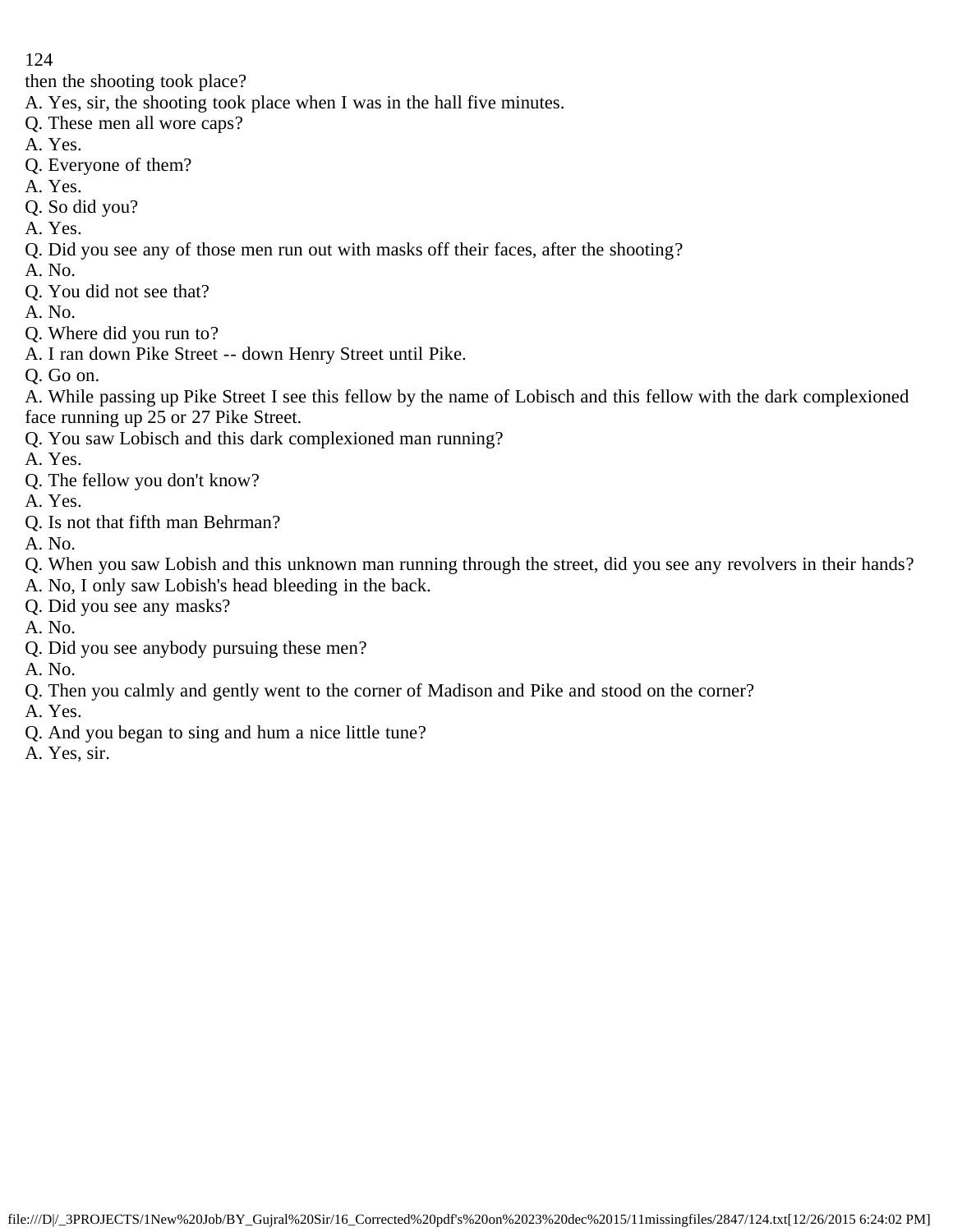MR. FELDMAN: There is no evidence there was a nice little tune, and I move to strike it out.

THE COURT: Strike it out.

- Q. You began to sing?
- A. No, I did not, I went over to him and I said hello, and asked him if he was working.
- Q. You saw Behrman immediately after the hold-up?
- A. After the hold-up.
- Q. Right on the corner?
- A. Standing on the corner speaking to the stand girl.
- Q. That was the first time you saw Behrman that night, right after the hold-up, on that corner?
- A. Yes.
- Q. You and Behrman began to sign?
- A. Well, yes, we started to sing. I said to him hello and asked him if he was working, and we started in to sing.
- Q. You had just gotten through with a hold-up and you began to sing a song?
- A. Yes.
- Q. You were feeling very cheerful?
- A. I was very cool. I did not know what happened inside.
- Q. You were very cool?
- A. Yes.
- Q. You were not excited?
- A. No.
- Q. You were enjoying yourself singing?
- A. Yes.
- Q. What were you singing?
- A. Well, I sang "Was there ever a pal like you" and "Just break the news to mother."
- Q. Behrman sang with you?
- A. Yes.
- Q. Sort of a duet -- there is nothing the matter with your head, you are all right mentally?
- A. Yes.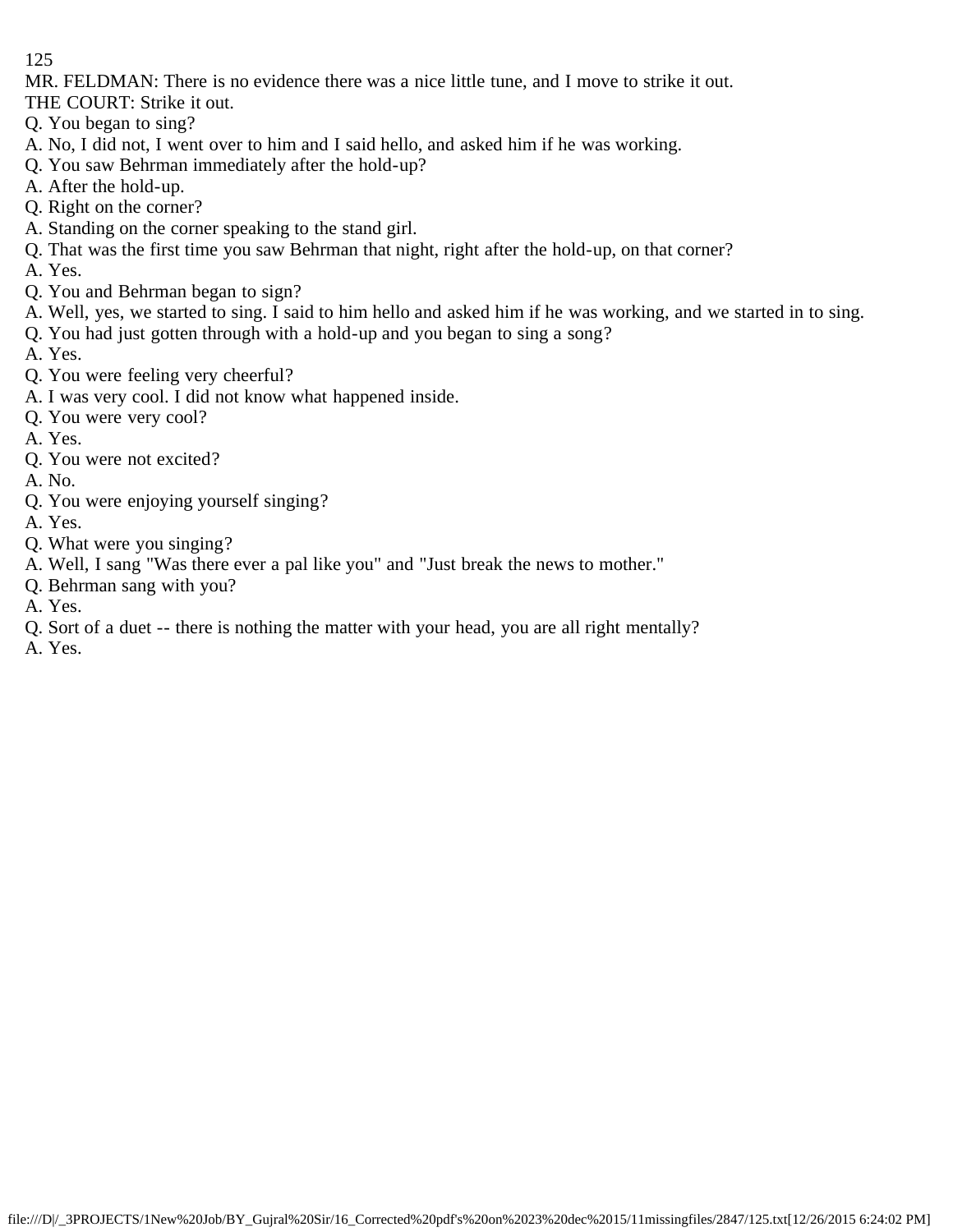Q. You are all right mentally, you are not insane?

A. Nothing is the matter with my head.

MR. FELDMAN: That is not a proper question put by the District Attorney.

MR. CARDONE: I will withdraw the question and answer.

Q. How long did you stand on that corner with the defendant Behrman before you and the defendant were placed under arrest by Detective Gray?

A. I stood there for about two hours.

Q. You were waiting around the neighborhood to find out what happened in that apartment, weren't you? A. No.

- Q. Weren't you afraid that you might be arrested for this hold-up?
- A. No, sir, I did not think they were going to identify me.
- Q. The Sam Himmelstein came over?
- A. Sam Himmelstein came over half past ten with a friend which I did not know his friend.
- Q. The hold-up happened what time?
- A. Quarter to nine to nine.
- Q. At half past nine Himmelstein came over and joined you and Behrman?
- A. Half past ten it was.
- Q. And Himmelstein went hom?
- A. Said to me hello and asked me if I was working and he went home.
- Q. And you and Behrman remained on the corner?
- A. Yes.
- Q. Did you go over to 27 Pike Street to find out about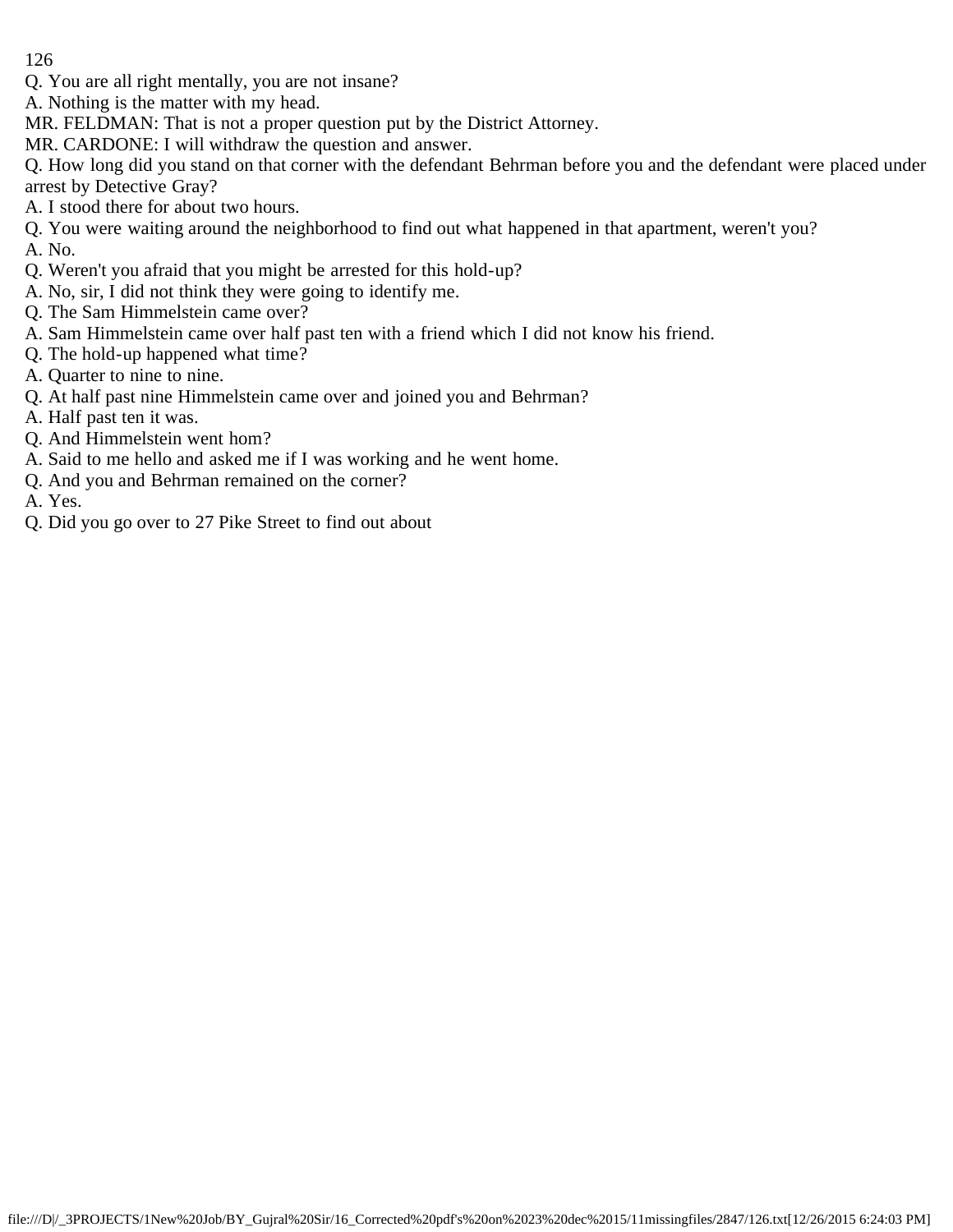Lobisch and this dark complexioned fellow?

A. No.

- Q. Now, this coat was worn by Behrman that night, wasn't it?
- A. Yes. (Referring to People Exhibit 1).
- Q. The coat with the cuts in it?
- A. Yes.
- Q. He had it on when you were at the stand?
- A. He had it on when I came over.
- Q. While you were in the Tombs, from the day that you were held by Magistrate Corrigan up to the present time, with whom have you been occupying your cell over there?
- A. Sam Himmelstein.
- Q. You and Himmelstein have been occupying the same cell?

A. Yes.

Q. Not with the defendant Behrman?

A. No.

Q. You have seen Behrman and you have seen Himmelstein practically every day?

Objected to. Overruled and exception.

- Q. You have seen Behrman and Himmelstein practically every day, while in the Tombs?
- Objected to. Overruled and exception.

Q. Haven't you?

A. yes, I seen him once in a while, but I don't see him every day.

Q. You knew from the night of this arrest, that the two men whom you claim were innocent, were walking around the yard over there and you could see them, you knew you could talk to them -- you could talk to Himmelstein, he was in the same cell with you?

A. Yes.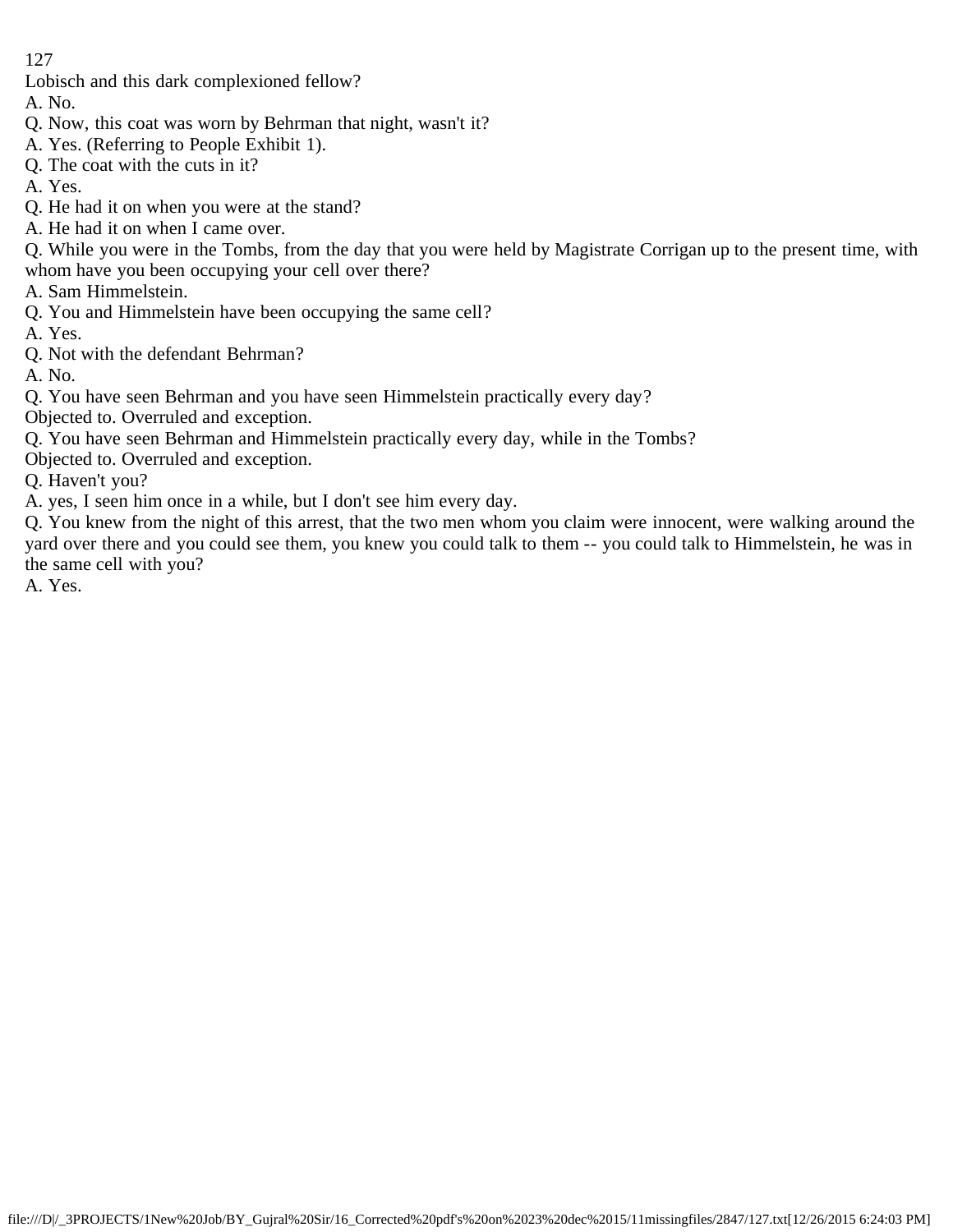Q. You knew when Himmelstein was arrested that morning at half past one, when they brought Himmelstein in the station house, that he was an innocent man, if what you say is true?

A. Yes.

Q. Why didn't you tell Detective Gray that you were the guilty one and that Himmelstein and Behrman were innocent? A. I figured these other four fellows would get me a lawyer or something and try to beat -- try to get me out of this case, and that was why I did not want to tell them.

Q. You were willing to have Behrman and Himmelstein stay in jail until you got ready to make up your mind to tell this story?

A. I figured while I was there awhile, that I got two innocent men with me and why should I let them go to jail when I knew they were innocent.

Q. Did you communicate with any representative of the District Attorney's staff, before you made your statement to Mr. Breitbart, the lawyer?

Objected to. Sustained.

- Q. Who was the first person you ever spoke to about Himmelstein and Behrman's innocence in this case?
- A. Well, I did not speak to nobody at all.
- Q. You wrote a letter?
- A. Wrote a letter.
- Q. To Mr. Breitbart?
- A. Yes.
- Q. That letter was written on the 8th of June and not 6th of June?
- A. On the 8th of June.
- Q. You wrote a second letter on the 10th of June?
- A. I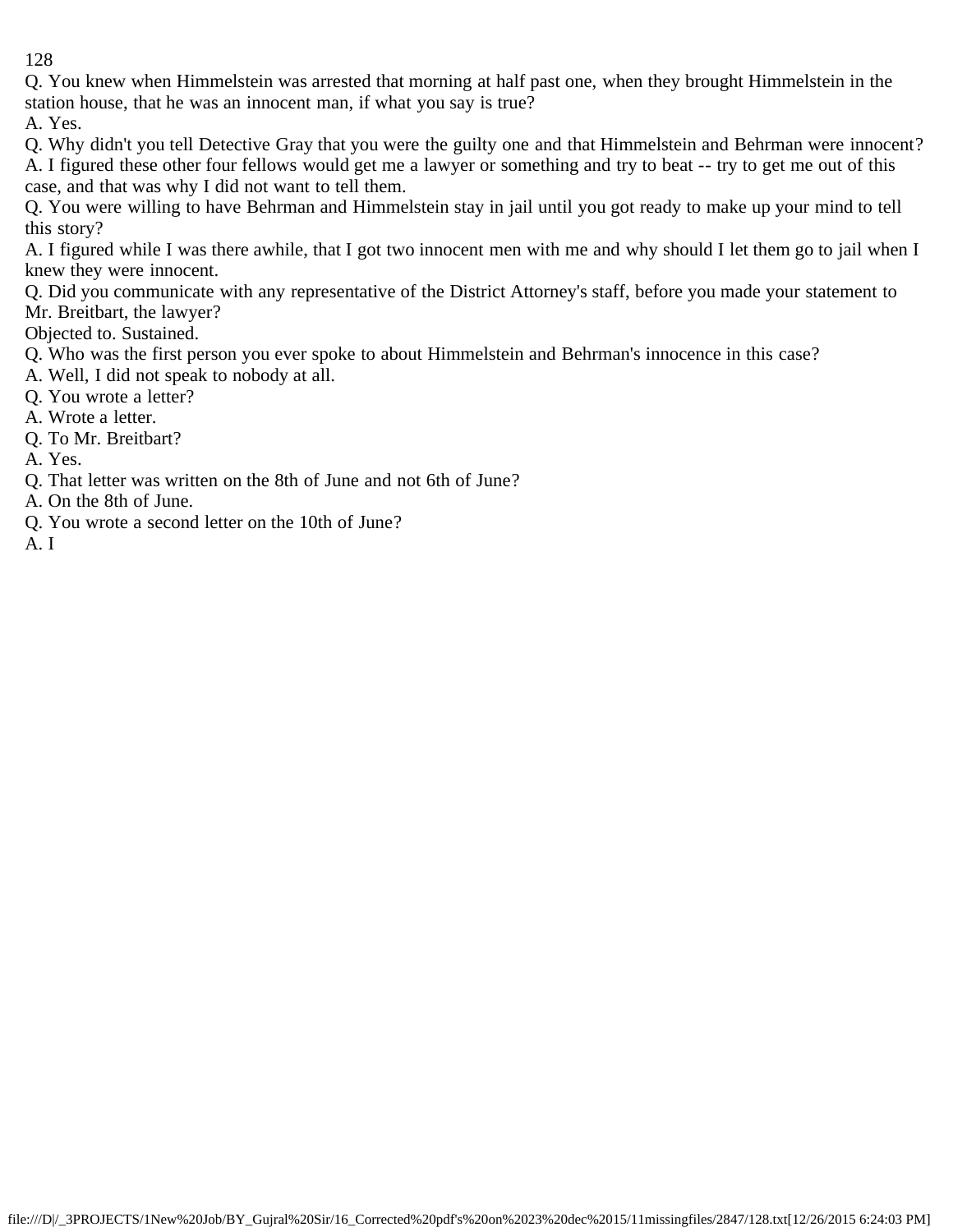- Q. When you wrote the letter what Hammelstein there?
- A. Himmelstein was sitting right next to me.
- Q. He was present when you wrote the letter?
- A. Yes.
- Q. Did he read the first letter?
- A. After I got through writing it he read it.
- Q. Did he dictate it?
- A. No, he did not say nothing about it.
- Q. Who wrote it, you or Himmelstein?
- A. I wrote it.
- Q. Did you see Behrman at any time and talk to him about the letter?
- A. After I wrote the letter, when I sent it to Mr. Breitbart I told him what I wrote.
- Q. You told Behrman when for the first time?
- A. I told Behrman, it was the 7th of June, I think it was.
- Q. The 7th of June you told Behrman that he was innocent, on the 7th of June, that was the first time?
- A. Yes.
- Q. When you wee brought down to the Tombs, what day was it -- you were held in the Magistrate's Court on the 19th of May?
- A. Yes.
- Q. You were brought down to the Tombs the same day?
- A. Thursday morning after.
- Q. The day after?
- A. The day after.
- Q. And you were put in the cell with Himmelstein immediately?
- A. Yes.
- Q. At no time from the 20th of May up to the 8th of June did you tell Himmelstein he was innocent of this charge?
- A. No, sir, I did not. I did not tell him anything about it,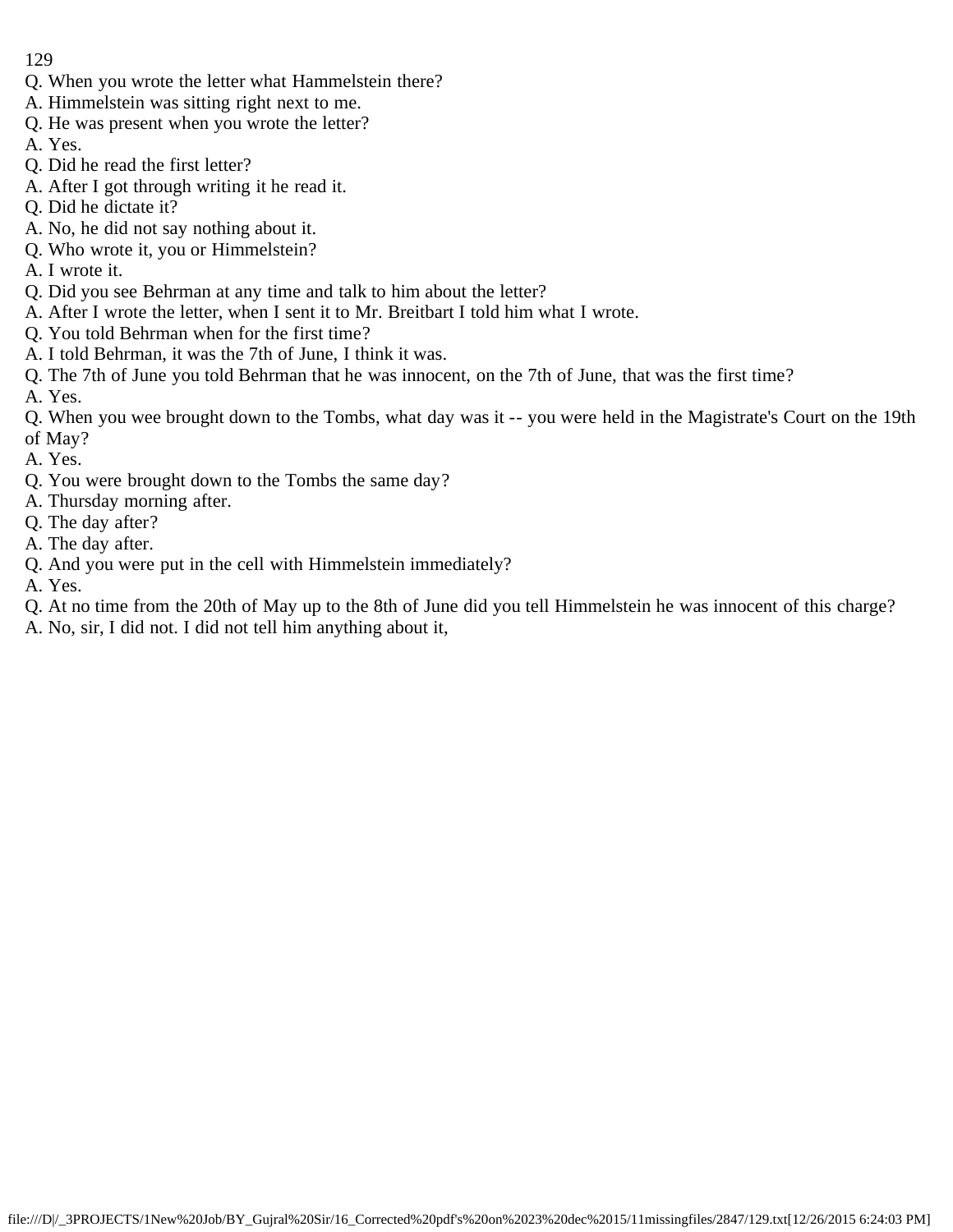because I knew he was innocent and I did not tell him nothing.

Q. Why did you wait so long before you made known the names of these four persons?

A. Well, I figured them fellows would get me a lawyer or something to get me out of this case.

Q. Did you wait so long because you wanted to give those men an opportunity to get away?

A. No.

Q. Why didn't you tell your story immediately on the night of your arrest?

A. Well, I just told you I figured on them to get me a lawyer and that was why I did not want to tell it.

Q. When Nick came along with Detective Gray, just at the time you were arrested, you walked up to Nick and you said what is the matter, didn't you?

A. No, sir, I did not walk up to him at all.

- Q. Nick walked up to you with the police officer?
- A. No, Nick stood on the corner and says to Roy, I was the first fellow and Robert Behrman was not with me.
- Q. He said Robert Behrman was not with you and yet they arrested Behrman?

A. Yes.

- Q. In the station he said Behrman was one of the men?
- A. He was the first one to identify him and when he said so the other fellows said no, too.
- Q. The other fellows were not in the room when Nick identified this defendant, they were not in the same room?
- A. Yes, the three of them were in the room. Nick came over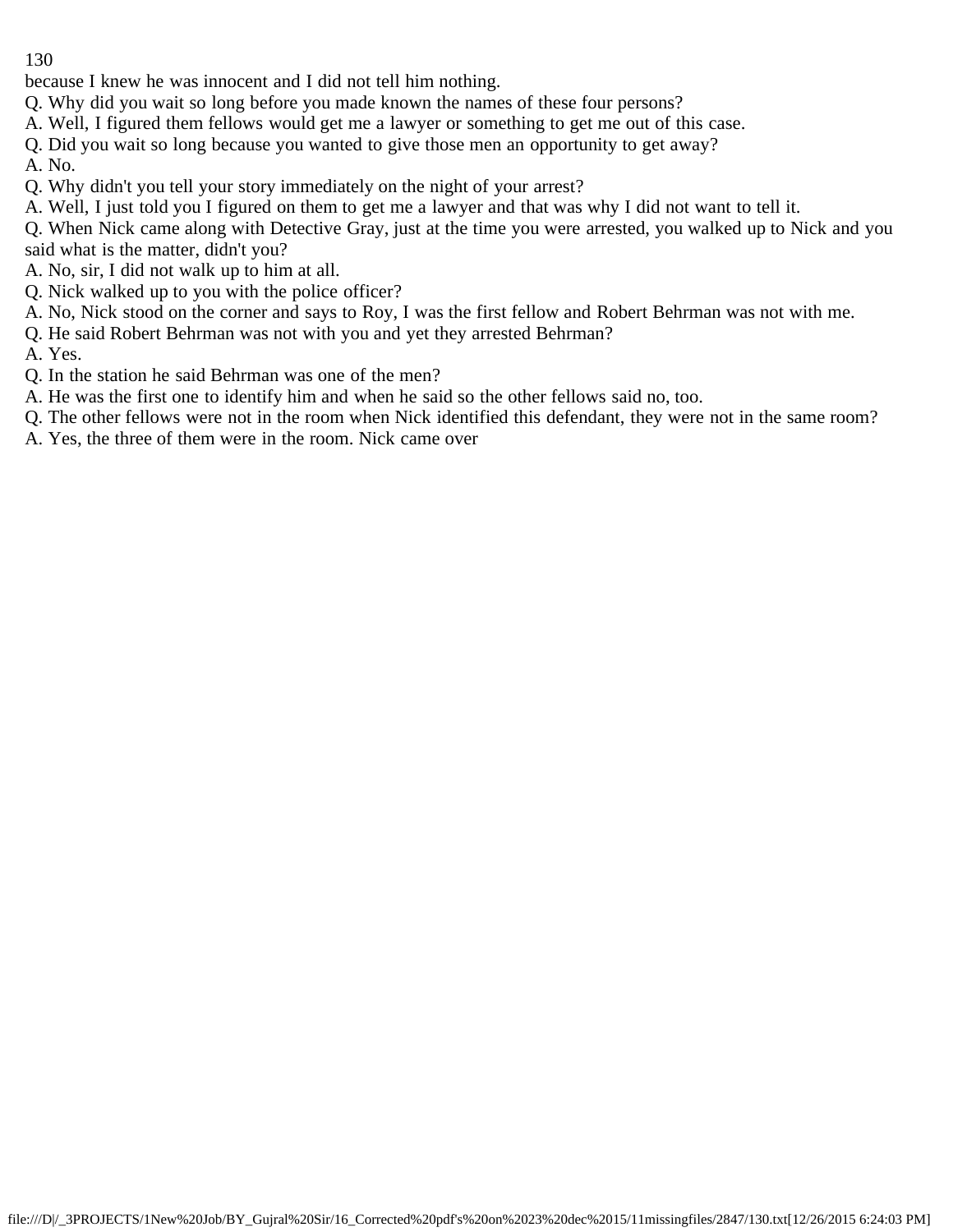first and then the other two came over.

Q. You say that Nick said Behrman was not one of the men, but he did say he was one of the men in the station house?

- A. Yes, sir, in the house he said it but did not say it in the street.
- Q. How soon after you were arrested at the street corner did you go to the station house?
- A. About half an hour.
- Q. It was a half an hour after that that Nick said that Behrman was in this stick-up?
- A. Yes.
- Q. The coat that Behrman wore that night was slashed?
- A. Yes, sir, it was knitted up.
- Q. It was cut and the cuts were sewed?
- A. Sewed up, yes.
- Q. Himmelstein is a little fellow, isn't he?
- A. Yes.
- Q. What visitors have you had in the Tombs since you have been incarcerated there?
- A. I have had visits from my brothers and sisters and nobody else but my brothers and sisters.
- Q. Is that all?
- A. Yes.
- Q. Nobody came to see you outside of your brother and sisters?
- A. Only my brother and sisters>
- Q. You say you are 17 years of age?
- A. I am getting 18 years October.
- Q. How old is Behrman?
- A. I don't know.
- Q. How old is Himmelstein?
- A. I don't know.
- Q. Did you communicate with any of these four men which participated in this hold-up with you, Kiviat and Silvanter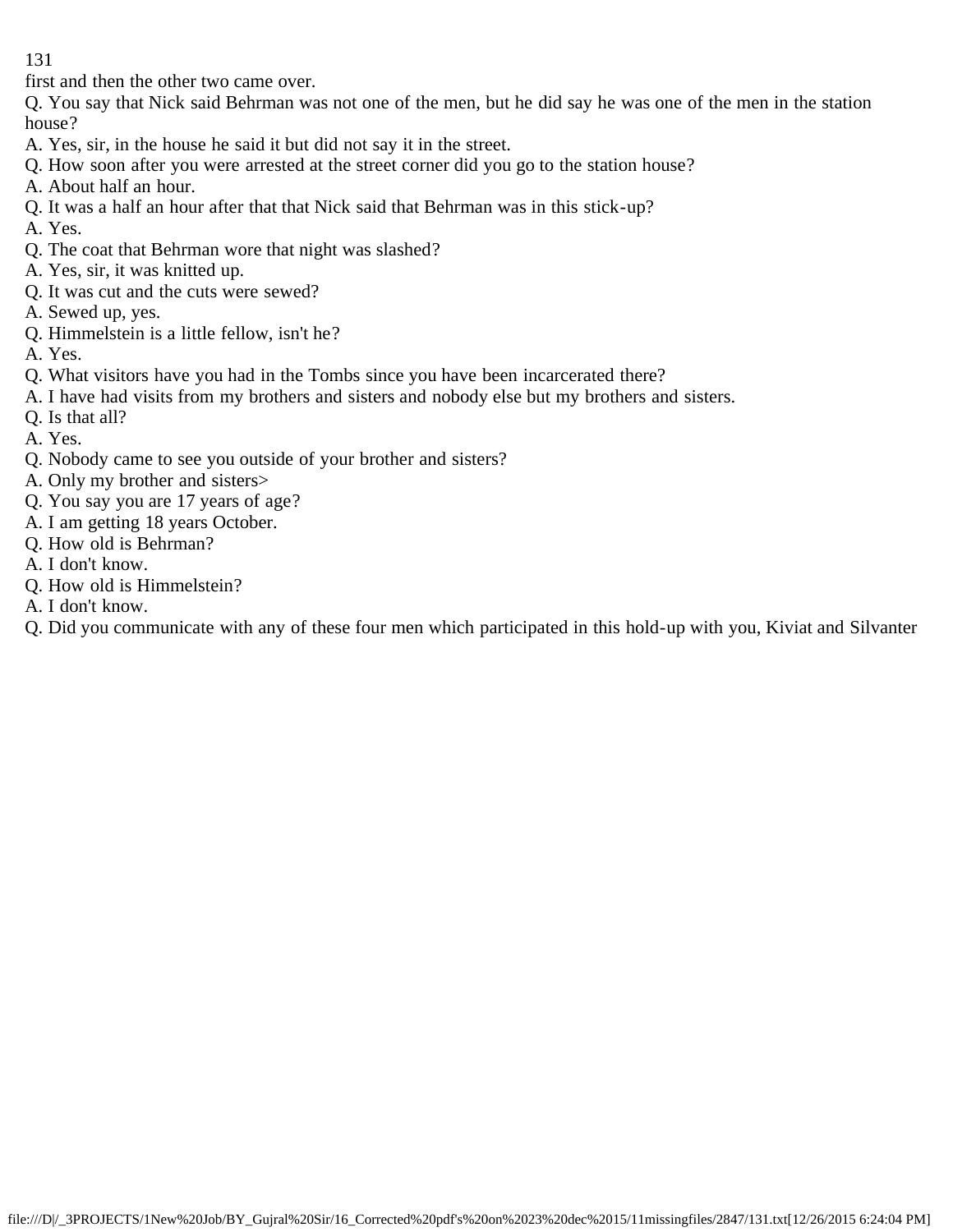and the dark complexioned fellow or Lobisch, you never wrote to them?

A. No, since I was arrested I did not see them at all.

Q. Did not send anybody to see them?

A. No.

Q. Did not tell anybody you were going to equal upon them?

A. No.

REDIRECT EXAMINATION BY MR. FELDMAN:

Q. I show you a couple of letters and I ask you if they were written by you, look at them carefully?

THE COURT: The letters are admissible under the case of the People against Katz.

MR. CARDONE: Do you admit those letters?

THE COURT: Yes.

MR. CARDONE: I object.

THE COURT: Objection overruled.

Q. Look at them, are they yours?

A. Yes.

Q. Look at the other one?

MR. CARDONE: Those are self-serving declarations written by a co-defendant.

THE COURT: This would be a self-serving declaration if he were on the stand himself.

MR. CARDONE: Is not the subject matter of the testimony this witness gives the evidence that should be admitted and not the letters. He has practically testified to everything contained in the letters.

MR. FELDMAN: I offer them in evidence.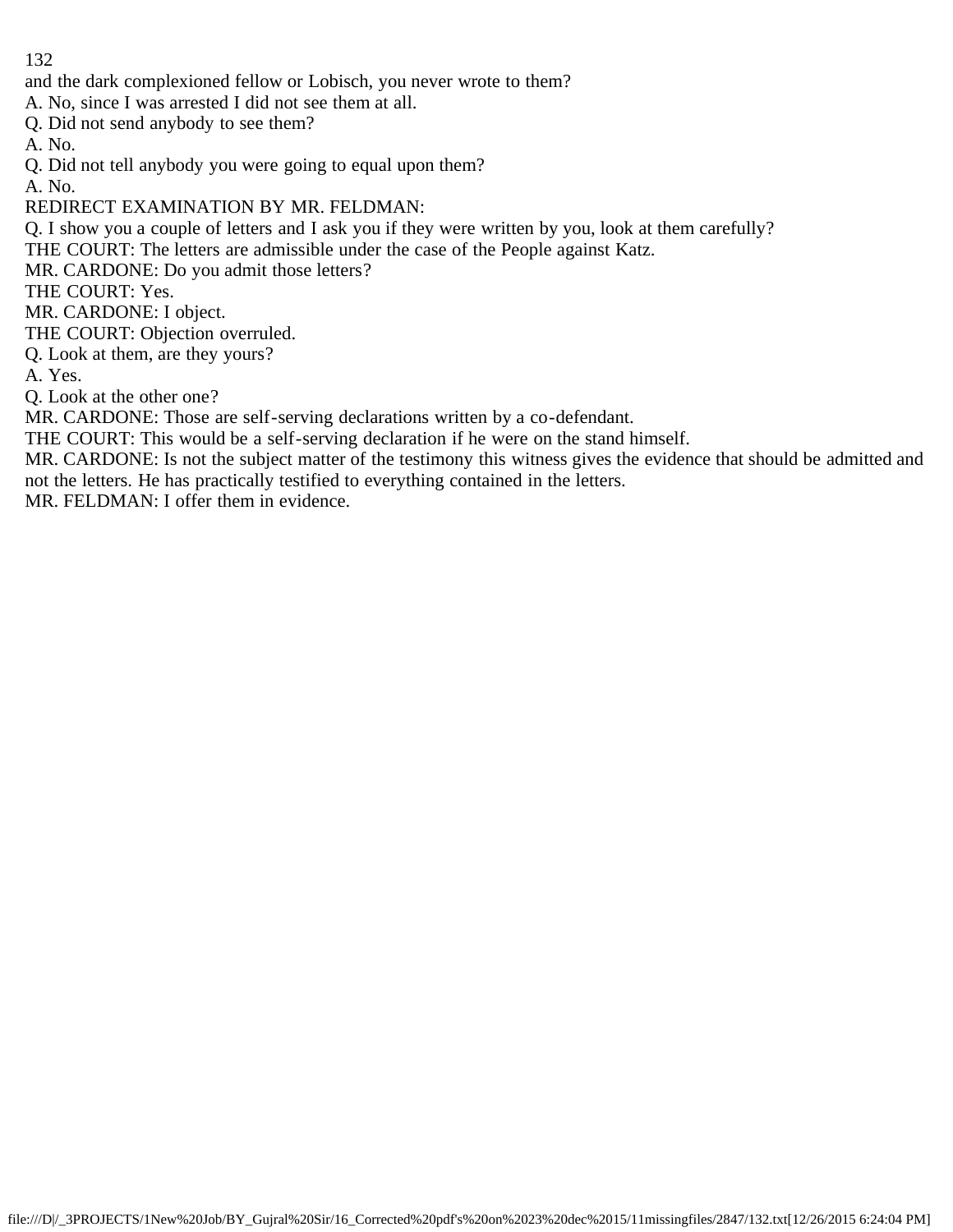MR. CARDONE: But I do not want to keep anything from the jury.

THE COURT: It is not in general permissible to support a witness by evidence that he has made former statements similar to his testimony, but, when his testimony is charged to have been given under the influence of some improper or interested motive, or to be a recent fabrication, and in other like cases, it may be shown that he made similar statements before the motive existed or before there could have been any inducement to fabricate. Of course, the ultimate arbiters of this question will be the jurors, but Mr. Feldman has the right to show that long prior to this occurrence he related circumstances as he does now.

MR. CARDONE: You mean subsequent to the occurrence.

THE COURT: Yes. You are now impugning his motive. Your argument is that this defendant and the witness are friends and he is assuming the responsibility for the act.

MR. CARDONE: I contend also the statement made by this witness is so distant and so remote from the actual time when the occurrence took place as to discredit him.

THE COURT: That will be a question for you to argue to the jury, but that does not render this statement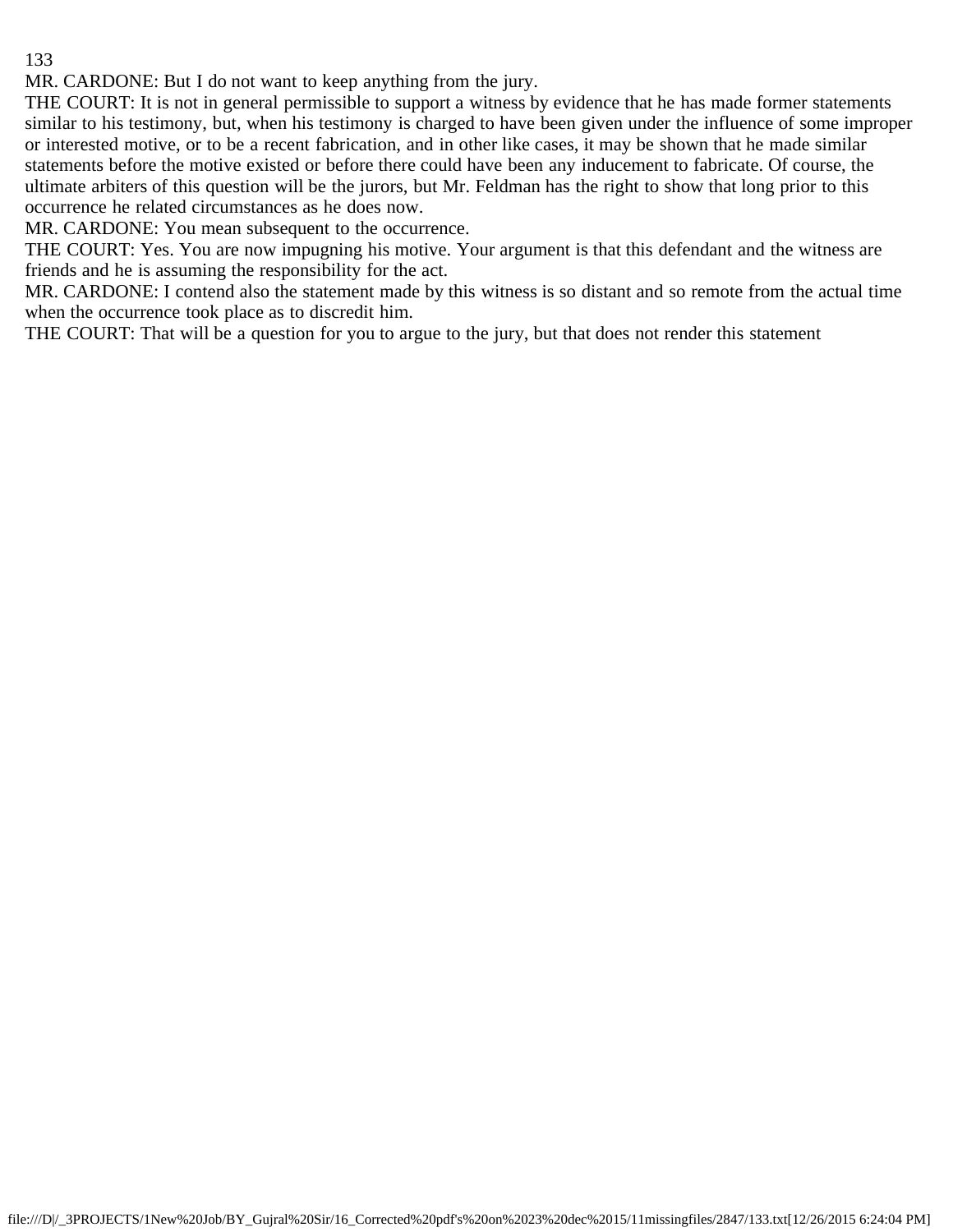inadmissible.

MR. CARDONE: I will look at the letters. I have no objection to having the letter of June 8th read to the jury or the other letter.

The letters are marked in evidence Defendant's Exhibits A and B.

(Mr. Feldman reads Exhibits A and B to the jury)

BY MR. FELDMAN:

- Q. Tell me, did you see Officer Gray in the District Attorney's office?
- A. Well, the first time when he brought me over that was when I saw him.
- Q. Do you remember the first time you were brought over--whom did you see there?
- A. Well, I was brought -- I was not brought over to his place, but to a different District Attorney.
- Q. Mr. Tekulsky, did you see there Mr. Tekulsky, a gentleman at the desk?
- A. With dark face.
- Q. Yes.
- A. Yes, he was there.
- Q. And do you remember seeing Officer Gray?
- A. Yes.
- Q. You remember seeing me?
- A. Yes.
- Q. We had a conversation together?

A. Yes.

- Q. Did you give the names to Officer Gray at that time in my presence?
- A. Yes.
- Q. You remember that?
- A. Yes.
- Q. Did you tell him who they are?

A. Yes.

- Q. Did you tell him where they could be located?
- A. Yes.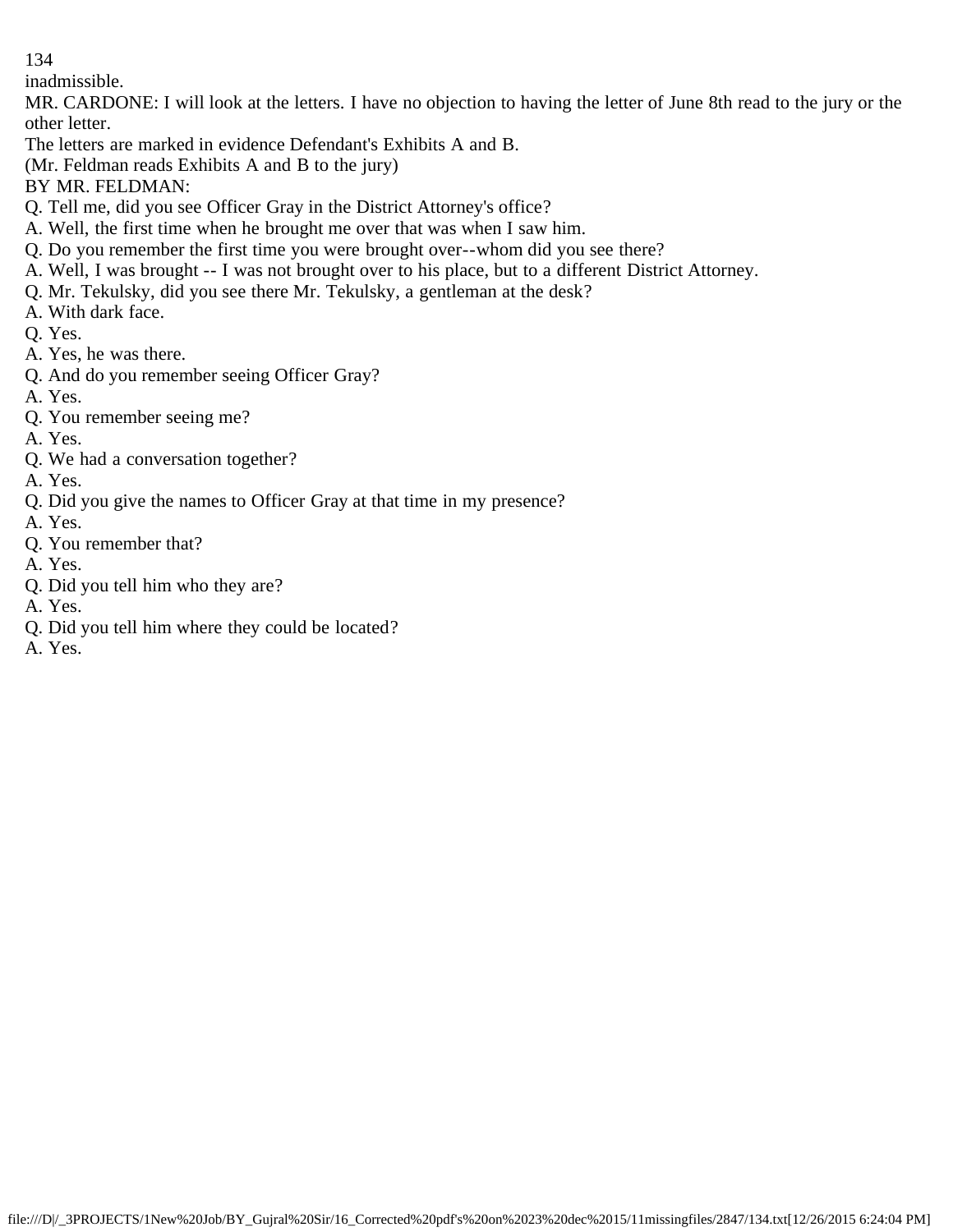- Q. Could you give me some description of the man Lobish?
- A. He is a white, pale faced fellow.
- Q. A tall fellow or a short fellow?
- A. Short.
- Q. Dark or light?
- A. Light complexion.
- Q. Did you tell that to Officer Gray?
- A. Yes, he said he knows him himself.
- Q. He told you that he knows him himself?
- A. Yes.
- Q. Did you give the name of Kivait?
- A. Yes.
- Q. Did you describe him to him?
- A. Yes.
- Q. And he made the same remark that he knows him?
- A. No, he did not say he knows Kiviat.
- Q. He does not know Kiviat?
- A. Yes.
- Q. Did you tell him where Kiviat could be found?
- A. Yes.
- Q. Where?
- A. I gave him his address where he lived.
- Q. Did you give a description of the other two?
- A. I told him where they hung out, where he could get the other two.
- Q. Do you remember him sitting there and marking everything down?
- A. Yes.
- Q. That was the first time you were taken over?
- A. Yes.
- Q. The second time you were taken over to Mr. Cardone's office, do you remember that?
- A. Yes.
- Q. Who was there?
- A. Some officer came over and brought me over to his office.
- Q. Who was there, Mr. Cardone, yourself?
- A. Mr. Cardone and myself and the officer and the stenographer.
- Q. I was not there at that time?
- A. No.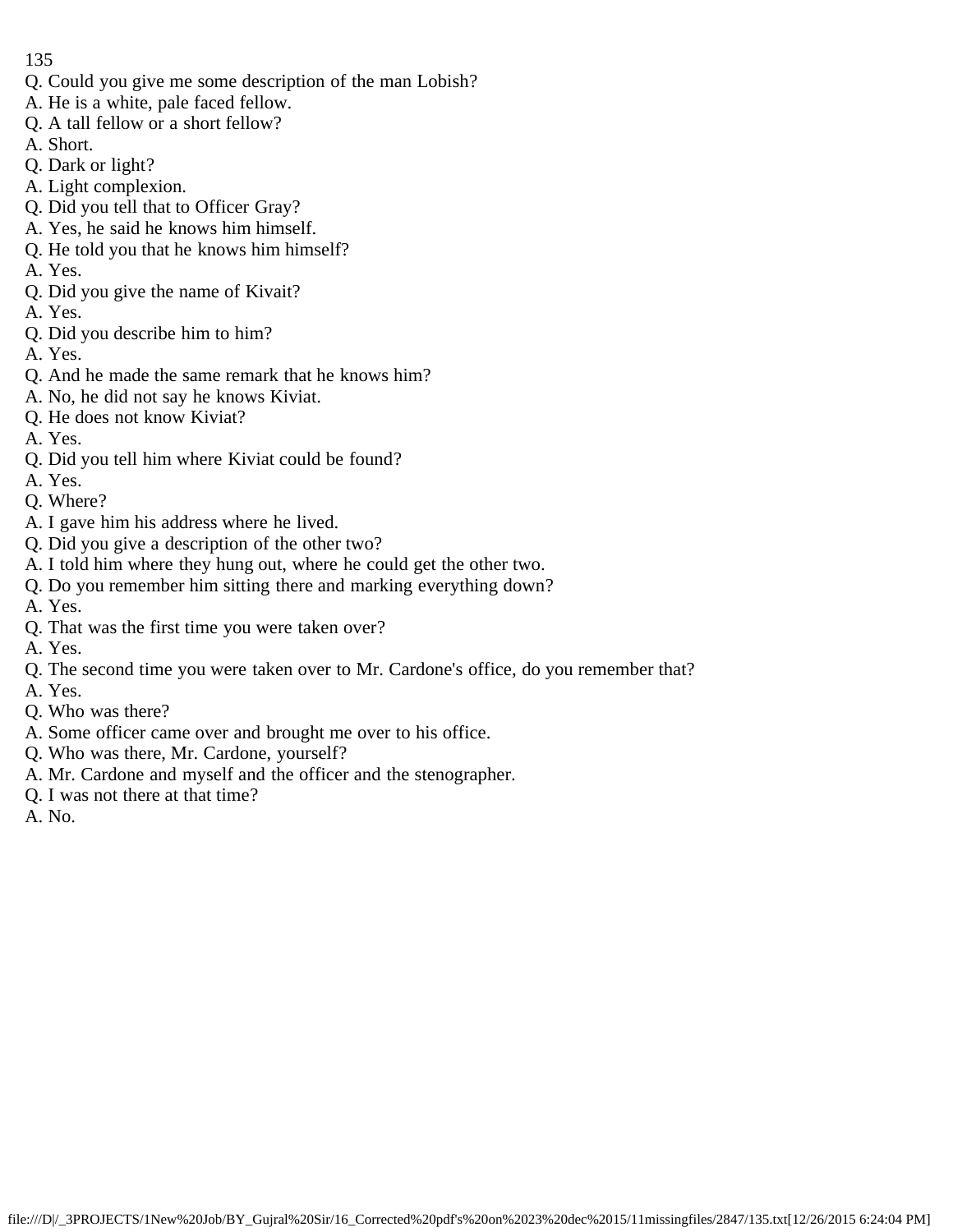- Q. You made some statement to Mr. Cardone in the presence of the officer?
- A. Yes.
- Q. What took place there the second time?
- A. He had a stenographer writing down what I was telling him.
- Q. What did you tell him?
- A. I told him everything I told before, that I made in the statement.
- Q. The same you are telling us now?
- A. Yes.
- Q. The same you wrote to Mr. Breitbart?
- A. I did not tell him much of it because I wrote a letter. I told him when I was speaking to him.
- Q. Did Mr. Breitbart see you since you wrote the letter to him?
- A. No, never saw me at all.
- Q. Do you remember when you were brought in this court before Judge Crain, in Part I, do you remember that?
- A. Judge Nott.
- Q. You remember that?
- A. Yes.
- Q. You remember I was assigned to your case?
- A. Yes.
- Q. How many times did you see me?
- A. I saw you about four or five times.
- Q. You saw me twice, once up in the District Attorney's office?
- A. Yes.
- Q. You saw me in court and once in the Tombs?
- A. Yes, I saw you twice in the Tombs.
- Q. I ask you again, was this defendant, at any time, before you went up there, in your company?
- A. I did not see him all day until after the hold-up.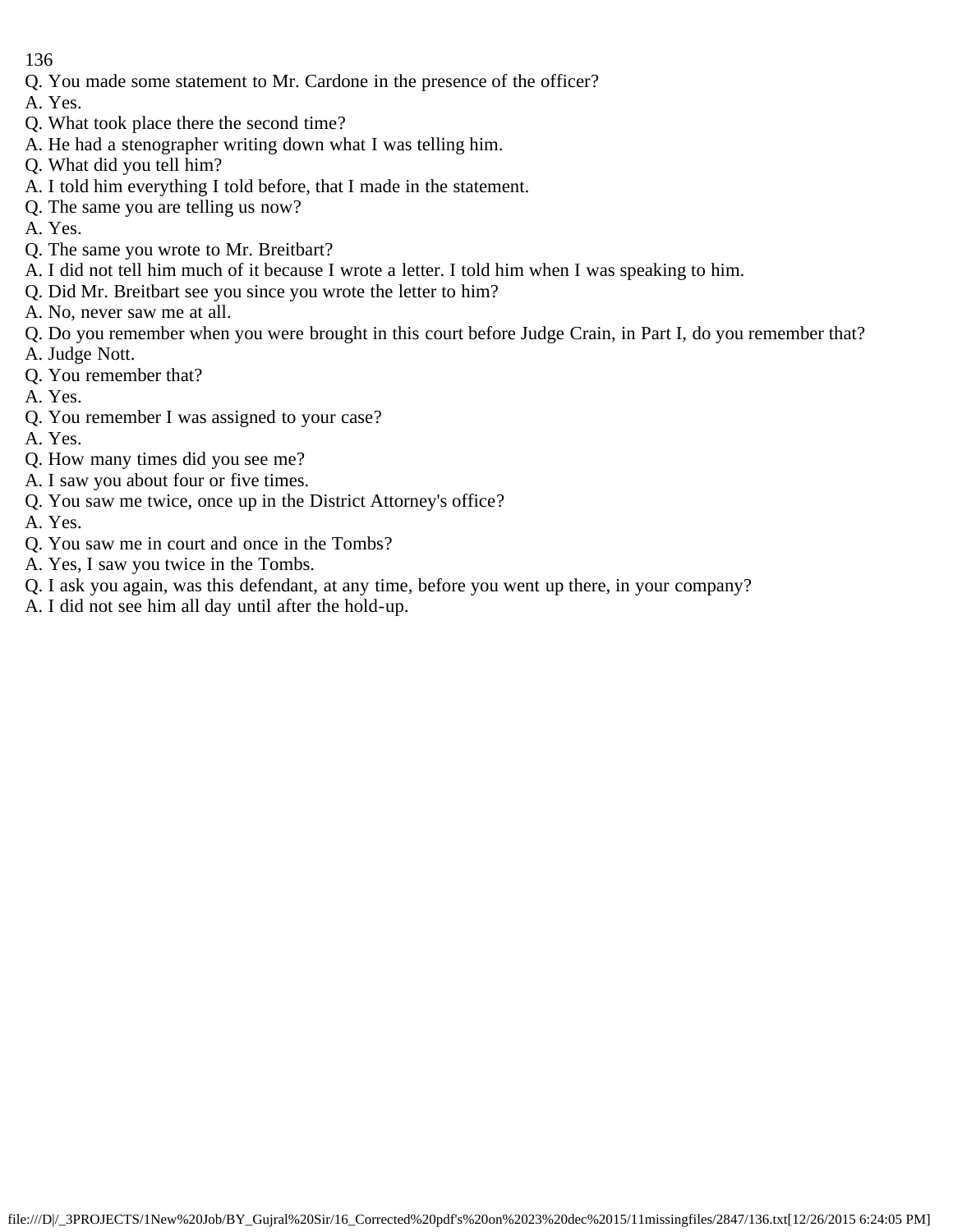- MR. CARDONE: You mean before the 15th?
- MR. FELDMAN: No, on the 15th, did you ever speak to him about it before?
- A. No.
- Q. You never said a word?
- A. No.
- Q. At the time you were standing with him on the corner?
- A. No.
- Q. You came over and you say you started to sign a song?
- A. Yes.
- Q. That is a place where the boys come together generally and meet, on the corner?
- A. Yes, there are a couple of fellows there.
- Q. My friend showed you a coat, did you see that coat before?
- MR. CARDONE: Before what?
- MR. FELDMAN: Before that day?
- MR. CARDONE: Before the 15th of May?
- MR. FELDMAN: Yes.
- THE WITNESS: He was wearing that every day. I saw it for a month straight.
- Q. Do you remember seeing that tear in the coat?
- A. Yes, I saw that every day he was wearing it.
- Q. You saw it before the 15th?
- A. Yes.
- Q. Do you know how it came to be torn?
- A. Well, I was in the saloon at that time when he was cut.
- Q. How long ago was that before the 15th?
- A. A month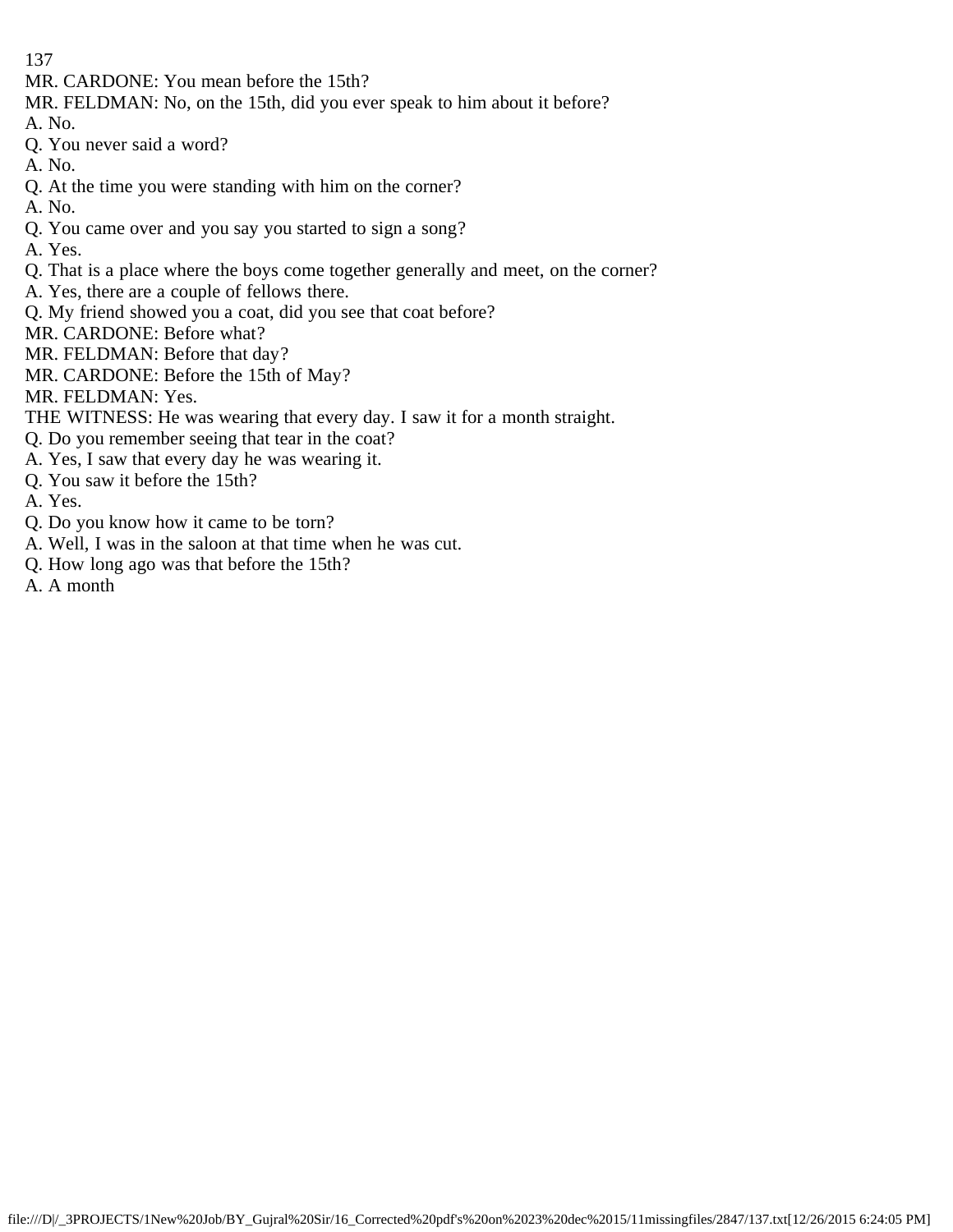before the 15th, he was in a saloon and somebody came in and cut him. I don't know the fellow who cut him. He ran outside after he out him.

Q. There was a fight there?

A. Yes.

Q. And you saw the tear at that time?

A. He went to the hospital and after he came back I saw.

Q. Did you ever hear any remarks or statements or words spoken in reference to the coat, during this trial or before the Magistrate, or said by anybody?

A. No, sir, I did not hear nothing about it.

- Q. Never heard about it?
- A. No, nothing about it until you just showed it to me.

Q. Just now?

A. Yes.

Q. The second time you came to the District Attorney's office was Officer Gray there?

A. No.

MR. CARDONE: You mean in my office?

MR. FELDMAN: In your office.

BY MR. FELDMAN:

- Q. Did Officer Gray have any conversation with you afterwards?
- A. No, sir, I didn't see him at all.
- Q. He didn't come near you?
- A. No.
- Q. You don't know if these boys were apprehended or not?
- A. I don't know what you mean by that.
- Q. You did not hear from them?

A. No.

RECROSS EXAMINATION BY MR. CARDONE:

Q. The statement you made to Assistant District Attorney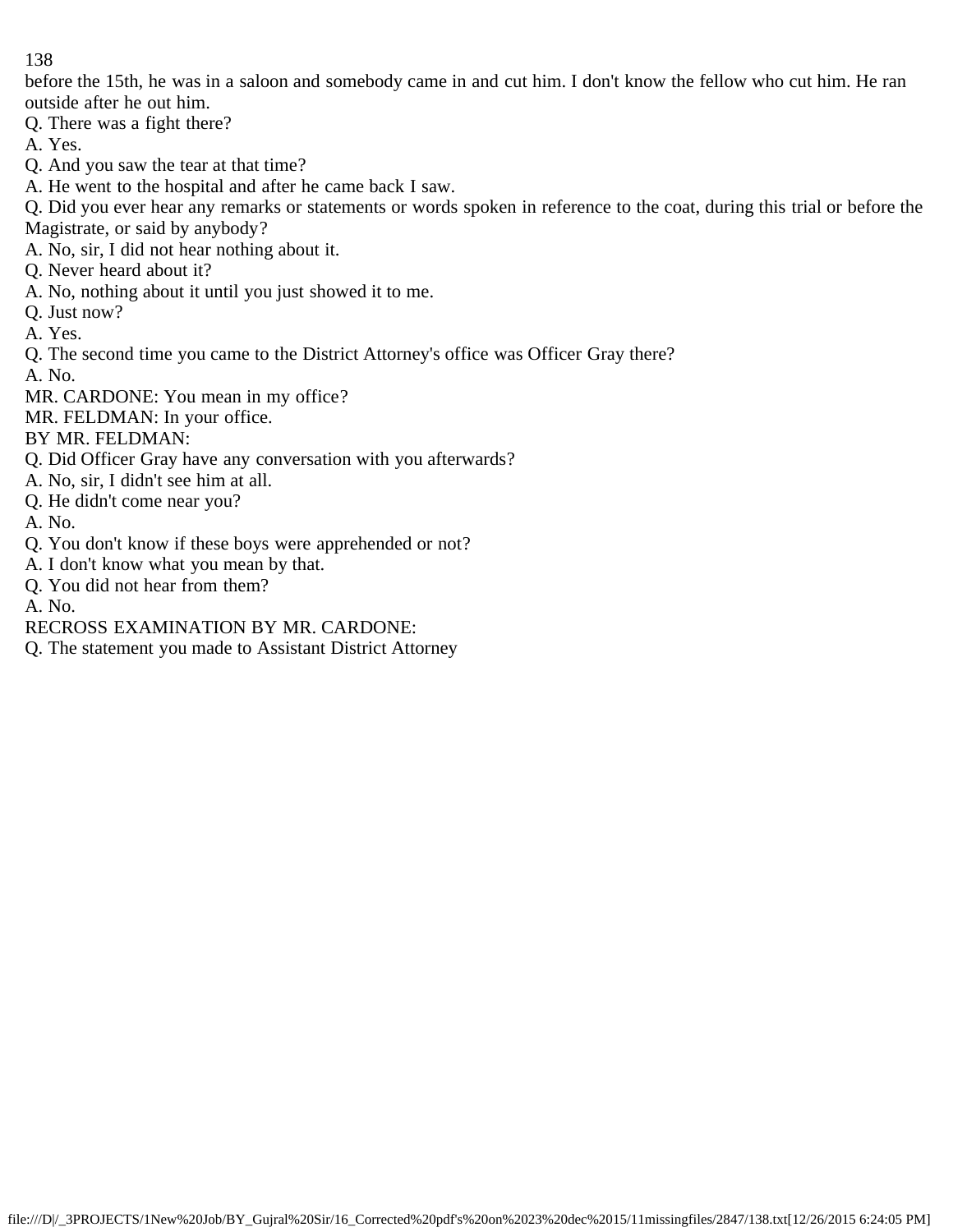Tekulsky was made to him after you had written the letters to Mr. Breitbart?

- A. Yes, sir, after I had written the letter.
- Q. That was an oral statement you made, there was no stenographer present taking it down?
- A. No, sir, just Mr. Feldman and the lawyer himself.
- Q. Mr. Gray and the District Attorney Telkusky and Mr. Feldman?
- A. Yes.
- Q. The statement you made to me was made after you wrote the letters to Mr. Breitbart?
- A. Yes.
- Q. You made the statement to me on the 8th of July?
- A. Yes.

Q. You say in one of these letters, I don't know which on it is, - I cannot point it out now -- that when you went up to this house on Saturday, May 15th, you were broke?

- A. Well, I had two dollars to pay my way in.
- Q. Were you broke or did you have the money to go up and pay for the prostitute?
- A. I had two dollars. I had money.
- Q. What do you mean when you say in your letter that you were broke that night?
- A. After I went downstairs I spent it and was broke.
- Q. Were you broke when you went up the first time looking for the woman, or did you have two dollars?
- A. When was that, May 15th?
- Q. Yes.
- A. I was not broke at all, I had two dollars.
- Q. You went up there to meet a woman?
- A. Yes.